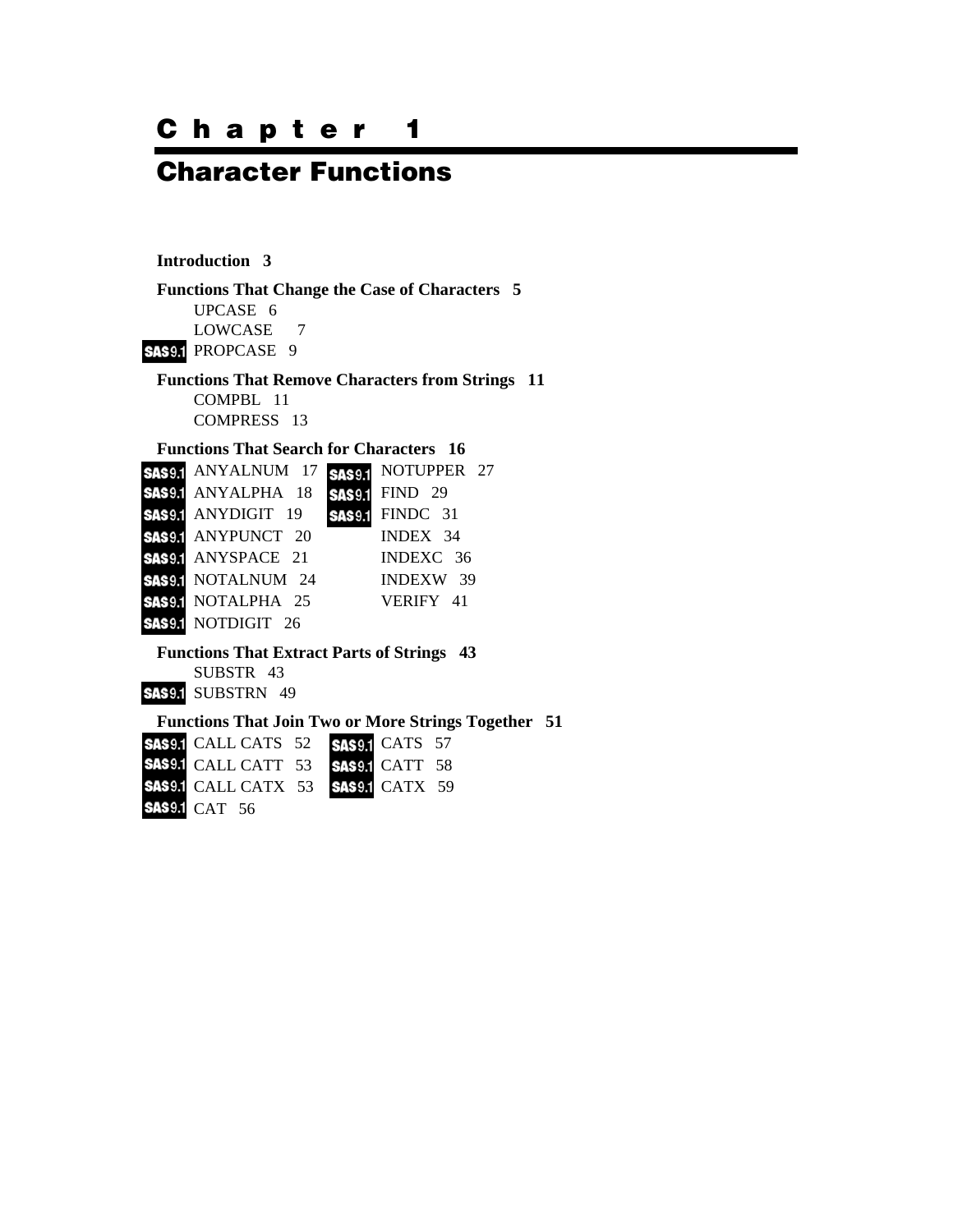**Functions That Remove Blanks from Strings 61**  LEFT 61 TRIMN 66 RIGHT 63 SAS9.1 STRIP 68 TRIM 64 **Functions That Compare Strings (Exact and "Fuzzy" Comparisons) 70**  SAS9.1 COMPARE 70 SAS9.1 COMPLEV 76 SAS9.1 CALL COMPCOST 73 SOUNDEX 81 SAS9.1 COMPGED 74 SPEDIS 84 **Functions That Divide Strings into "Words" 89**  SCAN 89 **SAS9.1 SCANQ 90** SAS9.1 CALL SCAN 95 SAS9.1 CALL SCANQ 98 **Functions That Substitute Letters or Words in Strings 100**  TRANSLATE 100 TRANWRD 103 **Functions That Compute the Length of Strings 105**  LENGTH 105 SAS9.1 LENGTHC 106 SAS9.1 LENGTHM 106 SAS9.1 LENGTHN 107 **Functions That Count the Number of Letters or Substrings in a String 109 SAS9.1 COUNT 109 SAS9.1 COUNTC 111 Miscellaneous String Functions 113** 

MISSING 113 RANK 115 REPEAT 117 REVERSE 119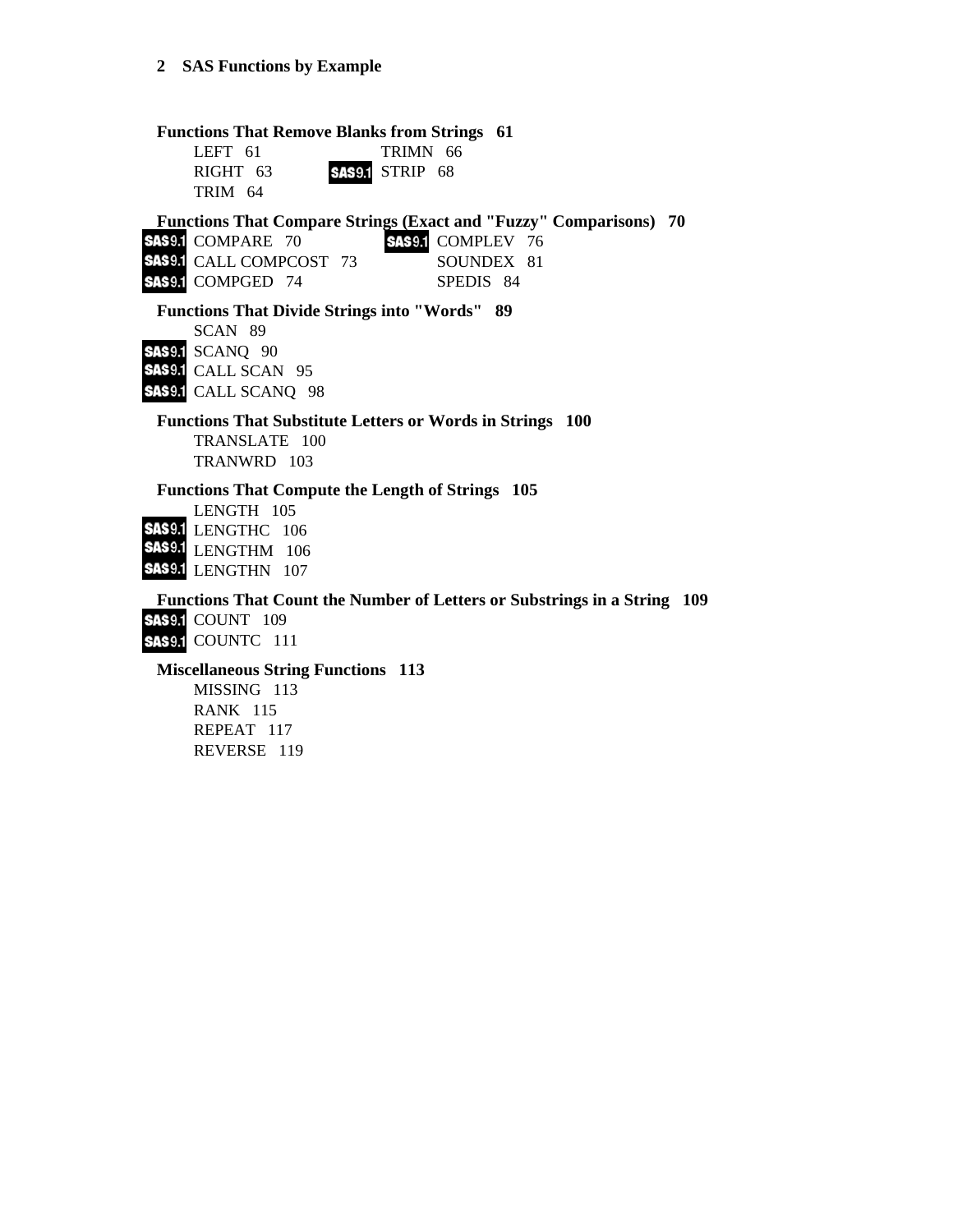## **Introduction**

A major strength of SAS is its ability to work with character data. The SAS character functions are essential to this. The collection of functions and call routines in this chapter allow you to do extensive manipulation on all sorts of character data.

SAS users who are new to Version 9 will notice the tremendous increase in the number of SAS character functions. You will also want to review the next chapter on Perl regular expressions, another way to process character data.

Before delving into the realm of character functions, it is important to understand how SAS stores character data and how the length of character variables gets assigned.

## **Storage Length for Character Variables**

It is in the compile stage of the DATA step that SAS variables are determined to be character or numeric, that the storage lengths of SAS character variables are determined, and that the descriptor portion of the SAS data set is written. The program below will help you to understand how character storage lengths are determined:

#### **Program 1.1: How SAS determines storage lengths of character variables**

```
DATA EXAMPLE1; 
       INPUT GROUP $ 
           @10 STRING $3.; 
      \begin{tabular}{lllllllllll} \texttt{LEFT} & = & 'X & ' & ' *X & \texttt{AND} & 4 & \texttt{BLANKS}\, \texttt{RIGHT} & = & ' & X'\, \texttt{;} & *4 & \texttt{BLANKS} & \texttt{AND} & X\, \texttt{;} \end{tabular}X'; *4 BLANKS AND X;
      SUB = SUBSTR(GROUP, 1, 2);REP = REPEAT(GROUP, 1);DATALINES; 
ABCDEFGH 123 
\begin{array}{ccc}\nXXX & & 4 \\
Y & & 5\n\end{array}\rm Y;
```
#### *Explanation*

The purpose of this program is not to demonstrate SAS character functions. That is why the functions in this program are not highlighted as they are in all the other programs in this book. Let's look at each of the character variables created in this DATA step. To see the storage length for each of the variables in data set EXAMPLE1, let's run PROC CONTENTS. Here is the program: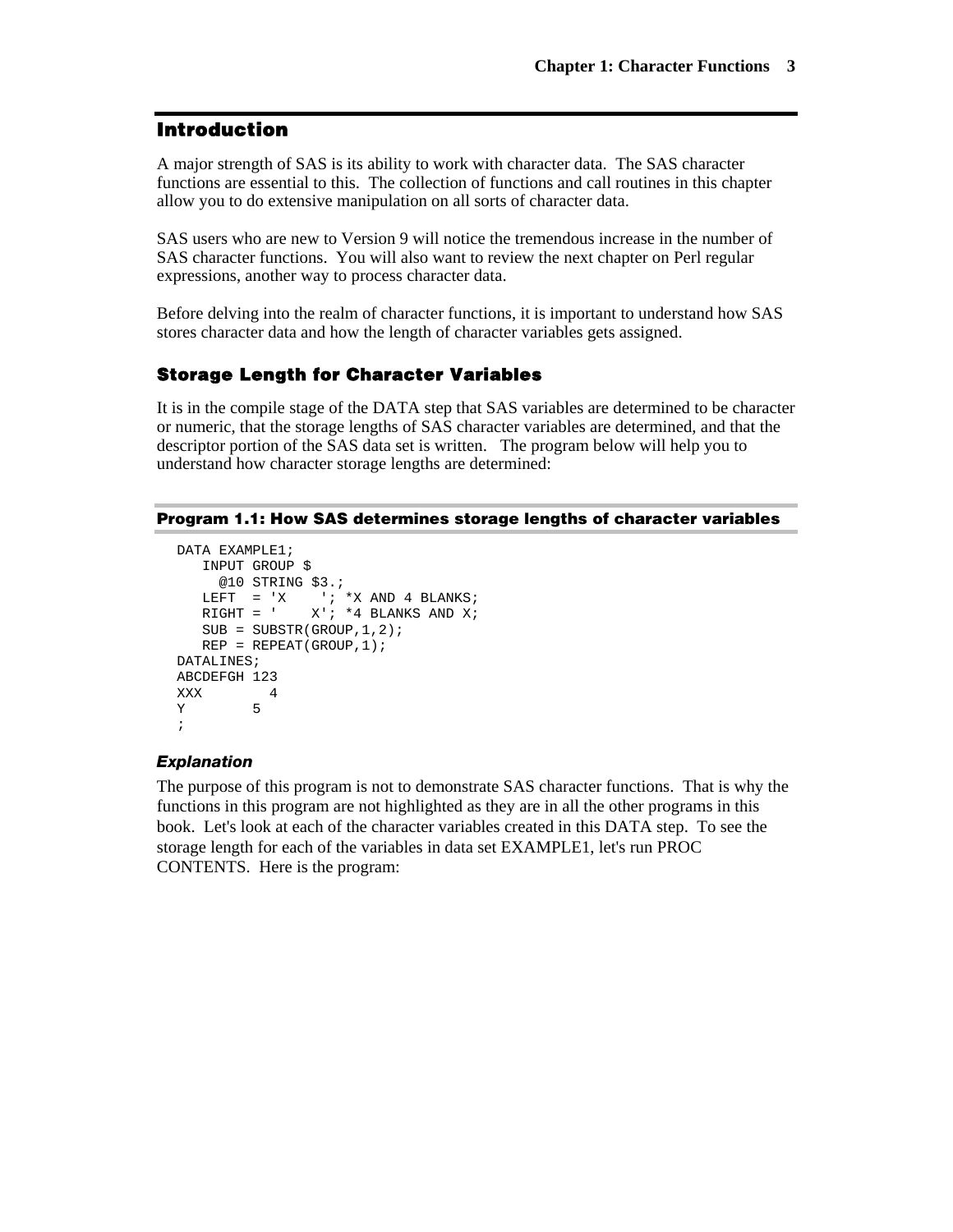|  |  |  |  |  | Program 1.2: Running PROC CONTENTS to determine storage lengths |  |  |  |  |
|--|--|--|--|--|-----------------------------------------------------------------|--|--|--|--|
|--|--|--|--|--|-----------------------------------------------------------------|--|--|--|--|

PROC CONTENTS DATA=EXAMPLE1 VARNUM; TITLE "PROC CONTENTS for Data Set EXAMPLE1"; RIIN;

The VARNUM option requests the variables to be in the order that they appear in the SAS data set, rather than the default, alphabetical order. The output is shown next:

|                | -----Variables Ordered by Position----- |      |     |
|----------------|-----------------------------------------|------|-----|
| #              | Variable                                | Type | Len |
| 1.             | <b>GROUP</b>                            | Char | 8   |
| $\overline{2}$ | STRING                                  | Char | 3   |
| 3              | <b>LEFT</b>                             | Char | 5   |
| 4              | RIGHT                                   | Char | 5   |
| 5              | <b>SUB</b>                              | Char | 8   |
| 6              | <b>REP</b>                              | Char | 200 |

First, GROUP is read using list input. No informat is used, so SAS will give the variable the default length of 8. Since STRING is read with an informat, the length is set to the informat width of 3. LEFT and RIGHT are both created with an assignment statement. Therefore the length of these two variables is equal to the number of bytes in the literals following the equal sign. Note that if a variable appears several times in a DATA step, its length is determined by the **first** reference to that variable.

For example, beginning SAS programmers often get in trouble with statements such as:

```
IF SEX = 1 THEN GENDER = 'MALE'; 
ELSE IF SEX = 2 THEN GENDER = 'FEMALE';
```
The length of GENDER in the two lines above is 4, since the statement in which the variable first appears defines its length.

There are several ways to make sure a character variable is assigned the proper length. Probably the best way is to use a LENGTH statement. So, if you precede the two lines above with the statement:

LENGTH GENDER \$ 6;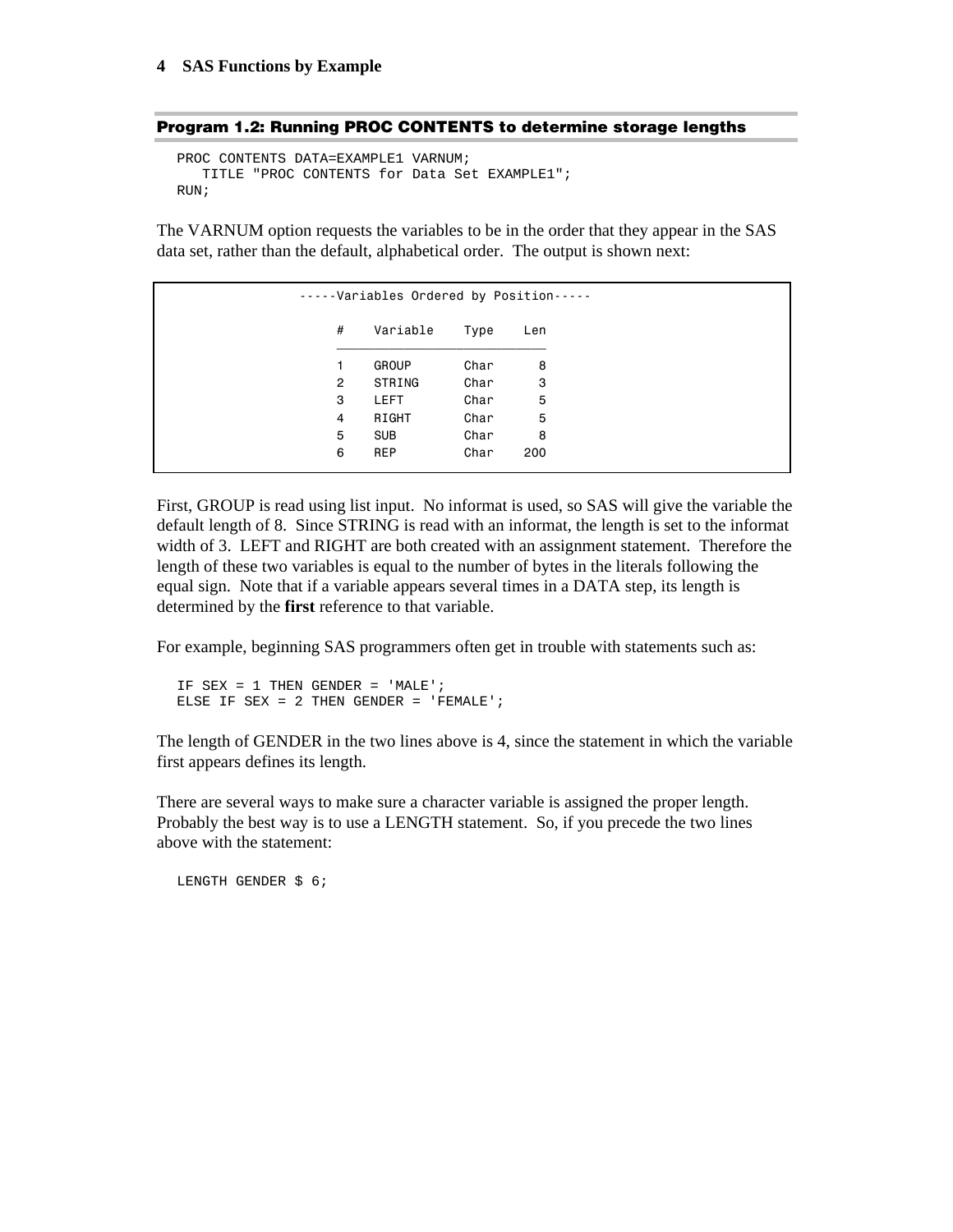the length of GENDER will be 6, not 4. Some lazy programmers will "cheat" by adding two blanks after MALE in the assignment statement (me, never!). Another trick is to place the line for FEMALE first.

So, continuing on to the last two variables. You see a length of 8 for the variable SUB. As you will see later in this chapter, the SUBSTR (substring) function can extract some or all of one string and assign the result to a new variable. Since SAS has to determine variable lengths in the compile stage and since the SUBSTR arguments that define the starting point and the length of the substring could possibly be determined in the execution stage (from data values, for example), SAS does the logical thing: it gives the variable defined by the SUBSTR function the longest length it possibly could—the length of the string from which you are taking the substring.

Finally, the variable REP is created by using the REPEAT function. As you will find out later in this chapter, the REPEAT function takes a string and repeats it as many times as directed by the second argument to the function. Using the same logic as the SUBSTR function, since the length of REP is determined in the compile stage and since the number of repetitions could vary, SAS gives it a default length of 200. A note of historical interest: Prior to Version 7, the maximum length of character variables was 200. With the coming of Version 7, the maximum length of character variables was increased to 32,767. SAS made a very wise decision to leave the default length for situations such as the REPEAT function described here, at 200. The take-home message is that you should always be sure that you know the storage lengths of your character variables.

## **Functions That Change the Case of Characters**

Two old functions, UPCASE and LOWCASE, change the case of characters. A new function (as of Version 9), PROPCASE (proper case) capitalizes the first letter of each word.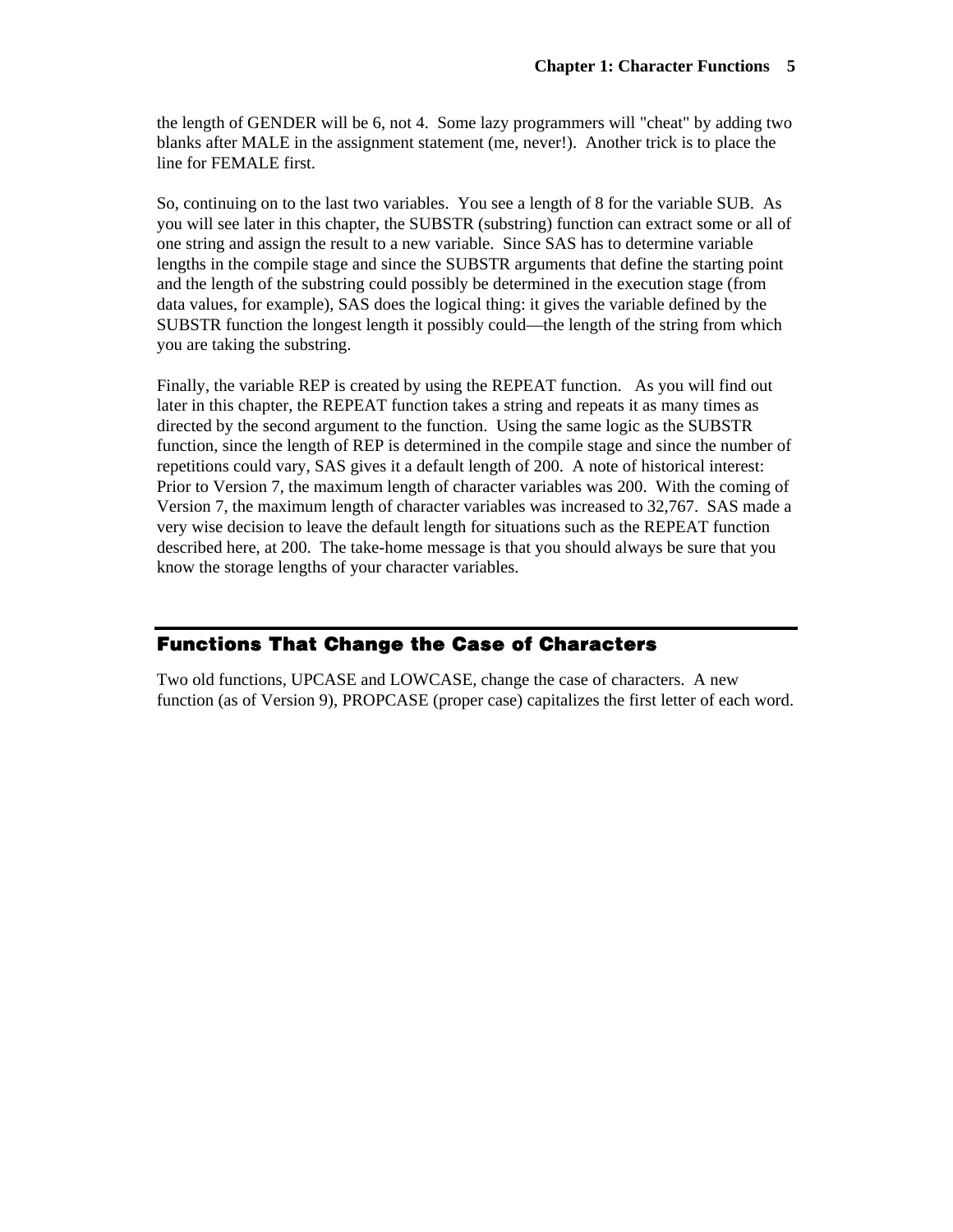## **Function: UPCASE**

**Purpose:** To change all letters to uppercase. Note: The corresponding function LOWCASE changes uppercase to lowercase.

#### **Syntax: UPCASE(***character-value***)**

*character-value* is any SAS character expression.

If a length has not been previously assigned, the length of the resulting variable will be the length of the argument.

#### *Examples*

For these examples CHAR = "ABCxyz"

| <b>Function</b> | <b>Returns</b> |
|-----------------|----------------|
| UPCASE ( CHAR ) | "ABCXYZ"       |
| UPCASE("a1%m?") | "A1%M?"        |

#### **Program 1.3: Changing lowercase to uppercase for all character variables in a data set**

```
***Primary function: UPCASE 
***Other function: DIM; 
DATA MIXED; 
  LENGTH A B C D E $ 1;
    INPUT A B C D E X Y; 
DATALINES; 
M f P p D 1 2 
m f m F M 3 4 
; 
DATA UPPER; 
   SET MIXED; 
    ARRAY ALL_C[*] _CHARACTER_; 
   DO I = 1 TO Dim(ALL_C);
     ALL C[I] = UPCASE(ALL C[I]);
    END;
```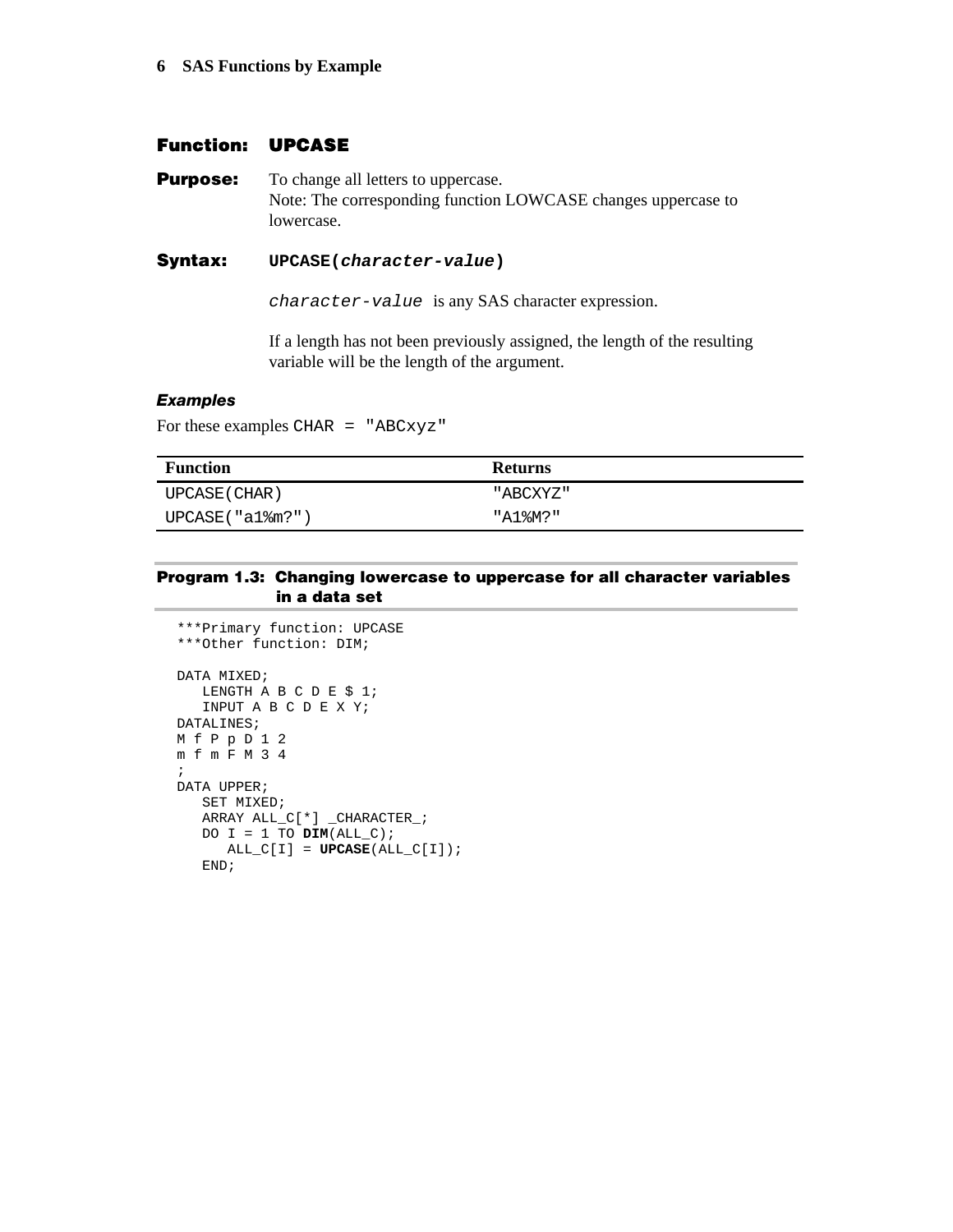```
 DROP I; 
RUN; 
PROC PRINT DATA=UPPER NOOBS;
   TITLE 'Listing of Data Set UPPER'; 
RUN;
```
#### *Explanation*

Remember that upper- and lowercase values are represented by different internal codes, so if you are testing for a value such as Y for a variable and the actual value is y, you will not get a match. Therefore it is often useful to convert all character values to either upper- or lowercase before doing your logical comparisons. In this program, \_CHARACTER\_ is used in the array statement to represent all the character variables in the data set MIXED. Inspection of the listing below verifies that all lowercase values were changed to uppercase.

```
 Listing of Data Set UPPER 
 A B C D E X Y 
M F P P D 1 2
 M F M F M 3 4
```
## **Function: LOWCASE**

**Purpose:** To change all letters to lowercase.

#### **Syntax: LOWCASE(***character-value***)**

*character-value* is any SAS character expression.

 Note: The corresponding function UPCASE changes lowercase to uppercase.

If a length has not been previously assigned, the length of the resulting variable will be the length of the argument.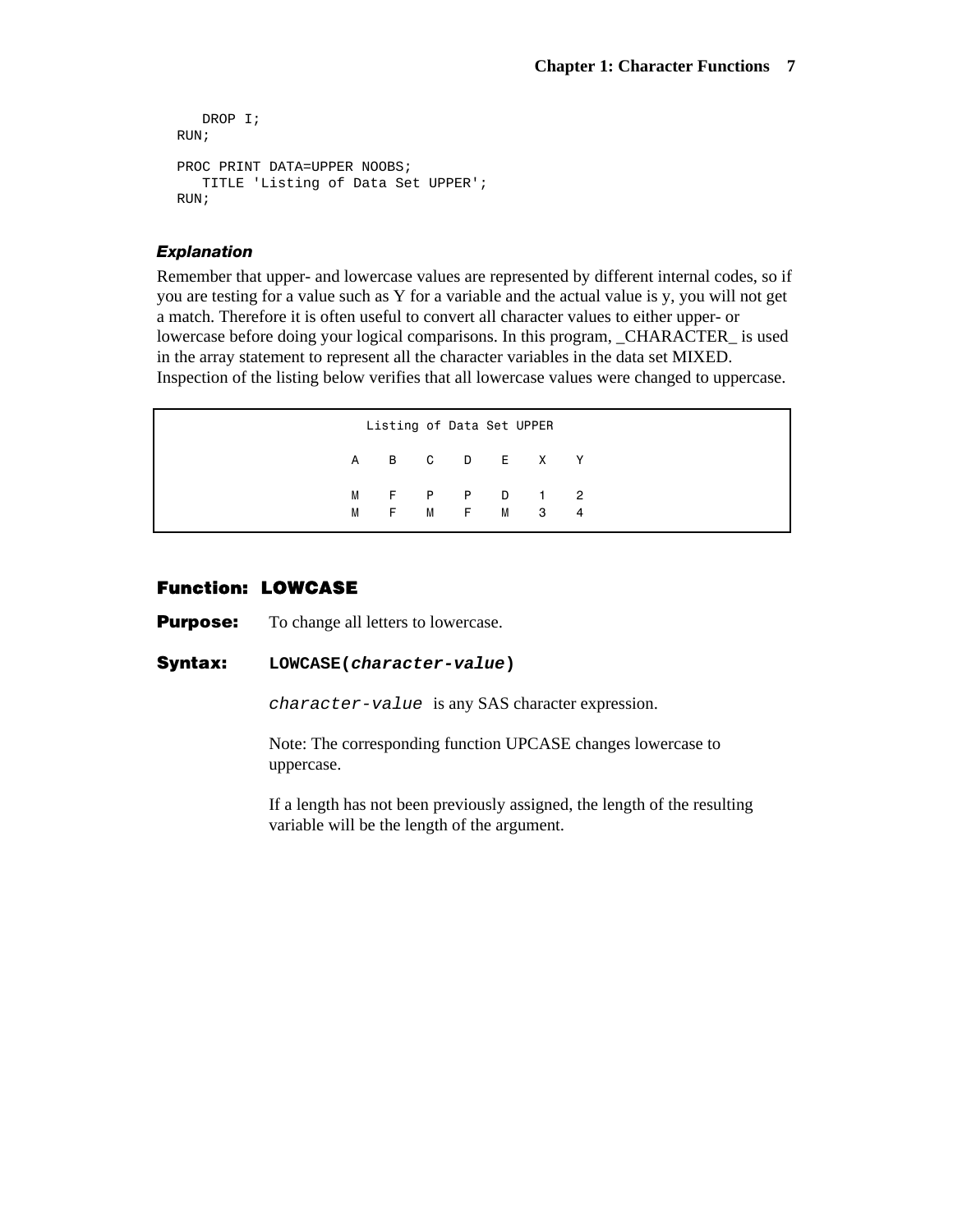### *Examples*

For these examples CHAR = "ABCxyz"

| <b>Function</b>  | <b>Returns</b> |
|------------------|----------------|
| LOWCASE ( CHAR ) | "abcxyz"       |
| LOWCASE("A1%M?"  | "a1%m?"        |

#### **Program 1.4: Program to capitalize the first letter of the first and last name (using SUBSTR)**

```
***Primary functions: LOWCASE, UPCASE 
***Other function: SUBSTR (used on the left and right side of the equal 
sign); 
DATA CAPITALIZE; 
    INFORMAT FIRST LAST $30.; 
    INPUT FIRST LAST; 
    FIRST = LOWCASE(FIRST); 
    LAST = LOWCASE(LAST); 
    SUBSTR(FIRST,1,1) = UPCASE(SUBSTR(FIRST,1,1)); 
    SUBSTR(LAST,1,1) = UPCASE(SUBSTR(LAST,1,1)); 
DATALINES; 
ronald cODy 
THomaS eDISON 
albert einstein 
; 
PROC PRINT DATA=CAPITALIZE NOOBS;
   TITLE "Listing of Data Set CAPITALIZE"; 
RUN;
```
#### *Explanation*

Before we get started on the explanation, I should point out that as of Version 9, the PROPCASE function capitalizes the first letter of each word in a string. However, it provides a good demonstation of the LOWCASE and UPCASE functions and this method will still be useful for SAS users using earlier versions of SAS software.

This program capitalizes the first letter of the two character variables FIRST and LAST. The same technique could have other applications. The first step is to set all the letters to lowercase using the LOWCASE function. The first letter of each name is then turned back to uppercase using the SUBSTR function (on the right side of the equal sign) to select the first letter in the first and last names, and the UPCASE function to capitalize it. The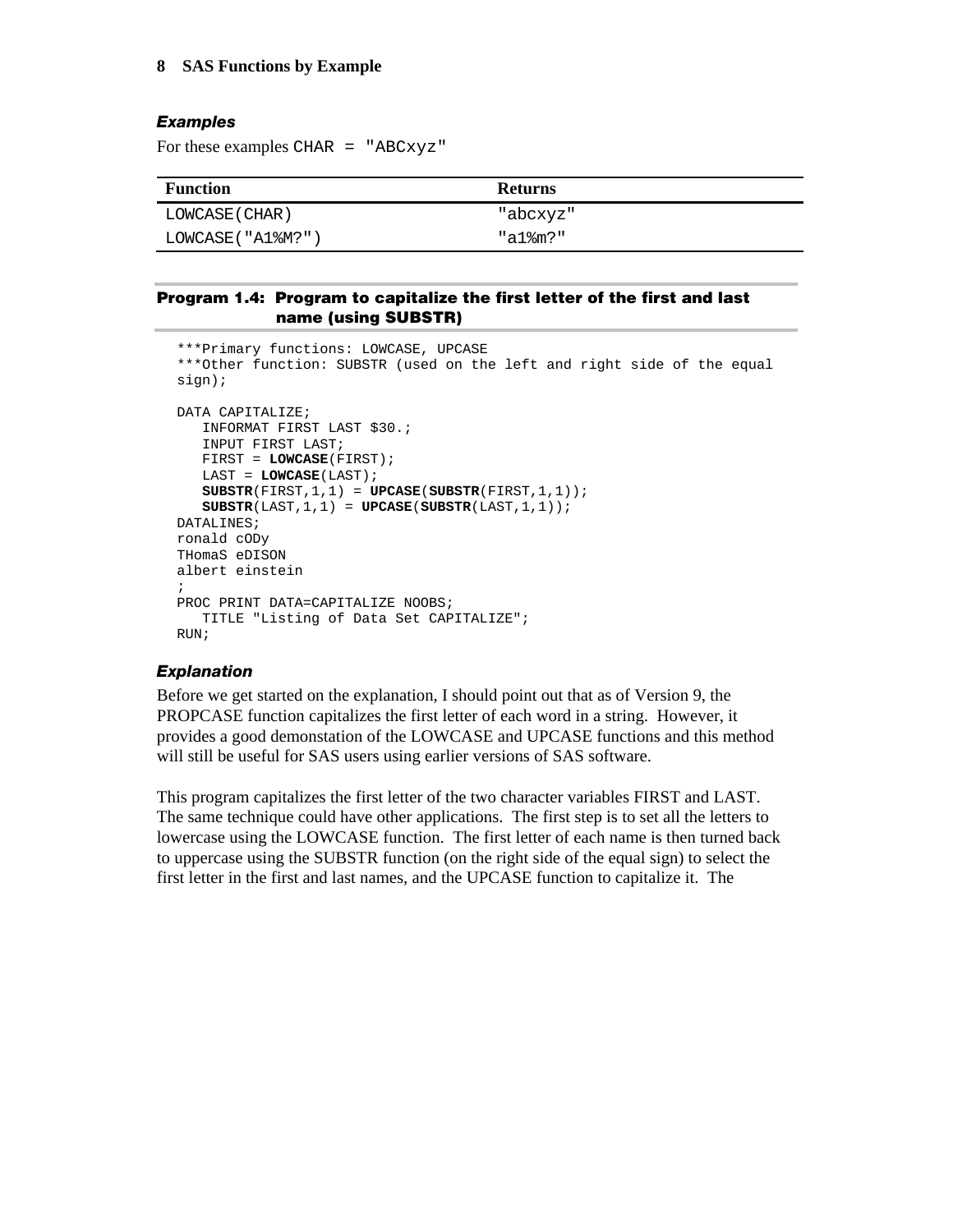SUBSTR function on the left side of the equal sign is used to place this letter in the first position of each of the variables. The listing below shows that this program worked as desired:

```
 Listing of Data Set CAPITALIZE 
 FIRST LAST 
 Ronald Cody 
 Thomas Edison 
 Albert Einstein
```
## **Function: PROPCASE**

**Purpose:** To capitalize the first letter of each word in a string.

**Syntax: PROPCASE(***character-value***)** 

*character-value* is any SAS character expression.

If a length has not been previously assigned, the length of the resulting variable will be the length of the argument.

#### *Examples*

For these examples CHAR = "ABCxyz"

| <b>Function</b>                | <b>Returns</b>       |
|--------------------------------|----------------------|
| PROPCASE (CHAR)                | "Abcxyz"             |
| $PROPCASE('al\$ fm?")          | "A1%m?"              |
| PROPCASE("mr. george w. bush") | "Mr. George W. Bush" |

#### **Program 1.5: Capitalizing the first letter of each word in a string**

\*\*\*Primary function: PROPCASE;

```
DATA PROPER; 
    INPUT NAME $60.; 
    NAME = PROPCASE(NAME);
```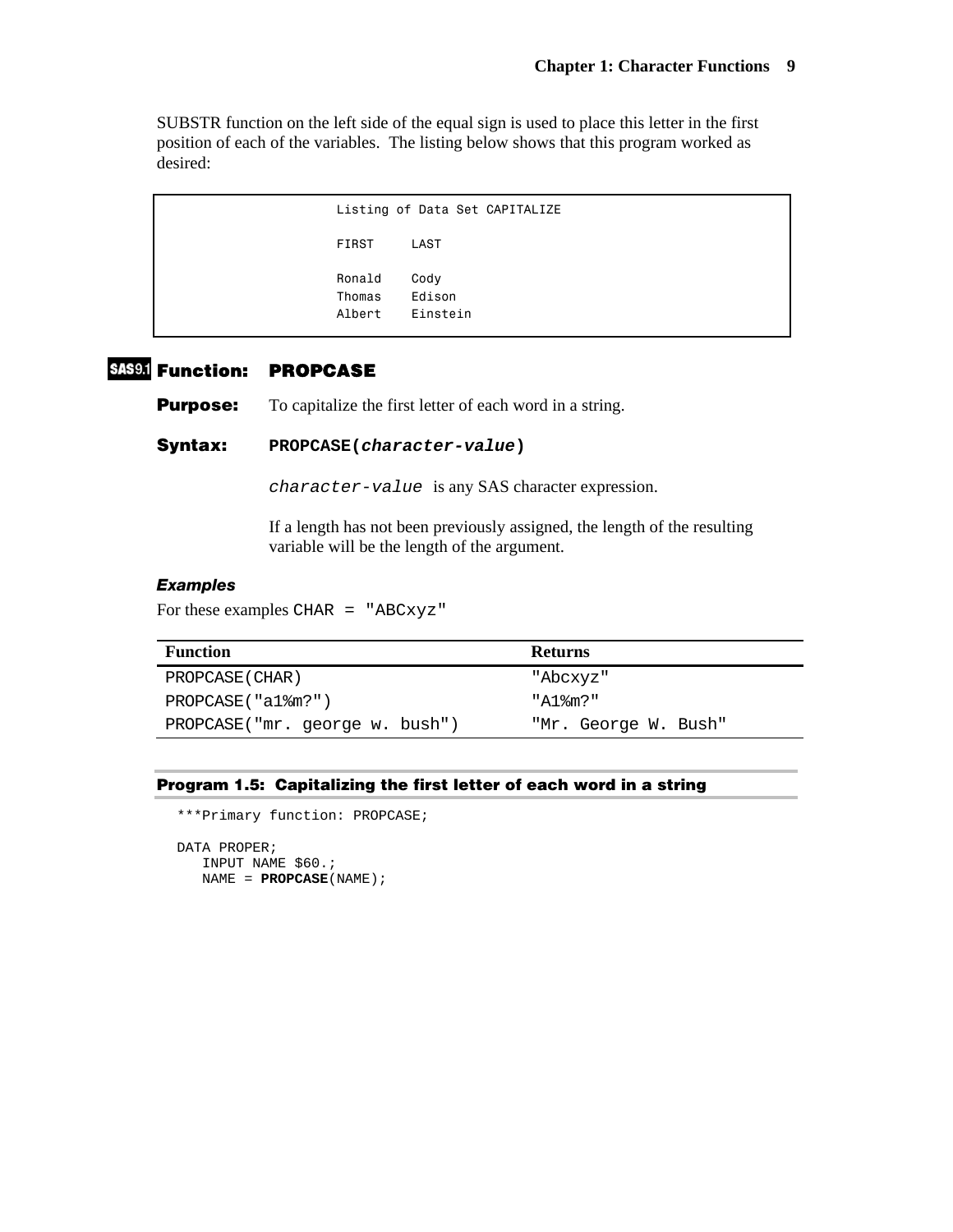```
DATALINES; 
ronald cODy 
THomaS eDISON 
albert einstein 
; 
PROC PRINT DATA=PROPER NOOBS;
   TITLE "Listing of Data Set PROPER"; 
RUN;
```
#### *Explanation*

In this program, you use the PROPCASE function to capitalize the first letter of the first and last names. The listing is shown below:

> Listing of Data Set PROPER NAME

 Ronald Cody Thomas Edison Albert Einstein

#### **Program 1.6: Alternative program to capitalize the first letter of each word in a string**

\*\*\*First and last name are two separate variables. DATA PROPER; INFORMAT FIRST LAST \$30.; INPUT FIRST LAST; LENGTH NAME \$ 60; **CALL CATX**(' ', NAME, FIRST, LAST); NAME = **PROPCASE**(NAME); DATALINES; ronald cODy THomaS eDISON albert einstein ; PROC PRINT DATA=PROPER NOOBS; TITLE "Listing of Data Set PROPER"; RUN;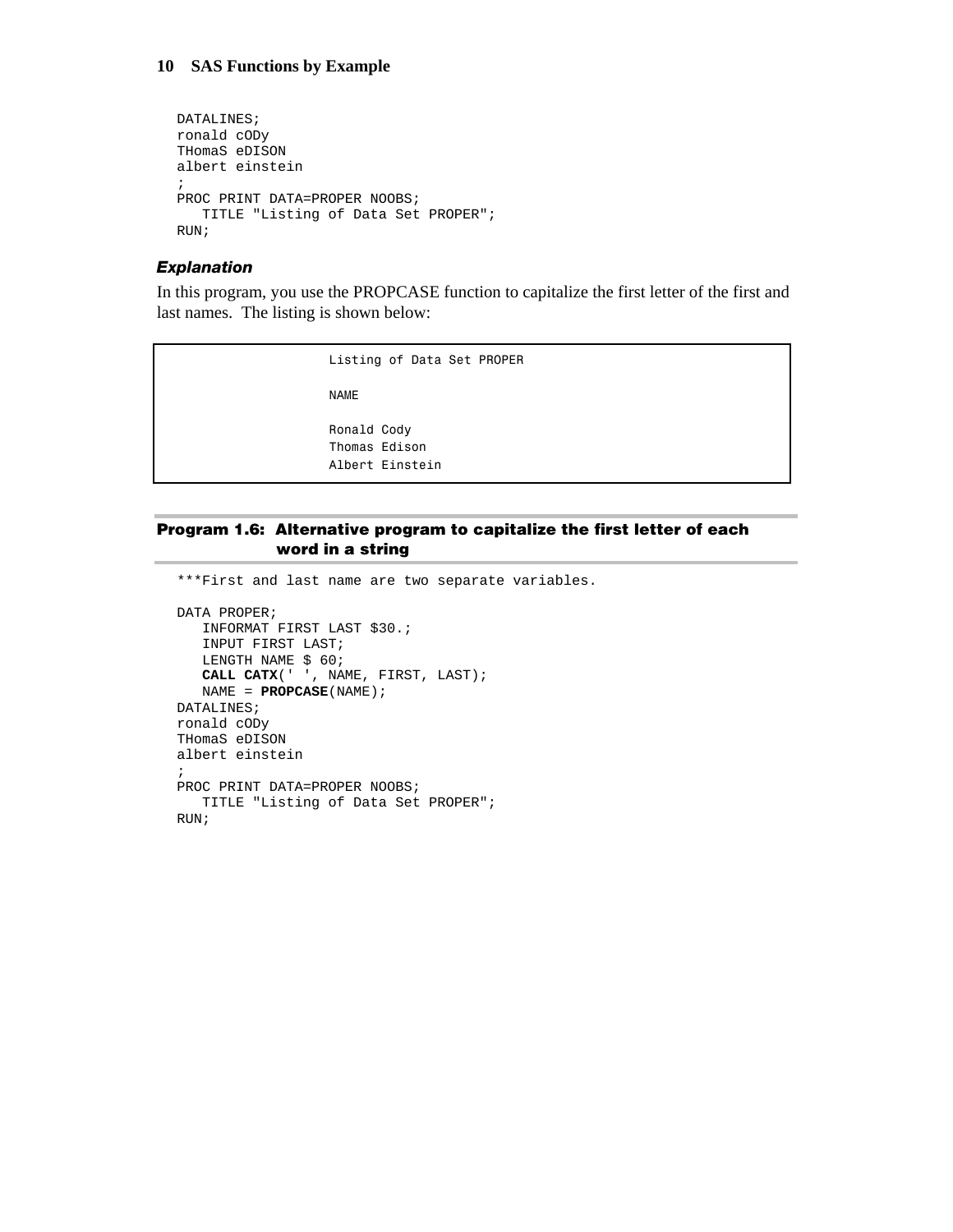#### *Explanation*

In this alternative program, the CATX call routine is used to concatenate the first and last name with a blank as the separator character. The PROPCASE function is then used the same way as above. The listing is identical to the listing above.

## **Functions That Remove Characters from Strings**

COMPBL (compress blanks) can replace multiple blanks with a single blank. The COMPRESS function can remove not only blanks, but also any characters you specify from a string.

#### **Function: COMPBL**

**Purpose:** To replace all occurrences of two or more blanks with a single blank character. This is particularly useful for standardizing addresses and names where multiple blanks may have been entered.

#### **Syntax: COMPBL(***character-value***)**

*character-value* is any SAS character expression.

If a length has not been previously assigned, the length of the resulting variable will be the length of the argument.

#### *Example*

For these examples CHAR = "A C XYZ"

| <b>Function</b> |        | <b>Returns</b> |
|-----------------|--------|----------------|
| COMPBL (CHAR)   |        | "A C XYZ"      |
| COMPBL("X Y Z   | LAST") | "X Y Z LAST"   |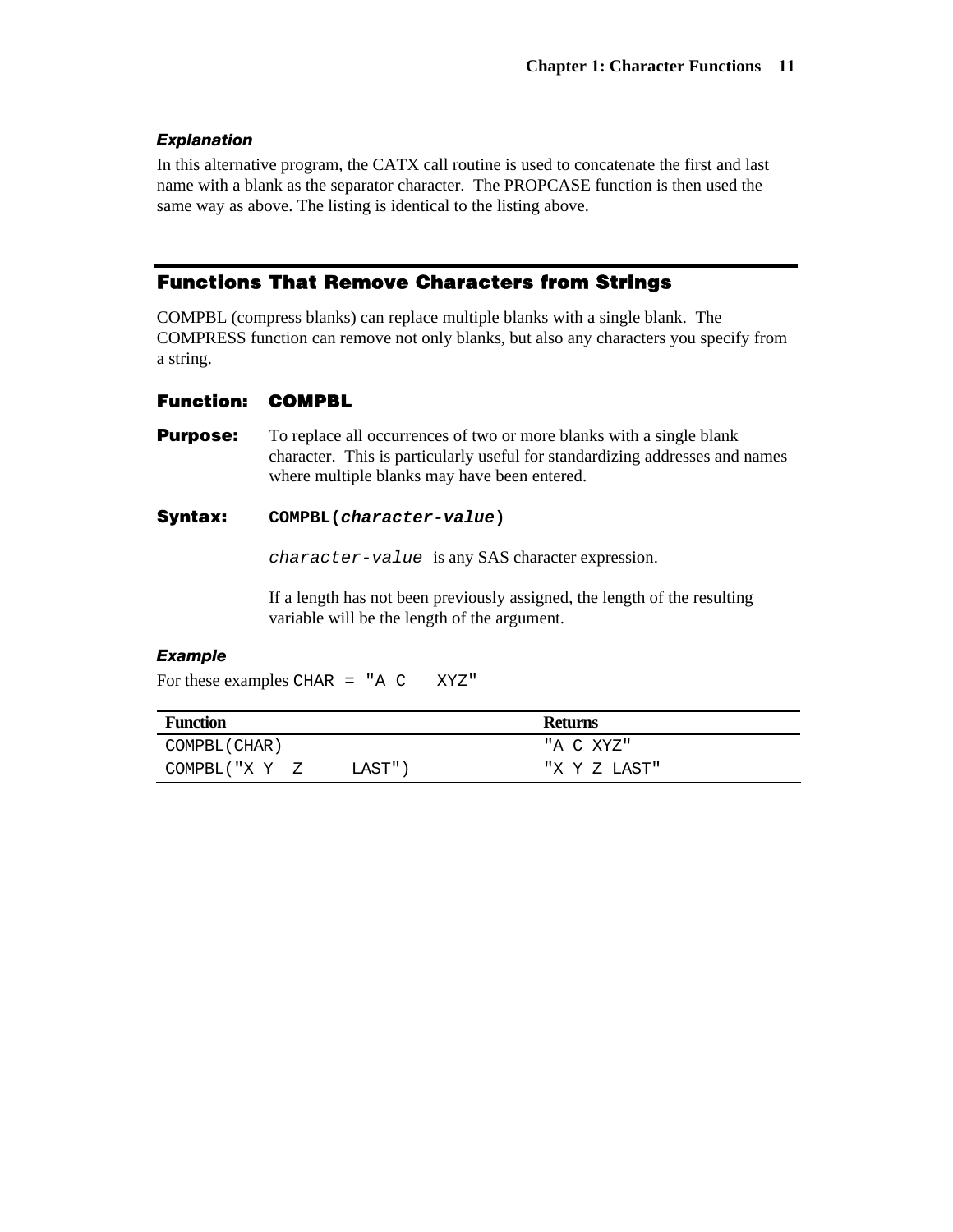#### **Program 1.7: Using the COMPBL function to convert multiple blanks to a single blank**

```
***Primary function: COMPBL; 
DATA SQUEEZE; 
   INPUT #1 @1 NAME $20. 
        #2 @1 ADDRESS $30. 
 #3 @1 CITY $15. 
@20 STATE $2. @25 ZIP $5.; 
  NAME = COMPBL(NAME); 
   ADDRESS = COMPBL(ADDRESS); 
   CITY = COMPBL(CITY); 
DATALINES; 
RON CODY 
89 LAZY BROOK ROAD 
FLEMINGTON NJ 08822 
BILL BROWN 
28 CATHY STREET 
NORTH CITY NY 11518 
; 
PROC PRINT DATA=SQUEEZE; 
  TITLE 'Listing of Data Set SQUEEZE'; 
   ID NAME; 
   VAR ADDRESS CITY STATE ZIP; 
RUN;
```
#### *Explanation*

Each line of the addresses was passed through the COMPBL function to replace any sequence of two or more blanks to a single blank. A listing of data set SQUEEZE is shown below:

|                        | Listing of Data Set SQUEEZE           |                          |          |                |
|------------------------|---------------------------------------|--------------------------|----------|----------------|
| <b>NAME</b>            | ADDRESS                               | CITY                     | STATE    | 7 T P          |
| RON CODY<br>BILL BROWN | 89 LAZY BROOK ROAD<br>28 CATHY STREET | FLEMINGTON<br>NORTH CITY | NJ<br>ΝY | 08822<br>11518 |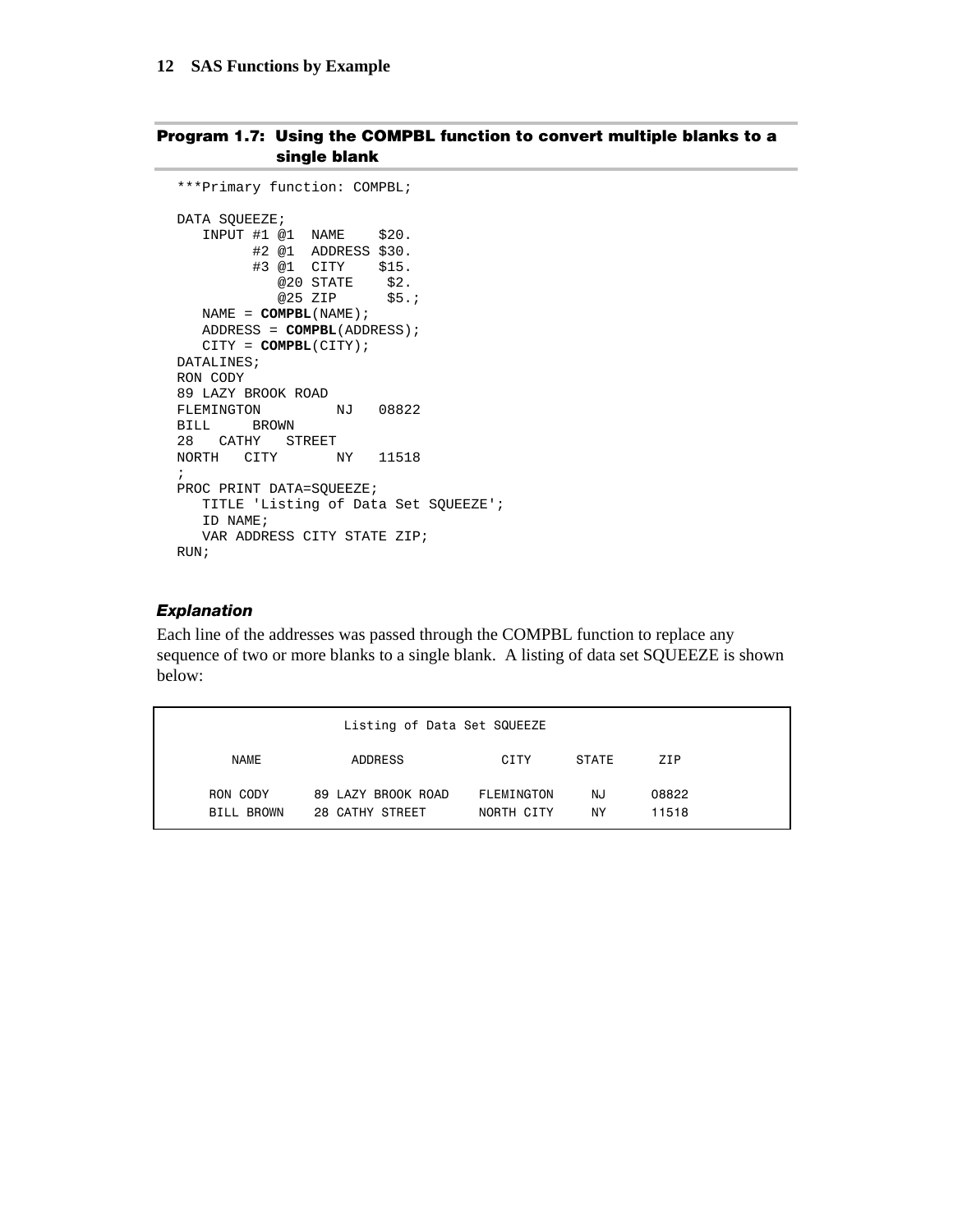## **Function: COMPRESS**

**Purpose:** To remove specified characters from a character value.

#### **Syntax: COMPRESS(***character-value* **<,'***compress-list***'>)**

*character-value* is any SAS character expression.

*compress-list* is an optional list of the characters you want to remove. If this argument is omitted, the default character to be removed is a blank. If you include a list of values to remove, only those characters will be removed. If a blank is not included in the list, blanks will not be removed.

If a length has not been previously assigned, the length of the resulting variable will be the length of the argument.

#### *Examples*

In the examples below, CHAR = "A  $C123XYZ$ "

| <b>Function</b>                      | <b>Returns</b> |
|--------------------------------------|----------------|
| COMPRESS("A C XYZ")                  | "ACXYZ"        |
| COMPRESS("(908) 777-1234"," $(-)$ ") | "9087771234"   |
| COMPRESS(CHAR, "0123456789")         | "A CXYZ"       |

#### **Program 1.8: Removing dashes and parentheses from phone numbers**

```
***Primary function: COMPRESS; 
DATA PHONE_NUMBER; 
    INPUT PHONE $ 1-15; 
    PHONE1 = COMPRESS(PHONE); 
   PHONE2 = COMPRESS(PHONE, '(-) ');
DATALINES; 
(908)235-4490 
(201) 555-77 99 
; 
PROC PRINT DATA=PHONE_NUMBER; 
    TITLE 'Listing of Data Set PHONE_NUMBER'; 
RIIN;
```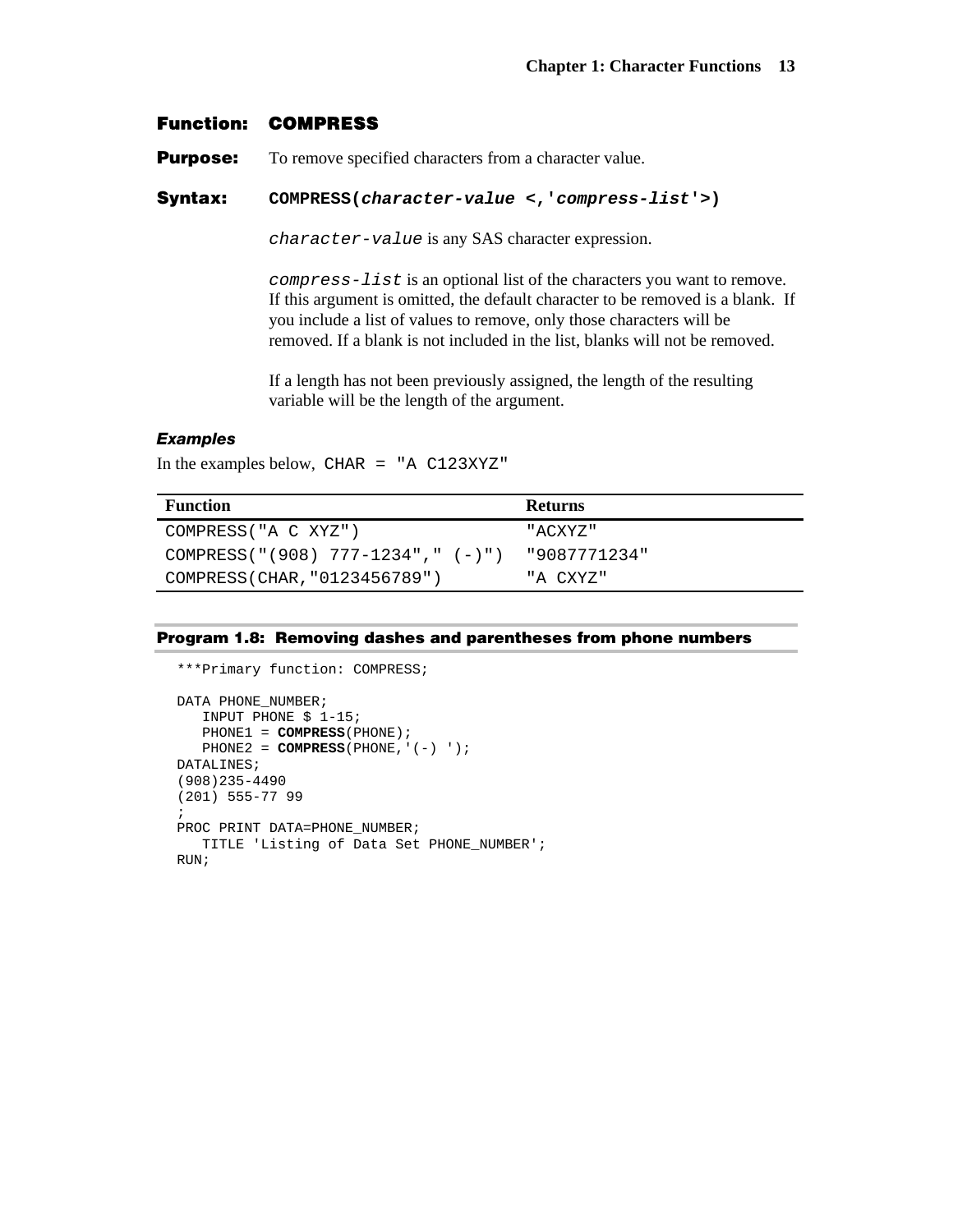#### *Explanation*

For the variable PHONE1, the second argument is omitted from the COMPRESS function; therefore, only blanks are removed. For PHONE2, left and right parentheses, dashes, and blanks are listed in the second argument so all of these characters are removed from the character value. You can verify this by inspecting the listing below:

| Listing of Data Set PHONE NUMBER |                    |                    |            |  |  |  |  |  |
|----------------------------------|--------------------|--------------------|------------|--|--|--|--|--|
| 0bs                              | PHONE              | PHONE1             | PHONE2     |  |  |  |  |  |
|                                  | $(908)$ 235 - 4490 | $(908)$ 235 - 4490 | 9082354490 |  |  |  |  |  |
| 2                                | $(201)$ 555-77 99  | $(201)$ 555 - 7799 | 2015557799 |  |  |  |  |  |

## **Converting Social Security Numbers to Numeric Form**

Here is another example where the COMPRESS function makes it easy to convert a standard social security number, including the dashes, to a numeric value.

#### **Program 1.9: Converting social security numbers from character to numeric**

```
***Primary function: COMPRESS 
***Other function: INPUT; 
DATA SOCIAL; 
    INPUT @1 SS_CHAR $11. 
         @1 MIKE_ZDEB COMMA11.; 
   SS_NUMERIC = INPUT(COMPRESS(SS_CHAR,'-'),9.); 
   SS_FORMATTED = SS_NUMERIC; 
  FORMAT SS_FORMATTED SSN.;
DATALINES; 
123-45-6789 
001-11-1111 
; 
PROC PRINT DATA=SOCIAL NOOBS; 
    TITLE "Listing of Data Set SOCIAL"; 
RUN;
```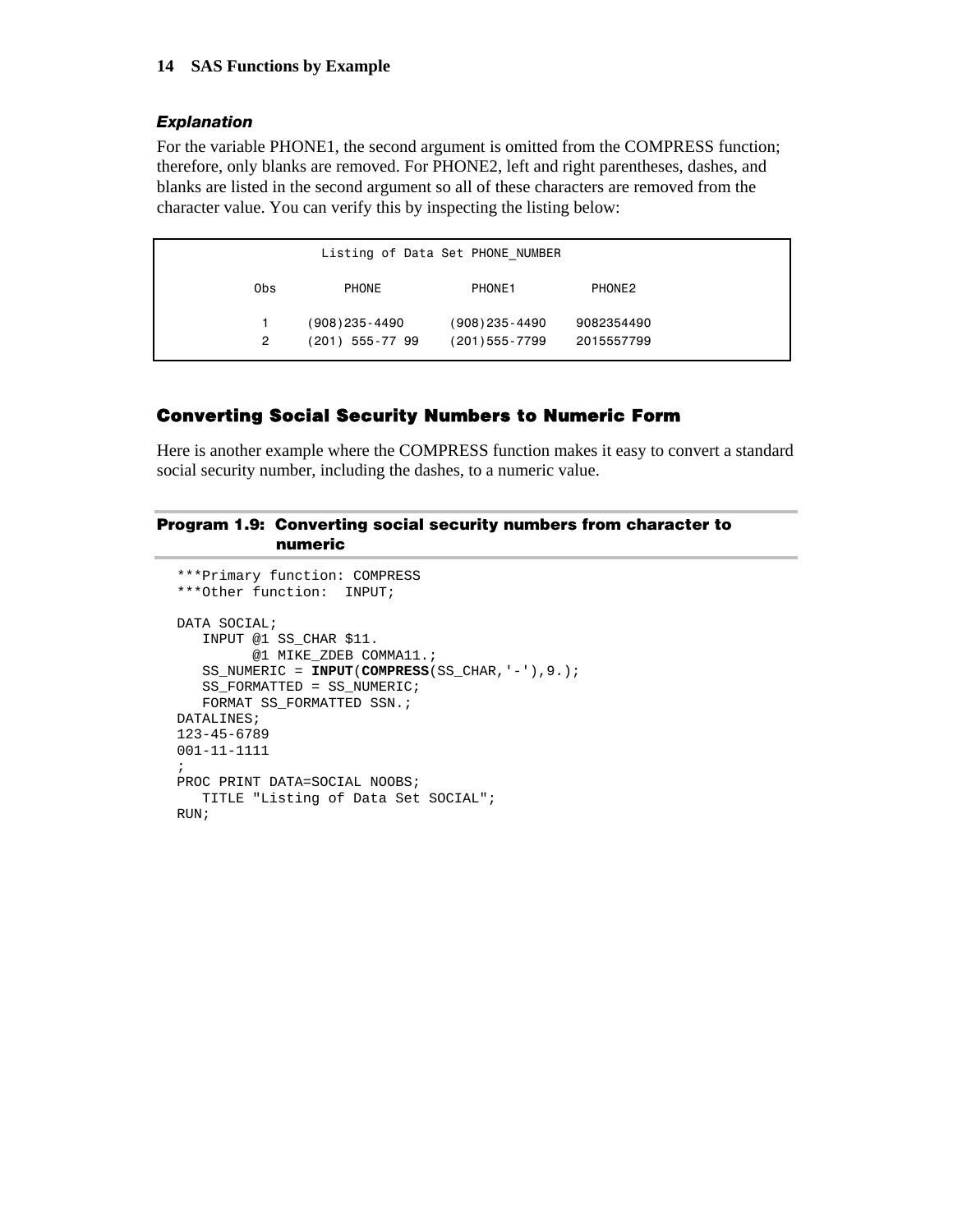#### *Explanation*

The COMPRESS function is used to remove the dashes from the social security number and the INPUT function does the character to numeric conversion.

It should be noted here that the social security number, including dashes, can be read directly into a numeric variable using the comma11. informat. This trick was brought to light by Mike Zdeb in a NESUG workshop in Buffalo in the Fall of 2002. Here, the variable SS\_FORMATTED is set equal to the variable SS\_NUMERIC so that you can see the effect of adding the SSN. format. (Note: SSN. is equivalent to SSN11.) This format prints numeric values with leading zeros and dashes in the proper places, as you can see in the listing below:

|                                  | Listing of Data Set SOCIAL |                      |                                  |  |  |  |  |
|----------------------------------|----------------------------|----------------------|----------------------------------|--|--|--|--|
| SS CHAR                          | MIKE ZDEB                  | SS NUMERIC           | SS FORMATTED                     |  |  |  |  |
| 123-45-6789<br>$001 - 11 - 1111$ | 123456789<br>1111111       | 123456789<br>1111111 | 123-45-6789<br>$001 - 11 - 1111$ |  |  |  |  |

## **Counting the Number of Digits in a Character String**

This program computes the number of numerals (i.e., digits) in a string by a novel method. It uses the COMPRESS function to remove all digits from the string and then subtracts the resulting length from the original length for the computation.

#### **Program 1.10: Counting the number of numerals in a string**

```
***Primary functions: COMPRESS, LENGTHN; 
DATA COUNT;
    INPUT STRING $20.; 
    ONLY_LETTERS = COMPRESS(STRING,'0123456789'); 
    NUM_NUMERALS = LENGTHN(STRING) - LENGTHN(ONLY_LETTERS); 
DATALINES; 
ABC123XYZ 
XXXXX 
12345 
1234X 
;
```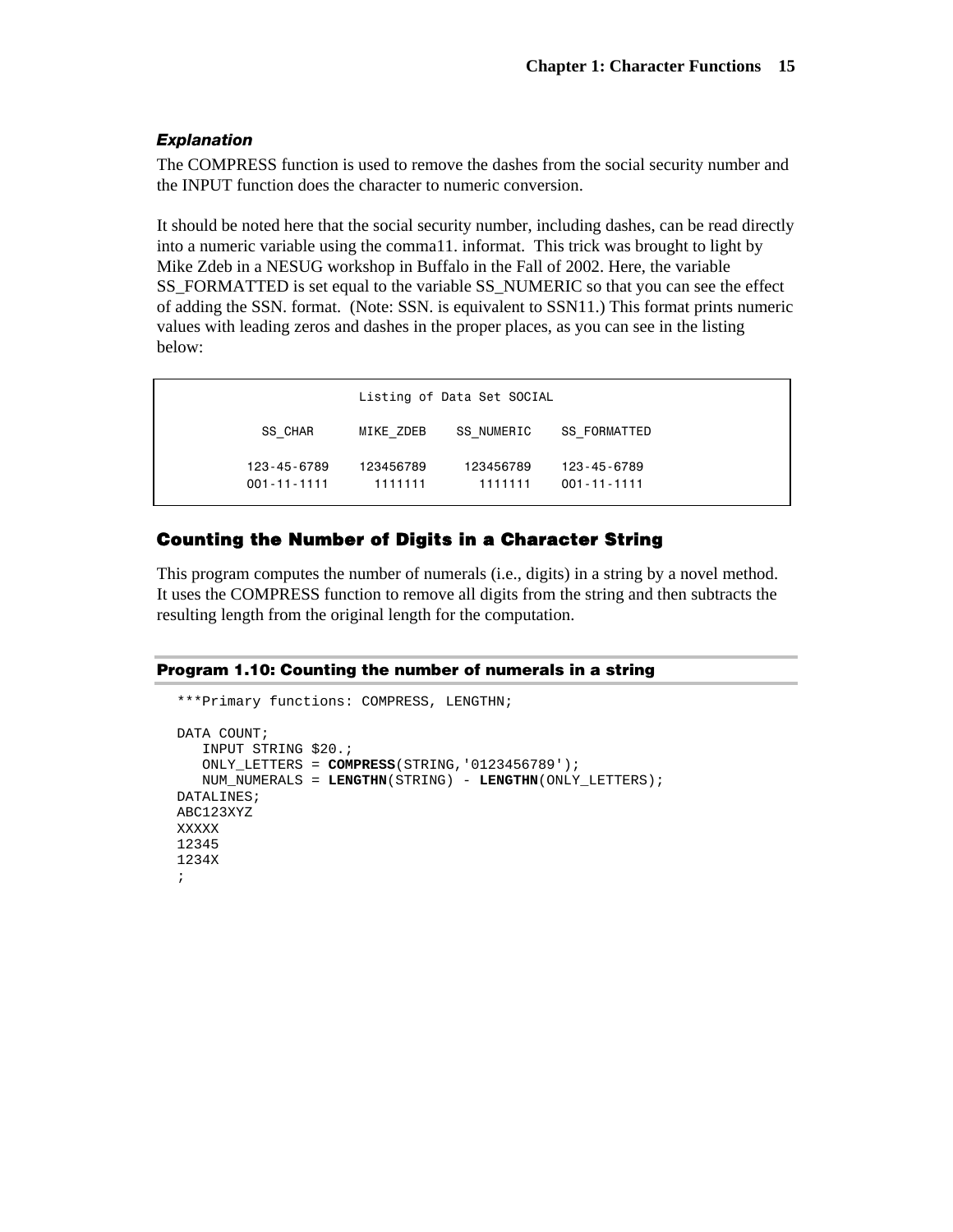```
PROC PRINT DATA=COUNT NOOBS; 
    TITLE "Listing of Data Set COUNT"; 
RIM;
```
## *Explanation*

This is an interesting application of the COMPRESS function. By computing the length of the string before and after removing the numerals, this program sets the difference in the lengths to the number of numerals in the original string. Notice the use of the LENGTHN function instead of the LENGTH function. When the COMPRESS function operates on the third observation (all digits), the result is a null string. The LENGTH function returns a value of 1 in this situation; the LENGTHN function returns a value of 0. See LENGTH and LENGTHN function descriptions for a detailed explanation.

|           | Listing of Data Set COUNT |                        |  |  |
|-----------|---------------------------|------------------------|--|--|
| STRING    | ONLY<br><b>LETTERS</b>    | NUM<br><b>NUMERALS</b> |  |  |
| ABC123XYZ | ABCXYZ                    | 3                      |  |  |
| XXXXX     | XXXXX                     | 0                      |  |  |
| 12345     |                           | 5                      |  |  |
| 1234X     | x                         | 4                      |  |  |
|           |                           |                        |  |  |

## **Functions That Search for Characters**

Functions in this category allow you to search a string for specific characters or for a character category (such as a digit). Some of these functions can also locate the first position in a string where a character does not meet a particular specification. Quite a few of the functions in this section are new to Version 9 and they provide some new and useful capabilities.

## **The "ANY" functions (ANYALNUM, ANYALPHA, ANYDIGIT, ANYPUNCT, and ANYSPACE)**

This group of functions is described together because of the similarity of their use. New as of Version 9, these functions return the location of the first alphanumeric, letter, digit, punctuation, or space in a character string. Note that there are other "ANY" functions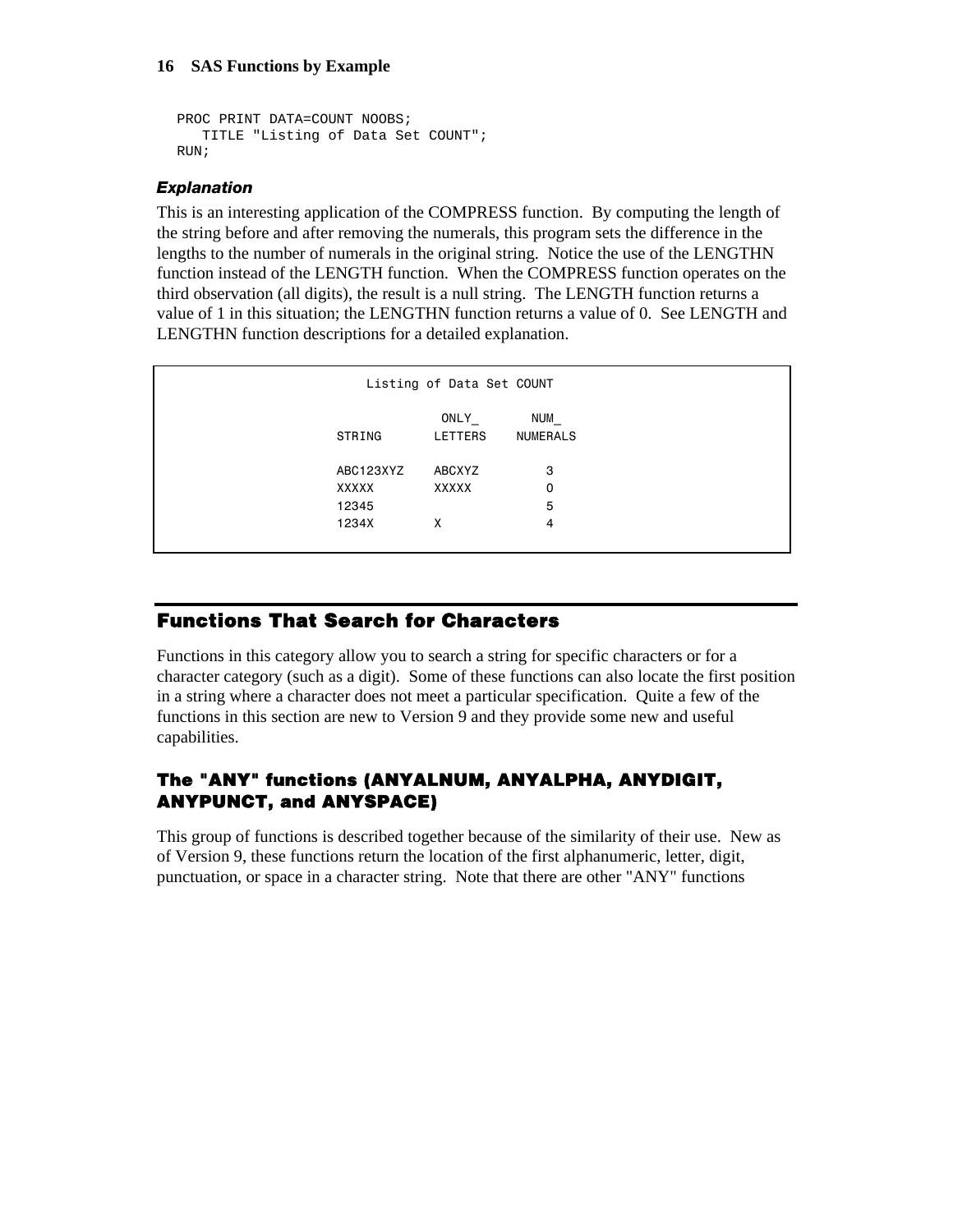besides those presented here—these are the most common ones (see the *SAS OnlineDoc 9.1* for a complete list). The functionality of this group of functions is similar to many of the Perl regular expressions that are also available in Version 9.

It is important to note that it may be necessary to use the TRIM function (or STRIP function) with the ANY and NOT functions since leading or, especially, trailing blanks will affect the results. For example, if  $X = "ABC"$  (ABC followed by three blanks),  $Y =$ NOTALNUM $(X)$  will be 4, the location of the first blank. Therefore, you may want to routinely use TRIM (or STRIP) like this:

```
Y = NOT or ANY function(TRIM(X));
```
Note that there are a group of similar functions NOTALPHA, NOTDIGIT, etc. that work in a similar manner and are described together later in the next section. One program example follows the description of these five functions.

## **Function: ANYALNUM**

**Purpose:** To locate the first occurrence of an alphanumeric character (any upper- or lowercase letter or number) and return its position. If none is found, the function returns a 0. With the use of an optional parameter, this function can begin searching at any position in the string and can also search from right to left, if desired.

#### **Syntax: ANYALNUM(***character-value* **<,***start***>)**

*character-value* is any SAS character expression.

*start* is an optional parameter that specifies the position in the string to begin the search. If it is omitted, the search starts at the beginning of the string. If it is non-zero, the search begins at the position in the string of the absolute value of the number (starting from the left-most position in the string). If the start value is positive, the search goes from left to right; if the value is negative, the search goes from right to left. A negative value larger than the length of the string results in a scan from right to left, starting at the end of the string. If the value of *start* is a positive number longer than the length of the string, or if it is 0, the function returns a 0.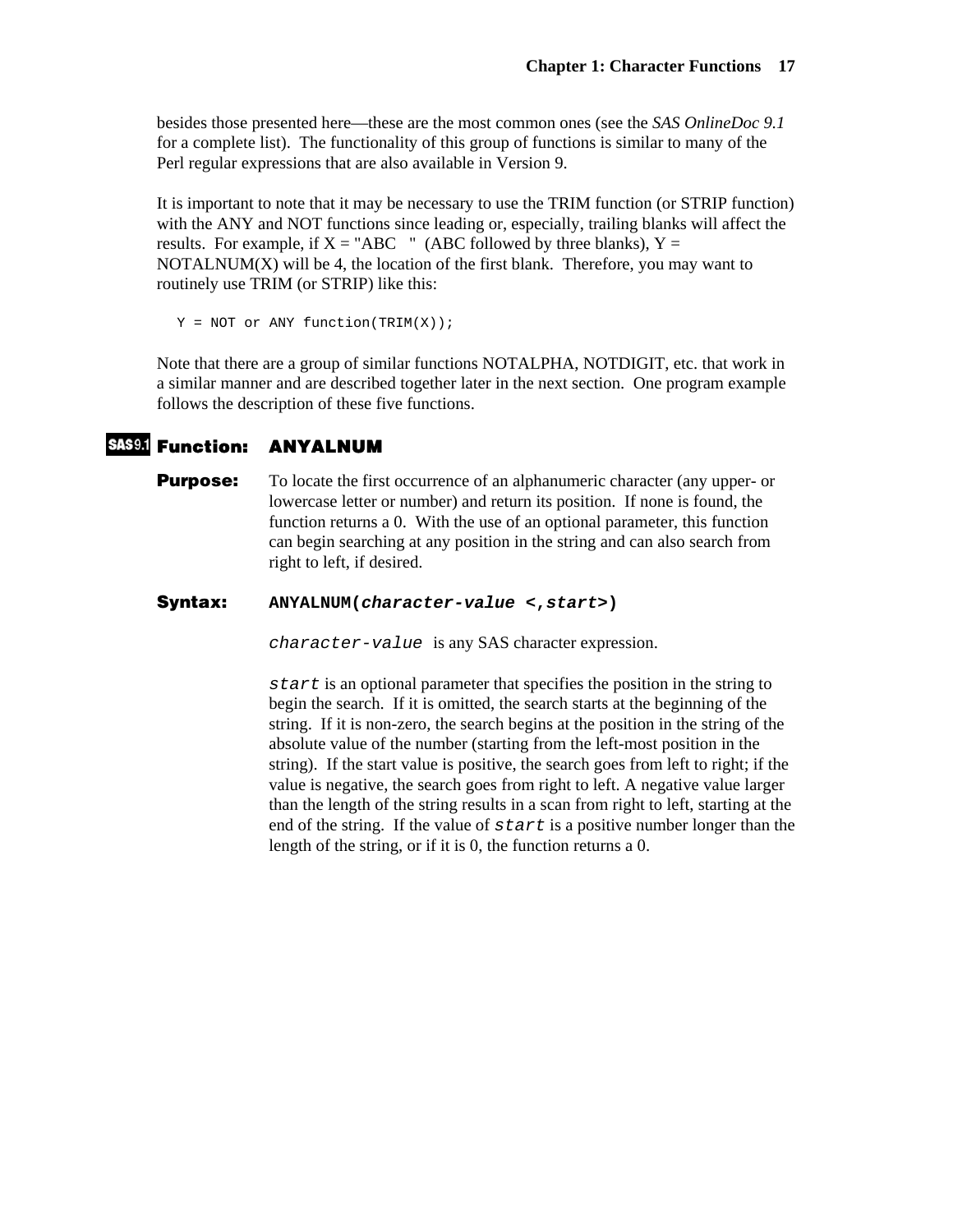#### *Examples*

For these examples, STRING = "ABC 123 ?xyz\_n\_"

| <b>Function</b>        | <b>Returns</b>                  |
|------------------------|---------------------------------|
| ANYALNUM (STRING)      | 1 (the position of " $A$ ")     |
| ANYALNUM("??\$\$%%")   | 0 (no alpha-numeric characters) |
| ANYALNUM (STRING, 5)   | 5 (the position of $"1")$       |
| $ANYALNUM(STRING, -4)$ | 3 (the position of $"C"$ )      |
| ANYALNUM (STRING, 6)   | 6 (the position of $"2")$       |

## **Function: ANYALPHA**

**Purpose:** To locate the first occurrence of an alpha character (any upper- or lowercase) letter) and return its position. If none is found, the function returns a 0. With the use of an optional parameter, this function can begin searching at any position in the string and can also search from right to left, if desired.

#### **Syntax: ANYALPHA(***character-value* **<,***start***>)**

*character-value* is any SAS character expression.

*start* is an optional parameter that specifies the position in the string to begin the search. If it is omitted, the search starts at the beginning of the string. If it is non-zero, the search begins at the position in the string of the absolute value of the number (starting from the left-most position in the string). If the start value is positive, the search goes from left to right; if the value is negative, the search goes from right to left. A negative value larger than the length of the string results in a scan from right to left, starting at the end of the string. If the value of *start* is a positive number longer than the length of the string, or if it is 0, the function returns a 0.

#### *Examples*

For these examples, STRING = "ABC 123 ?xyz\_n\_"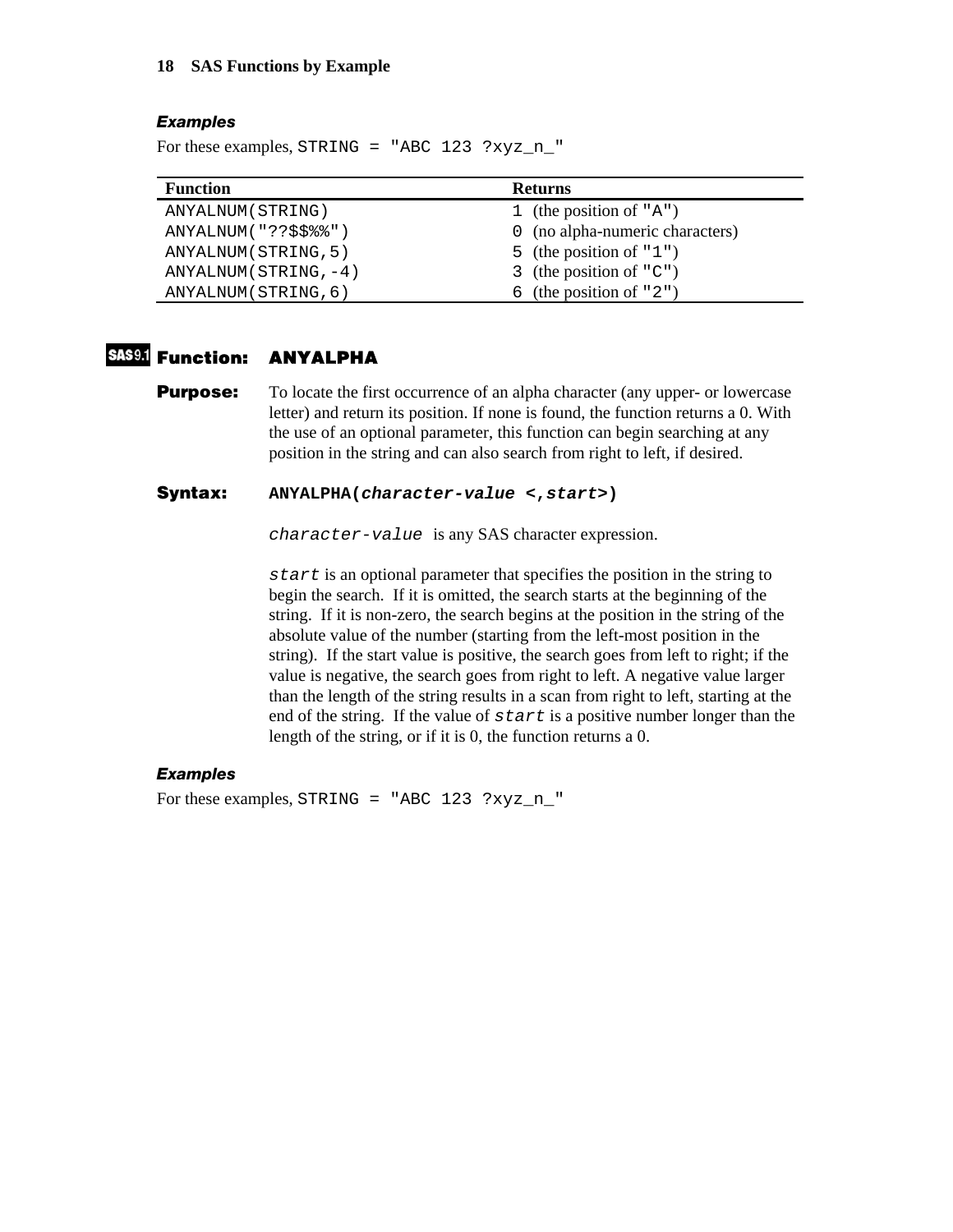| <b>Function</b>         | <b>Returns</b>            |
|-------------------------|---------------------------|
| ANYALPHA (STRING)       | (position of "A")         |
| ANYALPHA ( "??\$\$%%" ) | (no alpha characters)     |
| ANYALPHA (STRING, 5)    | 10 (position of "x")      |
| $ANYALPHA (STRING, -4)$ | (position of $C''$ )<br>3 |
| ANYALPHA (STRING, 6)    | 10 (position of "x")      |

## **Function: ANYDIGIT**

**Purpose:** To locate the first occurrence of a digit (numeral) and return its position. If none is found, the function returns a 0. With the use of an optional parameter, this function can begin searching at any position in the string and can also search from right to left, if desired.

#### **Syntax: ANYDIGIT(***character-value* **<,***start***>)**

*character-value* is any SAS character expression.

*start* is an optional parameter that specifies the position in the string to begin the search. If it is omitted, the search starts at the beginning of the string. If it is non-zero, the search begins at the position in the string of the absolute value of the number (starting from the left-most position in the string). If the start value is positive, the search goes from left to right; if the value is negative, the search goes from right to left. A negative value larger than the length of the string results in a scan from right to left, starting at the end of the string. If the value of *start* is a positive number longer than the length of the string, or if it is 0, the function returns a 0.

#### *Examples*

For these examples, STRING = "ABC 123 ?xyz\_n\_"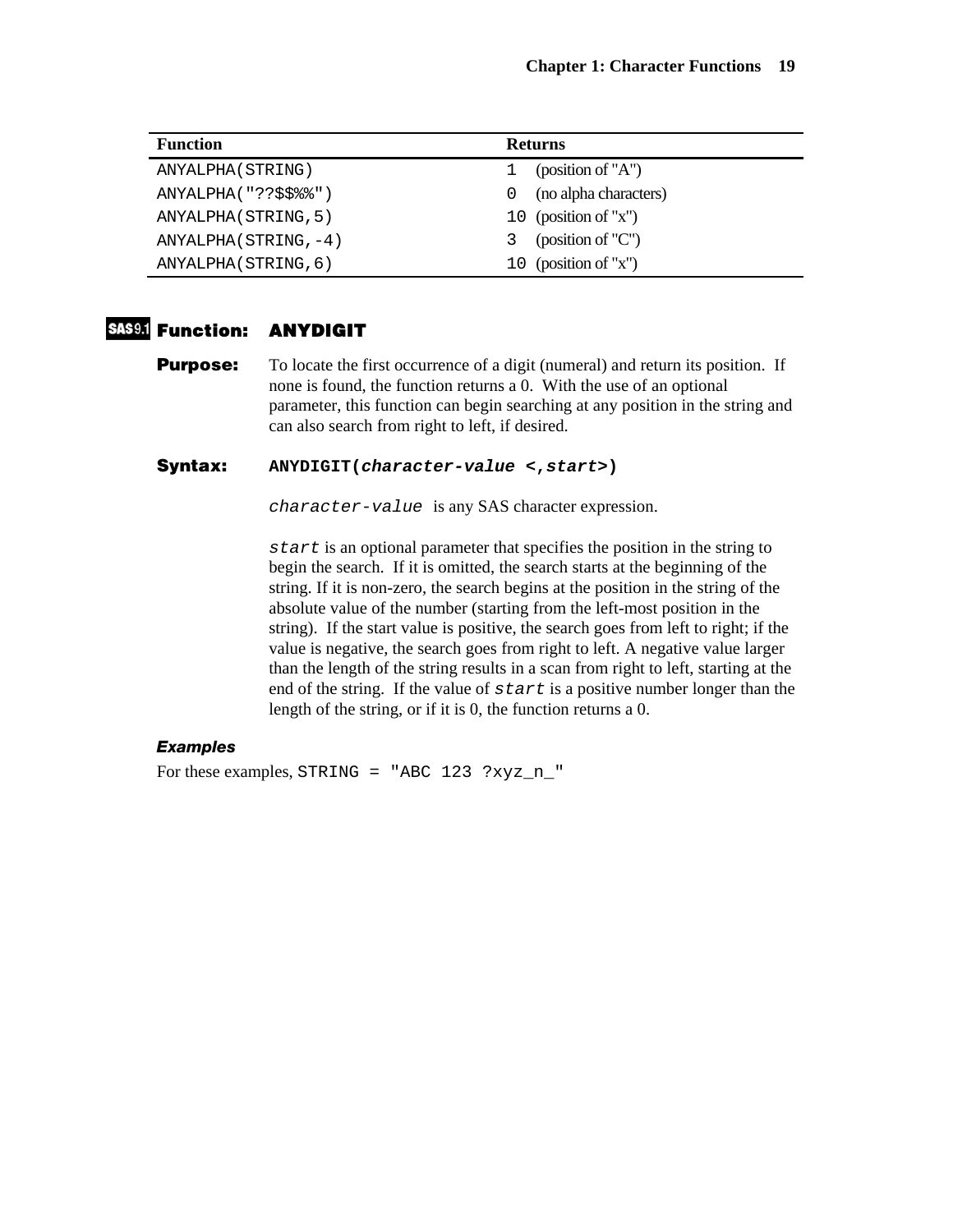| <b>Function</b>       | <b>Returns</b>                     |
|-----------------------|------------------------------------|
| ANYDIGIT (STRING)     | $5$ (position of "1")              |
| ANYDIGIT("??\$\$%%")  | $\theta$ (no digits)               |
| ANYDIGIT (STRING, 5)  | $5$ (position of "1")              |
| ANYDIGIT (STRING, -4) | 0 (no digits from position 4 to 1) |
| ANYDIGIT (STRING, 6)  | $6$ (position of "2")              |

## **Function: ANYPUNCT**

**Purpose:** To locate the first occurrence of a punctuation character and return its position. If none is found, the function returns a 0. With the use of an optional parameter, this function can begin searching at any position in the string and can also search from right to left, if desired.

> In the ASCII character set, the following characters are considered punctuation:

! " # \$ % & ' ( ) \* + , - . / : ; < = > ? @ [ \ ] ^ \_ ` { | } ~

#### **Syntax: ANYPUNCT(***character-value* **<,***start***>)**

*character-value* is any SAS character expression.

*start* is an optional parameter that specifies the position in the string to begin the search. If it is omitted, the search starts at the beginning of the string. If it is non-zero, the search begins at the position in the string of the absolute value of the number (starting from the left-most position in the string). If the start value is positive, the search goes from left to right; if the value is negative, the search goes from right to left. A negative value larger than the length of the string results in a scan from right to left, starting at the end of the string. If the value of *start* is a positive number longer than the length of the string, or if it is 0, the function returns a 0.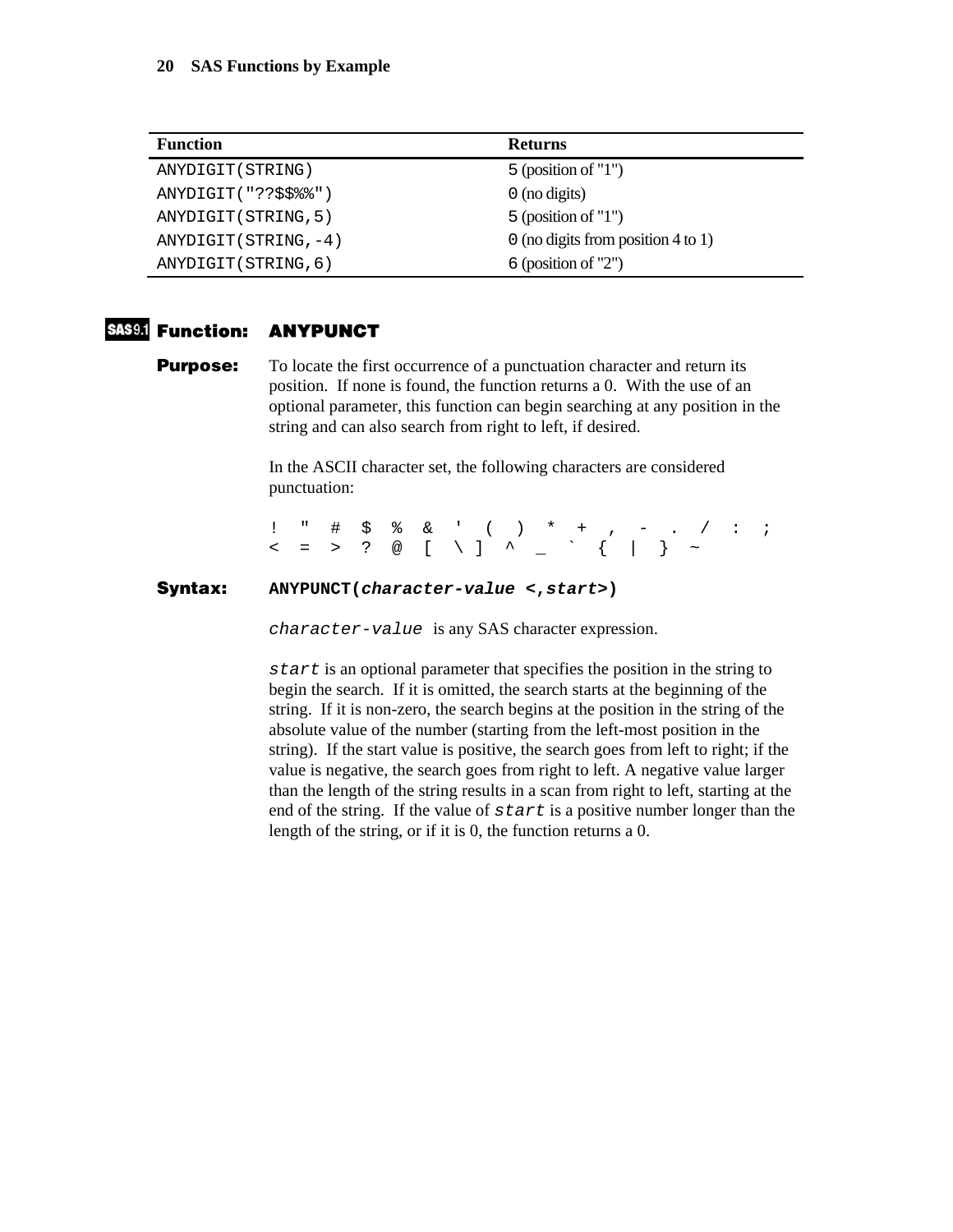#### *Examples*

For these examples, STRING = "A!C  $123$  ?xyz\_n\_"

| <b>Function</b>           | <b>Returns</b>                                                          |
|---------------------------|-------------------------------------------------------------------------|
| ANYPUNCT (STRING)         | 2 (position of $"!$ ")                                                  |
| ANYPUNCT("??\$\$%%")      | 1 (position of "?")                                                     |
| ANYPUNCT (STRING, 5)      | $9$ (position of "?")                                                   |
| ANYPUNCT ( $STRING, -4$ ) | 2 (starts at position 4 and goes left, position<br>of "!" $\mathcal{C}$ |
| $ANYPUNCT (STRING, -3)$   | 2 (starts at "C" and goes left, position of "!")                        |

## **Function: ANYSPACE**

**Purpose:** To locate the first occurrence of a white space character (a blank, horizontal or vertical tab, carriage return, linefeed, and form-feed) and return its position. If none is found, the function returns a 0. With the use of an optional parameter, this function can begin searching at any position in the string and can also search from right to left, if desired.

#### **Syntax: ANYSPACE(***character-valu***e <,***start***>)**

*character-value* is any SAS character expression.

*start* is an optional parameter that specifies the position in the string to begin the search. If it is omitted, the search starts at the beginning of the string. If it is non-zero, the search begins at the position in the string of the absolute value of the number (starting from the left-most position in the string). If the start value is positive, the search goes from left to right; if the value is negative, the search goes from right to left. A negative value larger than the length of the string results in a scan from right to left, starting at the end of the string. If the value of *start* is a positive number longer than the length of the string, or if it is 0, the function returns a 0.

#### *Examples*

For these examples, STRING = "ABC 123 ?xyz\_n\_"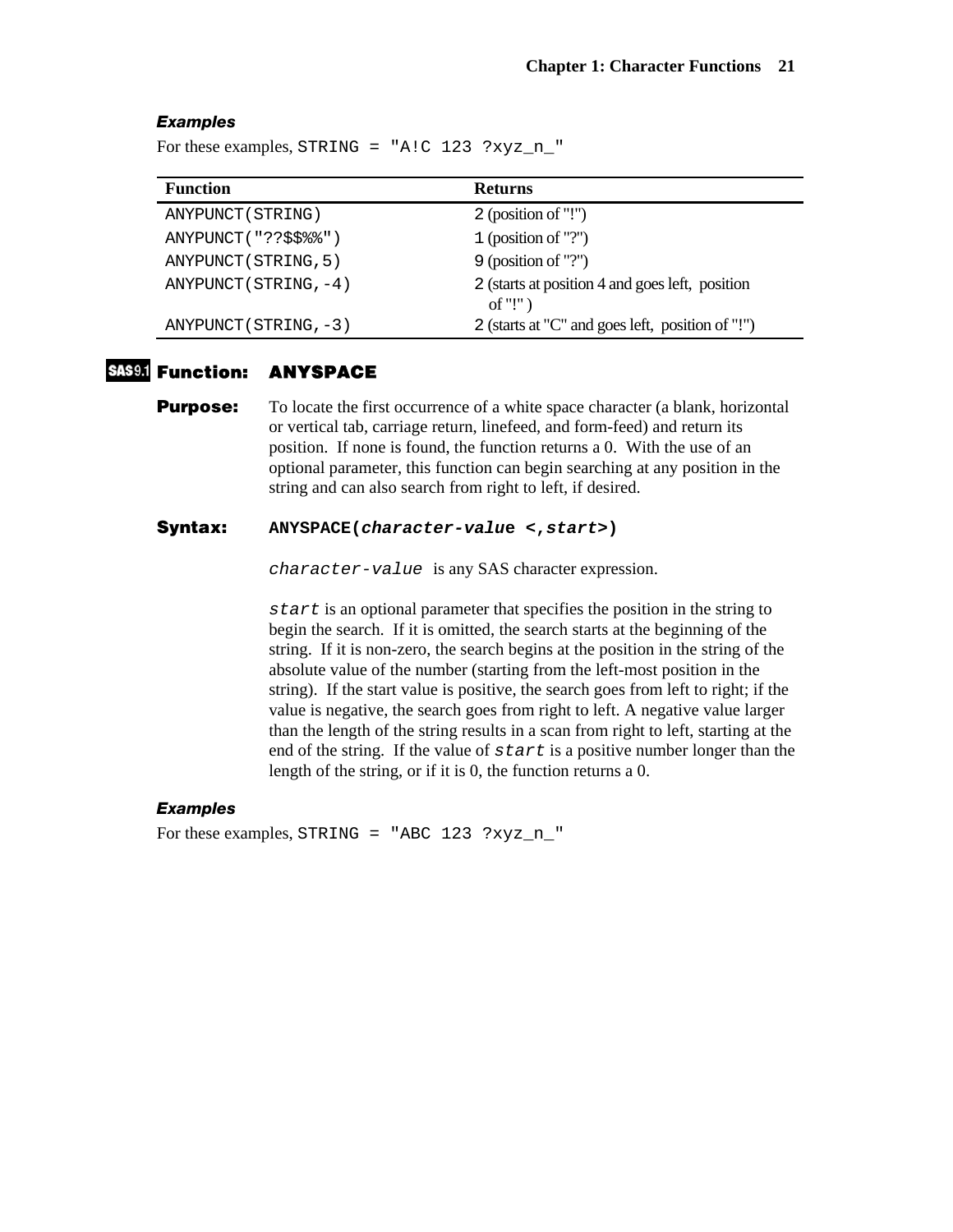| <b>Function</b>            | <b>Returns</b>                      |  |  |
|----------------------------|-------------------------------------|--|--|
| ANYSPACE (STRING)          | 4 (position of the first blank)     |  |  |
| ANYSPACE("??\$\$%%")       | (no spaces)<br>0                    |  |  |
| ANYSPACE (STRING, 5)       | 8 (position of the second blank)    |  |  |
| $ANYSPACE$ (STRING, $-4$ ) | 4 (position of the first blank)     |  |  |
| ANYSPACE (STRING, 6)       | (position of the second blank)<br>8 |  |  |

#### **Program 1.11: Demonstrating the "ANY" character functions**

```
***Primary functions: ANYALNUM, ANYALPHA, ANYDIGIT, ANYPUNCT, and 
ANYSPACE; 
DATA ANYWHERE;
   INPUT STRING $CHAR20.; 
   ALPHA_NUM = ANYALNUM(STRING); 
   ALPHA_NUM_9 = ANYALNUM(STRING,-999); 
ALPHA = ANYALPHA(STRING);
ALPHA_5 = ANTALPHA(STRING, -5);DIGIT = ANYDIGIT(STRING);
 DIGIT_9 = ANYDIGIT(STRING,-999); 
PUNCT = ANYPUNCT(STRING);
SPACE = ANYSPACE(STRING);
DATALINES; 
Once upon a time 123 
HELP! 
987654321 
; 
PROC PRINT DATA=ANYWHERE NOOBS HEADING=H; 
   TITLE "Listing of Data Set ANYWHERE"; 
RUN;
```
#### *Explanation*

Each of these "ANY" functions works in a similar manner, the only difference being in the types of character values it is searching for. The two statements using a starting value of –999 demonstrate an easy way to search from right to left, without having to know the length of the string (assuming that you don't have any strings longer than 999, in which case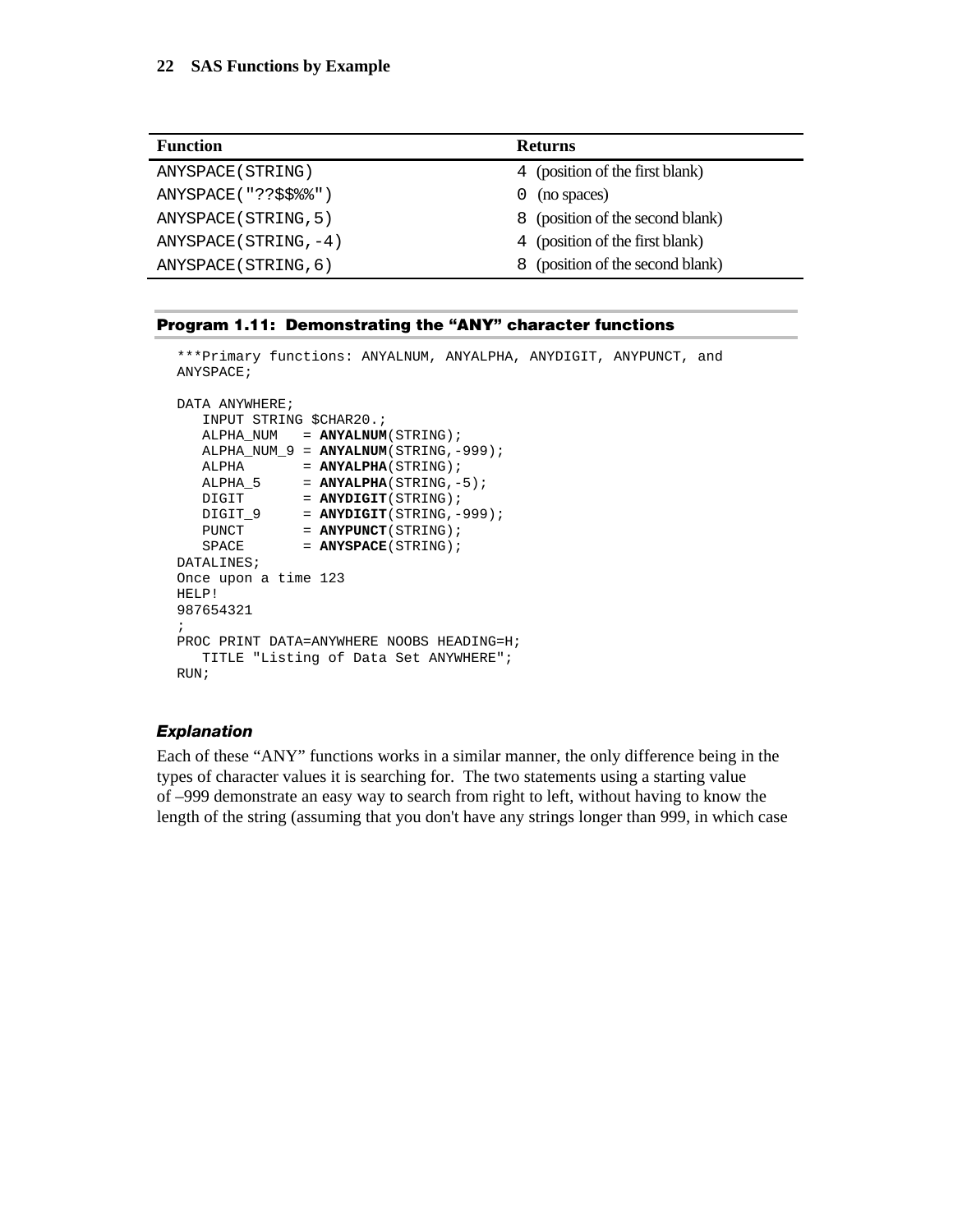you could choose a larger number). Functions such as ANYALPHA and ANYDIGIT can be very useful for extracting values from strings where the positions of digits or letters are not fixed. An alternative to using this group of functions would be the Perl regular expressions. See the following chapter for a complete discussion of regular expressions. Notice in the listing below that the position of the first space in lines two and three are 6 and 10, respectively. These are the positions of the first trailing blank in each of the two strings (remember that the length of STRING is 20).

| Listing of Data Set ANYWHERE |                           |   |          |                                               |    |          |   |    |
|------------------------------|---------------------------|---|----------|-----------------------------------------------|----|----------|---|----|
| STRING                       | ALPHA ALPHA<br><b>NUM</b> |   |          | NUM 9 ALPHA ALPHA 5 DIGIT DIGIT 9 PUNCT SPACE |    |          |   |    |
| Once upon a time 123 1 20 1  |                           |   |          | 4                                             | 18 | 20       | 0 | 5  |
| HELP!                        |                           | 4 | $\sim$ 1 | 4                                             | 0  | $\Omega$ | 5 | 6  |
| 987654321                    |                           | 9 | 0        | 0                                             |    | 9        | 0 | 10 |

#### **Program 1.12: Using the functions ANYDIGIT and ANYSPACE to find the first number in a string**

```
***Primary functions: ANYDIGIT and ANYSPACE 
***Other functions: INPUT and SUBSTR; 
DATA SEARCH_NUM; 
    INPUT STRING $60.; 
    START = ANYDIGIT(STRING); 
    END = ANYSPACE(STRING,START); 
    IF START NE 0 THEN 
       NUM = INPUT(SUBSTR(STRING,START,END-START),9.); 
DATALINES; 
This line has a 56 in it 
two numbers 123 and 456 in this line 
No digits here 
; 
PROC PRINT DATA=SEARCH NUM NOOBS;
   TITLE "Listing of Data Set SEARCH_NUM"; 
RUN;
```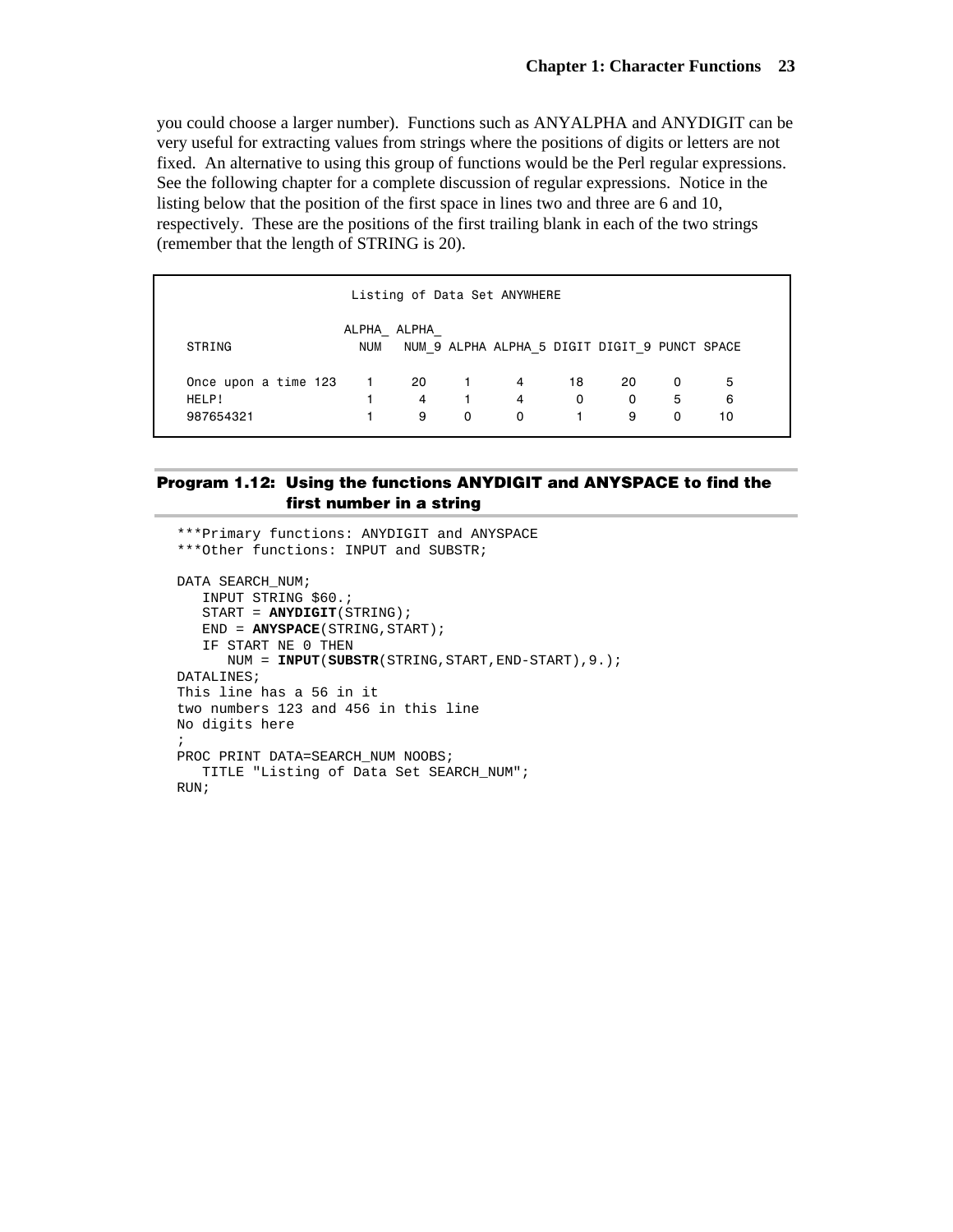#### *Explanation*

This program identifies the first number in any line of data that contains a numeric value (followed by one or more blanks). The ANYDIGIT function determines the position of the first digit of the number; the ANYSPACE function searches for the first blank following the number (the starting position of this search is the position of the first digit). The SUBSTR function extracts the digits (starting at the value of START with a length determined by the difference between END and START). Finally, the INPUT function performs the character to numeric conversion. Inspect the listing below to see that this program works as expected.

| Listing of Data Set SEARCH NUM       |              |            |            |  |
|--------------------------------------|--------------|------------|------------|--|
| STRING                               | <b>START</b> | <b>END</b> | <b>NUM</b> |  |
| This line has a 56 in it             | 17           | 19         | 56         |  |
| two numbers 123 and 456 in this line | 13           | 16         | 123        |  |
| No digits here                       | 0            | 0          |            |  |

## **The "NOT" functions (NOTALNUM, NOTALPHA, NOTDIGIT, and NOTUPPER)**

This group of functions is similar to the "ANY" functions (such as ANYALNUM, ANYALPHA, etc.) except that the function returns the position of the first character value that is **not** a particular value (alphanumeric, character, digit, or uppercase character). Note that this is not a complete list of the "NOT" functions. See the *SAS OnlineDoc 9.1* for a complete list.

As with the "ANY" functions, there is an optional parameter that specifies where to start the search and in which direction to search.

## **Function: NOTALNUM**

**Purpose:** To determine the position of the first character in a string that is **not** an alphanumeric (any upper- or lowercase letter or a number). If none is found, the function returns a 0. With the use of an optional parameter, this function can begin searching at any position in the string and can also search from right to left, if desired.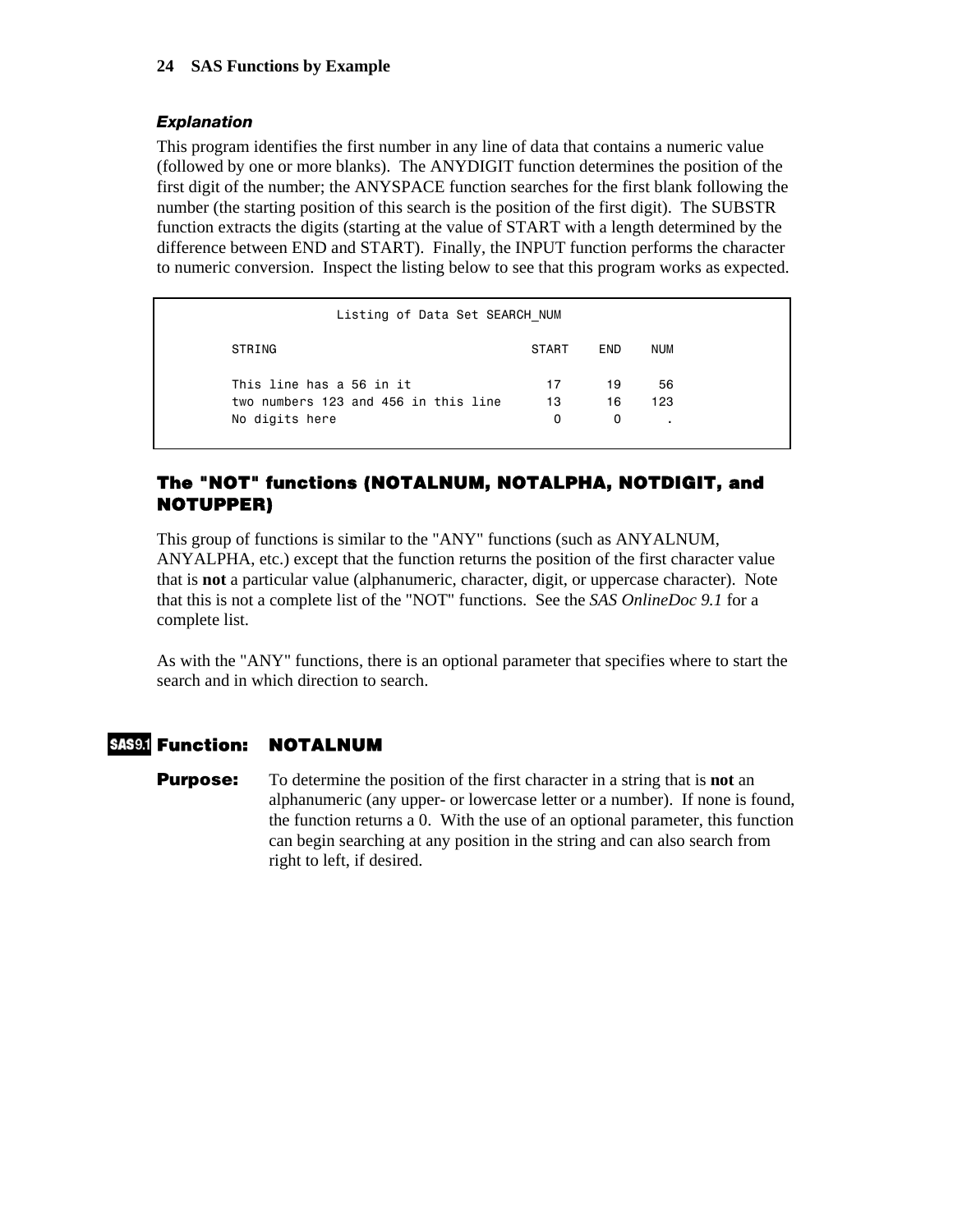#### **Syntax: NOTALNUM**(*character-value* **<,***start***>)**

*character-value* is any SAS character expression.

*start* is an optional parameter that specifies the position in the string to begin the search. If it is omitted, the search starts at the beginning of the string. If it is non-zero, the search begins at the position in the string of the absolute value of the number (starting from the left-most position in the string). If the start value is positive, the search goes from left to right; if the value is negative, the search goes from right to left. A negative value larger than the length of the string results in a scan from right to left, starting at the end of the string. If the value of *start* is a positive number longer than the length of the string, or if it is 0, the function returns a 0.

#### *Examples*

| <b>Function</b>        | <b>Returns</b>                  |
|------------------------|---------------------------------|
| NOTALNUM (STRING)      | 4 (position of the $1st$ blank) |
| NOTALNUM("Testing123") | 0 (all alpha-numeric values)    |
| NOTALNUM("??\$\$%%")   | 1 (position of the "?")         |
| NOTALNUM (STRING, 5)   | 8 (position of the $2nd$ blank) |
| $NOTALNUM(STRING, -6)$ | 4 (position of the $1st$ blank) |
| NOTALNUM (STRING, 8)   | 9 (position of the "?")         |

For these examples, STRING = "ABC 123 ?xyz\_n\_"

## **Function: NOTALPHA**

**Purpose:** To determine the position of the first character in a string that is **not** an upper- or lowercase letter (alpha character). If none is found, the function returns a 0. With the use of an optional parameter, this function can begin searching at any position in the string and can also search from right to left, if desired.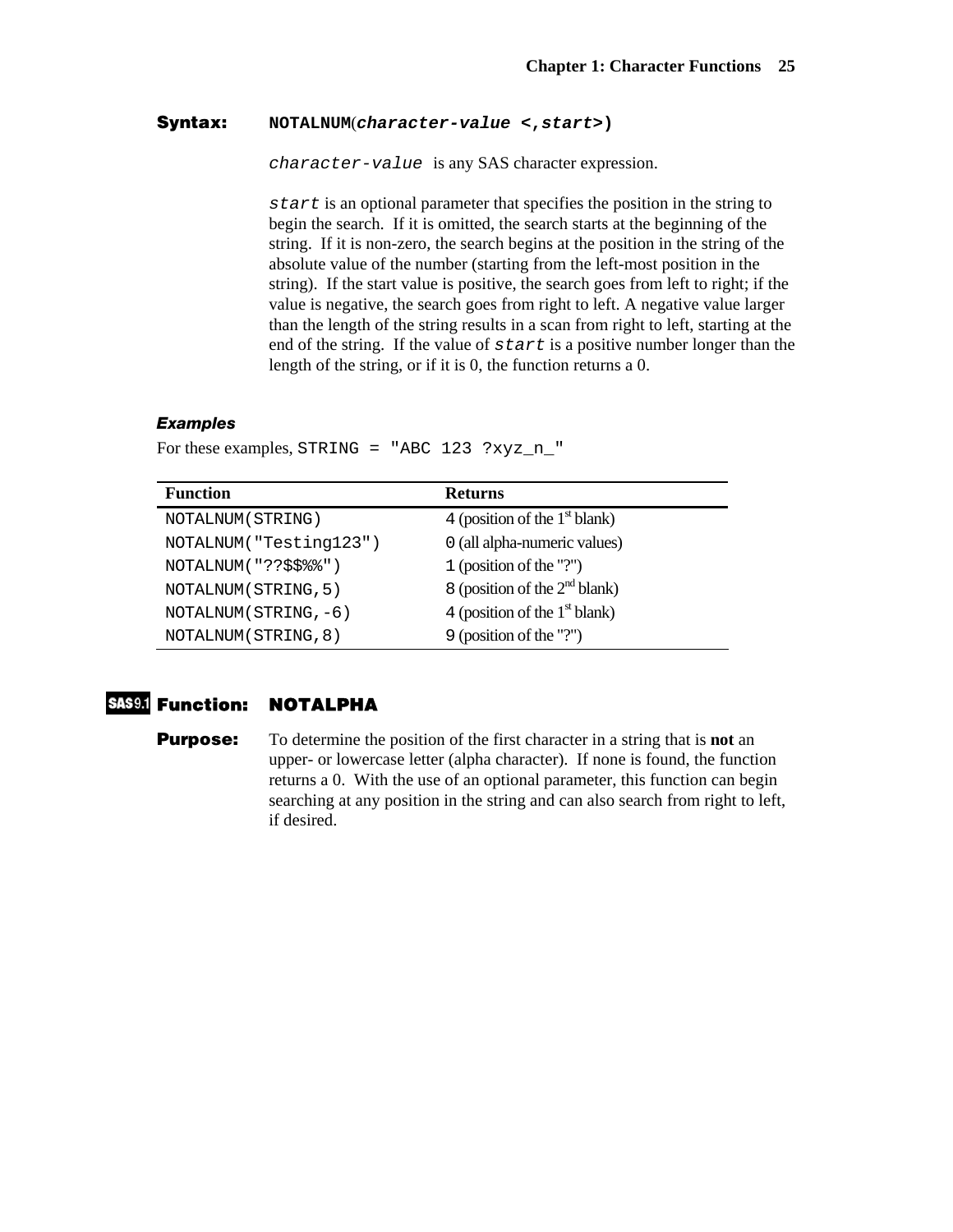#### **Syntax: NOTALPHA**(*character-value* **<,***start***>)**

*character-value* is any SAS character expression.

*start* is an optional parameter that specifies the position in the string to begin the search. If it is omitted, the search starts at the beginning of the string. If it is non-zero, the search begins at the position in the string of the absolute value of the number (starting from the left-most position in the string). If the start value is positive, the search goes from left to right; if the value is negative, the search goes from right to left. A negative value larger than the length of the string results in a scan from right to left, starting at the end of the string. If the value of *start* is a positive number longer than the length of the string, or if it is 0, the function returns a 0.

### *Examples*

For these examples, STRING = "ABC 123 ?xyz\_n\_"

| <b>Function</b>        | <b>Returns</b>                                               |
|------------------------|--------------------------------------------------------------|
| NOTALPHA (STRING)      | 4 (position of 1st blank)                                    |
| NOTALPHA("ABCabc")     | 0 (all alpha characters)                                     |
| NOTALPHA("??\$\$%%")   | 1 (position of first "?")                                    |
| NOTALPHA (STRING, 5)   | 5 (position of $"1"$ )                                       |
| NOTALPHA (STRING, -10) | 9 (start at position 10 and search left, position<br>of "?") |
| NOTALPHA (STRING, 2)   | (position of 1st blank)<br>4                                 |

## **Function: NOTDIGIT**

**Purpose:** To determine the position of the first character in a string that is **not** a digit. If none is found, the function returns a 0. With the use of an optional parameter, this function can begin searching at any position in the string and can also search from right to left, if desired.

**Syntax: NOTDIGIT**(*character-value* **<,***start***>)** 

*character-value* is any SAS character expression.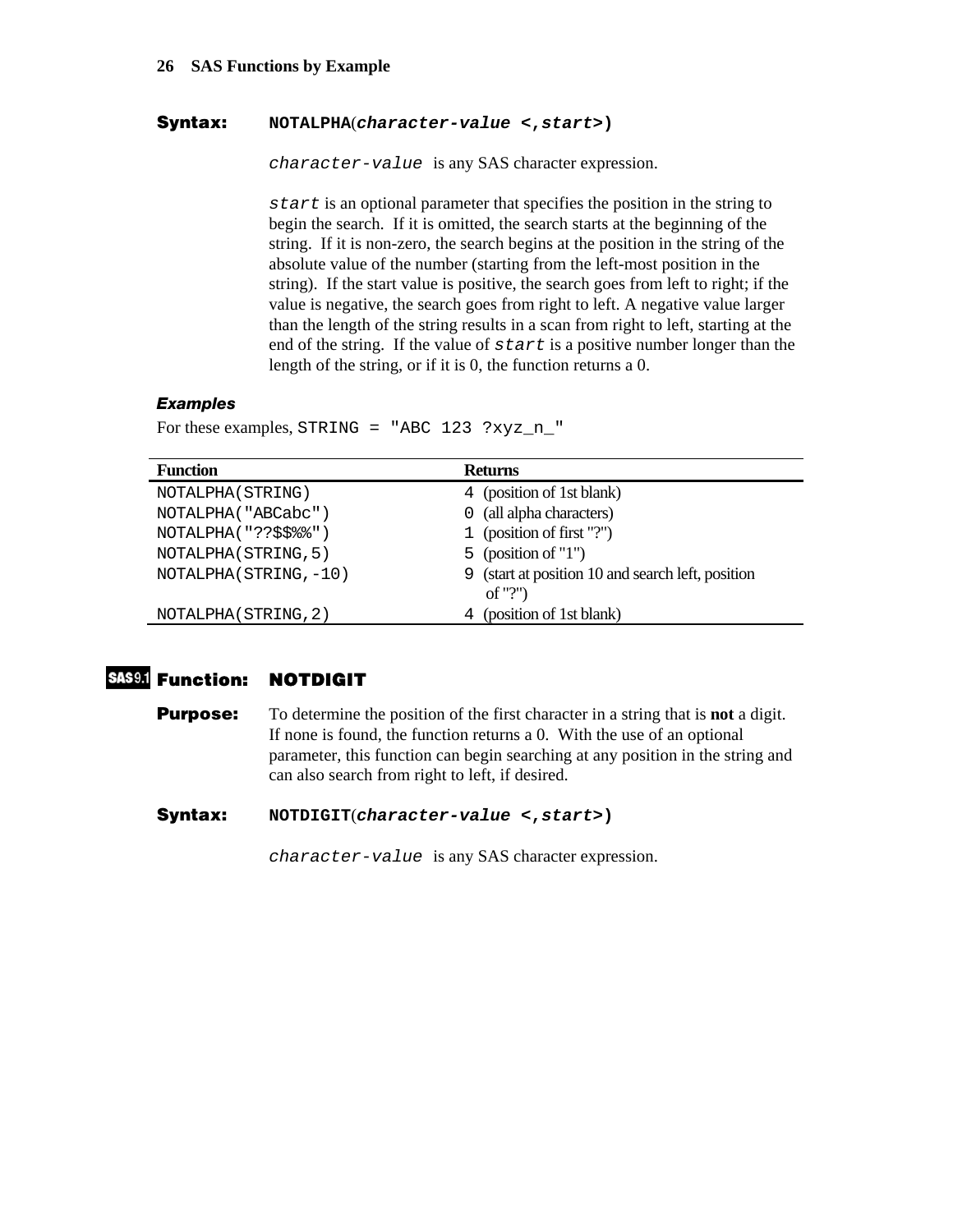*start* is an optional parameter that specifies the position in the string to begin the search. If it is omitted, the search starts at the beginning of the string. If it is non-zero, the search begins at the position in the string of the absolute value of the number (starting from the left-most position in the string). If the start value is positive, the search goes from left to right; if the value is negative, the search goes from right to left. A negative value larger than the length of the string results in a scan from right to left, starting at the end of the string. If the value of *start* is a positive number longer than the length of the string, or if it is 0, the function returns a 0.

#### *Examples*

For these examples, STRING = "ABC 123 ?xyz\_n\_"

| <b>Function</b>       | <b>Returns</b>              |
|-----------------------|-----------------------------|
| NOTDIGIT (STRING)     | 1 (position of $'A$ )       |
| NOTDIGIT ("123456")   | $0$ (all digits)            |
| NOTDIGIT("??\$\$%%")  | 1 (position of "?")         |
| NOTDIGIT (STRING, 5)  | 8 (position of $2nd$ blank) |
| NOTDIGIT (STRING, -6) | 4 (position of $1st$ blank) |
| NOTDIGIT (STRING, 6)  | 8 (position of $2nd$ blank) |

#### **Function: NOTUPPER**

**Purpose:** To determine the position of the first character in a string that is **not** an uppercase letter. If none is found, the function returns a 0. With the use of an optional parameter, this function can begin searching at any position in the string and can also search from right to left, if desired.

#### **Syntax: NOTUPPER**(*character-value* **<,***start***>)**

*character-value* is any SAS character expression.

*start* is an optional parameter that specifies the position in the string to begin the search. If it is omitted, the search starts at the beginning of the string. If it is non-zero, the search begins at the position in the string of the absolute value of the number (starting from the left-most position in the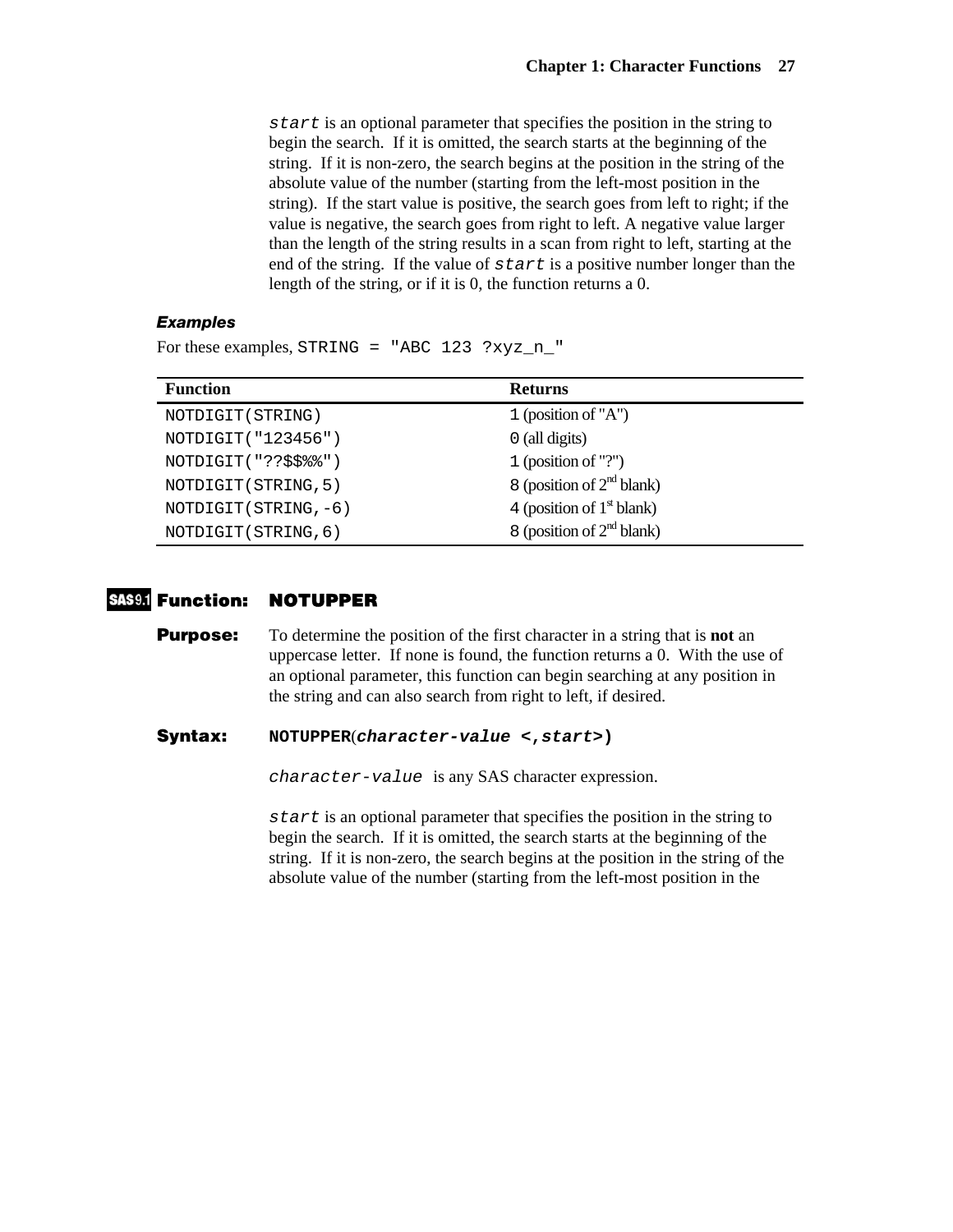string). If the start value is positive, the search goes from left to right; if the value is negative, the search goes from right to left. A negative value larger than the length of the string results in a scan from right to left, starting at the end of the string. If the value of *start* is a positive number longer than the length of the string, or if it is 0, the function returns a 0.

## *Examples*

For these examples, STRING = "ABC  $123$  ?xyz n "

| <b>Function</b>        | <b>Returns</b>               |
|------------------------|------------------------------|
| NOTUPPER ("ABCDabcd")  | 5 (position of "a")          |
| NOTUPPER ( "ABCDEFG" ) | 0 (all uppercase characters) |
| NOTUPPER (STRING)      | 4 (position of $1st$ blank)  |
| NOTUPPER("??\$\$%%")   | 1 (position of "?")          |
| NOTUPPER (STRING, 5)   | $5$ (position of "1")        |
| NOTUPPER (STRING, -6)  | $6$ (position of "2")        |
| NOTUPPER (STRING, 6)   | $6$ (position of "2")        |

#### **Program 1.13: Demonstrating the "NOT" character functions**

\*\*\*Primary functions: NOTALNUM, NOTALPHA, NOTDIGIT, AND NOTUPPER;

```
DATA NEGATIVE;
   INPUT STRING $5.; 
   NOT_ALPHA_NUMERIC = NOTALNUM(STRING); 
  NOT_ALPHA = NOTALPHA(STRING);
NOT_DIGIT = NOTDIGIT(STRING);
NOT_UPPER = NOTUPPER(STRING);
DATALINES; 
ABCDE 
abcde 
abcDE 
12345 
:#$%& 
ABC 
; 
PROC PRINT DATA=NEGATIVE NOOBS;
  TITLE "Listing of Data Set NEGATIVE"; 
RUN;
```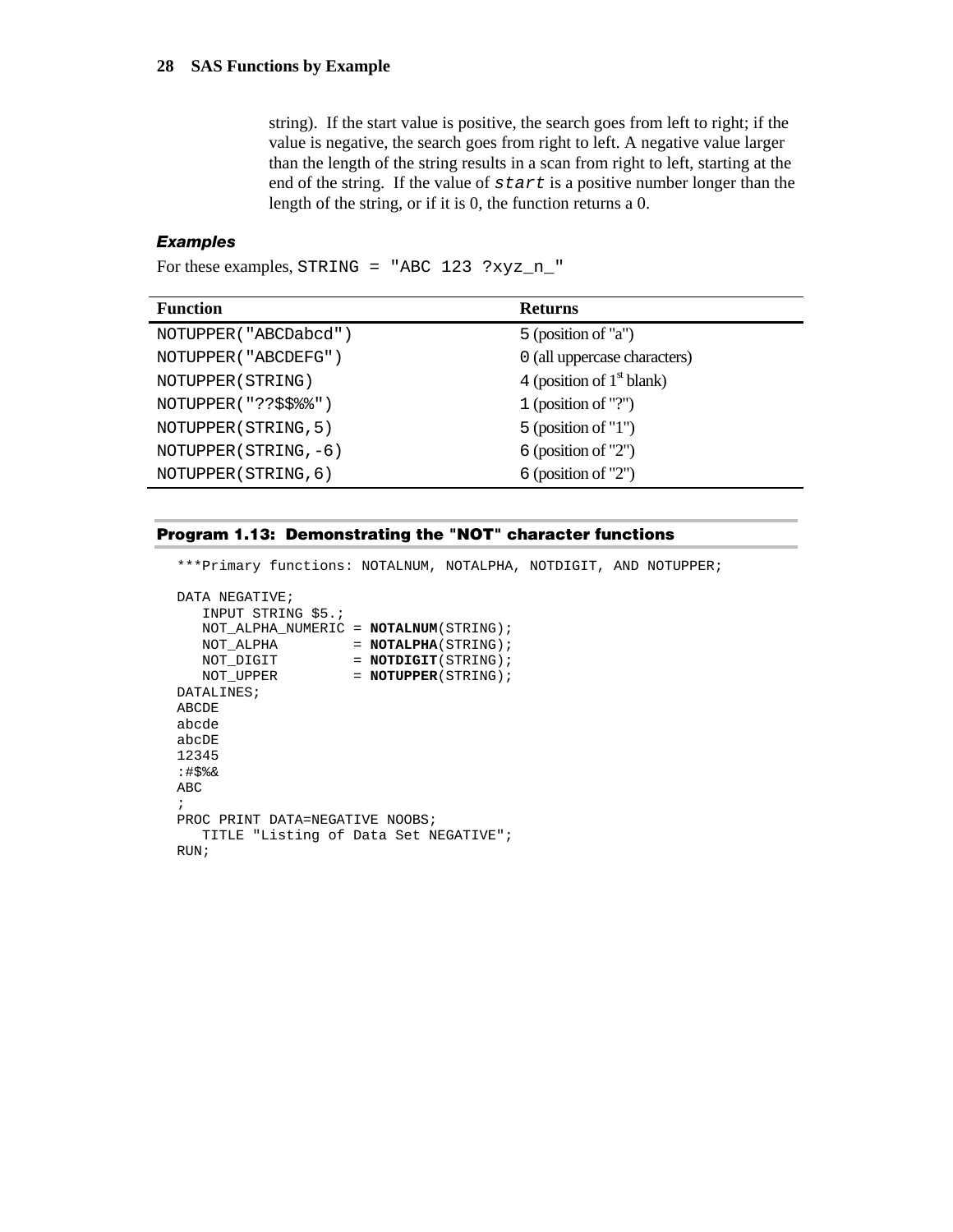## *Explanation*

This straightforward program demonstrates each of the "NOT" character functions. As with most character functions, be careful with trailing blanks. Notice that the last observation ("ABC") contains only three characters but since STRING is read with a \$5. informat, there are two trailing blanks following the letters 'ABC'. That is the reason you obtain a value of 4 for all the functions except NOTDIGIT, which returns a 1 (the first character is not a digit). A listing of the data set NEGATIVE is shown next:

| Listing of Data Set NEGATIVE |                       |              |              |                     |  |  |
|------------------------------|-----------------------|--------------|--------------|---------------------|--|--|
| STRING                       | NOT_ALPHA_<br>NUMERIC | NOT<br>ALPHA | NOT<br>DIGIT | NOT<br><b>UPPER</b> |  |  |
| ABCDE                        | 0                     | 0            |              | 0                   |  |  |
| abcde                        | 0                     | 0            |              |                     |  |  |
| abcDE                        | 0                     | 0            |              |                     |  |  |
| 12345                        | 0                     |              | 0            |                     |  |  |
| :#\$%&                       |                       |              |              |                     |  |  |
| ABC                          | 4                     | 4            |              | 4                   |  |  |

## **FIND and FINDC**

This pair of functions shares some similarities to the INDEX and INDEXC functions. FIND and INDEX both search a string for a given substring. FINDC and INDEXC both search for individual characters. However, both FIND and FINDC have some additional capability over their counterparts. For example, this pair of functions has the ability to declare a starting position for the search, the direction of the search, and to ignore case or trailing blanks.

## **Function: FIND**

**Purpose:** To locate a substring within a string. With optional arguments, you can define the starting point for the search, the direction of the search, and ignore case or trailing blanks.

**Syntax: FIND(***character-value***,** *find-string* **<,'***modifiers***'> <,***start***>)**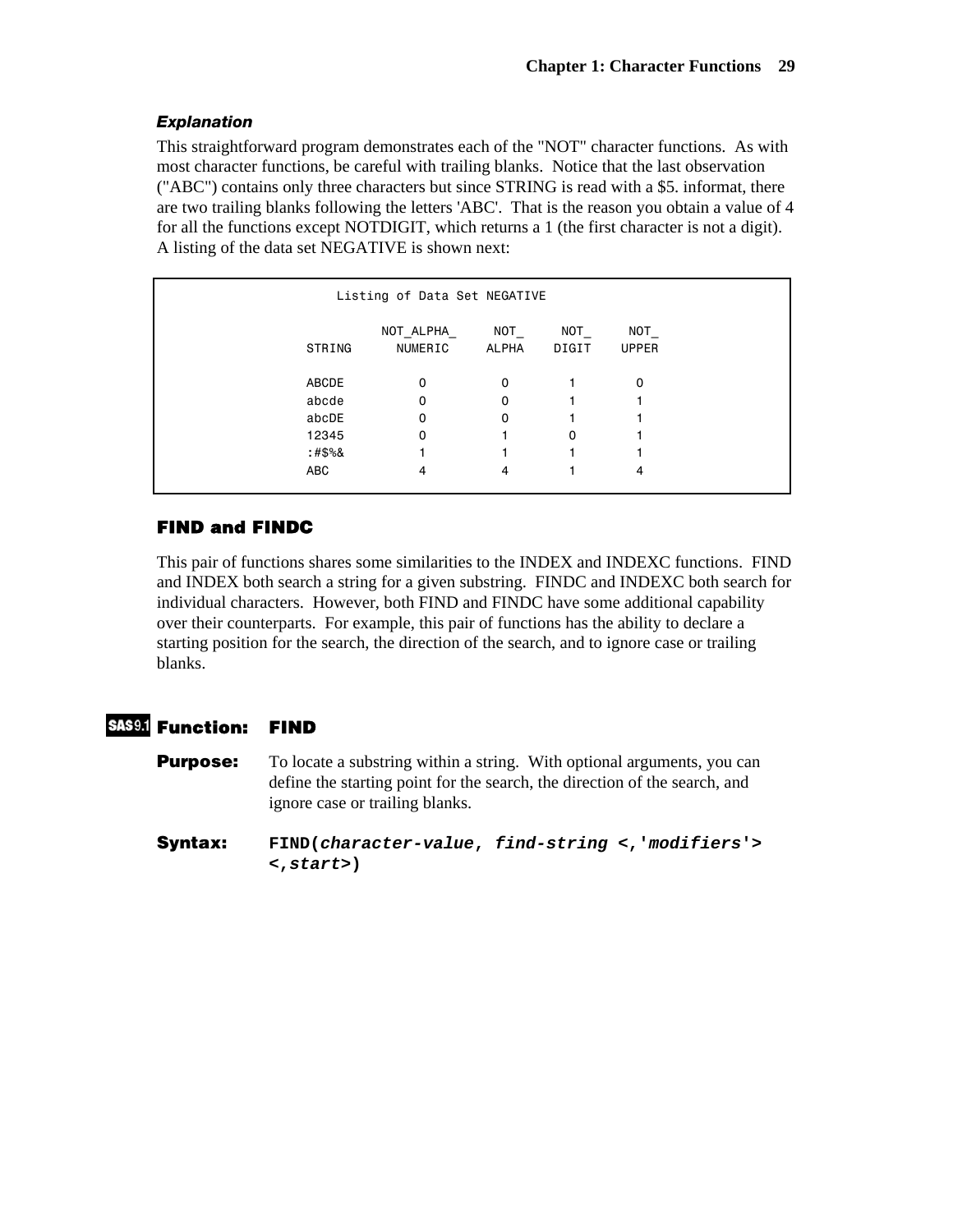*character-value* is any SAS character expression.

*find-string* is a character variable or string literal that contains one or more characters that you want to search for. The function returns the first position in the *character-value* that contains the *find-string*. If the *find-string* is not found, the function returns a 0.

The following modifiers (in upper- or lowercase), placed in single or double quotation marks, may be used with FIND:

i ignore case.

t ignore trailing blanks in both the character variable and the *findstring*.

*start* is an optional parameter that specifies the position in the string to begin the search. If it is omitted, the search starts at the beginning of the string. If it is non-zero, the search begins at the position in the string of the absolute value of the number. If the value is positive, the search goes from left to right; if the value is negative, the search goes from right to left. A negative value larger than the length of the string results in a scan from right to left, starting at the end of the string. If the value of *start* is a positive number longer than the length of the string, or if it is 0, the function returns a 0.

#### *Examples*

For these examples STRING1 = "Hello hello goodbye" and STRING2 = "hello"

| <b>Function</b>                    | <b>Returns</b> |
|------------------------------------|----------------|
| FIND(STRING1, STRING2)             |                |
| FIND(STRING1, STRING2, 'I')        |                |
| FIND(STRING1, "bye")               | 17             |
| FIND('abcxyzabc', 'abc', 4)        |                |
| $FIND(STRING1, STRING2, "i", -99)$ |                |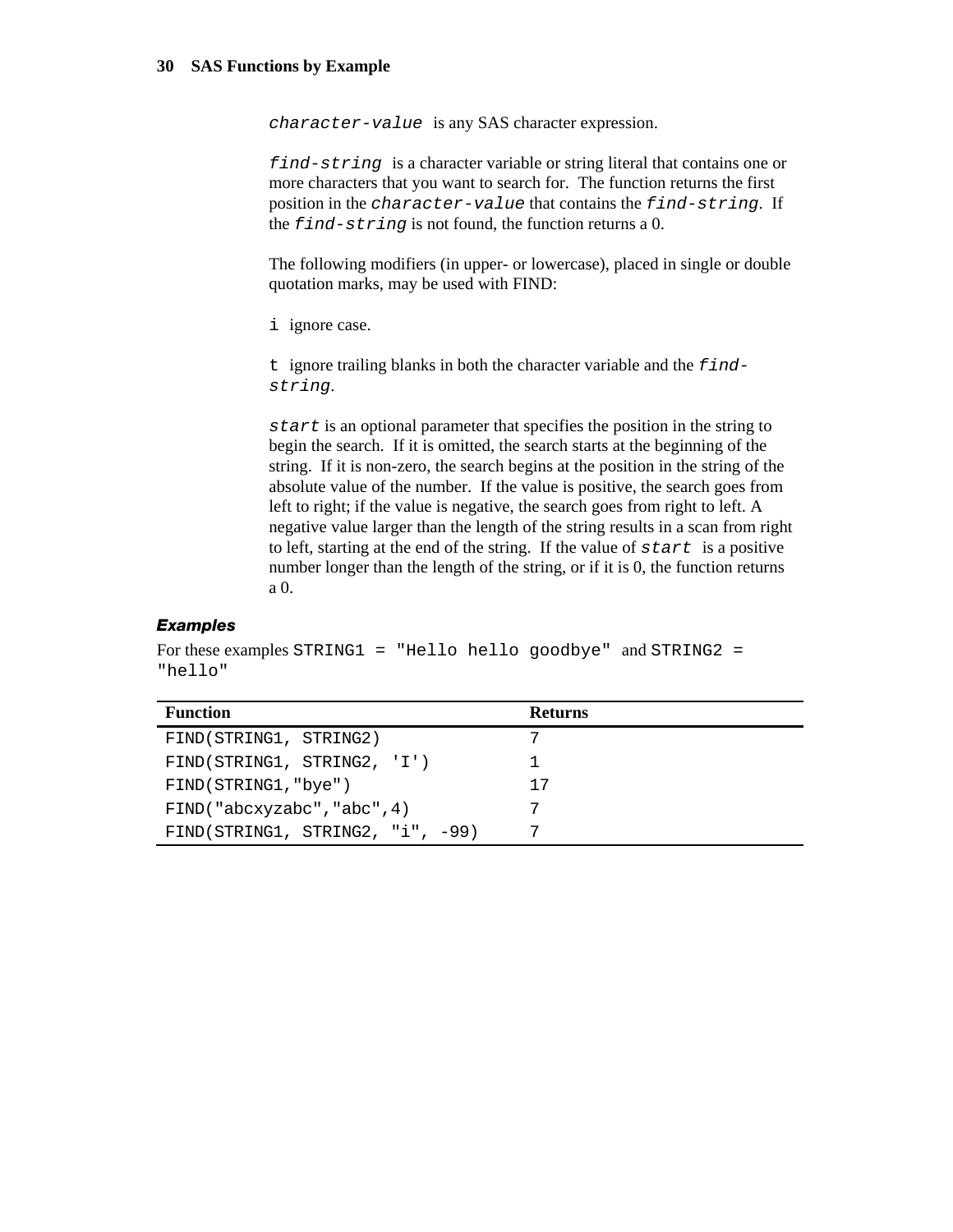## **Function: FINDC**

**Purpose:** To locate a character that appears or does not appear within a string. With optional arguments, you can define the starting point for the search, the direction of the search, to ignore case or trailing blanks, or to look for characters except the ones listed.

#### **Syntax: FINDC(***character-value***,** *find-characters* **<,'***modifiers***'> <,***start***>)**

*character-value* is any SAS character expression.

*find-characters* is a list of one or more characters that you want to search for.

The function returns the first position in the *character-value* that contains one of the *find-characters*. If none of the characters are found, the function returns a 0. With an optional argument, you can have the function return the position in a character string of a character that is not in the *find-characters* list.

*modifiers* (in upper- or lowercase), placed in single or double quotation marks, may be used with FINDC as follows:

- i ignore case.
- t ignore trailing blanks in both the character variable and the *find-characters.*
- v count only characters that are not in the list of find characters.
- o process the modifiers and find characters only once to a specific call to the function. In subsequent calls, changes to these arguments will have no effect.

*start* is an optional parameter that specifies the position in the string to begin the search. If it is omitted, the search starts at the beginning of the string. If it is non-zero, the search begins at the position in the string of the absolute value of the number. If the value is positive, the search goes from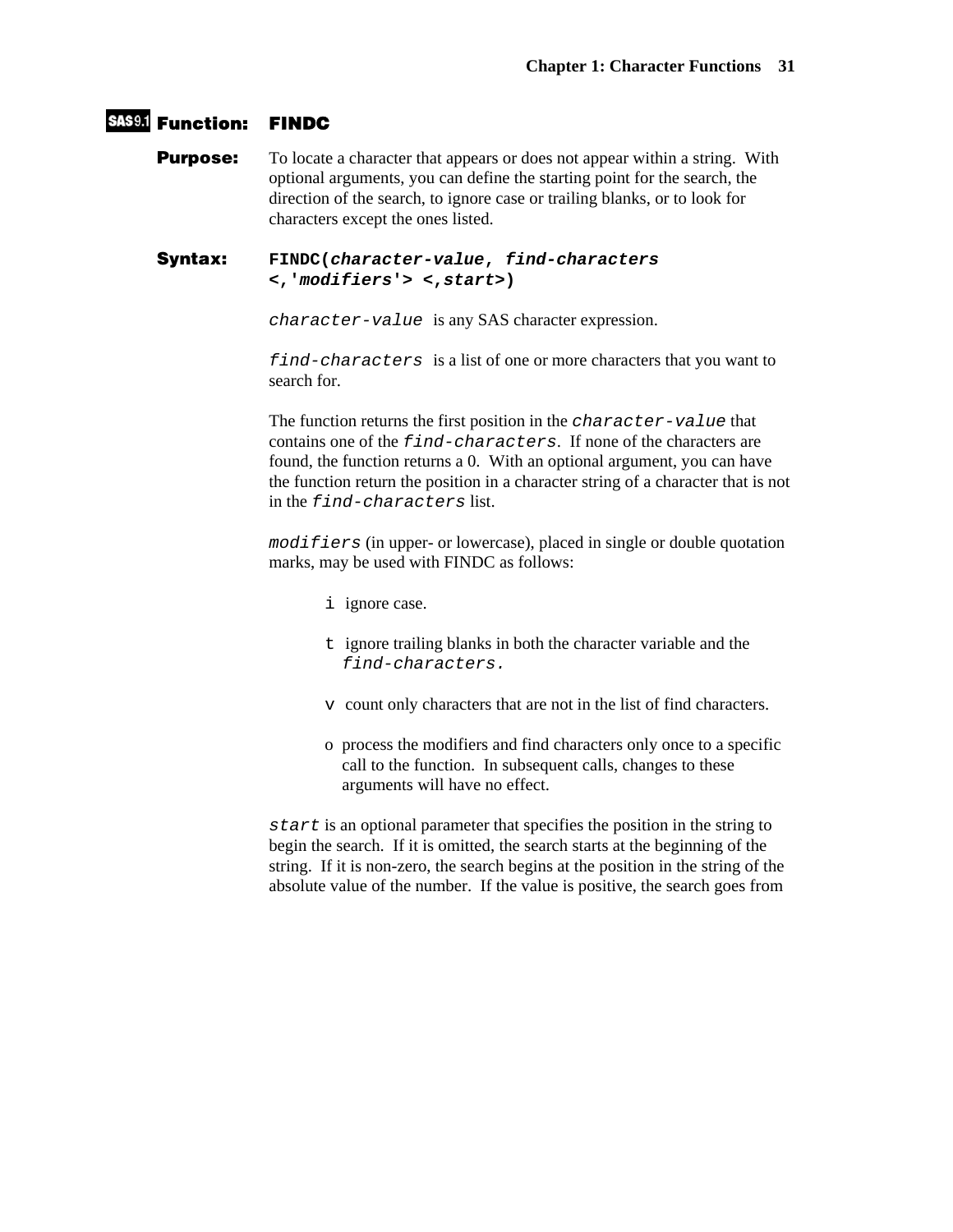left to right; if the value is negative, the search goes from right to left. A negative value larger than the length of the string results in a scan from right to left, starting at the end of the string. If the value of *start* is a positive number longer than the length of the string, or if it is 0, the function returns a 0.

Note: You can switch the positions of *start* and *modifiers* and the function will work the same.

#### *Examples*

For these examples STRING1 = "Apples and Books" and STRING2 = "abcde"

| <b>Function</b>              | <b>Returns</b> |
|------------------------------|----------------|
| FINDC(STRING1, STRING2)      | 5              |
| FINDC(STRING1, STRING2, 'i') |                |
| FINDC(STRING1, "aple", 'vi') | ь              |
| FINDC("abcxyzabc","abc",4)   |                |

#### **Program 1.14: Using the FIND and FINDC functions to search for strings and characters**

```
***Primary functions: FIND and FINDC; 
DATA FIND_VOWEL; 
    INPUT @1 STRING $20.; 
    PEAR = FIND(STRING,"Pear"); 
    POS_VOWEL = FINDC(STRING,"aeiou",'I'); 
   UPPER_VOWEL = FINDC(STRING,"aeiou"); 
   NOT_VOWEL = FINDC(STRING,"AEIOU",'IV'); 
DATALINES; 
XYZABCabc 
XYZ 
Apple and Pear 
; 
PROC PRINT DATA=FIND_VOWEL NOOBS;
   TITLE "Listing of Data Set FIND_VOWEL"; 
RUN;
```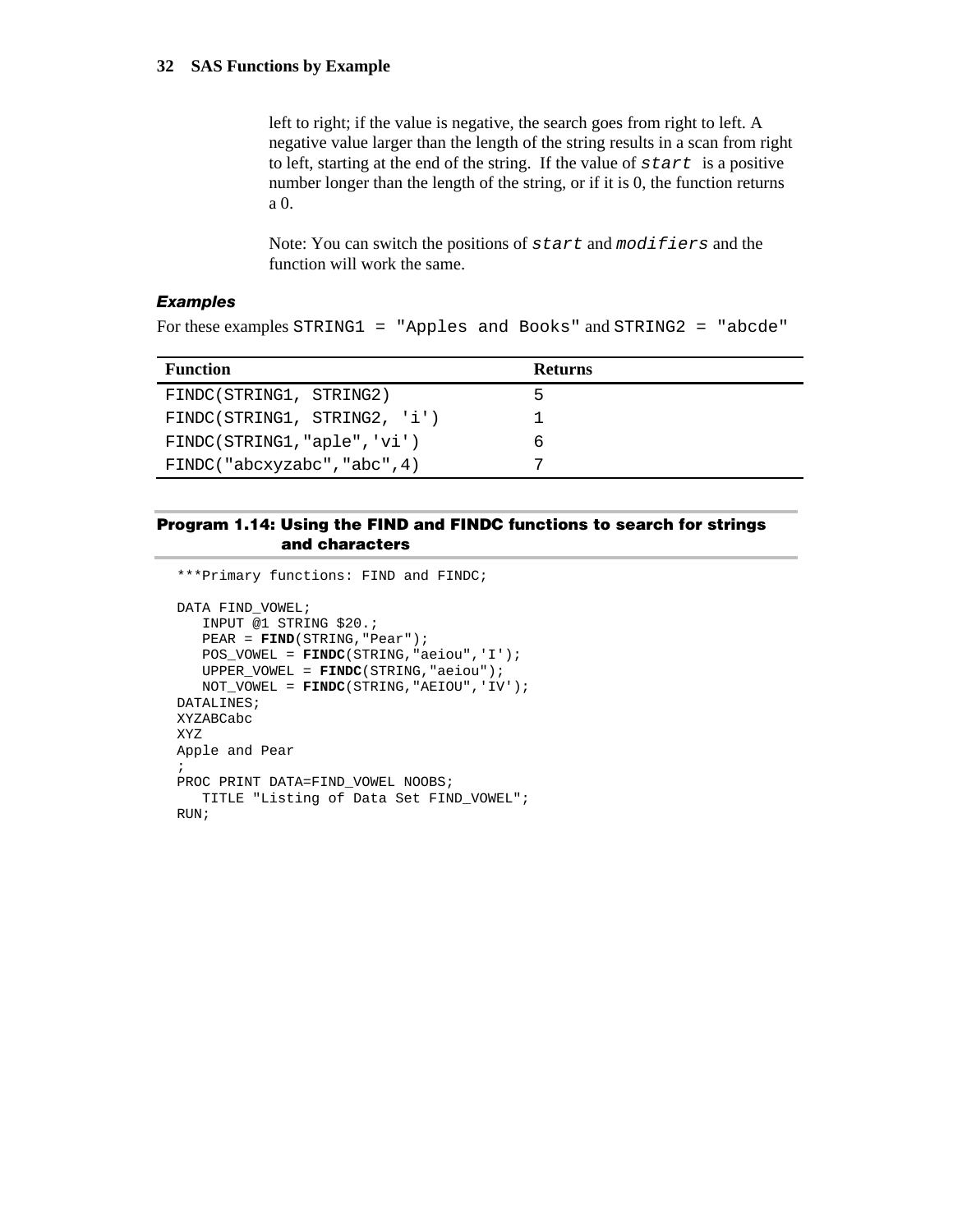#### *Explanation*

The FIND function returns the position of the characters "Pear" in the variable STRING. Since the i modifier is not used, the search is case-sensitive. The first use of the FINDC function looks for any upper- or lowercase vowel in the string (because of the i modifier). The next statement, without the i modifier, locates only lowercase vowels. Finally, the v modifier in the last FINDC function reverses the search to look for the first character that is not a vowel (upper- or lowercase because of the i modifier).

#### **Program 1.15: Demonstrating the o modifier with FINDC**

```
***Primary function: FINDC; 
DATA O_MODIFIER; 
   INPUT STRING $15.
         @16 LOOK_FOR $1.; 
    POSITION = FINDC(STRING,LOOK_FOR,'IO'); 
DATALINES; 
Capital A here A 
Lower a here X<br>Apple B
Apple
; 
PROC PRINT DATA=0_MODIFIER NOOBS HEADING=H;
    TITLE "Listing of Data Set O_MODIFIER"; 
RUN;
```
#### *Explanation*

In the first call to FINDC, the value of LOOK FOR is an uppercase A. Since the o modifier was used, changing the value of LOOK\_FOR in the next two observations has no effect the function continues to look for the letter A. Note that another use of FINDC in this DATA step would not be affected by the previous use of the o modifier, even if the name of the variable (in this case POSITION) were the same. The o modifier is most likely useful in reducing processing time when looping through multiple strings, looking for the same string with the same modifiers. The listing of data set O\_MODIFIER below shows that, even though the LOOK\_FOR value was changed to X in the second observation and B in the third observation, the function continues to search for the letter A.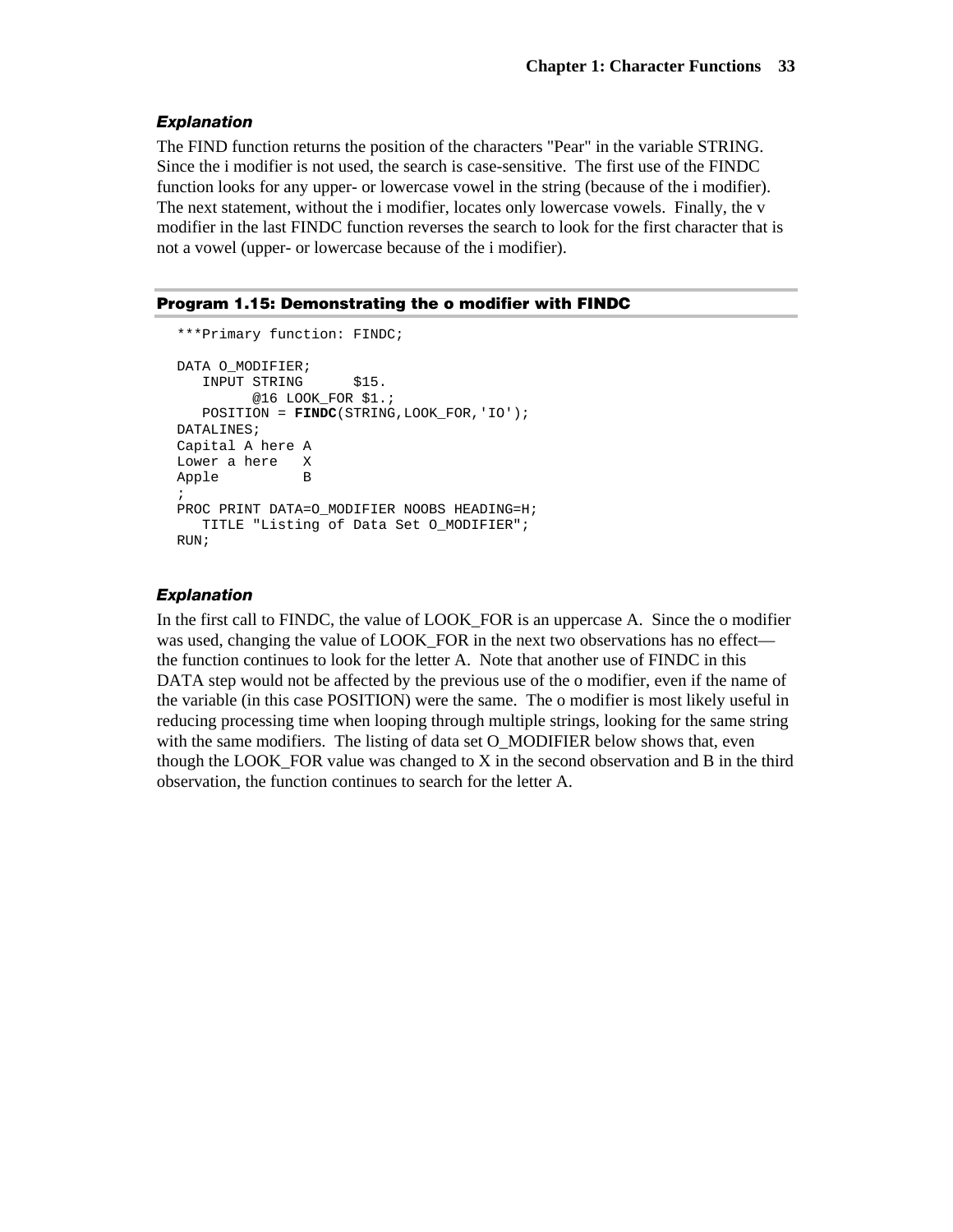|                | Listing of Data Set 0 MODIFIER |          |
|----------------|--------------------------------|----------|
| STRING         | LOOK FOR                       | POSITION |
| Capital A here | A                              | 2        |
| Lower a here   | X                              |          |
| Apple          | В                              |          |

## **INDEX, INDEXC, and INDEXW**

This group of functions all search a string for a substring of one or more characters. INDEX and INDEXW are similar, the difference being that INDEXW looks for a word (defined as a string bounded by spaces or the beginning or end of the string) while INDEX simply searches for the designated substring. INDEXC searches for one or more individual characters and always searches from right to left. Note that these three functions are all case-sensitive.

## **Function: INDEX**

**Purpose:** To locate the starting position of a substring in a string.

#### **Syntax: INDEX(***character-value***,** *find-string***)**

*character-value* is any SAS character expression.

*find-string* is a character variable or string literal that contains the substring for which you want to search.

The function returns the first position in the *character-value* that contains the *find-string*. If the *find-string* is not found, the function returns a 0.

#### *Examples*

For these examples STRING = "ABCDEFG"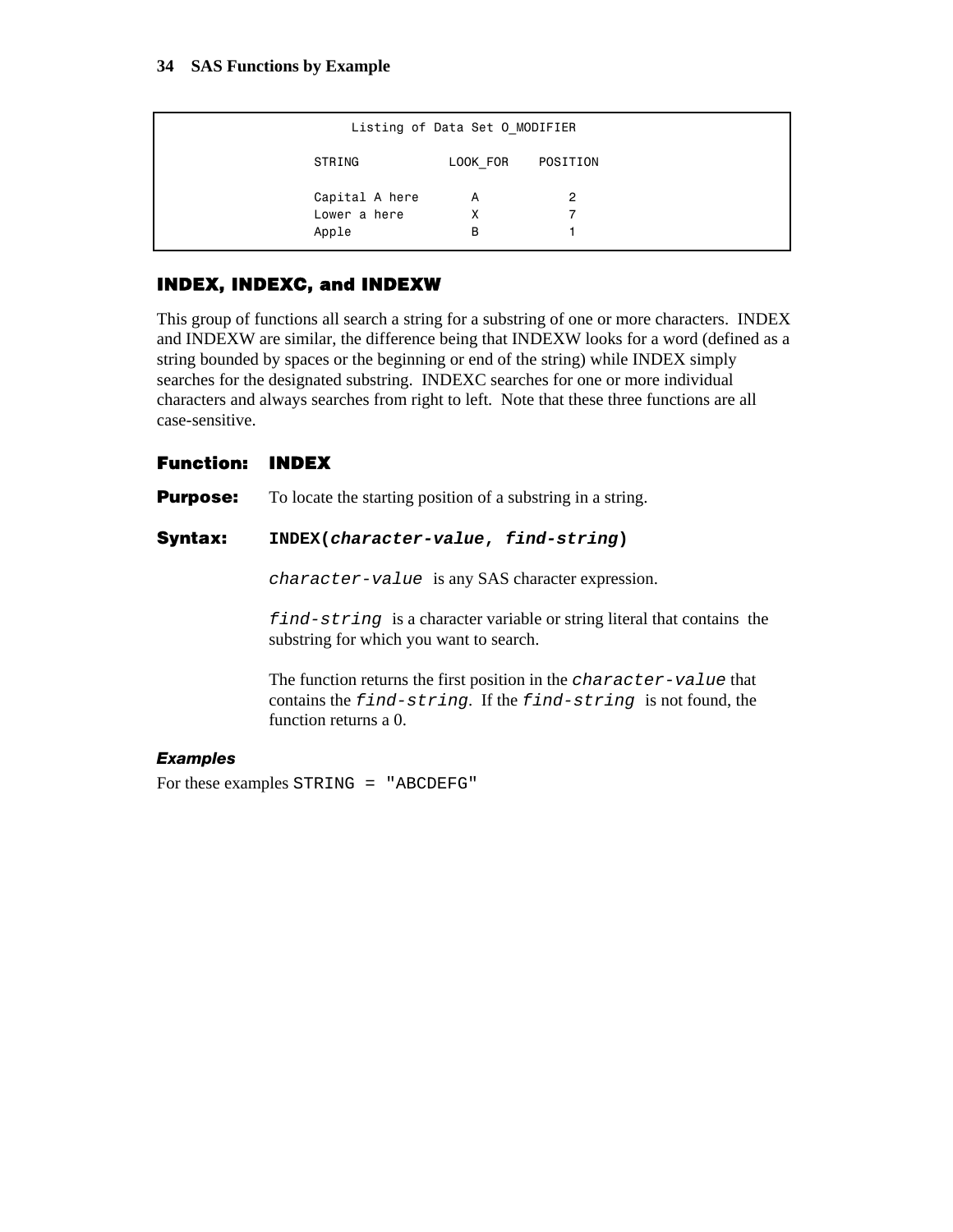| <b>Function</b>       | <b>Returns</b>                          |
|-----------------------|-----------------------------------------|
| INDEX(STRING, 'C')    | 3 (the position of the $\mathcal{C}'$ ) |
| INDEX (STRING, 'DEF') | 4 (the position of the 'D')             |
| INDEX(STRING, 'X')    | $0$ (no "X" in the string)              |
| INDEX (STRING, 'ACE') | $0$ (no "ACE" in the string)            |

#### **Program 1.16: Converting numeric values of mixed units (e.g., kg and lbs) to a single numeric quantity**

```
***Primary functions: COMPRESS, INDEX, INPUT 
***Other function: ROUND; 
DATA HEAVY;
    INPUT CHAR_WT $ @@; 
    WEIGHT = INPUT(COMPRESS(CHAR_WT,'KG'),8.); 
    IF INDEX(CHAR_WT,'K') NE 0 THEN WEIGHT = 2.22 * WEIGHT; 
    WEIGHT = ROUND(WEIGHT); 
    DROP CHAR_WT; 
DATALINES; 
60KG 155 82KG 54KG 98 
; 
PROC PRINT DATA=HEAVY NOOBS; 
    TITLE "Listing of Data Set HEAVY"; 
    VAR WEIGHT; 
RUN;
```
#### *Explanation*

The data lines contain numbers in kilograms, followed by the abbreviation KG or in pounds (no units used). As with most problems of this type, when you are reading a combination of numbers and characters, you usually need to first read the value as a character. Here the COMPRESS function is used to remove the letters KG from the character value. The INPUT function does its usual job of character to numeric conversion. If the INDEX function returns any value other than a 0, the letter K was found in the string and the WEIGHT value is converted from KG to pounds. Finally, the value is rounded to the nearest pound, using the ROUND function. The listing of data set HEAVY follows: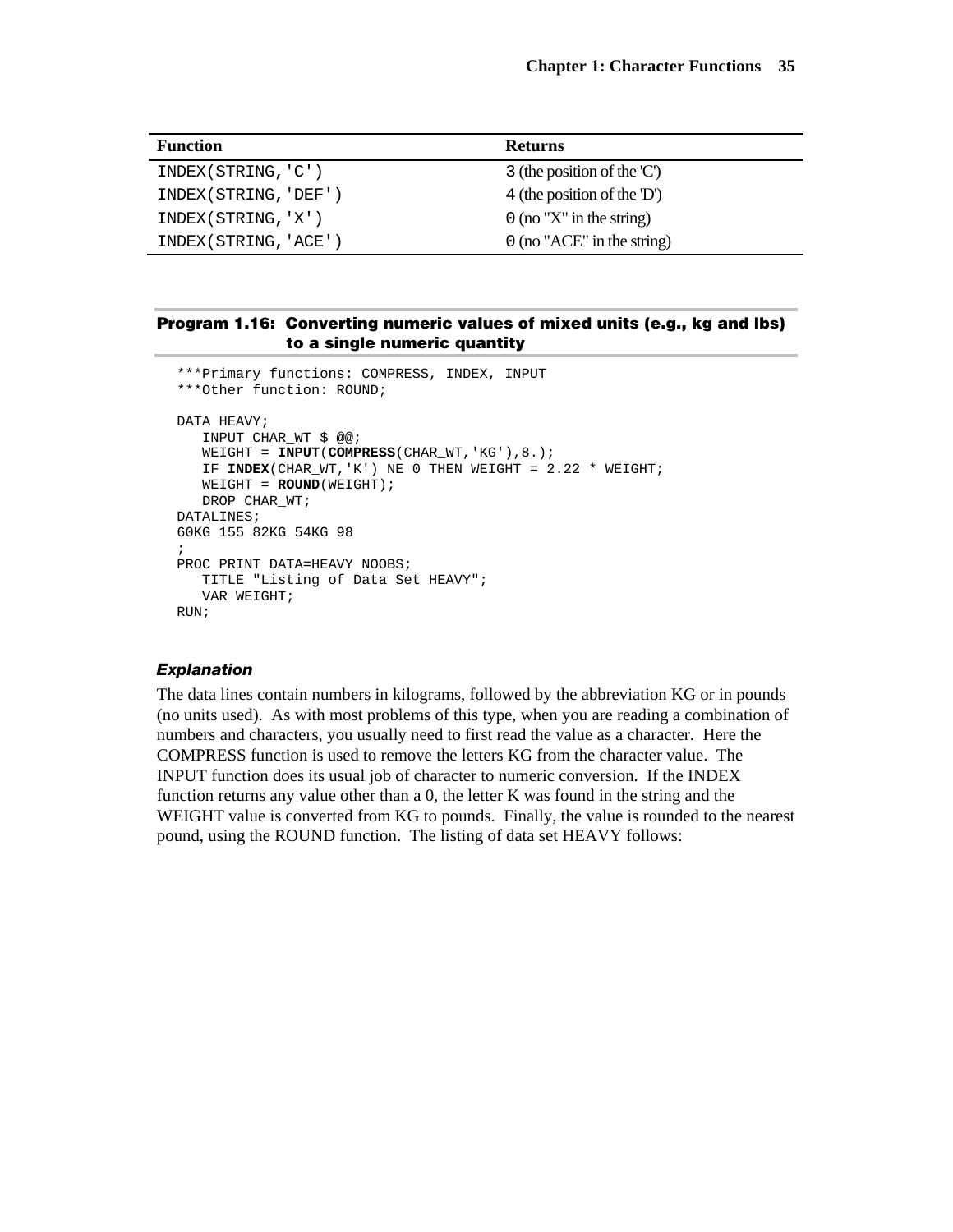```
 Listing of Data Set HEAVY 
                                       WEIGHT 
133 133
15518212098 - Paul Barbara, poeta e a 1998 - Paul Barbara, poeta e a 1998 - Paul Barbara, poeta e a 1998 - Paul Barbara<br>1998 - Paul Barbara, poeta e a 1999 - Paul Barbara, poeta e a 1999 - Paul Barbara, poeta e a 1999 - Paul Barba
```
## **Function: INDEXC**

- **Purpose:** To search a character string for one or more characters. The INDEXC function works in a similar manner to the INDEX function, with the difference being it can be used to search for any one in a list of character values.
- **Syntax: INDEXC(***character-value***, '***char1***','***char2***','***char3***', ...)**

```
INDEXC(character-value, 'char1char2char3. . .')
```
*character-value* is any SAS character expression.

*char1*, *char2*, ... are individual character values that you wish to search for in the *character-value*.

The INDEXC function returns the first occurrence of any of the *char1 , char2*, etc., values in the string. If none of the characters is found, the function returns a 0.

#### *Examples*

For these examples STRING = "ABCDEFG"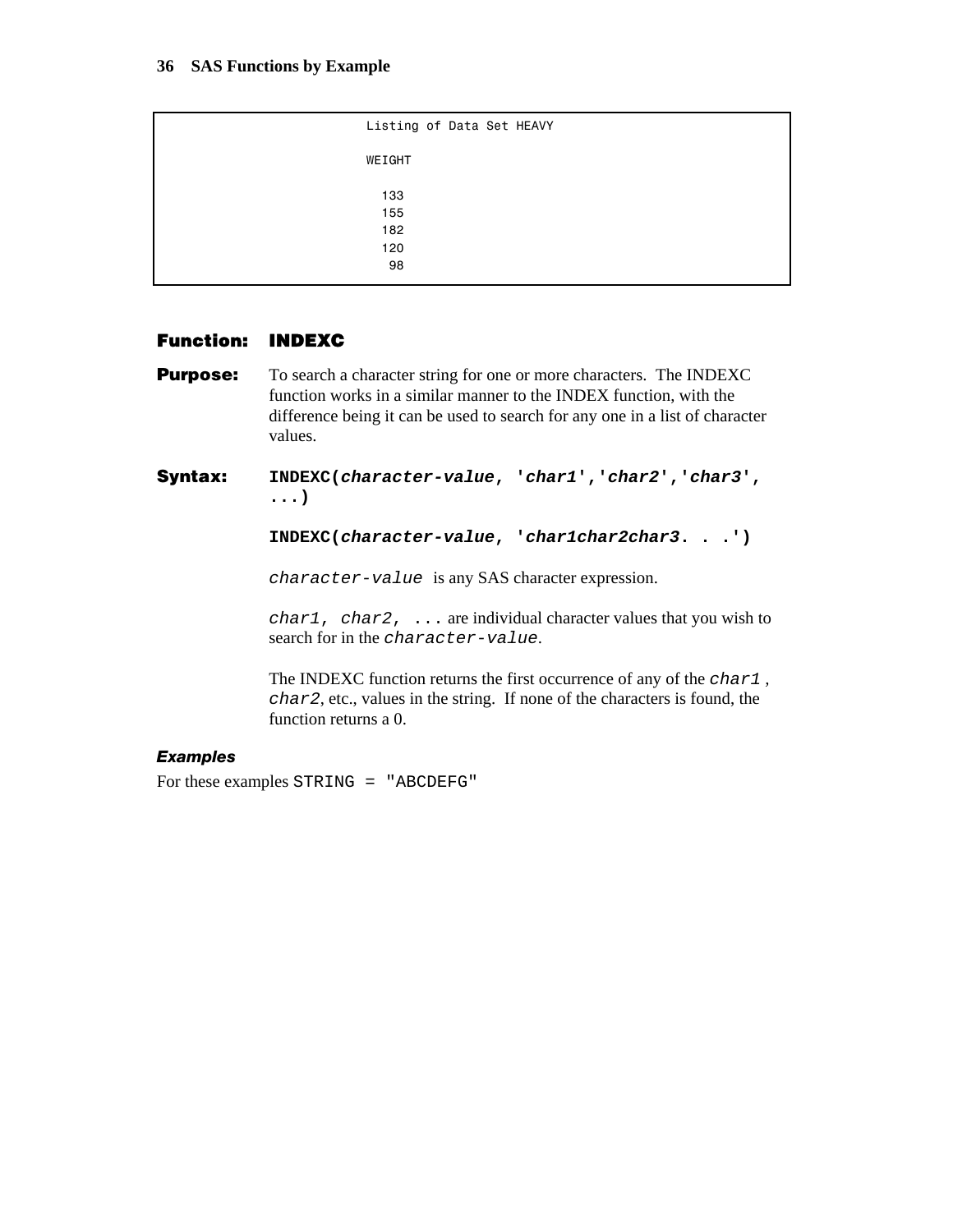| <b>Function</b>               | <b>Returns</b>                    |
|-------------------------------|-----------------------------------|
| INDEXC(STRING, 'F', 'C', 'G') | 3 (position of the "C")           |
| INDEXC(STRING, 'FCG')         | 3 (position of the "C")           |
| INDEXC(STRING, 'FCG')         | 3 (position of the "C")           |
| INDEXC(STRING, 'X', 'Y', 'Z') | 0 (no "X", "Y", or "Z" in STRING) |

Note: It makes no difference if you list the search characters as 'ABC' or 'A','B','C'.

### **Program 1.17: Searching for one of several characters in a character variable**

```
***Primary function: INDEXC; 
DATA CHECK;
    INPUT TAG_NUMBER $ @@; 
    ***If the tag number contains an X, Y, or Z, it indicates 
       an international destination, otherwise, the destination 
       is domestic; 
    IF INDEXC(TAG_NUMBER,'X','Y','Z') GT 0 THEN 
       DESTINATION = 'INTERNATIONAL'; 
    ELSE DESTINATION = 'DOMESTIC'; 
DATALINES; 
T123 TY333 1357Z UZYX 888 ABC 
; 
PROC PRINT DATA=CHECK NOOBS; 
    TITLE "Listing of Data Set CHECK"; 
    ID TAG_NUMBER; 
    VAR DESTINATION; 
RUN;
```
### *Explanation*

Rather than use three statements using the INDEX function, you can use the INDEXC function, which allows you to check for any one of a number of character values. Here, if an X, Y, or Z is found in the variable TAG\_NUMBER, the function returns a number greater than 0 and DESTINATION will be set to INTERNATIONAL. As you can see in the listing below, this use of the INDEXC function works as advertised.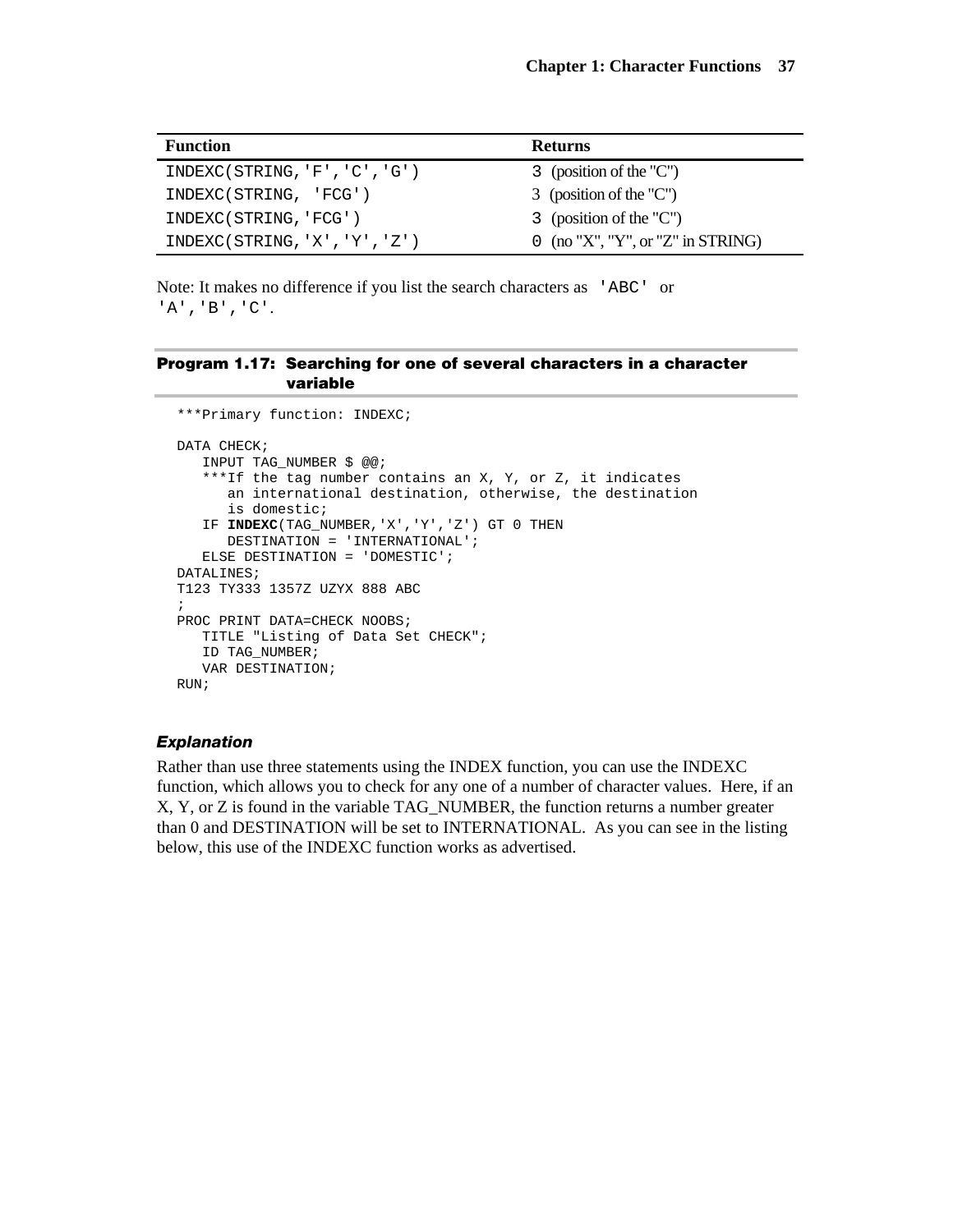|                      | Listing of Data Set CHECK |
|----------------------|---------------------------|
| TAG<br><b>NUMBER</b> | DESTINATION               |
| T <sub>123</sub>     | DOMESTIC                  |
| TY333                | INTERNATIONAL             |
| 1357Z                | INTERNATIONAL             |
| <b>UZYX</b>          | INTERNATIONAL             |
| 888                  | DOMESTIC                  |
| <b>ABC</b>           | DOMESTIC                  |
|                      |                           |

#### **Program 1.18: Reading dates in a mixture of formats**

```
***Primary function: INDEXC 
***Other function: INPUT; 
***Note: Version 9 has some enhanced date reading ability; 
***Program to read mixed dates; 
DATA MIXED_DATES; 
   INPUT @1 DUMMY $15.; 
   IF INDEXC(DUMMY,'/-:') NE 0 THEN DATE = INPUT(DUMMY, MMDDYY10.);
    ELSE DATE = INPUT(DUMMY,DATE9.); 
    FORMAT DATE WORDDATE.; 
   DROP DUMMY;
DATALINES; 
10/21/1946 
06JUN2002 
5-10-1950 
7:9:57 
; 
PROC PRINT DATA=MIXED_DATES NOOBS; 
    TITLE "Listing of Data Set MIXED_DATES"; 
    VAR DATE; 
RUN;
```
### *Explanation*

In this somewhat trumped-up example, dates are entered either in *mm*/*dd*/*yyyy* or *ddMONyyyy* form. Also, besides a slash, dashes and colons are used. Any string that includes either a slash, dash, or colon is a date that needs the mmddyy10. informat.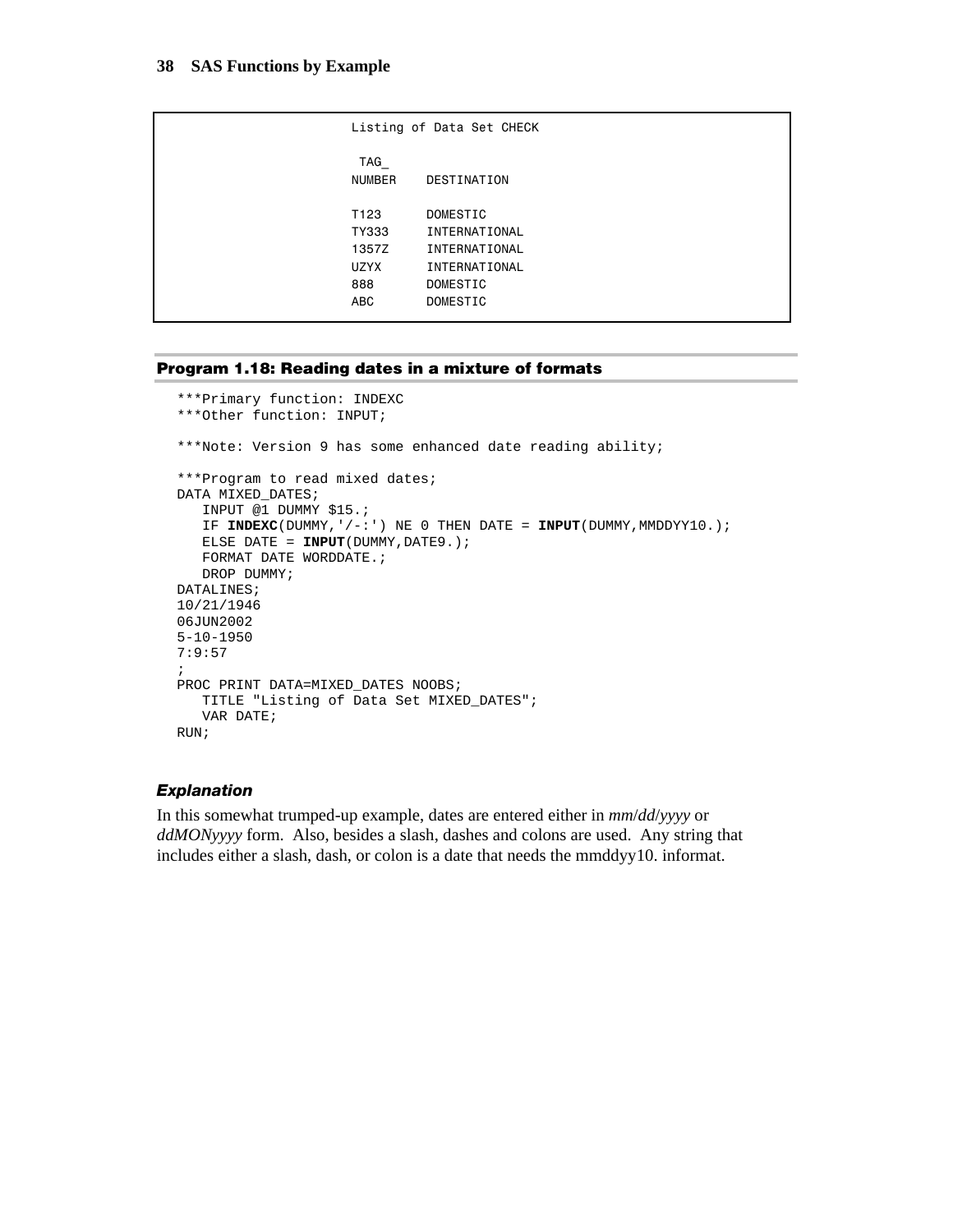Otherwise, the date9. informat is used. A list of the data set MIXED\_DATES is shown below:

```
 Listing of Data Set MIXED_DATES 
       DATE 
 October 21, 1946 
     June 6, 2002 
     May 10, 1950 
     July 9, 1957
```
#### **Function: INDEXW**

**Purpose:** To search a string for a word, defined as a group of letters separated on both ends by a word boundary (a space, the beginning of a string, end of the string). Note that punctuation is not considered a word boundary.

## *Syntax:* **INDEXW(***character-value***,** *find-string***)**

*character-value* is any SAS character expression.

*find-string* is the word for which you want to search.

The function returns the first position in the *character-value* that contains the *find-string*. If the *find-string* is not found, the function returns a 0.

### *Examples*

For these examples STRING1 = "there is a the here" and STRING2 = "end in the."

| <b>Function</b>        | <b>Result</b>                          |
|------------------------|----------------------------------------|
| INDEXW(STRING1, "the") | 12 (the word "the")                    |
| INDEXW("ABABAB", "AB") | 0 (no word boundaries around "AB")     |
| INDEXW(STRING1, "er")  | $0$ (not a word)                       |
| INDEXC(STRING2, "the") | 0 (punctuation is not a word boundary) |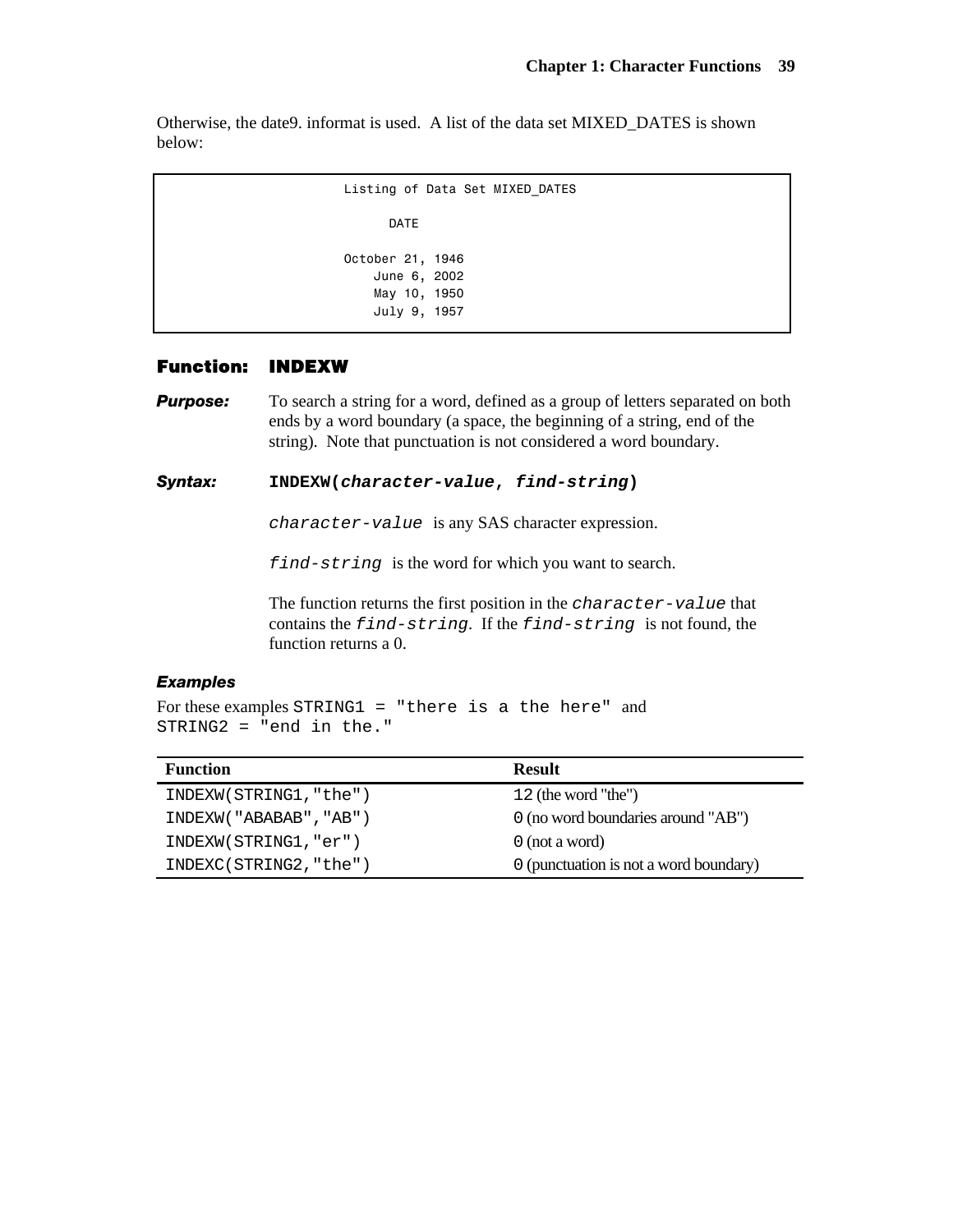```
Program 1.19: Searching for a word using the INDEXW function
```

```
***Primary functions: INDEX and INDEXW; 
DATA FIND_WORD; 
    INPUT STRING $40.; 
    POSITION_W = INDEXW(STRING,"the"); 
    POSITION = INDEX(STRING,"the"); 
DATALINES; 
there is a the in this line 
ends in the 
ends in the. 
none here 
; 
PROC PRINT DATA=FIND WORD;
   TITLE "Listing of Data Set FIND_WORD"; 
RUN;
```
#### *Explanation*

This program demonstrates the difference between INDEX and INDEXW. Notice in the first observation in the listing below, the INDEX function returns a 1 because the letters "the" as part of the word "there" begin the string. Since the INDEXW function needs either white space at the beginning or end of a string to delimit a word, it returns a 12, the position of the word "the" in the string. Observation 3 emphasizes the fact that a punctuation mark does not serve as a word separator. Finally, since the string "the" does not appear anywhere in the fourth observation, both functions return a 0. Here is the listing:

| Listing of Data Set FIND WORD |                             |            |          |  |  |  |
|-------------------------------|-----------------------------|------------|----------|--|--|--|
| Obs                           | STRING                      | POSITION W | POSITION |  |  |  |
| 1.                            | there is a the in this line | 12         |          |  |  |  |
| $\mathbf{2}^{\circ}$          | ends in the                 | 9          | 9        |  |  |  |
| 3                             | ends in the.                | 0          | 9        |  |  |  |
| 4                             | none here                   | 0          |          |  |  |  |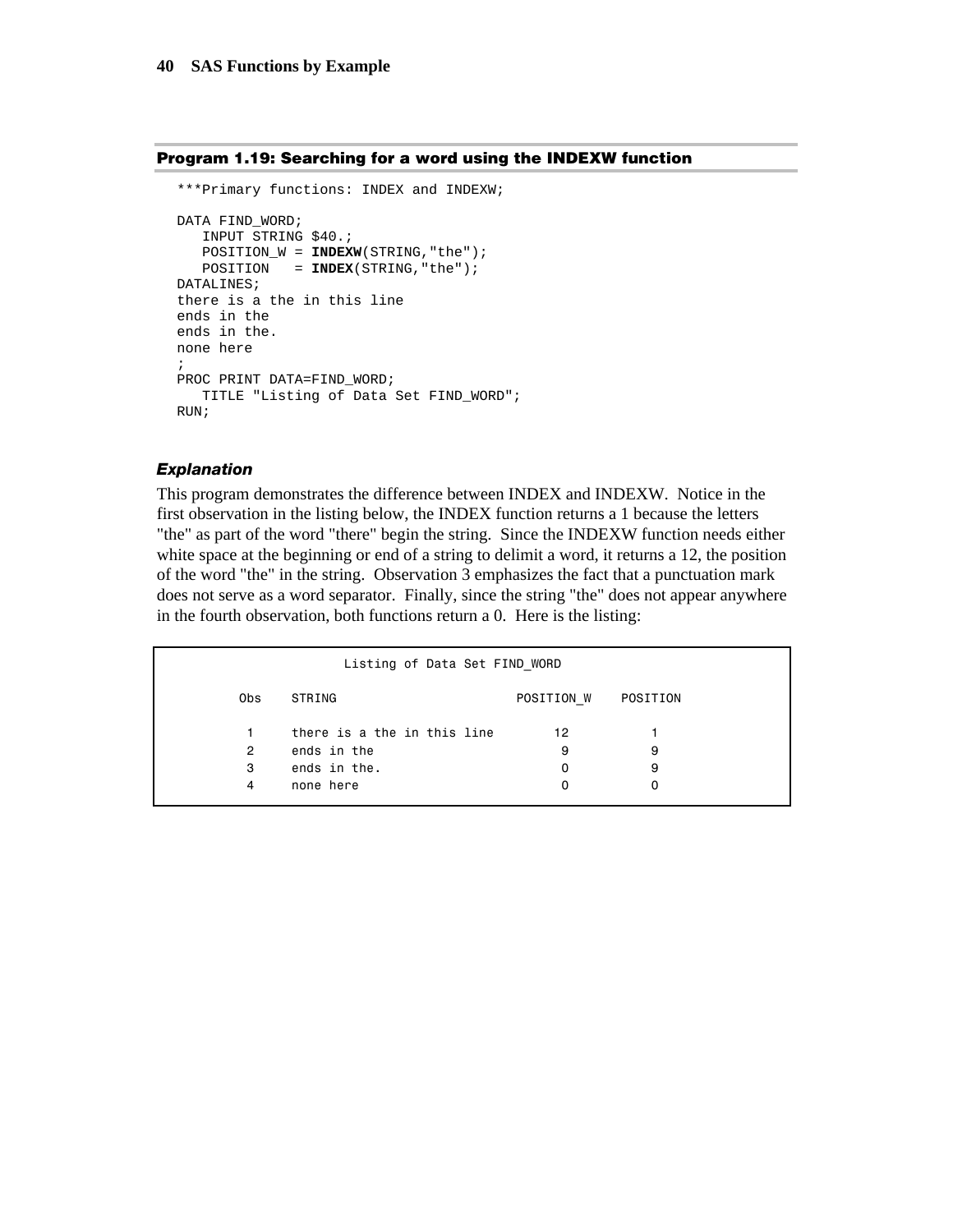## **Function: VERIFY**

**Purpose:** To check if a string contains any unwanted values.

# **Syntax: VERIFY(***character-value***,** *verify-string***)**

*character-value* is any SAS character expression.

*verify-string* is a SAS character variable or a list of character values in quotation marks.

This function returns the first position in the *character-value* that is **not** present in the *verify-string*. If the *character-value* does not contain any characters other than those in the *verify-string*, the function returns a 0. Be especially careful to think about trailing blanks when using this function. If you have an 8-byte character variable equal to 'ABC' (followed by five blanks), and if the verify string is equal to 'ABC', the VERIFY function returns a 4, the position of the first blank (which is not present in the verify string). Therefore, you may need to use the TRIM function on either the *character-value*, the *verify-string*, or both.

## *Examples*

For these examples  $STRING = "ABCXABD"$  and  $V = "ABCDE"$ 

| <b>Function</b>             | <b>Returns</b>                      |
|-----------------------------|-------------------------------------|
| VERIFY (STRING, V)          | 4 ("X" is not in the verify string) |
| VERIFY (STRING, "ABCDEXYZ") | 0 (no "bad" characters in STRING)   |
| VERIFY (STRING, "ACD")      | 2 (position of the "B")             |
| VERIFY("ABC ","ABC")        | 4 (position of the $1st$ blank)     |
| VERIFY(TRIM("ABC "), "ABC") | 0 (no invalid characters)           |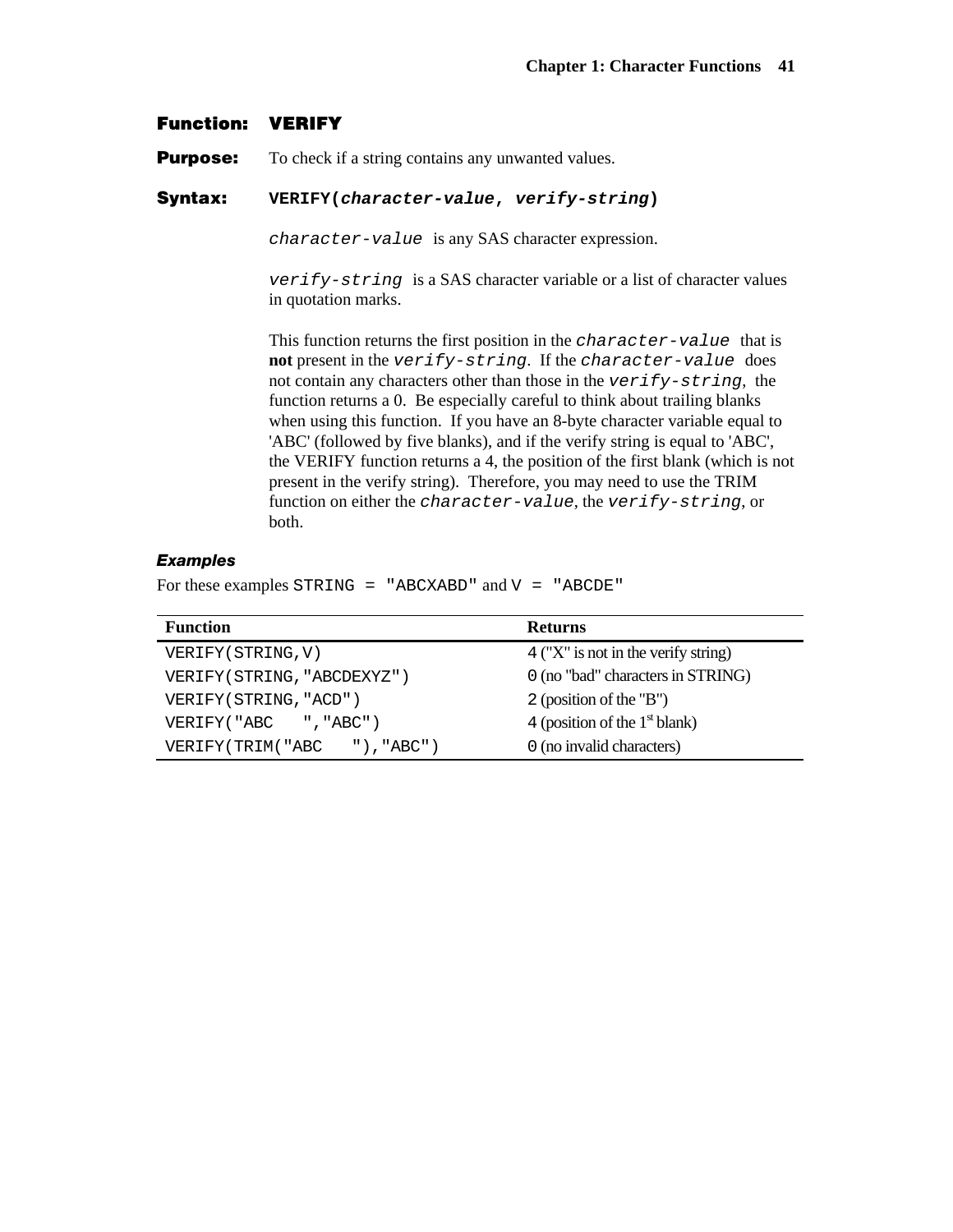### **Program 1.20: Using the VERIFY function to check for invalid character data values**

```
***Primary function: VERIFY; 
DATA VERY_FI; 
   INPUT ID $ 1-3 
         ANSWER $ 5-9; 
    P = VERIFY(ANSWER,'ABCDE'); 
   OK = P EQ O;DATALINES; 
001 ACBED 
002 ABXDE 
003 12CCE 
004 ABC E 
; 
PROC PRINT DATA=VERY_FI NOOBS; 
    TITLE "listing of Data Set VERY_FI"; 
RUN;
```
## *Explanation*

In this example, the only valid values for ANSWER are the uppercase letters A–E. Any time there are one or more invalid values, the result of the VERIFY function (variable P) will be a number from 1 to 5. The SAS statement that computes the value of the variable OK needs a word of explanation. First, the logical comparison  $P \to Q$  0 returns a value of true or false, which is equivalent to a 1 or 0. This value is then assigned to the variable OK. Thus, the variable OK is set to 1 for all valid values of ANSWER and to 0 for any invalid values. This use of the VERIFY function is very handy in some data cleaning applications. A listing of data set VERI\_FI is shown below:

| listing of Data Set VERY FI |         |                          |                |  |
|-----------------------------|---------|--------------------------|----------------|--|
| ΙD                          | ANSWER  | P                        | 0K             |  |
| 001                         | ACBED   | $\overline{\phantom{0}}$ | $\overline{1}$ |  |
| 002                         | ABXDE 3 |                          | 0              |  |
| 003                         | 12CCE   | $\mathbf{1}$             | 0              |  |
| 004                         | ABC E 4 |                          | 0              |  |
|                             |         |                          |                |  |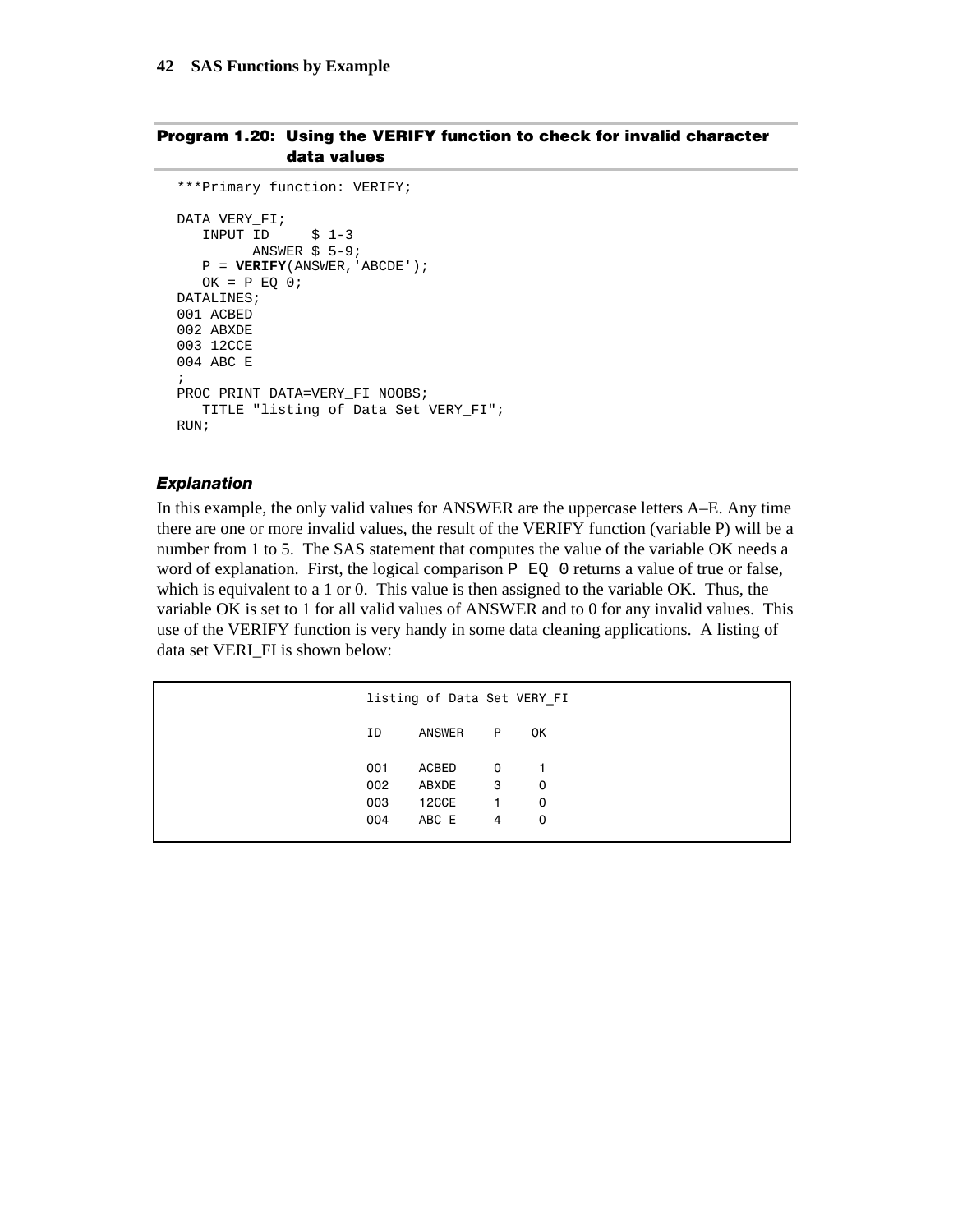# **Functions That Extract Parts of Strings**

The functions described in this section can extract parts of strings. When used on the left hand side of the equal sign, the SUBSTR function can also be used to insert characters into specific positions of an existing string.

# **Function: SUBSTR**

**Purpose:** To extract part of a string. When the SUBSTR function is used on the left side of the equal sign, it can place specified characters into an existing string.

## **Syntax: SUBSTR(***character-value***,** *start* **<,***length***>)**

*character-value* is any SAS character expression.

*start* is the starting position within the string.

*length* if specified, is the number of characters to include in the substring. If this argument is omitted, the SUBSTR function will return all the characters from the start position to the end of the string.

If a length has not been previously assigned, the length of the resulting variable will be the length of the *character-value*.

## *Examples*

For these examples, let STRING = "ABC123XYZ"

| <b>Function</b>                  | <b>Returns</b>                     |
|----------------------------------|------------------------------------|
| SUBSTR (STRING, 4, 2)            | "12"                               |
| SUBSTR (STRING, 4)               | "123XYZ"                           |
| SUBSTR (STRING, LENGTH (STRING)) | "Z" (last character in the string) |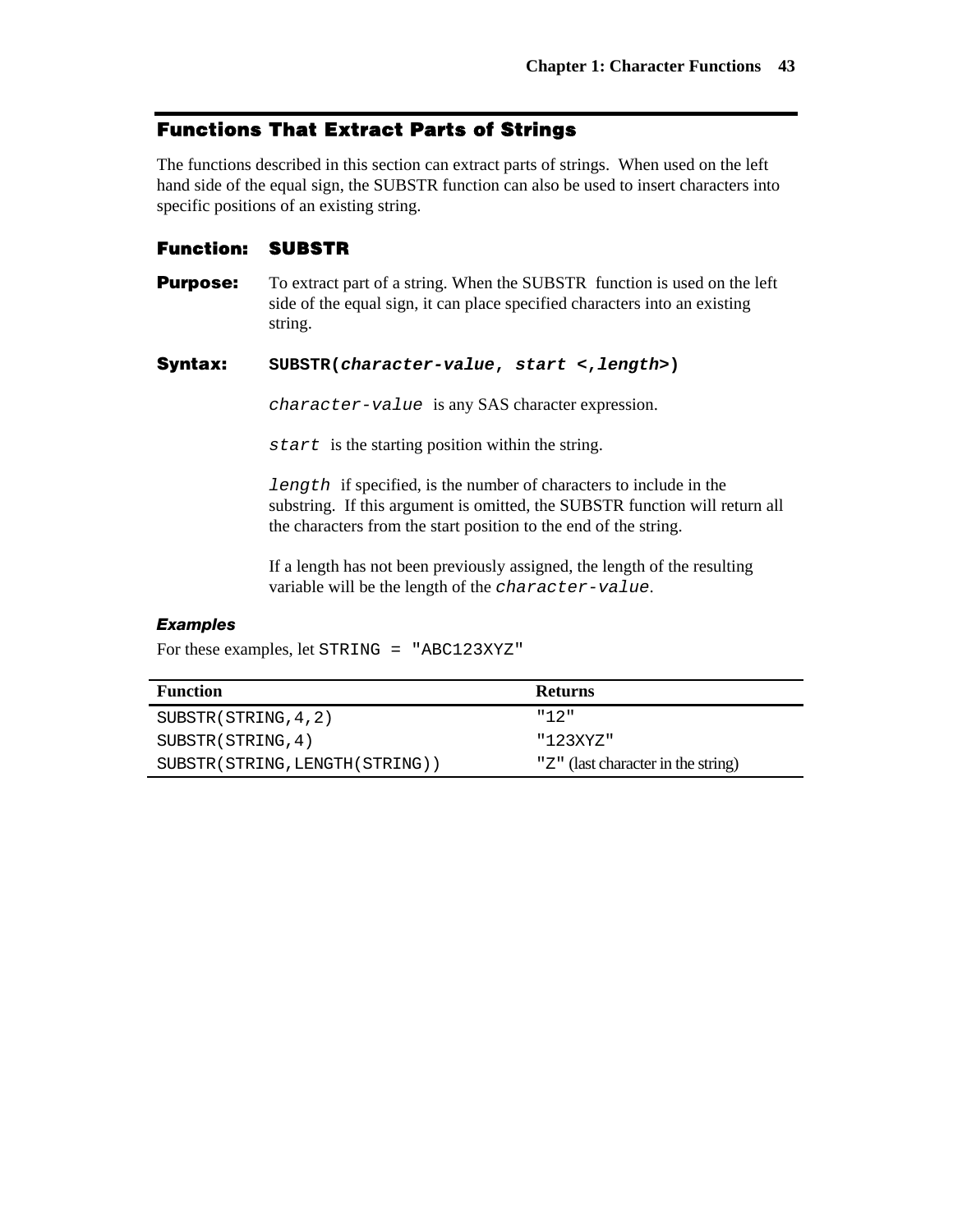## **Program 1.21: Extracting portions of a character value and creating a character variable and a numeric value**

```
***Primary function: SUBSTR 
***Other function: INPUT; 
DATA SUBSTRING; 
   INPUT ID $ 1-9; 
  LENGTH STATE $ 2;
    STATE = SUBSTR(ID,1,2); 
   NUM = INPUT(SUBSTR(ID,7,3),3.); 
DATALINES; 
NYXXXX123 
NJ1234567 
; 
PROC PRINT DATA=SUBSTRING NOOBS;
    TITLE 'Listing of Data Set SUBSTRING'; 
RUN;
```
#### *Explanation*

In this example, the ID contains both state and number information. The first two characters of the ID variable contain the state abbreviations and the last three characters represent numerals that you want to use to create a numeric variable. Extracting the state codes is straightforward. To obtain a numeric value from the last 3 bytes of the ID variable, it is necessary to first use the SUBSTR function to extract the three characters of interest and to then use the INPUT function to do the character to numeric conversion. A listing of data set SUBSTRING is shown next:

| Listing of Data Set SUBSTRING |       |            |  |
|-------------------------------|-------|------------|--|
| ΙD                            | STATE | <b>NUM</b> |  |
| NYXXXX123                     | NY.   | 123        |  |
| NJ1234567                     | NJ    | 567        |  |
|                               |       |            |  |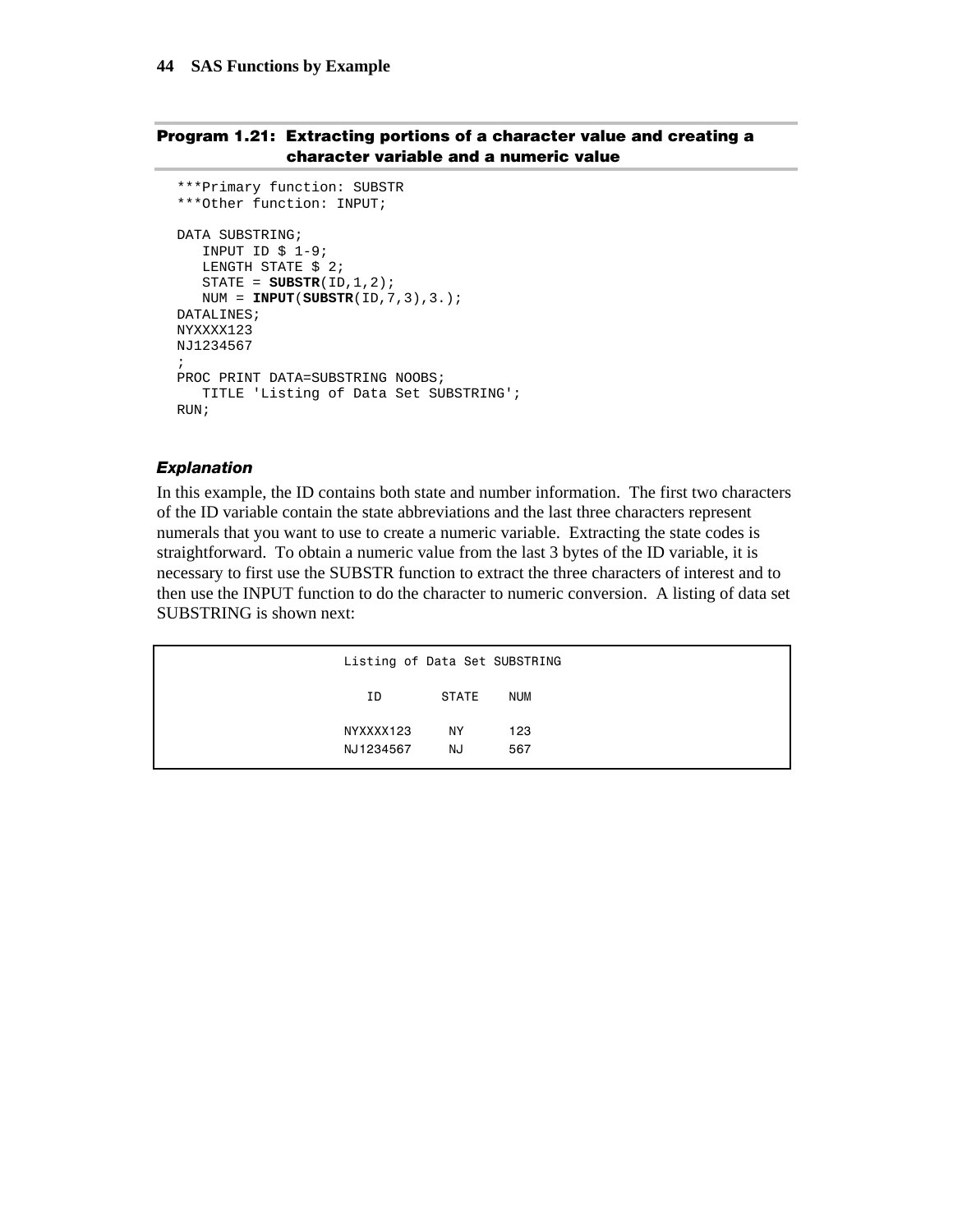## **Program 1.22: Extracting the last two characters from a string, regardless of the length**

```
***Primary functions: LENGTH, SUBSTR; 
DATA EXTRACT; 
    INPUT @1 STRING $20.; 
     LAST_TWO = SUBSTR(STRING,LENGTH(STRING)-1,2); 
DATALINES; 
ABCDE 
AX12345NY 
126789 
; 
PROC PRINT DATA=EXTRACT NOOBS;
    TITLE "Listing of Data Set EXTRACT"; 
     VAR STRING LAST_TWO; 
RUN;
```
#### *Explanation*

This program demonstrates how you can use the LENGTH and SUBSTR functions together to extract portions of a string when the strings are of different or unknown lengths. To see how this program works, take a look at the first line of data. The LENGTH function will return a 5 and  $(5-1) = 4$ , the position of the next to the last (penultimate) character in STRING. See the listing below:

| Listing of Data Set EXTRACT |          |
|-----------------------------|----------|
| STRING                      | LAST TWO |
| <b>ABCDE</b><br>AX12345NY   | DE<br>ΝY |
| 126789                      | 89       |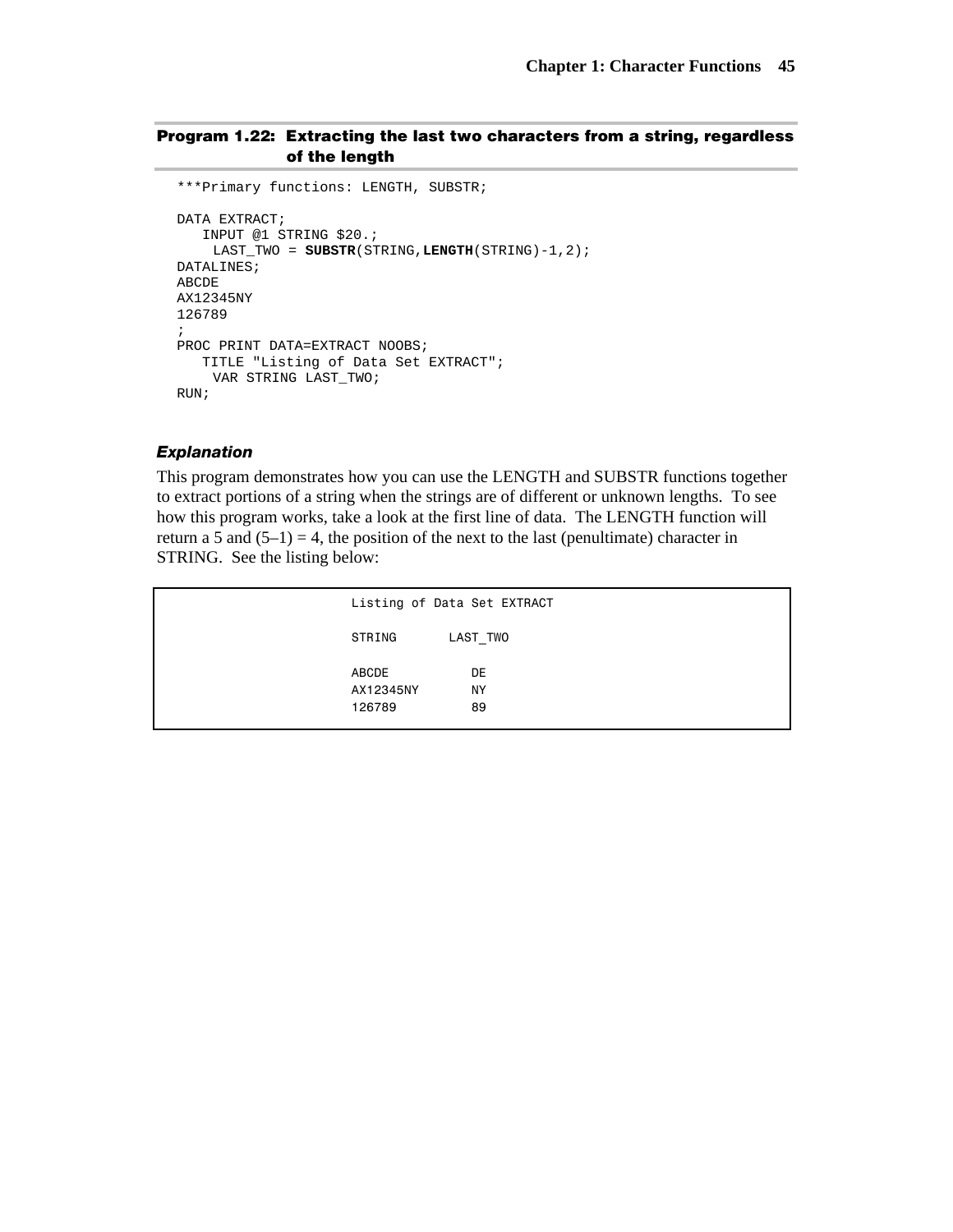```
***Primary function: SUBSTR 
***Other functions: INPUT; 
DATA PACK; 
   INPUT STRING $ 1-5; 
DATALINES; 
12345 
8 642 
; 
DATA UNPACK; 
   SET PACK; 
    ARRAY X[5]; 
   DO J = 1 TO 5;
     X[J] = \text{INPUT}(SUBSTR(STRING, J, 1), 1.); END; 
    DROP J; 
RUN; 
PROC PRINT DATA=UNPACK NOOBS;
    TITLE "Listing of Data Set UNPACK"; 
RIIN;
```
#### **Program 1.23: Using the SUBSTR function to "unpack" a string**

#### *Explanation*

There are times when you want to store a group of one-digit numbers in a compact, spacesaving way. In this example, you want to store five one-digit numbers. If you stored each one as an 8-byte numeric, you would need 40 bytes of storage for each observation. By storing the five numbers as a 5-byte character string, you need only 5 bytes of storage. However, you need to use CPU time to turn the character string back into the five numbers.

The key here is to use the SUBSTR function with the starting value as the index of a DO loop. As you pick off each of the numerals, you can use the INPUT function to do the character-to-numeric conversion. Notice that the ARRAY statement in this program does not include a list of variables. When this list is omitted and the number of elements is placed in parentheses, SAS automatically uses the array name followed by the numbers from 1 to *n*, where  $n$  is the number in parentheses. A listing of data set UNPACK is shown below: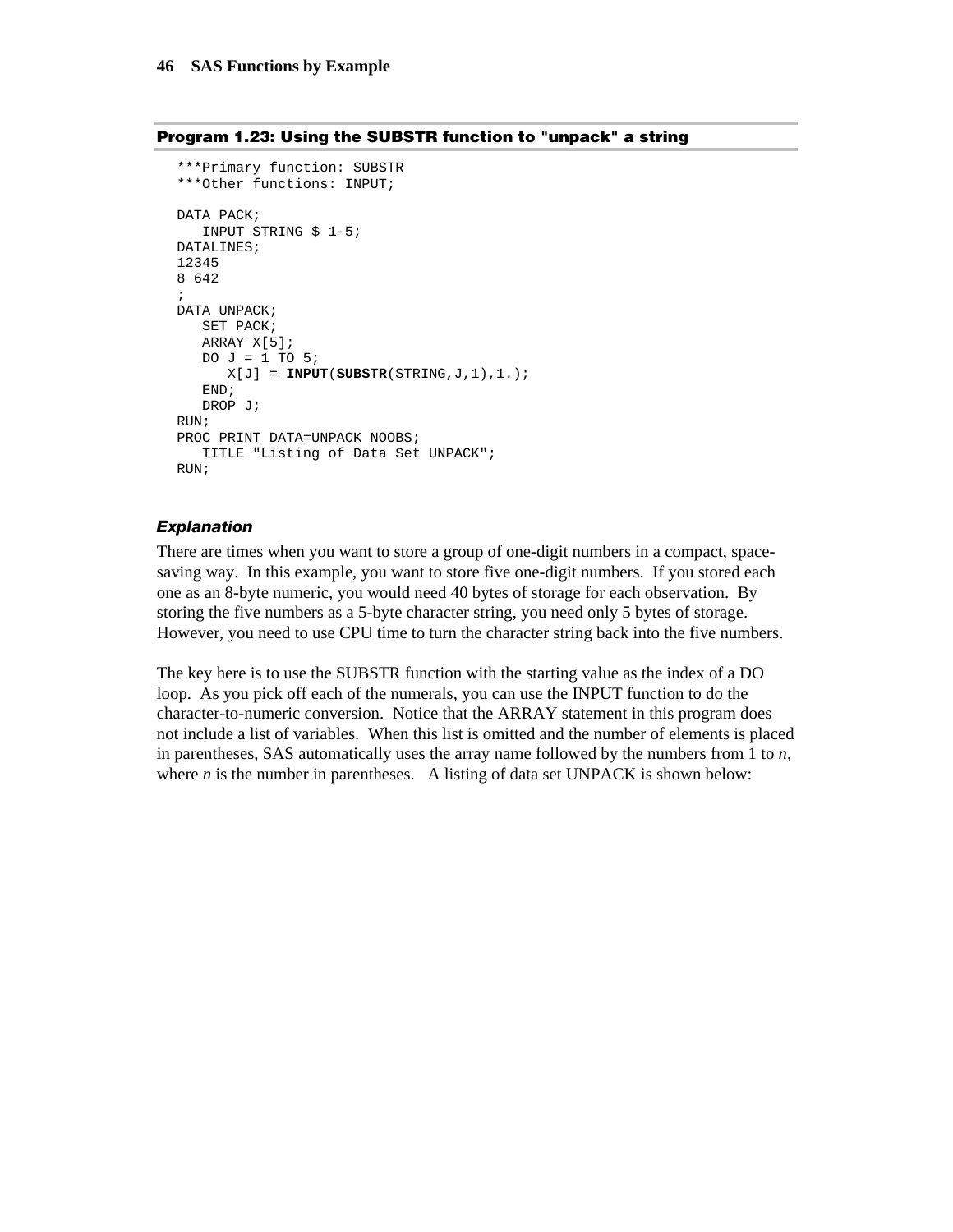| Listing of Data Set UNPACK |  |     |  |                |               |  |  |
|----------------------------|--|-----|--|----------------|---------------|--|--|
| STRING X1 X2 X3 X4         |  |     |  |                | X5            |  |  |
| 12345 1 2 3 4 5            |  |     |  |                |               |  |  |
| 8 642                      |  | 8.6 |  | $\overline{4}$ | $\mathcal{P}$ |  |  |

# **Function: SUBSTR (on the left-hand side of the equal sign)**

As we mentioned in the description of the SUBSTR function, there is an interesting and useful way it can be used—on the left-hand side of the equal sign.

**Purpose:** To place one or more characters into an existing string.

# **Syntax: SUBSTR(***character-value***,** *start* **<,** *length>***) =**  *character-value*

*character-value* is any SAS character expression.

*start* is the starting position in a string where you want to place the new characters.

*length* is the number of characters to be placed in that string. If *length* is omitted, all the characters on the right-hand side of the equal sign replace the characters in *character-value*.

## *Examples*

In these examples EXISTING = "ABCDEFGH", NEW = "XY"

| Function                       | <b>Returns</b>                  |
|--------------------------------|---------------------------------|
| $SUBSTR(EXISTING, 3, 2) = NEW$ | EXISTING is now = "ABXYEFGH"    |
| $SUBSTR(EXISTING, 3, 1) = "*"$ | EXISTING $i$ s now = "AB*DEFGH" |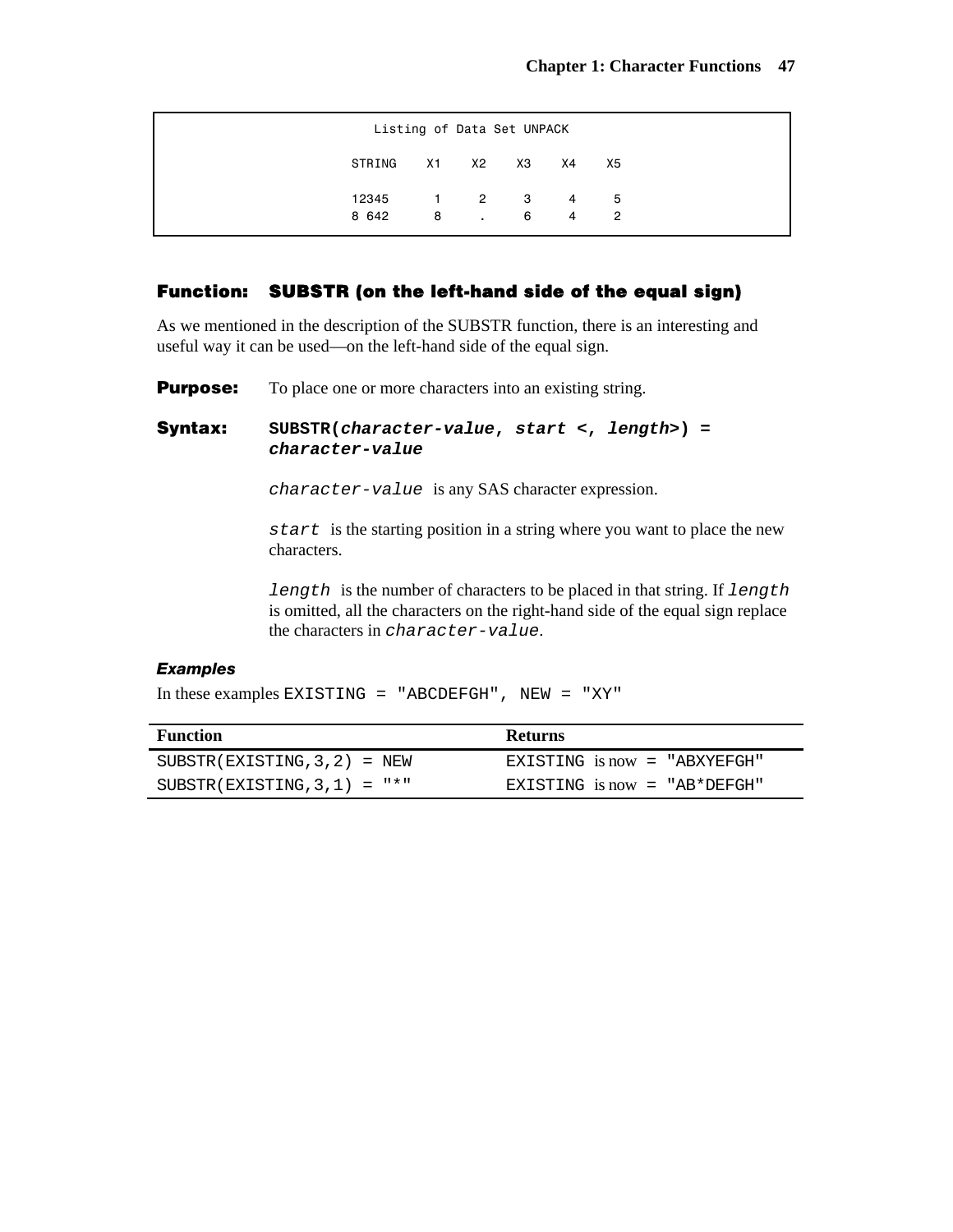## **Program 1.24: Demonstrating the SUBSTR function on the left-hand side of the equal sign**

```
***Primary function: SUBSTR 
***Other function: PUT; 
DATA STARS; 
   INPUT SBP DBP @@; 
    LENGTH SBP_CHK DBP_CHK $ 4; 
    SBP_CHK = PUT(SBP,3.); 
   DBP_CHK = PUT(DBP, 3.); IF SBP GT 160 THEN SUBSTR(SBP_CHK,4,1) = '*'; 
    IF DBP GT 90 THEN SUBSTR(DBP_CHK,4,1) = '*'; 
DATALINES; 
120 80 180 92 200 110 
; 
PROC PRINT DATA=STARS NOOBS; 
    TITLE "Listing of Data Set STARS"; 
RIN;
```
## *Explanation*

In this program, you want to "flag" high values of systolic and diastolic blood pressure by placing an asterisk after the value. Notice that the variables SBP\_CHK and DBP\_CHK are both assigned a length of 4 by the length statement. The fourth position needs to be there in case you want to place an asterisk in that position, to flag the value as abnormal. The PUT function places the numerals of the blood pressures into the first 3 bytes of the corresponding character variables. Then, if the value is above the specified level, an asterisk is placed in the fourth position of these variables.

|            |            | Listing of Data Set STARS |         |
|------------|------------|---------------------------|---------|
| <b>SBP</b> | <b>DBP</b> | SBP CHK                   | DBP CHK |
| 120        | 80         | 120                       | 80      |
| 180        | 92         | $180*$                    | $92*$   |
| 200        | 110        | $200*$                    | $110*$  |
|            |            |                           |         |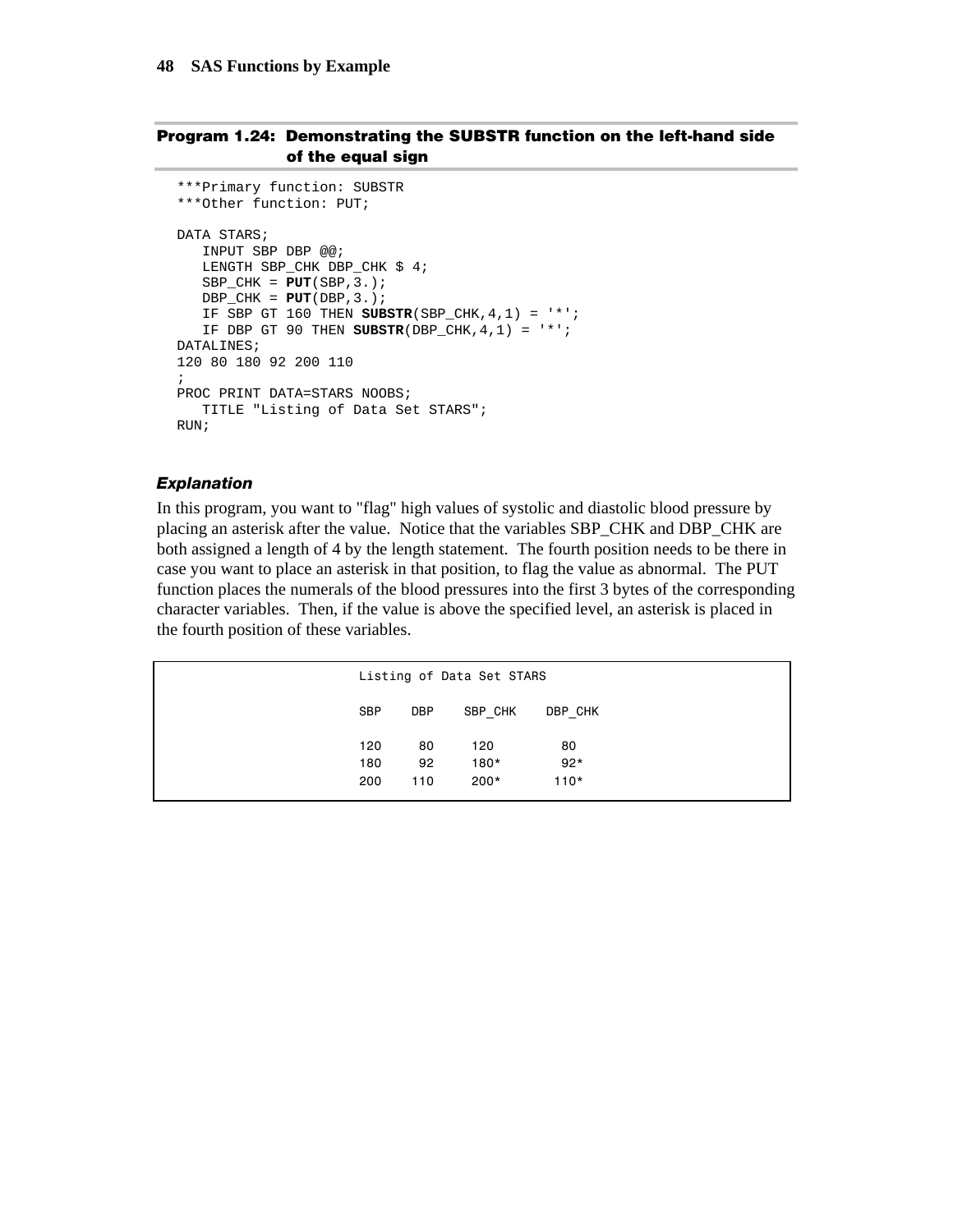## **Function: SUBSTRN**

**Purpose:** This function serves the same purpose as the SUBSTR function with a few added features. Unlike the SUBSTR function, the starting position and the length arguments of the SUBSTRN function can be 0 or negative without causing an error. In particular, if the length is 0, the function returns a string of 0 length. This is particularly useful when you are using regular expression functions where the length parameter may be 0 when a pattern is not found (with the PRXSUBSTR function, for example). You can use the SUBSTRN function in any application where you would use the SUBSTR function. The effect of 0 or negative parameters is discussed in the description of the arguments below.

### **Syntax: SUBSTRN(***character-value***,** *start* **<,** *length>***)**

*character-value* is any SAS character variable.

*start* is the starting position in the string. If this value is non-positive, the function returns a substring starting from the first character in *character-value (*the length of the substring will be computed by counting, starting from the value of *start*). See the program below.

*length* is the number of characters in the substring. If this value is nonpositive (in particular, 0), the function returns a string of length 0. If this argument is omitted, the SUBSTRN function will return all the characters from the start position to the end of the string.

If a length has not been previously assigned, the length of the resulting variable will be the length of the *character-value*.

## *Examples*

For these examples, STRING = "ABCDE"

| <b>Function</b>          | <b>Returns</b>        |
|--------------------------|-----------------------|
| SUBSTRN(STRING, 2, 3)    | "BCD"                 |
| $SUBSTRN(STRING, -1, 4)$ | "AB"                  |
| SUBSTRN(STRING, 4, 5)    | " DE "                |
| SUBSTRN(STRING, 3, 0)    | string of zero length |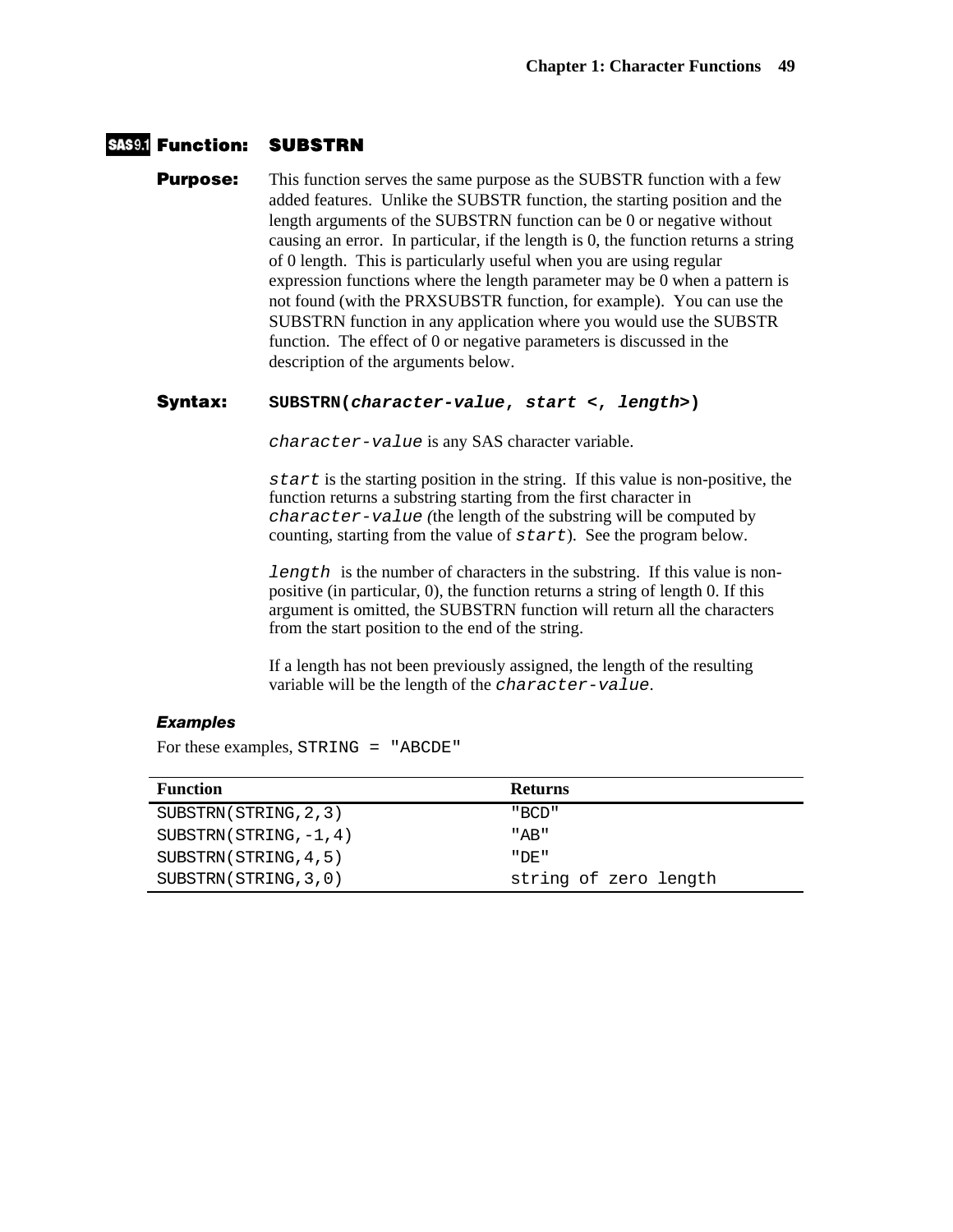#### **Program 1.25: Demonstrating the unique features of the SUBSTRN function**

```
***Primary function: SUBSTRN; 
DATA HOAGIE; 
    STRING = 'ABCDEFGHIJ'; 
   LENGTH RESULT $5.;
    RESULT = SUBSTRN(STRING,2,5); 
    SUB1 = SUBSTRN(STRING,-1,4); 
   SUB2 = SUBSTRN(STRING, 3, 0); SUB3 = SUBSTRN(STRING,7,5); 
    SUB4 = SUBSTRN(STRING,0,2); 
    FILE PRINT; 
    TITLE "Demonstrating the SUBSTRN Function"; 
    PUT "Original String =" @25 STRING / 
       "SUBSTRN(STRING, 2, 5) = " @25 RESULT /
        "SUBSTRN(STRING,-1,4) =" @25 SUB1 / 
        "SUBSTRN(STRING,3,0) =" @25 SUB2 / 
        "SUBSTRN(STRING,7,5) =" @25 SUB3 / 
        "SUBSTRN(STRING,0,2) =" @25 SUB4; 
RUN;
```
#### *Explanation*

In data set HOAGIE (sub-strings, get it?) the storage lengths of the variables SUB1–SUB4 are all equal to the length of STRING (which is 10). Since a LENGTH statement was used to define the length of RESULT, it has a length of 5.

Examine the results below and the brief explanation that follows the results.

```
 Demonstrating the SUBSTRN Function 
 Original String = ABCDEFGHIJ 
 SUBSTRN(STRING,2,5) = BCDEF 
 SUBSTRN(STRING,-1,4) = AB 
 SUBSTRN(STRING,3,0) = 
 SUBSTRN(STRING,7,5) = GHIJ 
SUBSTRN(STRING, 0, 2) = A
```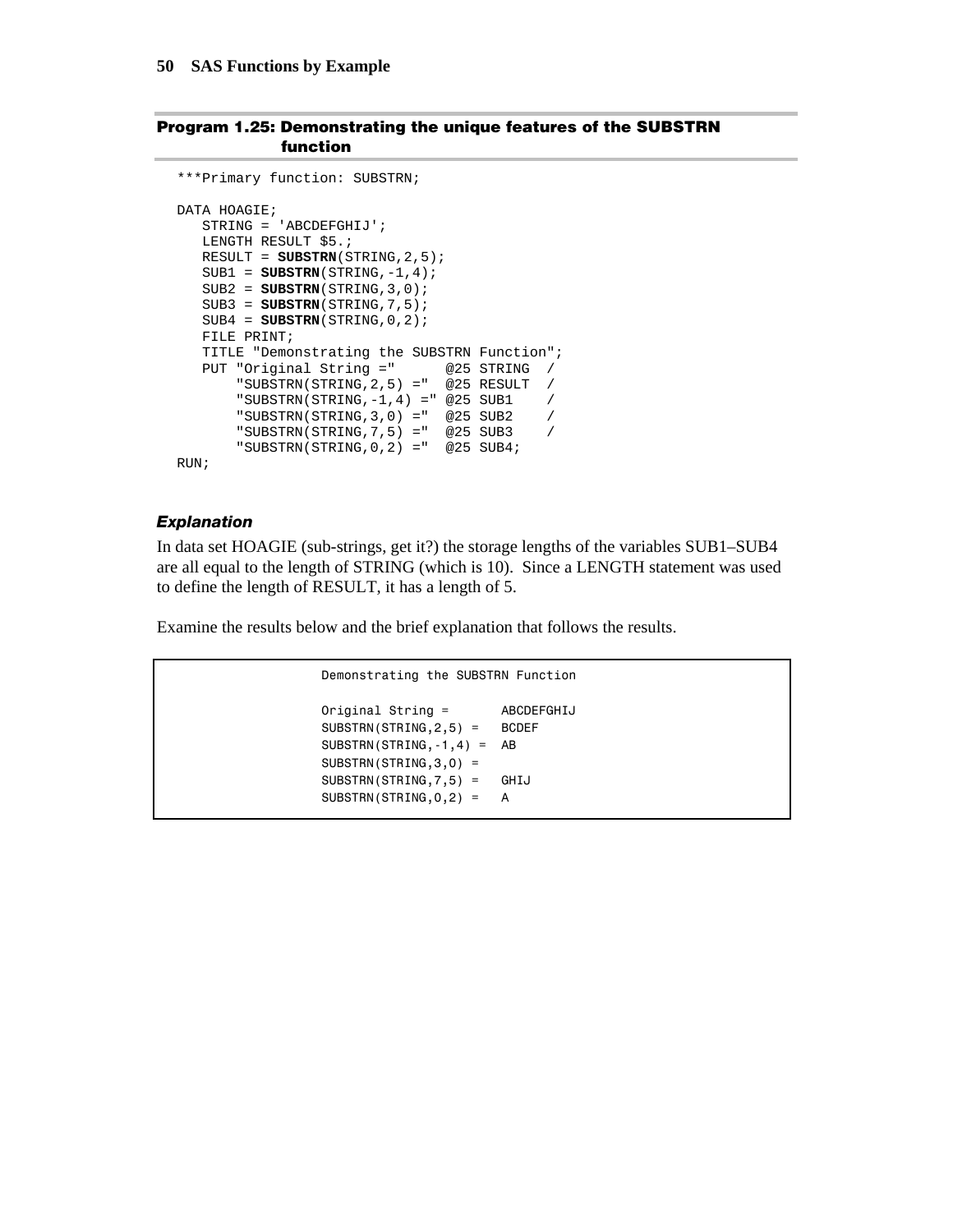The first function call (RESULT) gives the same result as the SUBSTR function. The resulting substring starts at the second position in STRING (B) and has a length of 5. All the remaining SUBSTRN functions would have resulted in an error if the SUBSTR function had been used instead.

The starting position of –1 and a length of 4 results in the characters "AB." To figure this out, realize that you start counting from  $-1$  ( $-1$ , 0, 1, 2) and the result is the first two characters in STRING.

When the LENGTH is 0, the result is a string of length 0.

When you start at position 7 and have a length of 5, you go past the end of the string, so that the result is truncated and the result is "GHIJ."

Finally, when the starting position is 0 and the length is 2, you get the first character in string, "A."

# **Functions That Join Two or More Strings Together**

There are three call routines and four functions that concatenate character strings. Although you can use the || concatenation operator in combination with the STRIP, TRIM, or LEFT functions, these routines and functions make it much easier to put strings together and, if you wish, to place one or more separator characters between the strings. The three call routines are discussed first, followed by the four concatenation functions.

# **Call Routines**

These three call routines, new with Version 9, concatenate two or more strings. Note that there are four concatenation functions as well (CAT, CATS, CATT, and CATX). The differences among these routines involve the handling of leading and/or trailing blanks as well as spacing between the concatenated strings. The traditional concatenation operator (||) is still useful, but it sometimes takes extra work to strip leading and trailing blanks (LEFT and TRIM functions, or the new STRIP function) before performing the concatenation operation. These call routines are a convenience, and you will probably want to use them in place of the older form of concatenation. There are corresponding concatenation functions described in the next section.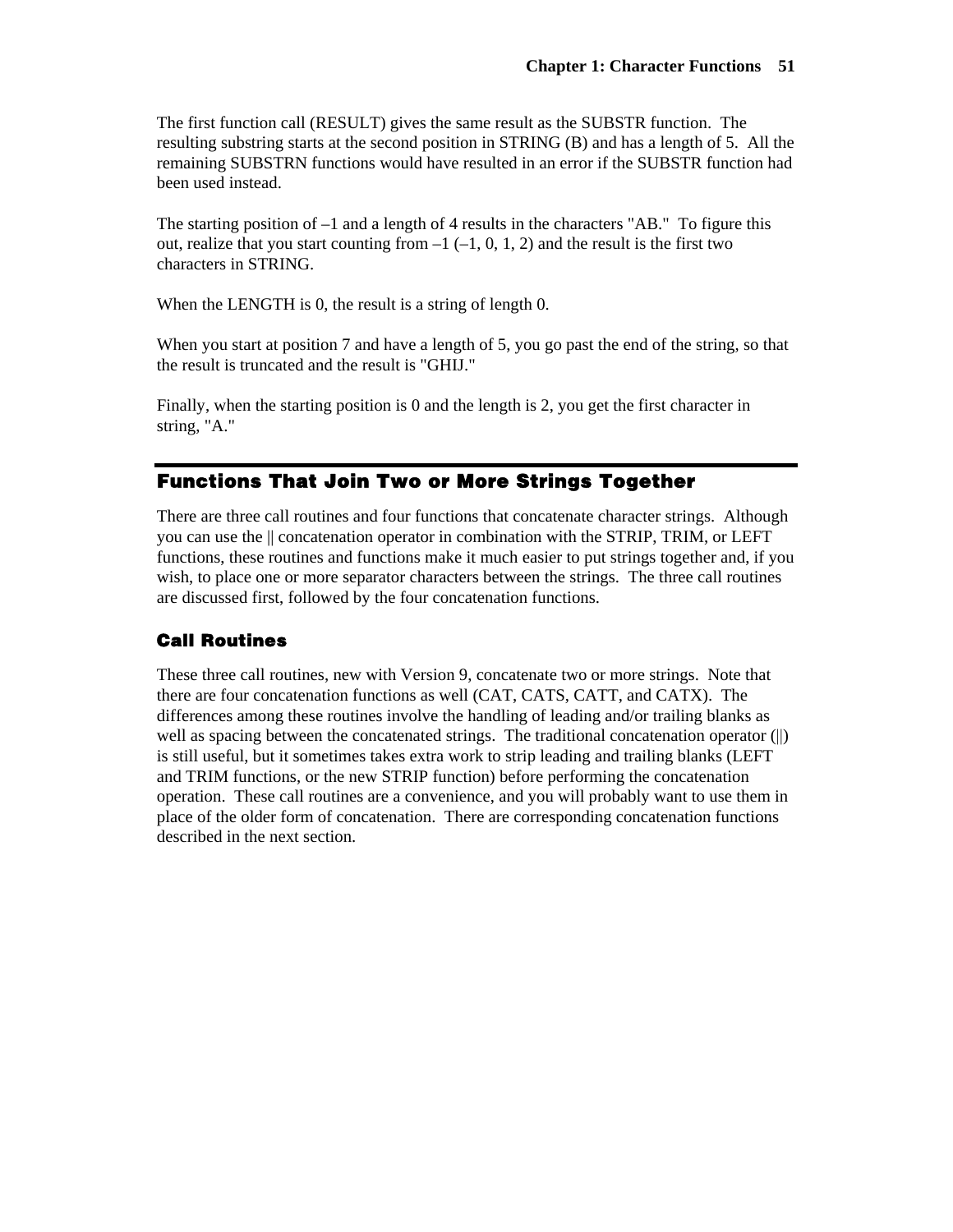### **52 SAS Functions by Example**

One advantage of using the call routines over their corresponding functions is improved performance. For example, CALL CATS(R, X, Y, Z) is faster than  $R = CATS(R, X, Y, Z)$ .

We will describe all three call routines and follow with one program demonstrating all three.

# **Function: CALL CATS**

**Purpose:** To concatenate two or more strings, removing both leading and trailing blanks before the concatenation takes place. To help you remember that this call routine is the one that strips the leading and trailing blanks before concatenation, think of the S at the end of CATS as "strip blanks." Note: To call our three cats, I usually just whistle loudly.

## **Syntax: CALL CATS(***result***,** *string-1* **<,***string-n***>)**

*result* is the concatenated string. It can be a new variable or, if it is an existing variable, the other strings will be added to it. **Be sure that the length of result is long enough to hold the concatenated results.** If not, the resulting string will be truncated, and you will see an error message in the log.

*string-1* and *string-n* are the character strings to be concatenated. Leading and trailing blanks will be stripped prior to the concatenation.

# *Example*

For these examples A = "Bilbo" (no blanks)  $B = "$  Frodo" (leading blanks)  $C = "Hobbit" (training blanks)$  $D = "$  Gandalf " (leading and trailing blanks)

| <b>Function</b>               | <b>Returns</b>       |
|-------------------------------|----------------------|
| CALL CATS(RESULT, A, B)       | "BilboFrodo"         |
| CALL CATS(RESULT, B, C, D)    | "FrodoHobbitGandalf" |
| CALL CATS(RESULT, "Hello", D) | "HelloGandalf"       |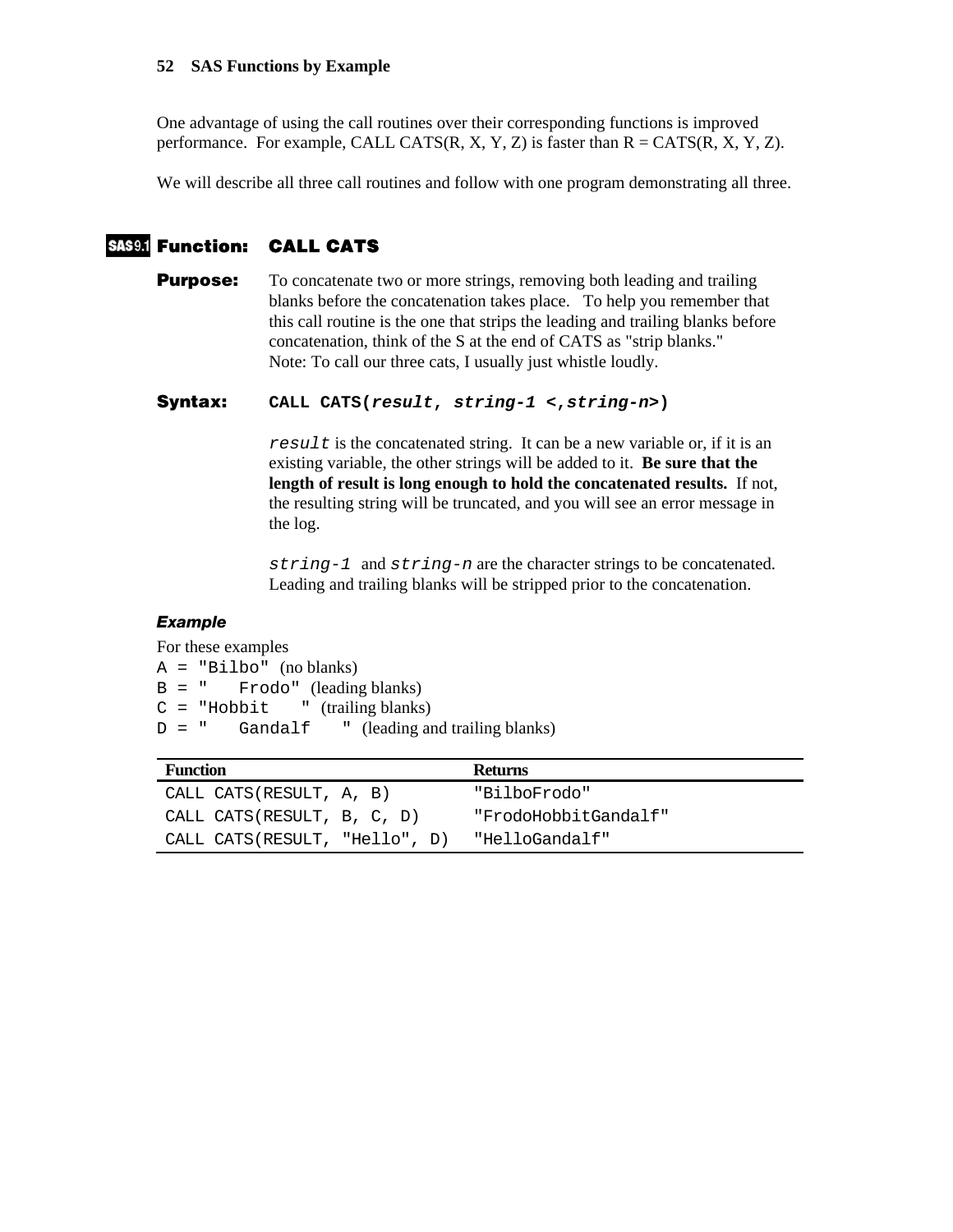# **Function: CALL CATT**

**Purpose:** To concatenate two or more strings, removing only trailing blanks before the concatenation takes place. To help you remember this, think of the T at the end of CATT as "trailing blanks" or "trim blanks."

**Syntax: CALL CATT(***result***,** *string-1* **<,***string-n***>)** 

*result* is the concatenated string. It can be a new variable or, if it is an existing variable, the other strings will be added to it. **Be sure that the length of result is long enough to hold the concatenated results.** If not, the program will terminate and you will see an error message in the log.

*string-1* and *string-n* are the character strings to be concatenated. Trailing blanks will be stripped prior to the concatenation.

# *Example*

For these examples A = "Bilbo" (no blanks) B = " Frodo" (leading blanks)  $C = "Hobbit" (training blanks)$  $D =$  " Gandalf " (leading and trailing blanks)

| <b>Function</b>               | <b>Returns</b>                          |
|-------------------------------|-----------------------------------------|
| CALL CATT(RESULT, A, B)       | "Bilbo<br>Frodo"                        |
| CALL CATT(RESULT, B, C, D)    | FrodoHobbit<br><b>H</b> and<br>Gandalf" |
| CALL CATT(RESULT, "Hello", D) | "Hello<br>Gandalf"                      |

# **Function: CALL CATX**

**Purpose:** To concatenate two or more strings, removing both leading and trailing blanks before the concatenation takes place, and place a single space, or one or more characters of your choice, between each of the strings. To help you remember this, think of the X at the end of CATX as "add eXtra blank."

**Syntax: CALL CATX(***separator***,** *result***,** *string-1* **<,***string-n***>)**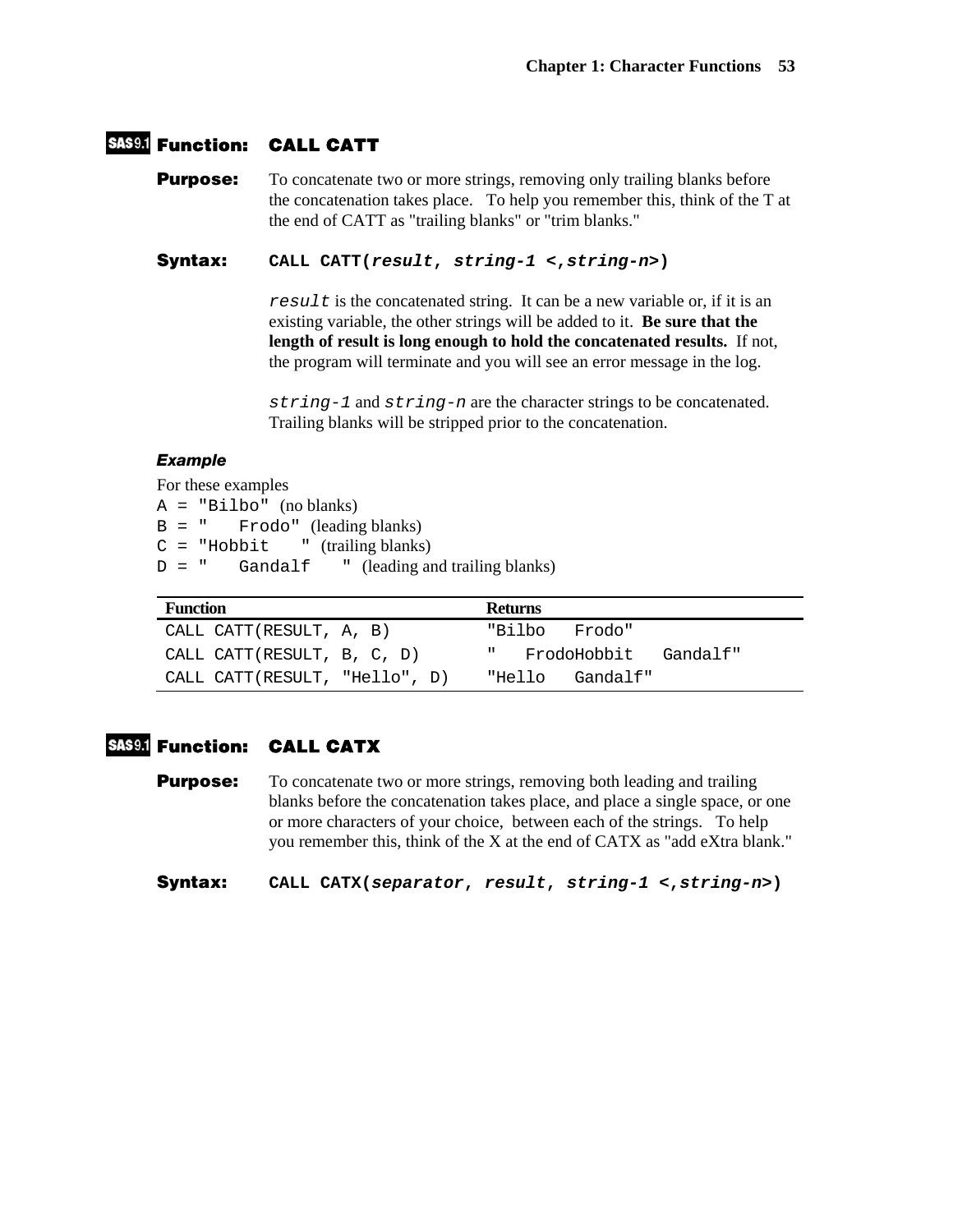*separator* is one or more characters, placed in single or double quotation marks, that you want to use to separate the strings

*result* is the concatenated string. It can be a new variable or, if it is an existing variable, the other strings will be added to it. **Be sure that the length of result is long enough to hold the concatenated results.** If not, the program will terminate and you will see an error message in the log.

*String-1* and *string-n* are the character strings to be concatenated. Leading and trailing blanks will be stripped prior to the concatenation and a single blank will be placed between the strings.

# *Example*

For these examples A = "Bilbo" (no blanks) B = " Frodo" (leading blanks)  $C = "Hobbit" (training blanks)$  $D = "$  Gandalf " (leading and trailing blanks)

| <b>Function</b>                      | <b>Returns</b>           |
|--------------------------------------|--------------------------|
| CALL CATX(" ", RESULT, A, B)         | "Bilbo Frodo"            |
| CALL CATX $($ ", ", RESULT, B, C, D) | "Frodo, Hobbit, Gandalf" |
| CALL CATX(":", RESULT, "Hello", D)   | "Hello:Gandalf"          |
| CALL CATX(", ", RESULT, "Hello", D)  | "Hello, Gandalf"         |
| CALL CATX("***", RESULT, A, B)       | "Bilbo***Frodo"          |

#### **Program 1.26: Demonstrating the three concatenation call routines**

```
***Primary functions: CALL CATS, CALL CATT, CALL CATX; 
DATA CALL_CAT; 
  STRING1 = "ABC"; * No spaces;
STRING2 = "DEF "; * Three trailing spaces;
 STRING3 = " GHI"; * Three leading spaces; 
 STRING4 = " JKL "; * Three leading and trailing spaces; 
  LENGTH RESULT1 - RESULT4 $ 20;
   CALL CATS(RESULT1, STRING2, STRING4);
```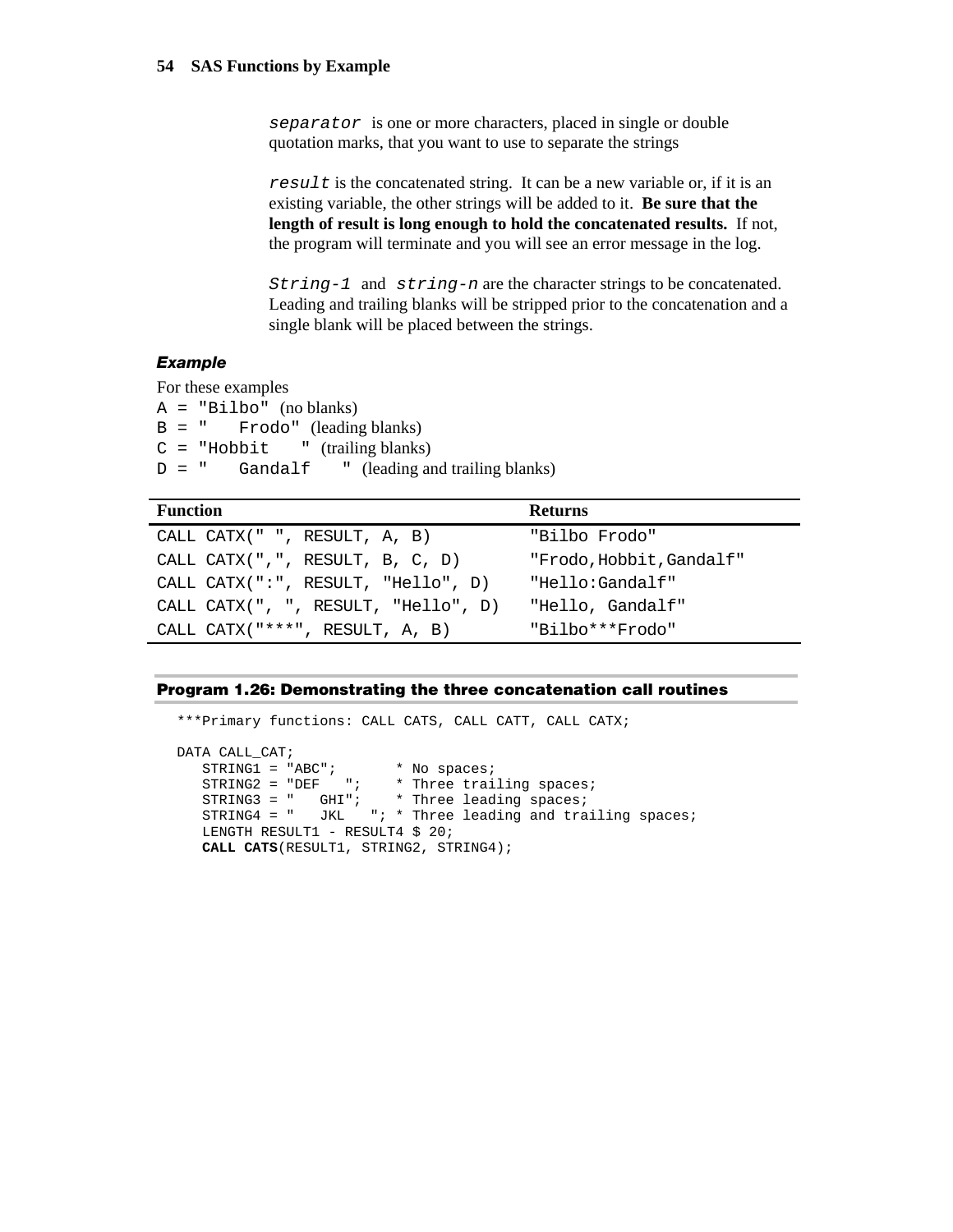```
 CALL CATT(RESULT2, STRING2, STRING1); 
   CALL CATX(" ", RESULT3 , STRING1, STRING3);
    CALL CATX(",", RESULT4,STRING3,STRING4); 
RUN; 
PROC PRINT DATA=CALL_CAT NOOBS;
   TITLE "Listing of Data Set CALL_CAT"; 
RIJN;
```
#### *Explanation*

The three concatenation call routines each perform concatenation operations. The CATS call routine strips leading and trailing blanks; the CATT call routine removes trailing blanks before performing the concatenation; the CATX call routine is similar to the CATS call routine except that it inserts a separator character (specified as the first argument) between each of the concatenated strings.

According to SAS documentation, the call routines are more efficient to use than the concatenation operator combined with the TRIM and LEFT functions. For example:

```
RESULT5 = TRIM(STRING2) || " " || TRIM(LEFT(STRING3));
RESULT5 would be: "DEF GHI"
```
A listing of data set CALL\_CAT is shown below:

| Listing of Data Set CALL CAT |            |     |     |  |                                                                 |  |  |
|------------------------------|------------|-----|-----|--|-----------------------------------------------------------------|--|--|
|                              |            |     |     |  | STRING1 STRING2 STRING3 STRING4 RESULT1 RESULT2 RESULT3 RESULT4 |  |  |
| ABC                          | <b>DFF</b> | GHI | JKL |  | DEFJKL DEFABC ABC GHI GHI,JKL                                   |  |  |

# **The "CAT" Functions (CAT, CATS, CATT, and CATX)**

These four concatenation functions are very similar to the concatenation call routines described above. However, since they are functions and not call routines, you need to name the new character variable to be created on the left-hand side of the equal sign and the function, along with its arguments, on the right-hand side of the equal sign. As with the concatenation call routines, we will describe the four functions together and then use a single program to demonstrate them.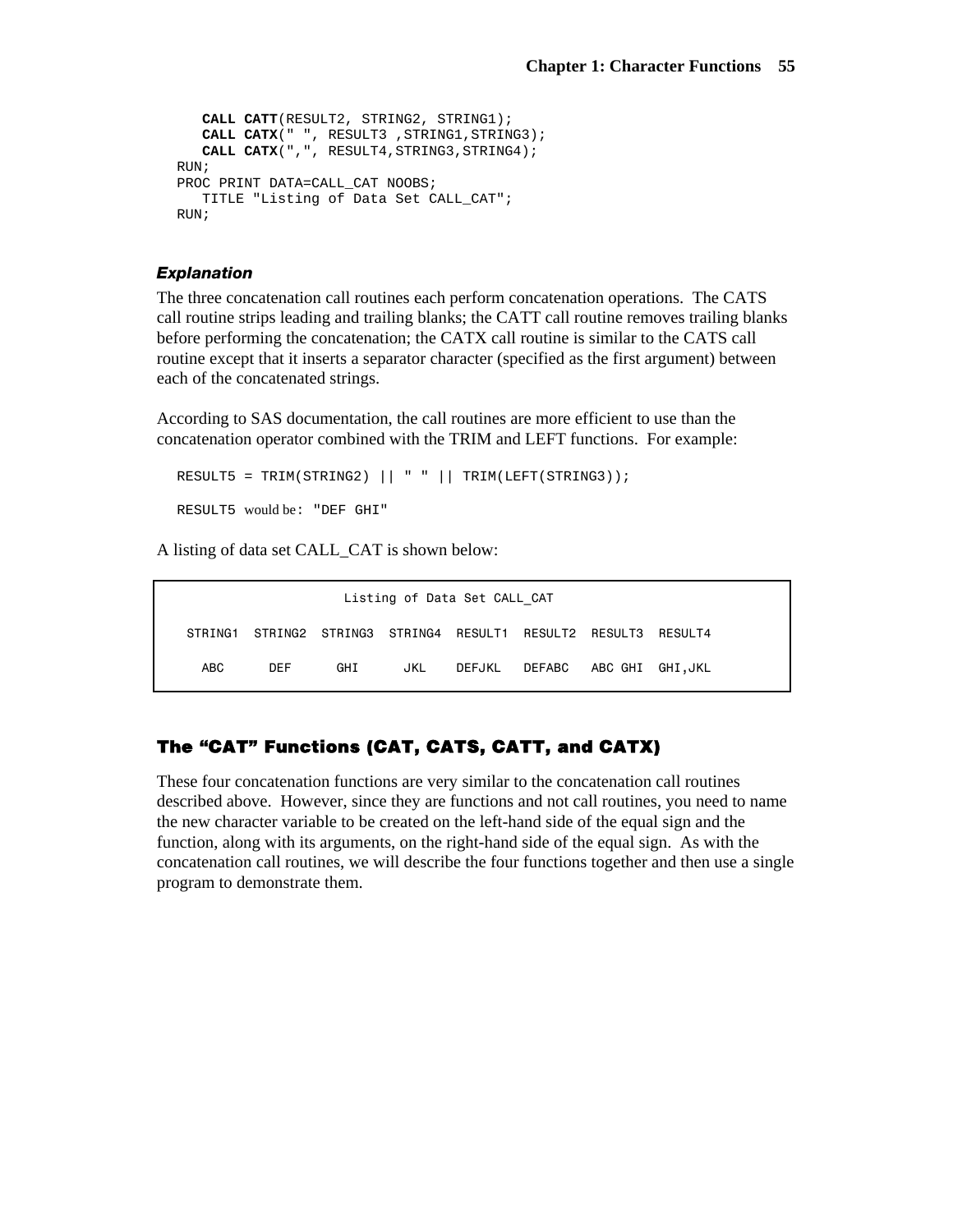# **Function: CAT**

**Purpose:** To concatenate (join) two or more character strings, leaving leading and/or trailing blanks unchanged. This function accomplishes the same task as the concatenation operator (||).

**Syntax: CAT(***string-1***,** *string-2* **<,***string-n***>)** 

*string-1*, *string-2* <,*string-n*> are the character strings to be concatenated. These arguments can also be written as: CAT(OF C1- C5)where C1 to C5 are character variables.

Note: It is **very important to set the length of the resulting character string**, using a LENGTH statement (or other method), before using any of the concatenation functions. Otherwise, the length of the resulting string will default to 200.

# *Example*

For these examples A = "Bilbo" (no blanks) B = " Frodo" (leading blanks)  $C = "Hobbit" (training blanks)$  $D = "$  Gandalf " (leading and trailing blanks) C1-C5 are five character variables, with the values of 'A', 'B', 'C', 'D', and 'E' respectively.

| <b>Function</b>  | <b>Returns</b>                               |
|------------------|----------------------------------------------|
| CAT(A, B)        | "Bilbo<br>Frodo"                             |
| CAT(B, C, D)     | $\mathbf{H}$<br>FrodoHobbit<br>Gandalf<br>п. |
| CAT('Hello'', D) | $\mathbf{H}$<br>Gandalf<br>"Hello            |
| $CAT(OF C1-C5)$  | "ABCDE"                                      |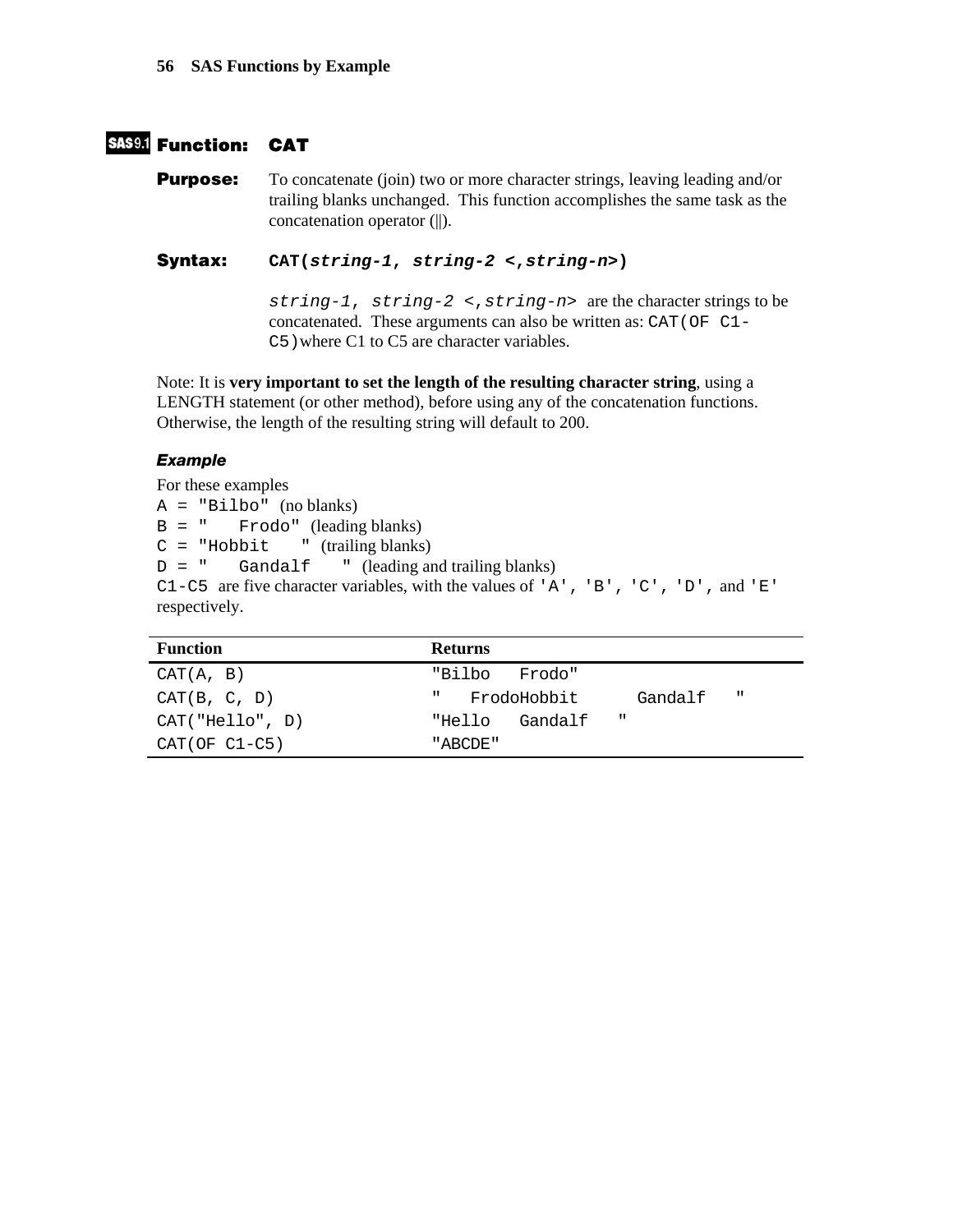# **SAS9.1 Function: CATS**

**Purpose:** To concatenate (join) two or more character strings, stripping both leading and trailing blanks.

**Syntax: CATS(***string-1***,** *string-2* **<,***string-n***>)** 

*string-1, string-2,* and *string-n* are the character strings to be concatenated. These arguments can also be written as: CATS (OF C1-C5)where C1 to C5 are character variables.

Note: It is **very important to set the length of the resulting character string**, using a LENGTH statement or other method, before calling any of the concatenation functions. Otherwise, the length of the resulting string will default to 200.

# *Example*

For these examples

A = "Bilbo" (no blanks)  $B = "$  Frodo" (leading blanks)  $C = "Hobbit" (training blanks)$  $D = "$  Gandalf " (leading and trailing blanks) C1-C5 are five character variables, with the values of 'A', 'B', 'C', 'D', and 'E' respectively.

| <b>Function</b>  | <b>Returns</b>       |
|------------------|----------------------|
| CATS(A, B)       | "BilboFrodo"         |
| CATS(B, C, D)    | "FrodoHobbitGandalf" |
| CATS("Hello", D) | "HelloGandalf"       |
| $CATS(OF C1-C5)$ | "ABCDE"              |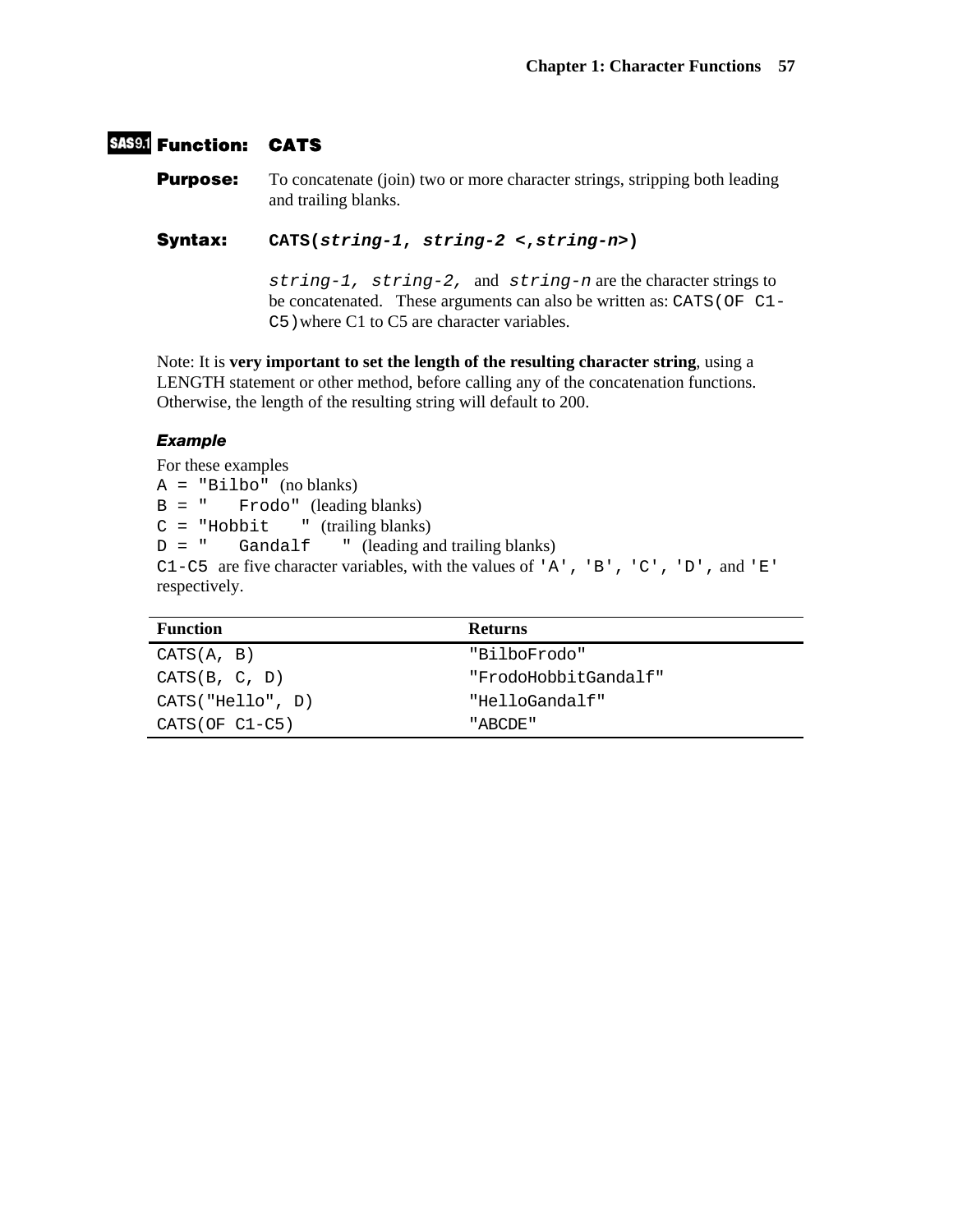# **Function: CATT**

**Purpose:** To concatenate (join) two or more character strings, stripping only trailing blanks.

**Syntax: CATT(***string-1***,** *string-2* **<,***string-n***>)** 

*string1, string-2,* and *string-n* are the character strings to be concatenated. These arguments can also be written as: CATT(OF C1- C5)where C1 to C5 are character variables.

Note: It is **very important to set the length of the resulting character string**, using a LENGTH statement or other method, before calling any of the concatenation functions. Otherwise, the length of the resulting string will default to 200.

# *Example:*

For these examples A = "Bilbo" (no blanks) B = " Frodo" (leading blanks)  $C = "Hobbit" (training blanks)$  $D = "$  Gandalf " (leading and trailing blanks) C1-C5 are five character variables, with the values of 'A', 'B', 'C', 'D', and 'E' respectively.

| <b>Function</b>  | <b>Returns</b>                                      |
|------------------|-----------------------------------------------------|
| CATT(A, B)       | "Bilbo<br>Frodo"                                    |
| CATT(B, C, D)    | <b>Contract Contract</b><br>FrodoHobbit<br>Gandalf" |
| CATT("Hello", D) | Gandalf"<br>"Hello                                  |
| $CATT(OF C1-C5)$ | "ABCDE"                                             |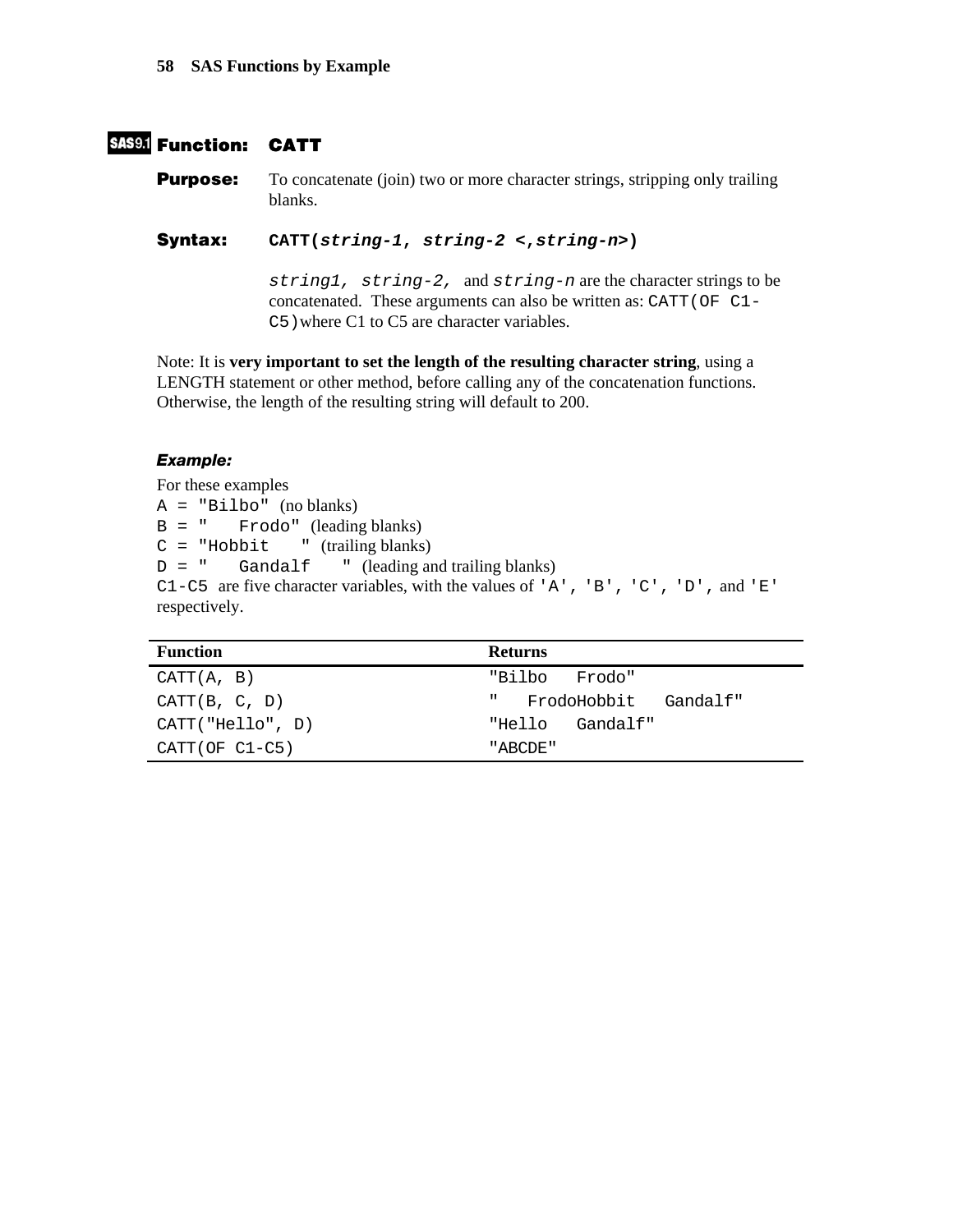# **Function: CATX**

**Purpose:** To concatenate (join) two or more character strings, stripping both leading and trailing blanks and inserting one or more separator characters between the strings.

**Syntax: CATX(***separator***,** *string-1***,** *string-2* **<,***string-n***>)** 

*separator* is one or more characters, placed in single or double quotation marks, to be used as separators between the concatenated strings.

*string-1*, *string-2*,*string-n* are the character strings to be concatenated. These arguments can also be written as:  $CATX$ ( $" "$ C1-C5), where C1 to C5 are character variables.

Note: It is **very important to set the length of the resulting character string** using a LENGTH statement (or other method), before calling any of the concatenation functions. Otherwise, the length of the resulting string will default to 200.

# *Example*

For these examples A = "Bilbo" (no blanks) B = " Frodo" (leading blanks)  $C = "Hobbit" (training blanks)$  $D =$  " Gandalf " (leading and trailing blanks) C1-C5 are five character variables, with the values of 'A', 'B', 'C', 'D', and 'E' respectively.

| <b>Function</b>           | <b>Returns</b>         |
|---------------------------|------------------------|
| CATX(' " " , A, B)        | "Bilbo Frodo"          |
| CATX("::B, C, D)          | "Frodo:Hobbit:Gandalf" |
| $CATX("***", "Hello", D)$ | "Hello***Gandalf"      |
| $CATX('', "', OF C1-C5)$  | $'A$ , B, C, D, E"     |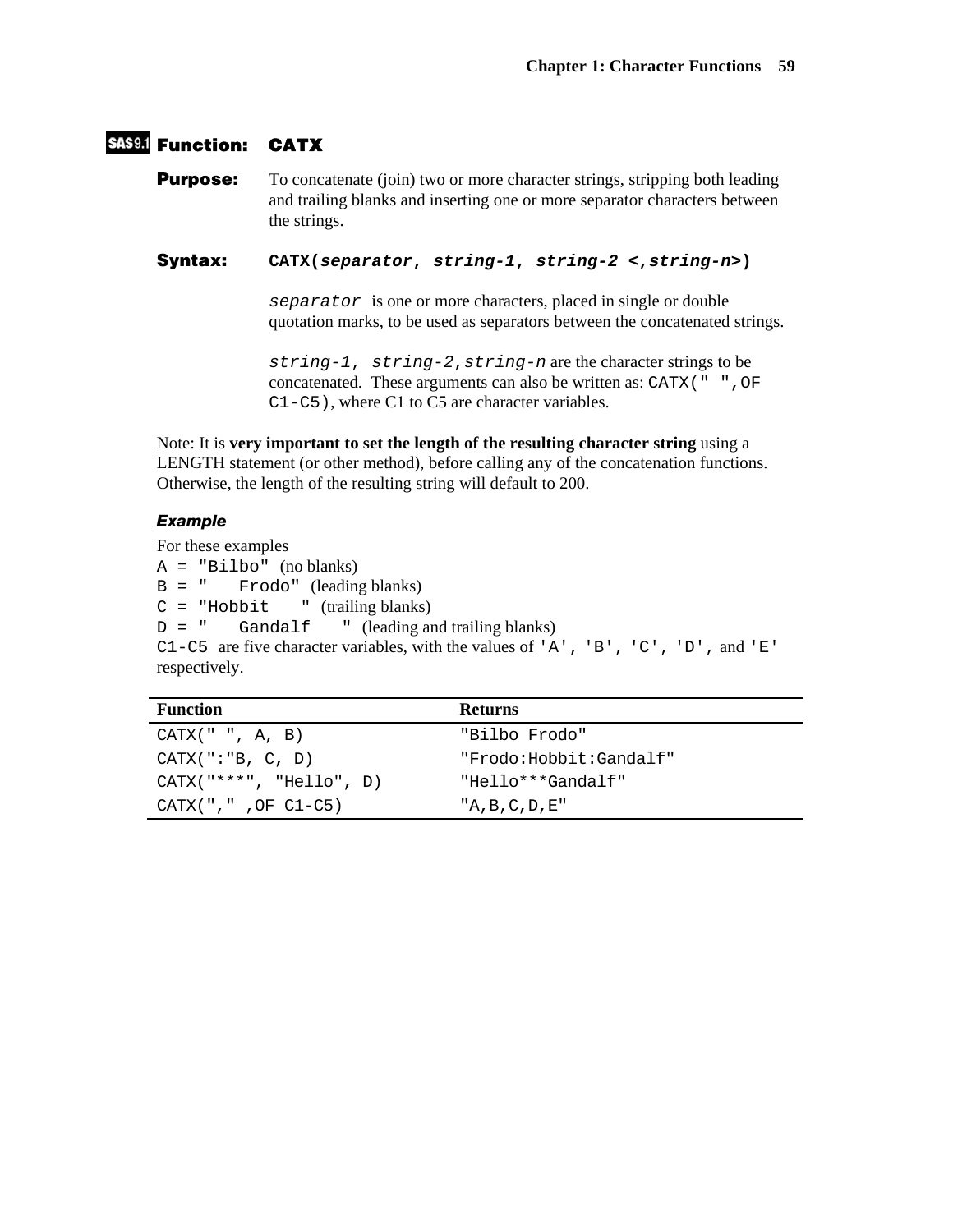#### **Program 1.27: Demonstrating the four concatenation functions**

```
***Primary functions: CAT, CATS, CATT, CATX; 
DATA CAT_FUNCTIONS; 
STRING1 = "ABC"; * No spaces;
STRING2 = "DEF "; * Three trailing spaces;
 STRING3 = " GHI"; * Three leading spaces; 
 STRING4 = " JKL "; * Three leading and trailing spaces; 
    LENGTH JOIN1 - JOIN5 $ 20; 
    JOIN1 = CAT(STRING2, STRING3); 
    JOIN2 = CATS(STRING2, STRING4); 
    JOIN3 = CATT(STRING2, STRING1); 
   JOIN4 = CATX(" ", STRING1, STRING3);
  JOIN5 = CATX(",",STRING3,STRING4);
RUN; 
PROC PRINT DATA=CAT_FUNCTIONS NOOBS;
    TITLE "Listing of Data Set CAT_FUNCTIONS"; 
RUN;
```
#### *Explanation*

Notice that each of the STRING variables differs with respect to leading and trailing blanks. The CAT function is identical to the  $\parallel$  operator. The CATS function removes both leading and trailing blanks and is equivalent to TRIM(LEFT( $STRING2$ )) | TRIM(LEFT(STRING4). The CATT function, trims only trailing blanks. The last two

statements use the CATX function, which removes leading and trailing blanks. It is just like the CATS function but adds one or more separator characters (specified as the first argument), between each of the strings to be joined. Inspection of the listing below will help make all this clear:

| Listing of Data Set CAT FUNCTIONS |               |         |            |            |     |  |
|-----------------------------------|---------------|---------|------------|------------|-----|--|
| STRING1                           | STRING2       | STRING3 | STRING4    | JOIN1      |     |  |
| <b>ABC</b>                        | <b>DEF</b>    | GHI     | <b>JKL</b> | <b>DEF</b> | GHI |  |
| JOIN2                             | JOIN3         | JOIN4   | JOIN5      |            |     |  |
| <b>DEFJKL</b>                     | <b>DEFABC</b> | ABC GHI | GHI, JKL   |            |     |  |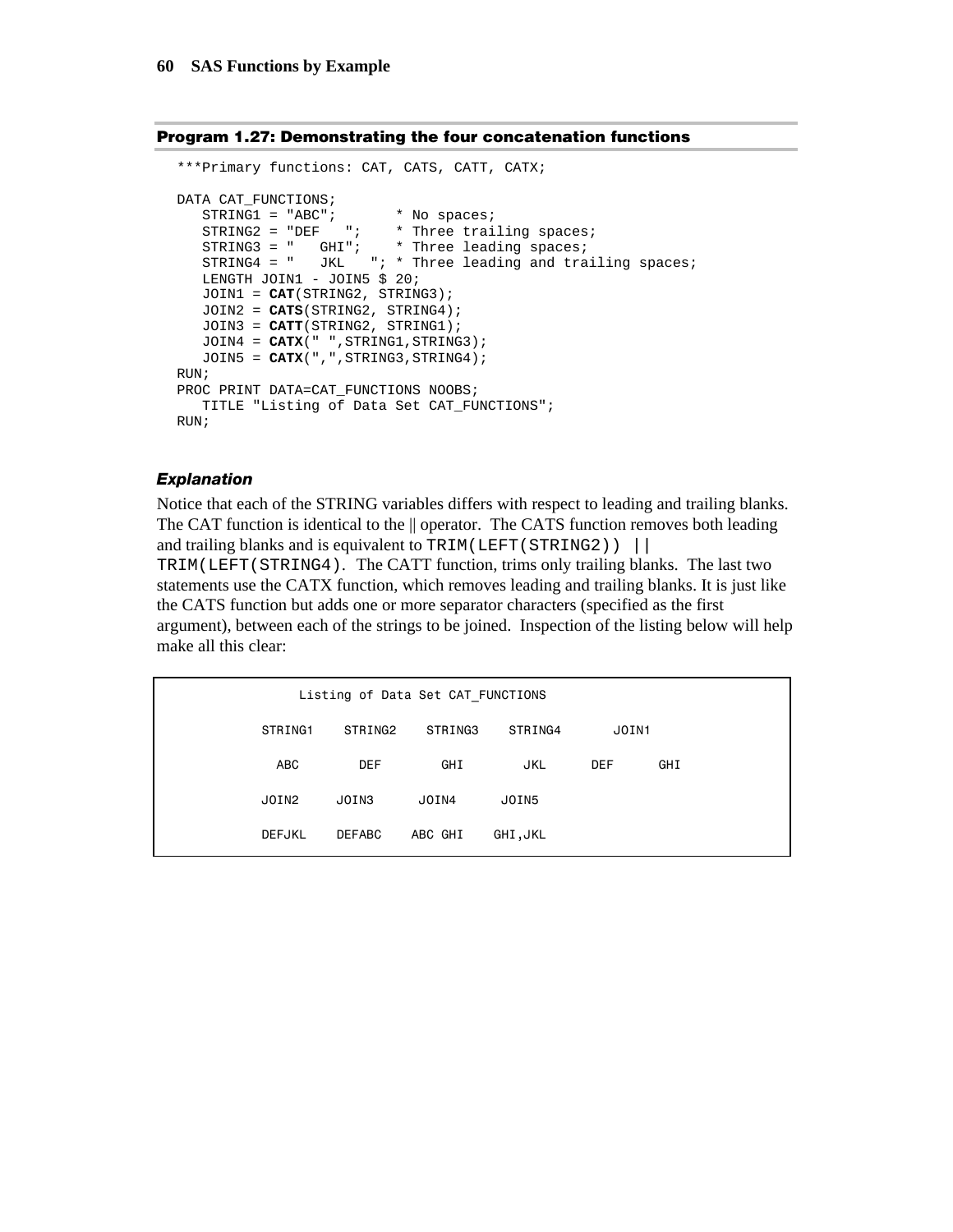# **Functions That Remove Blanks from Strings**

There are times when you want to remove blanks from the beginning or end of a character string. The two functions LEFT and RIGHT merely shift the characters to the beginning or the end of the string, respectively. The TRIM, TRIMN, and STRIP functions are useful when you want concatenate strings (although the new concatenation functions will do this for you).

# **LEFT and RIGHT**

These two functions left- or right-align text. Remember that the length of a character variable will not change when you use these two functions. If there are leading blanks, the LEFT function will shift the first non-blank character to the first position and move the extra blanks to the end; if there are trailing blanks, the RIGHT function will shift the non-blank text to the right and move the extra blanks to the left.

# **Function: LEFT**

**Purpose:** To left-align text values. A subtle but important point: LEFT doesn't "remove" the leading blanks; it moves them to the end of the string. Thus, it doesn't change the storage length of the variable, even when you assign the result of LEFT to a new variable. The LEFT function is particularly useful if values were read with the \$CHAR informat, which preserves leading blanks. Note that the STRIP function removes both leading and trailing blanks from a string.

### **Syntax: LEFT(***character-value***)**

*character-value* is any SAS character expression.

#### *Example*

In these examples STRING = " ABC"

| <b>Function</b> |     |              | <b>Returns</b>       |
|-----------------|-----|--------------|----------------------|
| LEFT (STRING)   |     |              | $\mathbf{u}$<br>"ABC |
| LEFT ( "        | 123 | $\mathbf{H}$ | "123<br>ш            |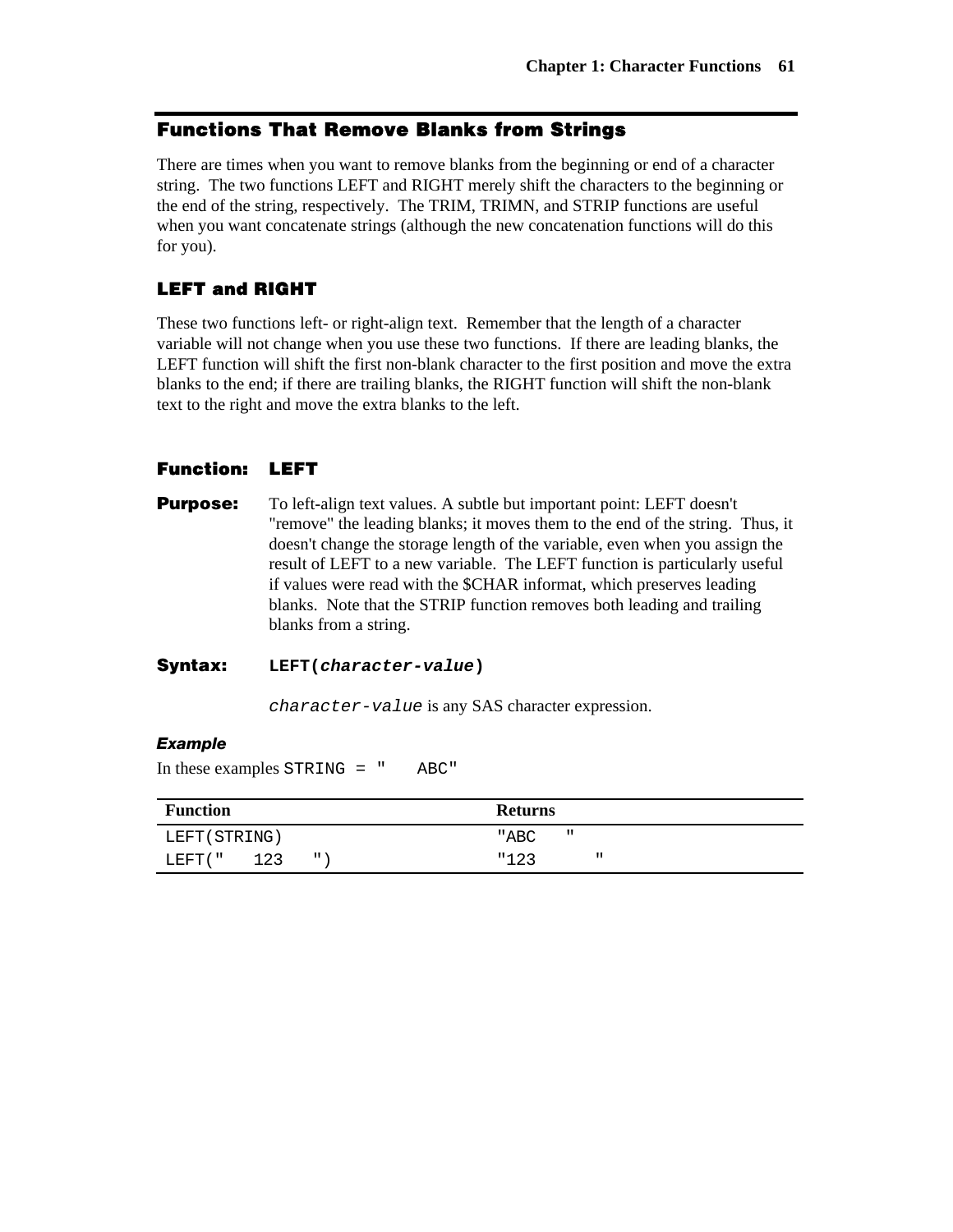#### **Program 1.28: Left-aligning text values from variables read with the \$CHAR informat**

```
***Primary function: LEFT; 
DATA LEAD_ON; 
   INPUT STRING $CHAR15.; 
    LEFT_STRING = LEFT(STRING); 
DATALINES; 
ABC 
    XYZ 
  Ron Cody 
; 
PROC PRINT DATA=LEAD ON NOOBS;
    TITLE "Listing of Data Set LEAD_ON"; 
    FORMAT STRING LEFT_STRING $QUOTE17.; 
RUN;
```
#### *Explanation*

If you want to work with character values, you will usually want to remove any leading blanks first. The \$CHARw. informat differs from the \$w. informat. \$CHARw. maintains leading blanks; \$w. left-aligns the text. Programs involving character variables sometimes fail to work properly because careful attention was not paid to either leading or trailing blanks.

Notice the use of the \$QUOTE format in the PRINT procedure. This format adds double quotation marks around the character value. This is especially useful in debugging programs involving character variables since it allows you to easily identify leading blanks in a character value.

The listing of data set LEAD\_ON is shown below. Notice that the original variable STRING contains leading blanks. The length of LEFT\_STRING is also 15.

| Listing of Data Set LEAD ON                      |                              |  |
|--------------------------------------------------|------------------------------|--|
| STRING                                           | LEFT STRING                  |  |
| "ABC"<br>$\mathbf{u}$<br>XYZ"<br>ш.<br>Ron Cody" | "ABC"<br>"XYZ"<br>"Ron Cody" |  |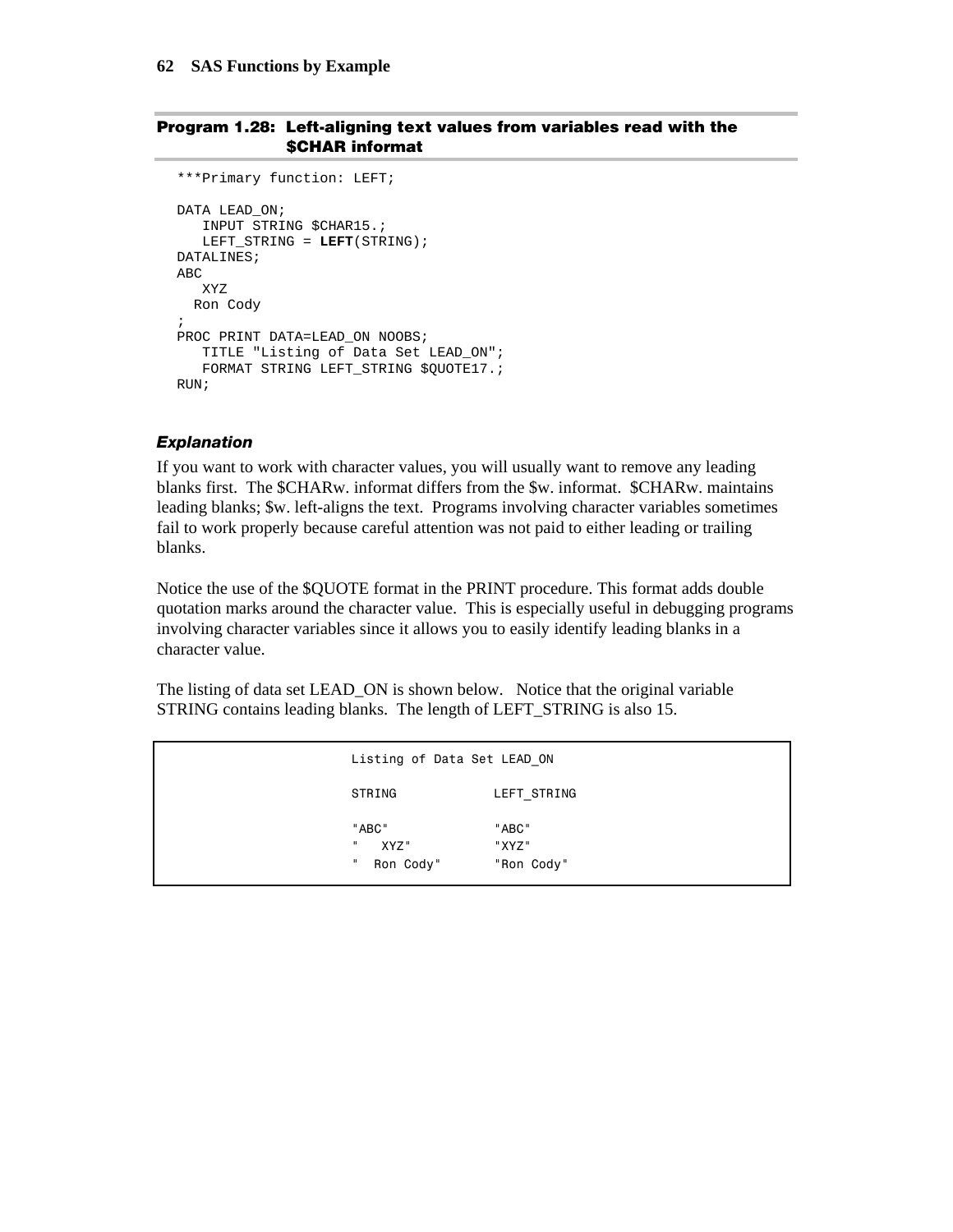# **Function: RIGHT**

**Purpose:** To right-align a text string. Note that if the length of a character variable has previously been defined and it contains trailing blanks, the RIGHT function will move the characters to the end of the string and add the blanks to the beginning so that the final length of the variable remains the same.

### **Syntax: right(***character-value***)**

*character-value* is any SAS character expression.

#### *Example*

In these examples STRING = "ABC "

| <b>Function</b> |     |              | <b>Returns</b> |      |  |
|-----------------|-----|--------------|----------------|------|--|
| RIGHT(STRING)   |     |              | "              | ABC" |  |
| RIGHT("         | 123 | $\mathbf{H}$ | п.             | 123" |  |

#### **Program 1.29: Right-aligning text values**

```
***Primary function: RIGHT;
```

```
DATA RIGHT_ON; 
    INPUT STRING $CHAR10.; 
    RIGHT_STRING = RIGHT(STRING); 
DATALINES; 
    ABC 
    123 456 
Ron Cody 
; 
PROC PRINT DATA=RIGHT_ON NOOBS; 
    TITLE "Listing of Data Set RIGHT_ON"; 
    FORMAT STRING RIGNT_STRING $QUOTE12.; 
RUN;
```
#### *Explanation*

Data lines one and two both contain three leading blanks; lines one and three contain trailing blanks.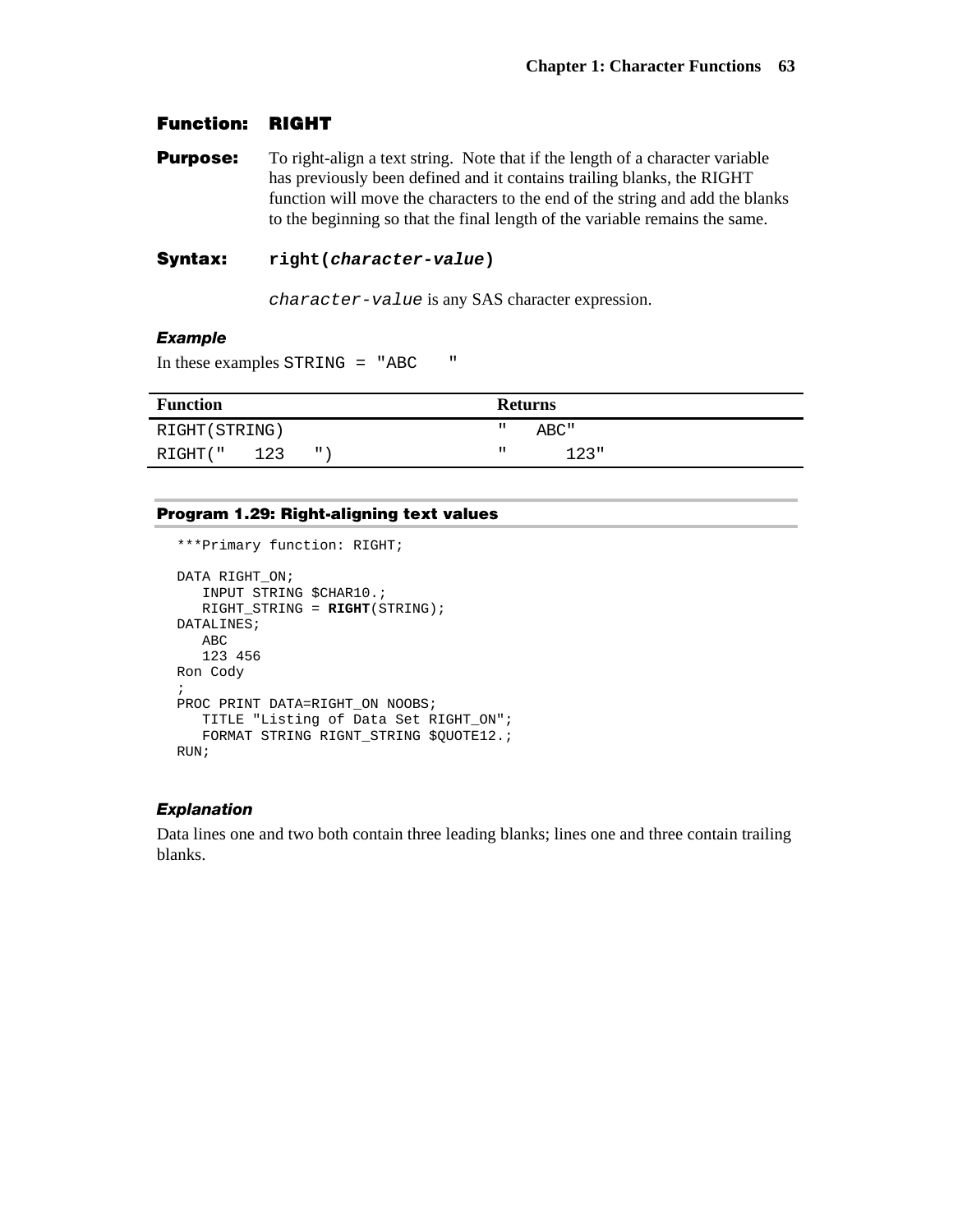## **64 SAS Functions by Example**

Notice the use of the \$QUOTE format in the PRINT procedure. This format adds double quotation marks around the character value. This is especially useful in debugging programs involving character variables since it allows you to easily identify leading blanks in a character value.

Notice in the listing below, that the values are right-aligned and that blanks are moved to the beginning of the string:

 Listing of Data Set RIGHT\_ON STRING RIGHT\_STRING " ABC" " ABC" " 123 456" " 123 456" "Ron Cody" " Ron Cody"

# **TRIM, TRIMN, and STRIP**

This group of functions trims trailing blanks (TRIM and TRIMN) and both leading and trailing blanks (STRIP).

The two functions TRIM and TRIMN are similar: they both remove trailing blanks from a string. The functions work identically except when the argument contains only blanks. In that case, TRIM returns a single blank (length of 1) and TRIMN returns a null string with a length of 0. The STRIP function removes both leading and trailing blanks.

# **Function: TRIM**

- **Purpose:** To remove trailing blanks from a character value. This is especially useful when you want to concatenate several strings together and each string may contain trailing blanks.
- **Syntax: TRIM(***character-value***)**

*character-value* is any SAS character expression.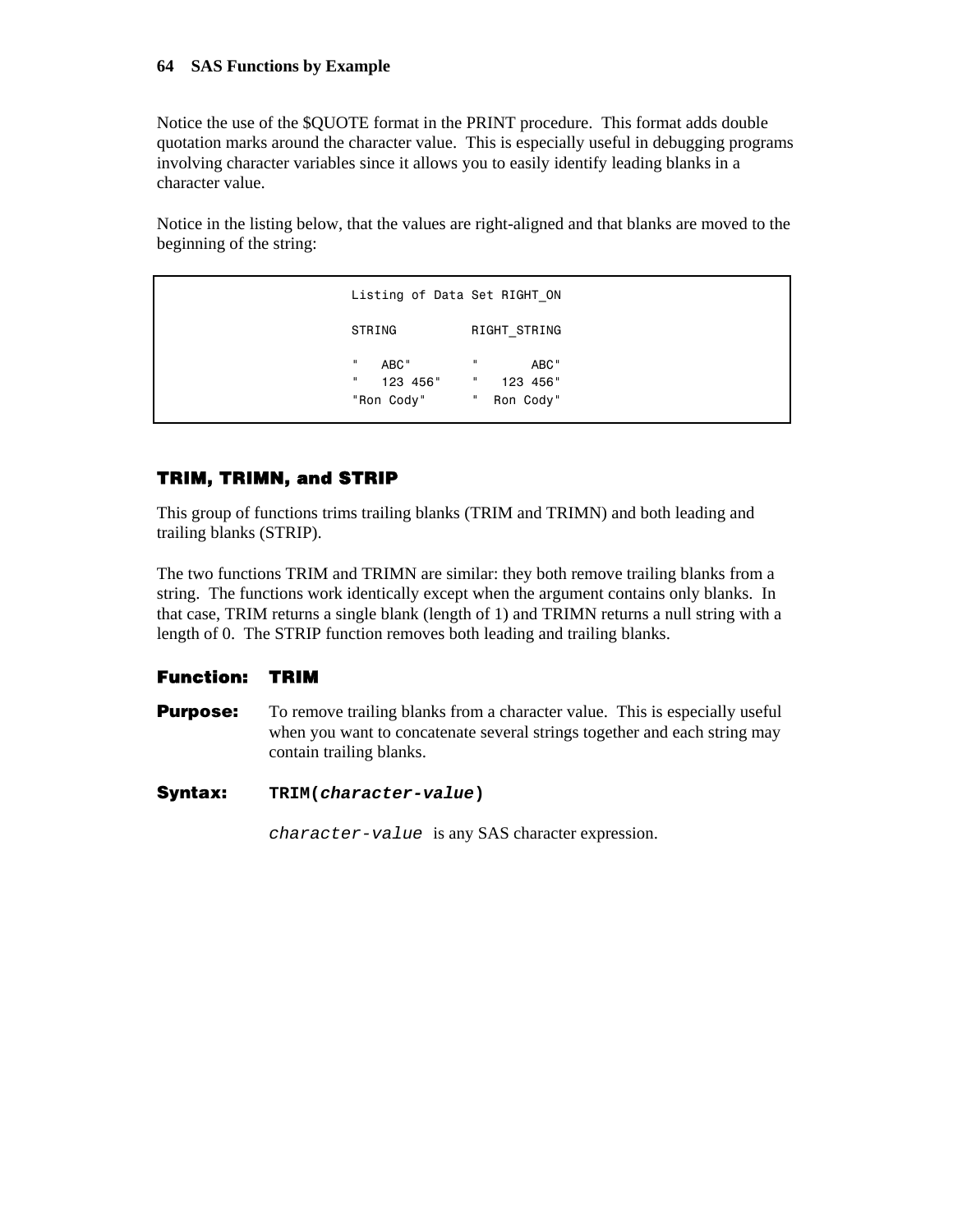**Important note**: The length of the variable returned by the TRIM function will be the same length as the argument, unless the length of this variable has been previously defined. If the result of the TRIM function is assigned to a variable with a length longer than the trimmed argument, the resulting variable will be padded with blanks.

### *Examples*

For these examples, STRING1 = "ABC " and STRING2 = " XYZ"

| <b>Function</b>               | <b>Returns</b>            |  |  |
|-------------------------------|---------------------------|--|--|
| TRIM(STRING1)                 | "ABC"                     |  |  |
| TRIM(STRING2)                 | Ш<br>XYZ"                 |  |  |
| TRIM("A B C ")                | "A B C"                   |  |  |
| TRIM("A ") $\vert$ TRIM("B ") | "AB"                      |  |  |
| $\cdots$<br>TRIM( "           | " $\sqrt{2}$ (length = 1) |  |  |

## **Program 1.30: Creating a program to concatenate first, middle, and last names into a single variable**

```
***Primary function: TRIM; 
DATA PUT_TOGETHER; 
    LENGTH NAME $ 45; 
    INFORMAT NAME1-NAME3 $15.; 
    INFILE DATALINES MISSOVER; 
   INPUT NAME1 NAME2 NAME3; 
   NAME = TRIM(NAME1) || ' ' || TRIM(NAME2) || ' ' || TRIM(NAME3); 
   WITHOUT = NAME1 || NAME2 || NAME3; KEEP NAME WITHOUT; 
DATALINES; 
Ronald Cody 
Julia Child 
Henry Ford 
Lee Harvey Oswald 
; 
PROC PRINT DATA=PUT_TOGETHER NOOBS;
    TITLE "Listing Of Data Set PUT_TOGETHER"; 
RUN;
```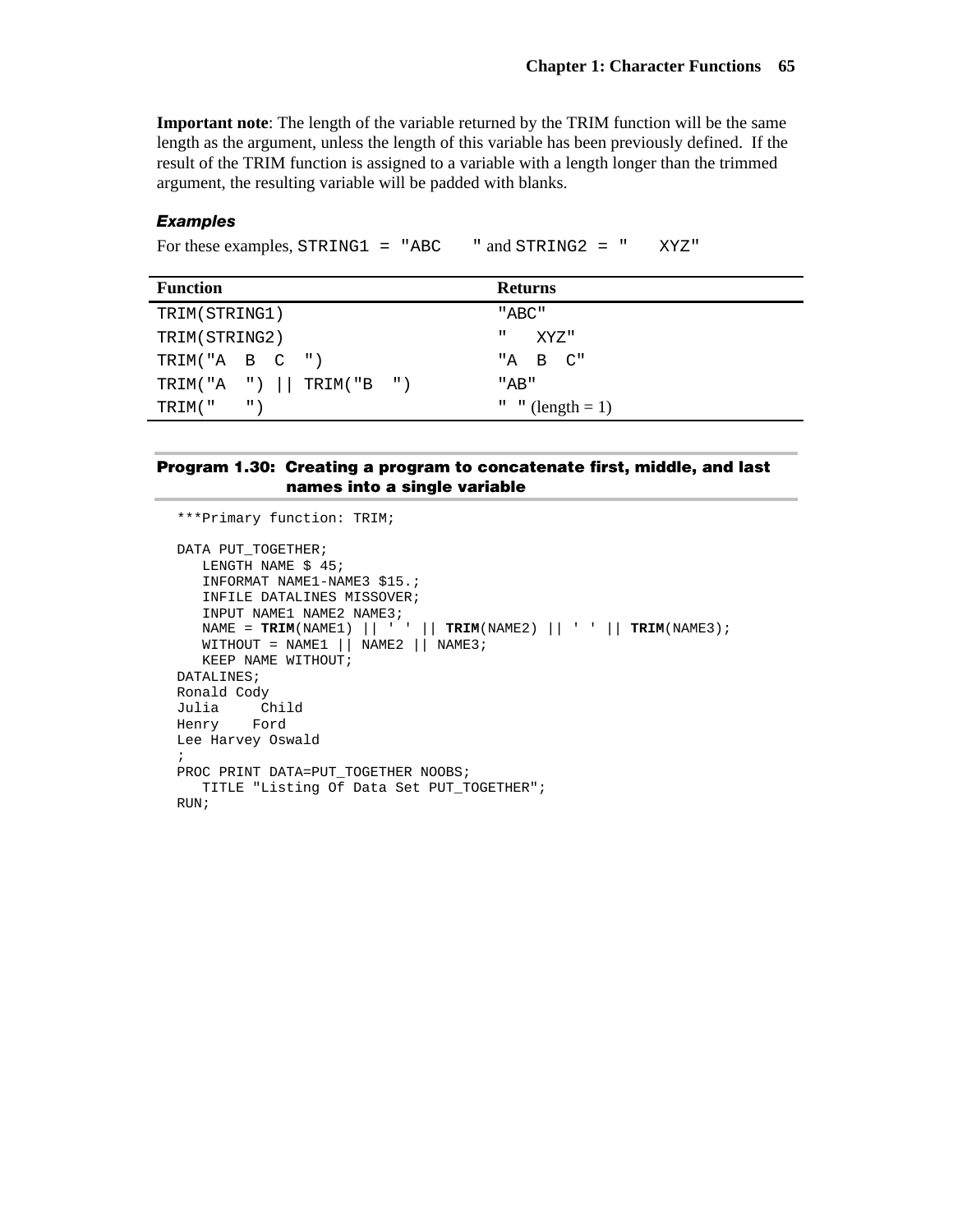# *Explanation*

Note that this program would be much simpler using the concatenation functions or call routines. However, this method was used to demonstrate the TRIM function.

This program reads in three names, each up to 15 characters in length. Note the use of the INFILE option MISSOVER. This options sets the value of NAME3 to missing when there are only two names.

To put the names together, you use the concatenate operator (||). The TRIM function is used to trim trailing blanks from each of the words (which are all 15 bytes in length), before putting them together. Without the TRIM function, there are extra spaces between each of the names (see the variable WITHOUT). The listing below demonstrates that the program works as desired.

| Listing Of Data Set PUT TOGETHER                              |                                 |                                 |        |  |  |  |  |
|---------------------------------------------------------------|---------------------------------|---------------------------------|--------|--|--|--|--|
| NAME                                                          | WITHOUT                         |                                 |        |  |  |  |  |
| Ronald Cody<br>Julia Child<br>Henry Ford<br>Lee Harvey Oswald | Ronald<br>Julia<br>Henry<br>Lee | Cody<br>Child<br>Ford<br>Harvey | Oswald |  |  |  |  |

# **Function: TRIMN**

**Purpose:** To remove trailing blanks from a character value. This is especially useful when you want to concatenate several strings together and each string may contain trailing blanks. The difference between TRIM and TRIMN is that the TRIM function returns a single blank for a blank string while TRIMN returns a null string (zero blanks).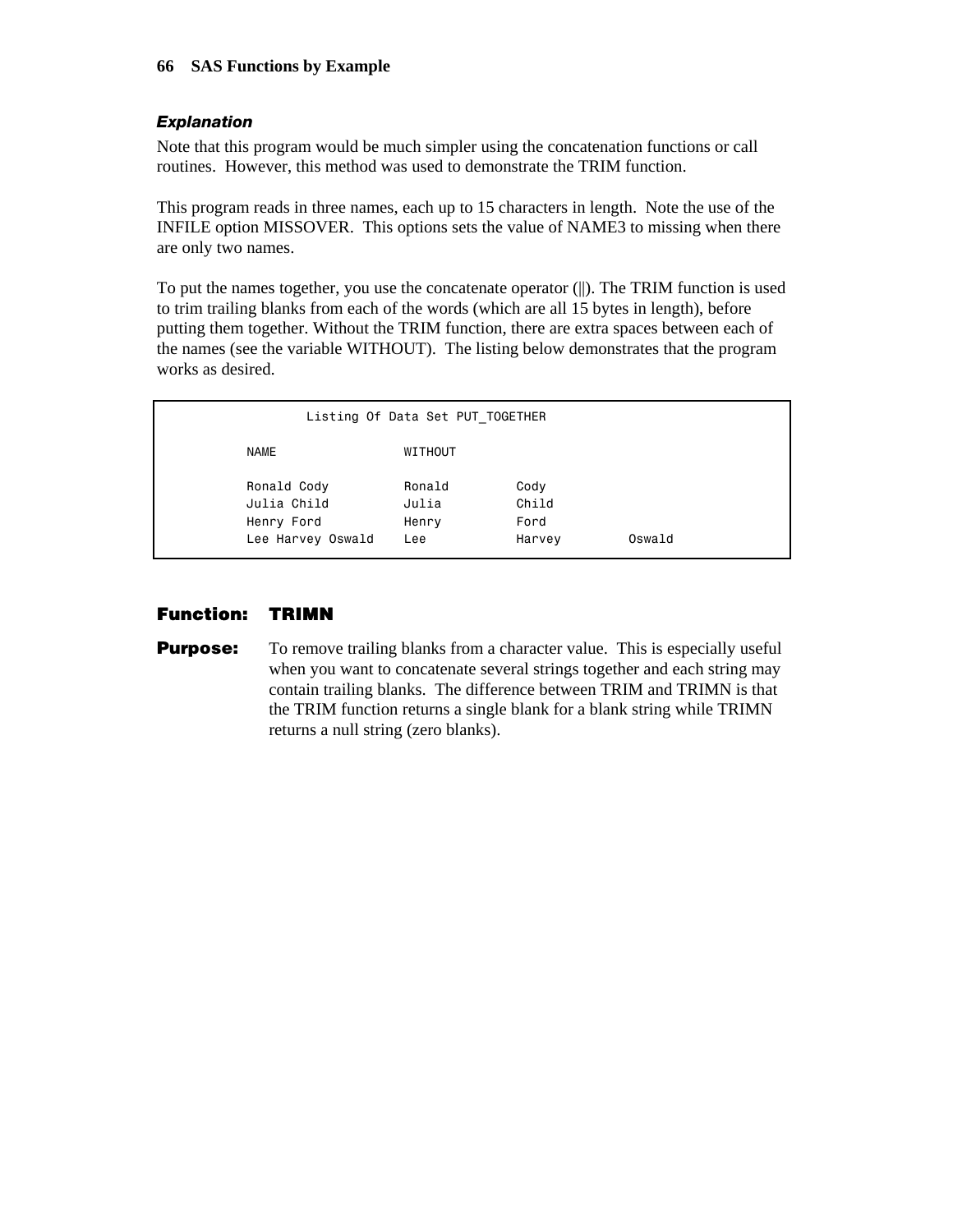## **Syntax: TRIMN(***character-value***)**

*character-value* is any SAS character expression.

**Important note**: The length of the variable returned by the TRIMN function will be the same length as the argument, unless the length of this variable has been previously defined. If the result of the TRIMN function is assigned to a variable with a length longer than the trimmed argument, the resulting variable will be padded with blanks.

#### *Examples*

```
For these examples, STRING1 = "ABC " and STRING2 = " XYZ"
```

| <b>Function</b>                | <b>Returns</b>   |  |  |
|--------------------------------|------------------|--|--|
| TRIMN(STRING1)                 | "ABC"            |  |  |
| TRIMN(STRING2)                 | п<br>XYZ"        |  |  |
| TRIMN("A B $C$ ")              | "A B C"          |  |  |
| TRIMN("A ") $  $ TRIM("B ")    | "AB"             |  |  |
| $^{\prime\prime}$ )<br>TRIMN(" | " " (length = 0) |  |  |

### **Program 1.31: Demonstrating the difference between the TRIM and TRIMN functions**

```
***Primary functions: TRIM, TRIMN, and LENGTHC 
***Other function: COMPRESS; 
DATA ALL_THE_TRIMMINGS; 
  A = "AAA";
   B = "BBB";LENGTH_AB = LETHC(A || B);LENGTH\_AB_TRIM = LENGTHC(TRIM(A) || TRIM(B));LENGTH_AB_TRIMN = 
    LENGTH_NULL = LENGTHC(COMPRESS(A,"A") || COMPRESS(B, "B")); 
    LENGTH_NULL_TRIM = LENGTHC(TRIM(COMPRESS(A,"A")) || 
                      TRIM(COMPRESS(B,"B"))); 
   LENGTH_NULL_TRIMN = LENGTHC(TRIMN(COMPRESS(A,"A")) || 
                       TRIMN(COMPRESS(B,"B"))); 
    PUT A= B= / 
       LENGTH_AB= LENGTH_AB_TRIM= LENGTH_AB_TRIMN= / 
       LENGTH_NULL= LENGTH_NULL_TRIM= LENGTH_NULL_TRIMN=; 
RUN;
```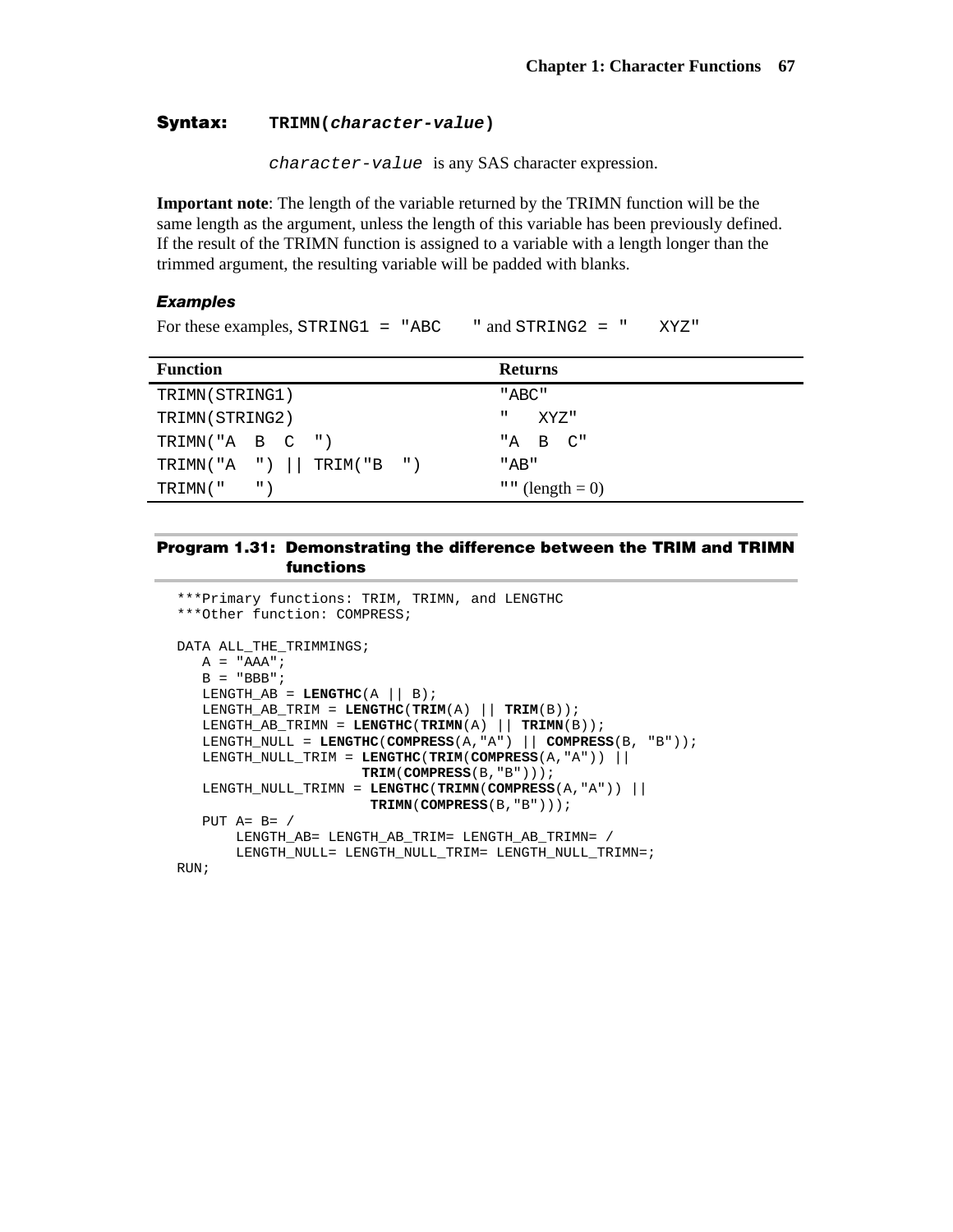## *Explanation*

First, remember that the LENGTHC function returns the length of its argument, including trailing blanks. As the listing from the SAS log (below) shows, the two functions TRIM and TRIMN yield identical results when there are no null strings involved. When you compress an 'A' from the variable A, or 'B' from variable B, the result is null. Notice that when you trim these compressed values and concatenate the results, the length is  $2(1 + 1)$ ; when you use the TRIMN function, the length is 0. Here are the lines written to the SAS log:

A=AAA B=BBB LENGTH AB=6 LENGTH AB TRIM=6 LENGTH AB TRIMN=6 LENGTH\_NULL=0 LENGTH\_NULL\_TRIM=2 LENGTH\_NULL\_TRIMN=0

# **Function: STRIP**

**Purpose:** To strip leading and trailing blanks from character variables or strings. STRIP(CHAR) is equivalent to TRIMN(LEFT(CHAR)), but more convenient.

## **Syntax: STRIP**(*character-value***)**

*character-value* is any SAS character expression.

If the STRIP function is used to create a new variable, the length of that new variable will be equal to the length of the argument of the STRIP function. If leading or trailing blanks were trimmed, trailing blanks will be added to the result to pad out the length as necessary. The STRIP function is useful when using the concatenation operator. However, note that there are several new concatenation functions and call routines that also perform trimming before concatenation.

# *Examples*

For these examples, let STRING = " abc "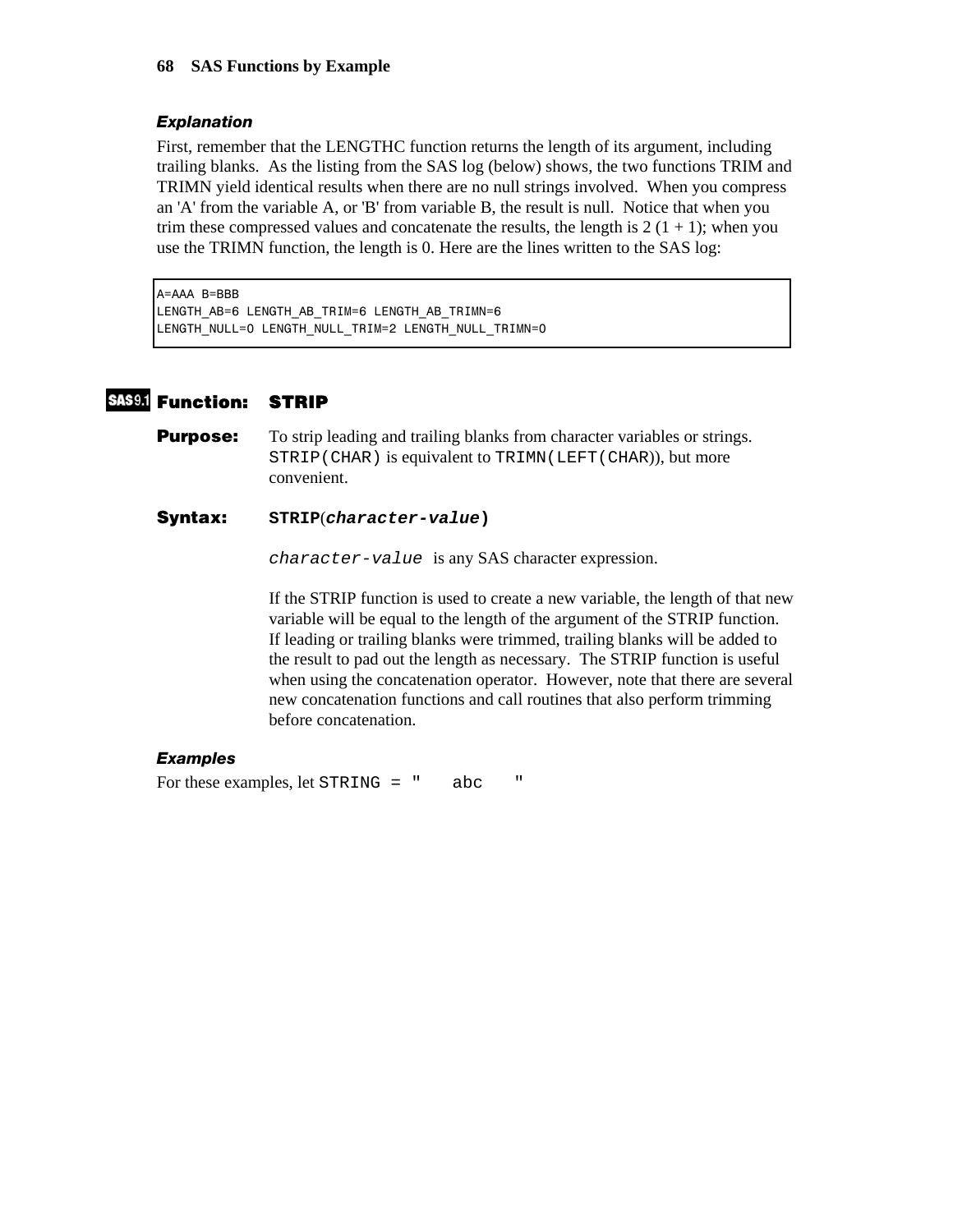| <b>Function</b> |                      | <b>Returns</b> |                     |                                                                                                             |
|-----------------|----------------------|----------------|---------------------|-------------------------------------------------------------------------------------------------------------|
| STRIP (STRING)  |                      |                |                     | "abc" (if result was previously<br>assigned a length of three, otherwise<br>trailing blanks would be added) |
| STRIP("         | LEADING AND TRAILING |                | $^{\prime\prime}$ ) | "LEADING AND TRAILING"                                                                                      |

## **Program 1.32: Using the STRIP function to strip both leading and trailing blanks from a string**

```
***Primary function: STRIP; 
DATA _NULL_; 
   ONE = " ONE "; ***Note: three leading and trailing blanks; 
   TWO = " TWO "; ***Note: three leading and trailing blanks; 
 CAT_NO_STRIP = ":" || ONE || "-" || TWO || ":"; 
 CAT_STRIP = ":" || STRIP(ONE) || "-" || STRIP(TWO) || ":"; 
    PUT ONE= TWO= / CAT_NO_STRIP= / CAT_STRIP=; 
RUN;
```
### *Explanation*

Without the STRIP function, the leading and trailing blanks are maintained in the concatenated string. The STRIP function, as advertised, removed the leading and trailing blanks. The following lines were written to the SAS log:

```
 ONE=ONE TWO=TWO 
CAT_NO_STRIP=: ONE - TWO :
 CAT_STRIP=:ONE-TWO:
```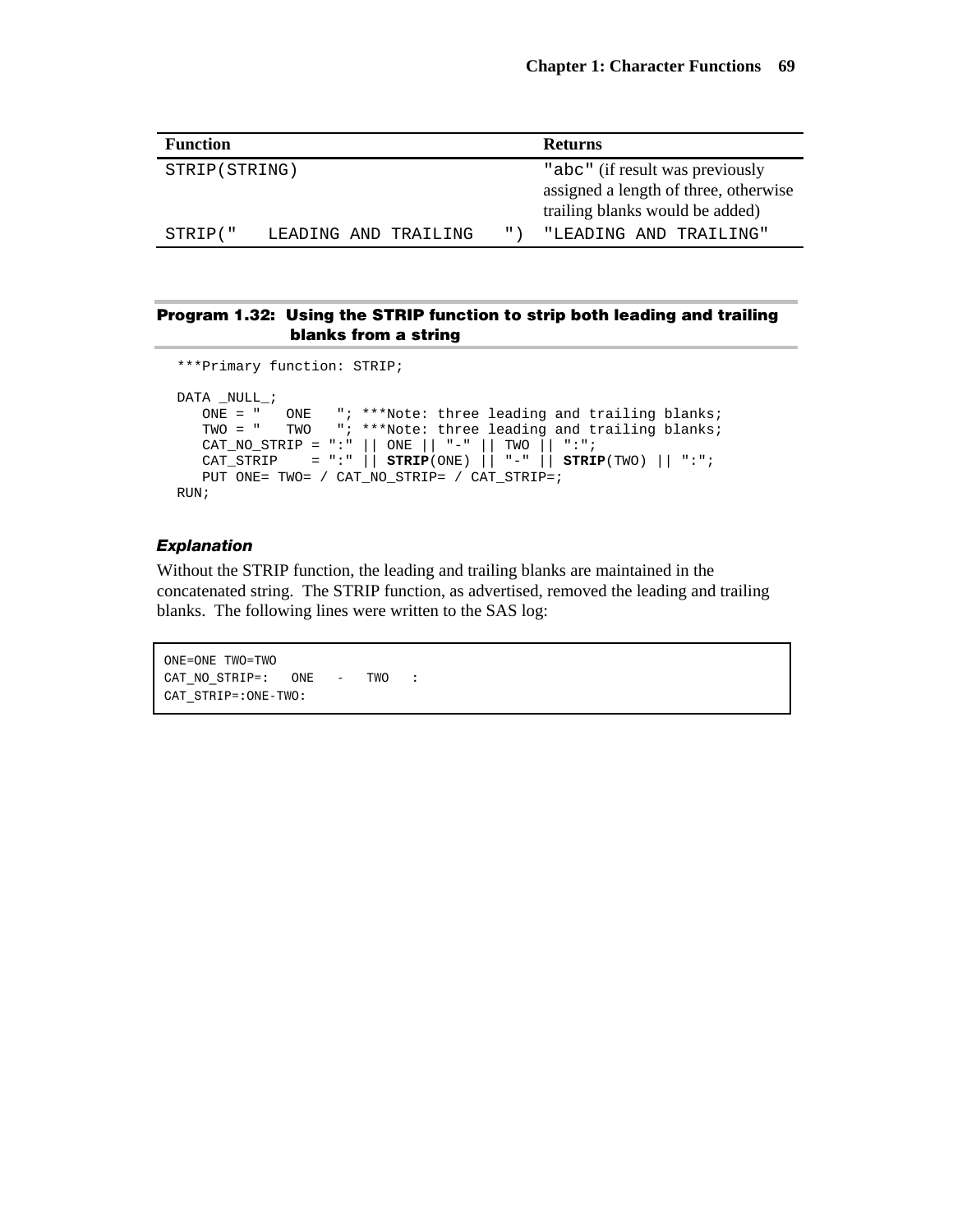# **Functions That Compare Strings (Exact and "Fuzzy" Comparisons)**

Functions in this section allow you to compare strings that are exactly alike (similar except for case) or close (not exact matches). Programmers find this latter group of functions useful in matching names that may be spelled differently in separate files.

# **Function: COMPARE**

**Purpose:** To compare two character strings. When used with one or more modifiers, this function can ignore case, remove leading blanks, truncate the longer string to the length of the shorter string, and strip quotation marks from SAS n-literals. While all of these tasks can be accomplished with a variety of SAS functions, use of the COMPARE function can simplify character comparisons.

## **Syntax: COMPARE(***string-1***,** *string-2* **<,'***modifiers***'>)**

*string-1* is any SAS character expression.

*string-2* is any SAS character expression.

*modifiers* are one or more modifiers, placed in single or double quotation marks as follows:

| iorI              | ignore case.                                                                                        |
|-------------------|-----------------------------------------------------------------------------------------------------|
| $1$ or $L$        | remove leading blanks.                                                                              |
| n or N            | remove quotation marks from any argument that is<br>an n-literal and ignore case.                   |
|                   | An n-literal is a string in quotation marks, followed<br>by an 'n', useful for non-valid SAS names. |
| $:(\text{colon})$ | truncate the longer string to the length of the shorter<br>string.                                  |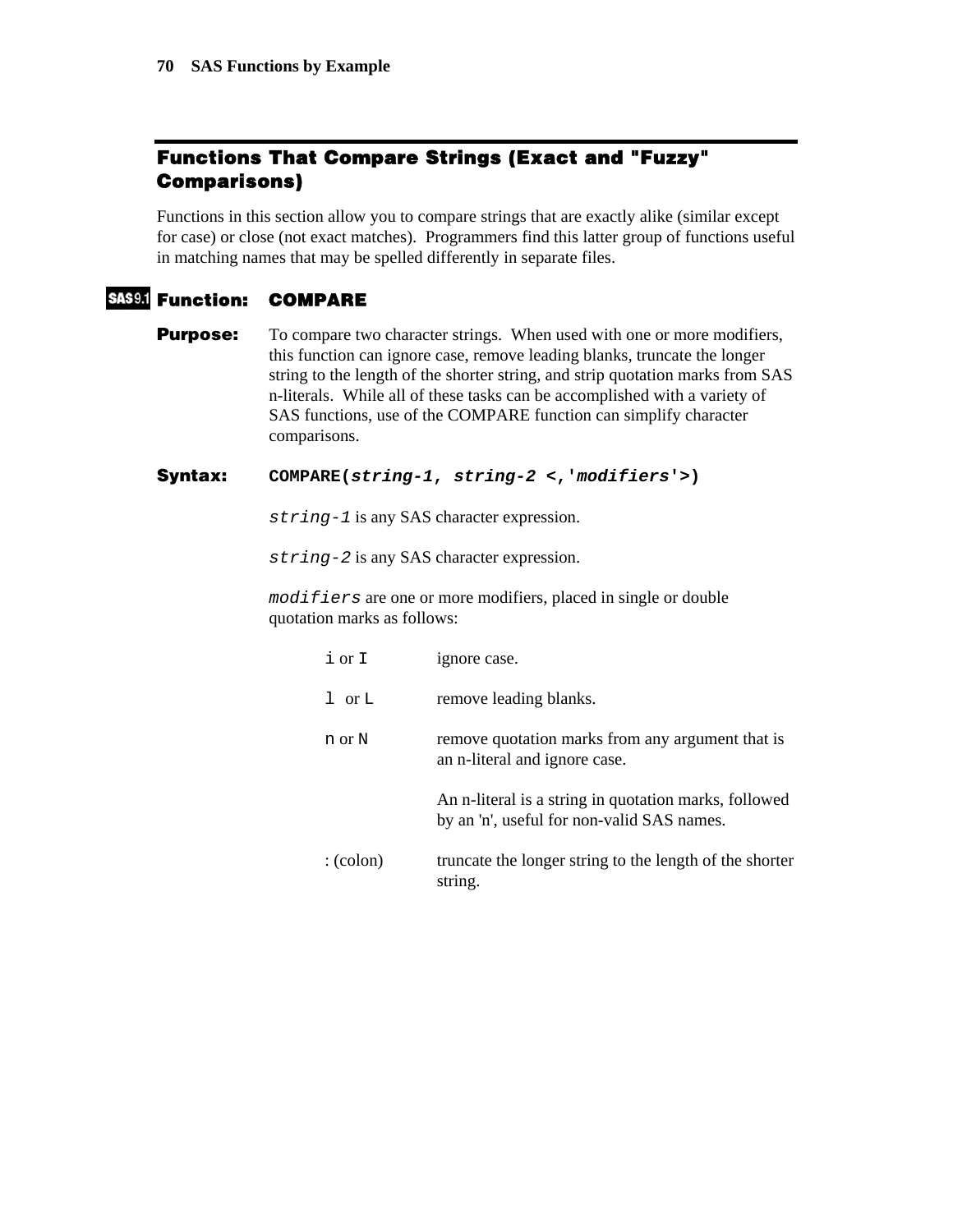Note that the default is to pad the shorter string with blanks before a comparison; this is similar to the =: comparison operator.

Note that the order of the modifiers is important. See the examples below.

The function returns a 0 when the two strings match (after any modifiers are applied). If the two strings differ, a non-zero result is returned. The returned value is negative if *string-1* comes before *string-2* in a sort sequence, positive otherwise. The magnitude of this value is the position of the first difference in the two strings.

## *Examples*

```
For these examples, string1 = "AbC", string2 = " ABC",string3 = " 'ABC'n", string4 = "ABCXYZ"
```

| <b>Function</b>                 | <b>Returns</b>             |
|---------------------------------|----------------------------|
| COMPARE(string1, string4)       | $2$ ("B" comes before "b") |
| COMPARE(string4, string1)       | $-2.$                      |
| COMPARE(string1, string2, 'i')  |                            |
| COMPARE(string1, string4, ':I') |                            |
| COMPARE(string1, string3, 'nl') |                            |
| COMPARE(string1, string3, 'ln') |                            |

|  |  |  |  | Program 1.33: Comparing two strings using the COMPARE function |
|--|--|--|--|----------------------------------------------------------------|
|--|--|--|--|----------------------------------------------------------------|

```
***Primary function: COMPARE 
***Other function: UPCASE; 
DATA COMPARE; 
    INPUT @1 STRING1 $CHAR3. 
          @5 STRING2 $CHAR10.; 
    IF UPCASE(STRING1) = UPCASE(STRING2) THEN EQUAL = 'YES'; 
    ELSE EQUAL = 'NO'; 
    IF UPCASE(STRING1) =: UPCASE(STRING2) THEN COLON = 'YES'; 
    ELSE COLON = 'NO'; 
    COMPARE = COMPARE(STRING1,STRING2); 
    COMPARE_IL = COMPARE(STRING1,STRING2,'IL'); 
    COMPARE_IL_COLON = COMPARE(STRING1,STRING2,'IL:'); 
DATALINES;
```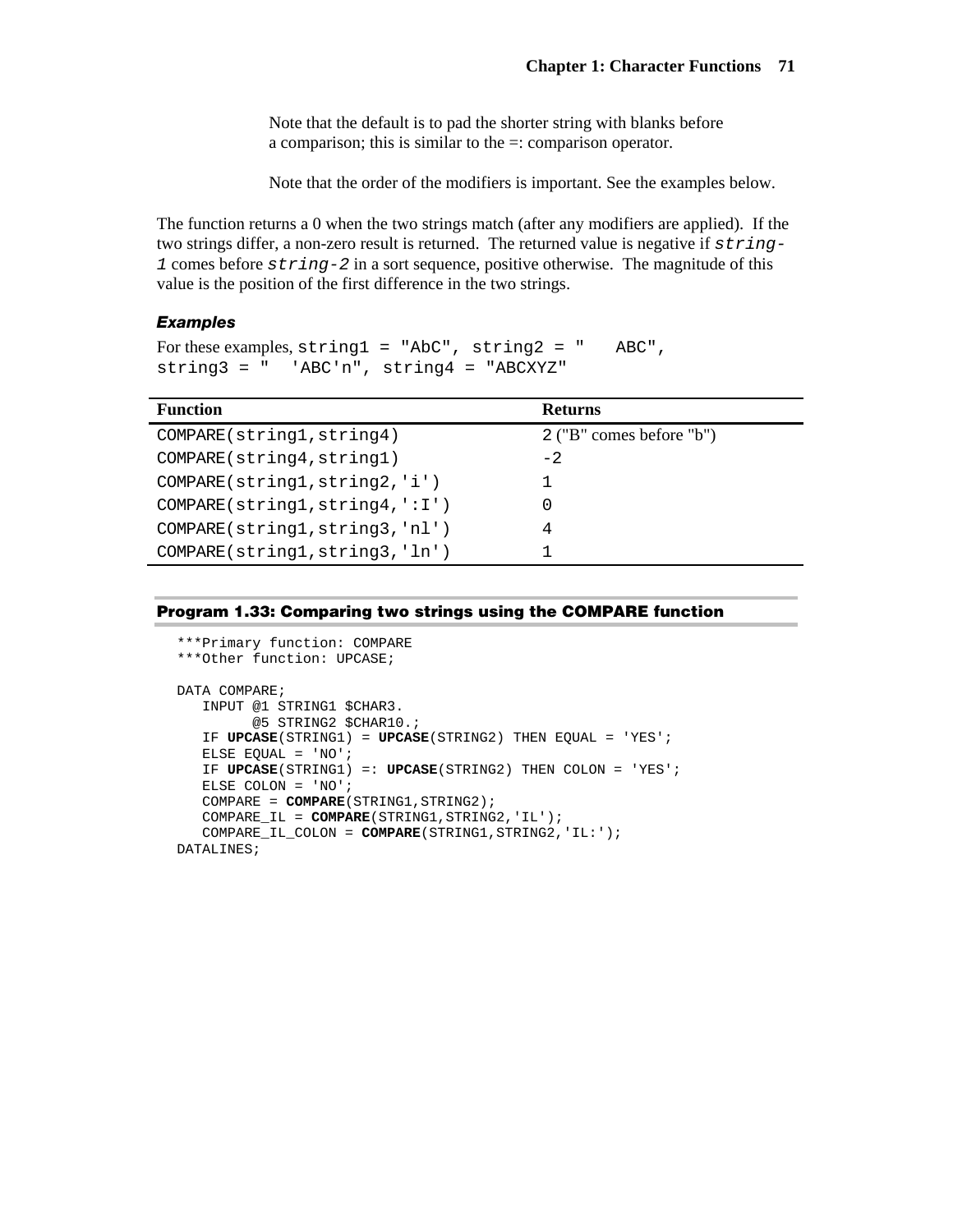## **72 SAS Functions by Example**

```
Abc ABC 
abc ABCDEFGH 
123 311 
; 
PROC PRINT DATA=COMPARE NOOBS;
    TITLE "Listing of Data Set COMPARE"; 
RUN;
```
## *Explanation*

The first two variables, EQUAL and COLON, use the UPCASE function to convert all the characters to uppercase before the comparison is made. The colon modifier following the equal sign (the variable COLON) is an instruction to truncate the longer variable to the length of the shorter variable before a comparison is made. Be careful here. If the variable STRING1 had been read with a  $\mathcal{S}CHAR10$ . informat, the  $=$ : comparison operator would not have produced a match. The length truncation is done on the storage length of the variable, which may include trailing blanks.

The three COMPARE functions demonstrate the coding efficiency of using this function with its many modifiers. Use of this function without modifiers gives you no advantage over a simple test of equality using an equal sign. Using the IL and colon modifiers allows you to compare the two strings, ignoring case, removing leading blanks, and truncating the two strings to a length of 3 (the length of STRING1). Note the value of

COMPARE IL COLON in the third observation is  $-1$  since "1" comes before "3" in the ASCII collating sequence. The output from PROC PRINT is shown below:

| STRING1 | STRING2  | <b>EQUAL</b> | COLON          | <b>COMPARE</b> | <b>COMPARE</b><br>ΙL | COMPARE<br>IL COLON |  |
|---------|----------|--------------|----------------|----------------|----------------------|---------------------|--|
| Abc     | ABC      | NO.          | NO.            |                | 0                    | 0                   |  |
| abc     | ABCDEFGH | NO.          | <b>YES</b>     |                | - 4                  | 0                   |  |
| 123     | 311      | NO.          | N <sub>O</sub> | - 1            | - 1                  | - 1                 |  |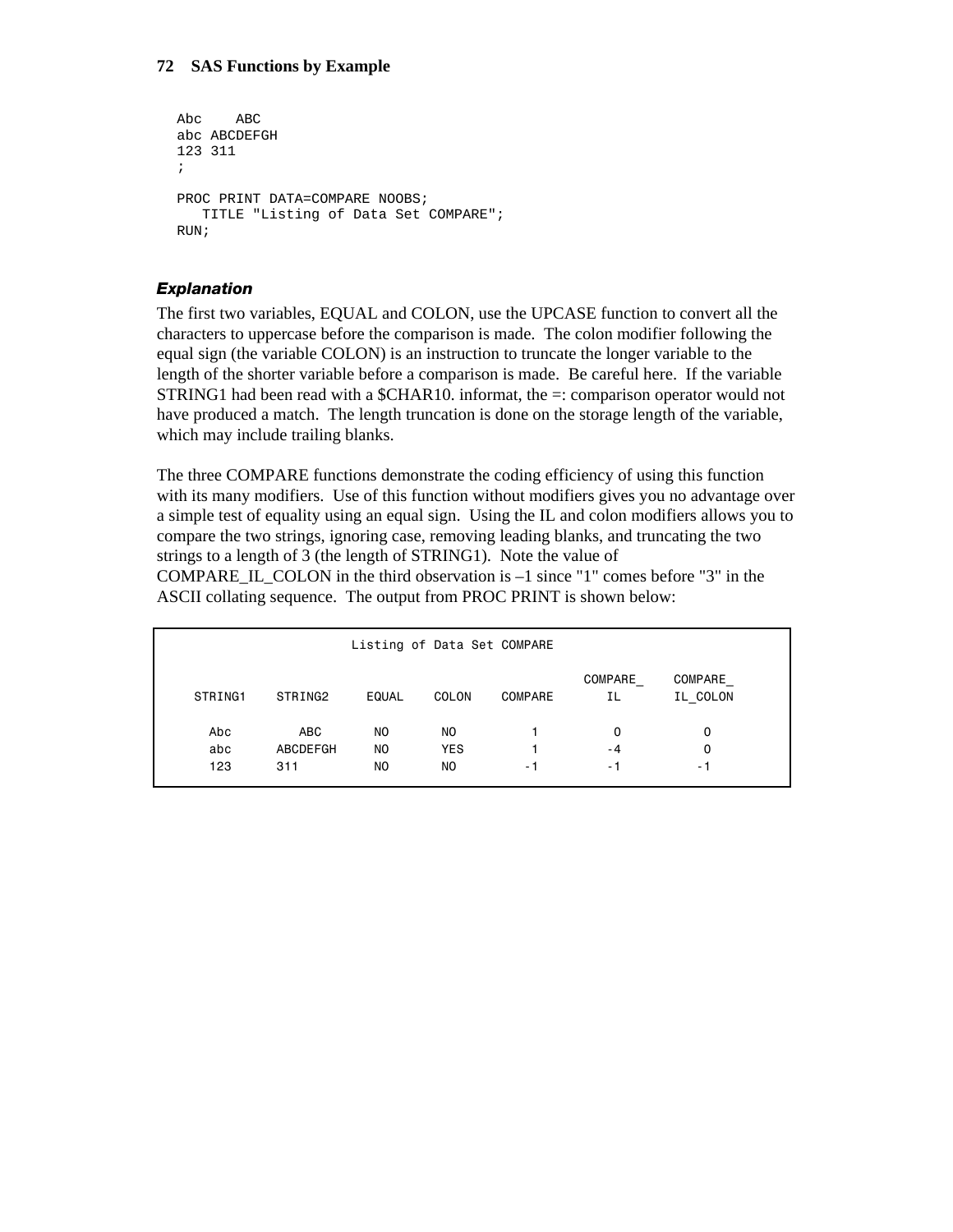# **CALL COMPCOST, COMPGED, and COMPLEV**

The two functions, COMPGED and COMPLEV, are both used to determine the similarity between two strings. The COMPCOST call routine allows you to customize the scoring system when you are using the COMPGED function.

COMPGED computes a quantity called **generalized edit distance**, which is useful in matching names that are not spelled exactly the same. The larger the value, the more dissimilar the two strings. COMPLEV performs a similar function but uses a method called the **Levenshtein edit distance**. It is more efficient than the generalized edit distance, but may not be as useful in name matching. See the SPEDIS function for a discussion of fuzzy merging and for detailed programming examples.

# **Function: CALL COMPCOST**

**Purpose:** To determine the similarity between two strings, using a method called the generalized edit distance. The cost is computed based on the difference between the two strings. For example, replacing one letter with another is assigned one cost and reversing two letters can be assigned another cost. Since there is a default cost associated with every operation used by COMPGED, you can use that function without using COMPCOST at all. You need to call this function only once in a DATA step. Since this is a very advanced and complicated routine, only a few examples of its use will be explained. See the *SAS OnlineDoc 9.1* for a complete list of operations and costs.

#### **Syntax: CALL COMPCOST('***operation-1***',** *cost-1* **<,'***operation-2***',** *cost-2* **...>)**

*operation* is a keyword, placed in quotation marks. A few keywords are listed here for explanation purposes, but see the *SAS OnlineDoc 9.1* documentation for a complete list of operations:

> Partial List of Operations DELETE= REPLACE=  $SWAP=$ TRUNCATE=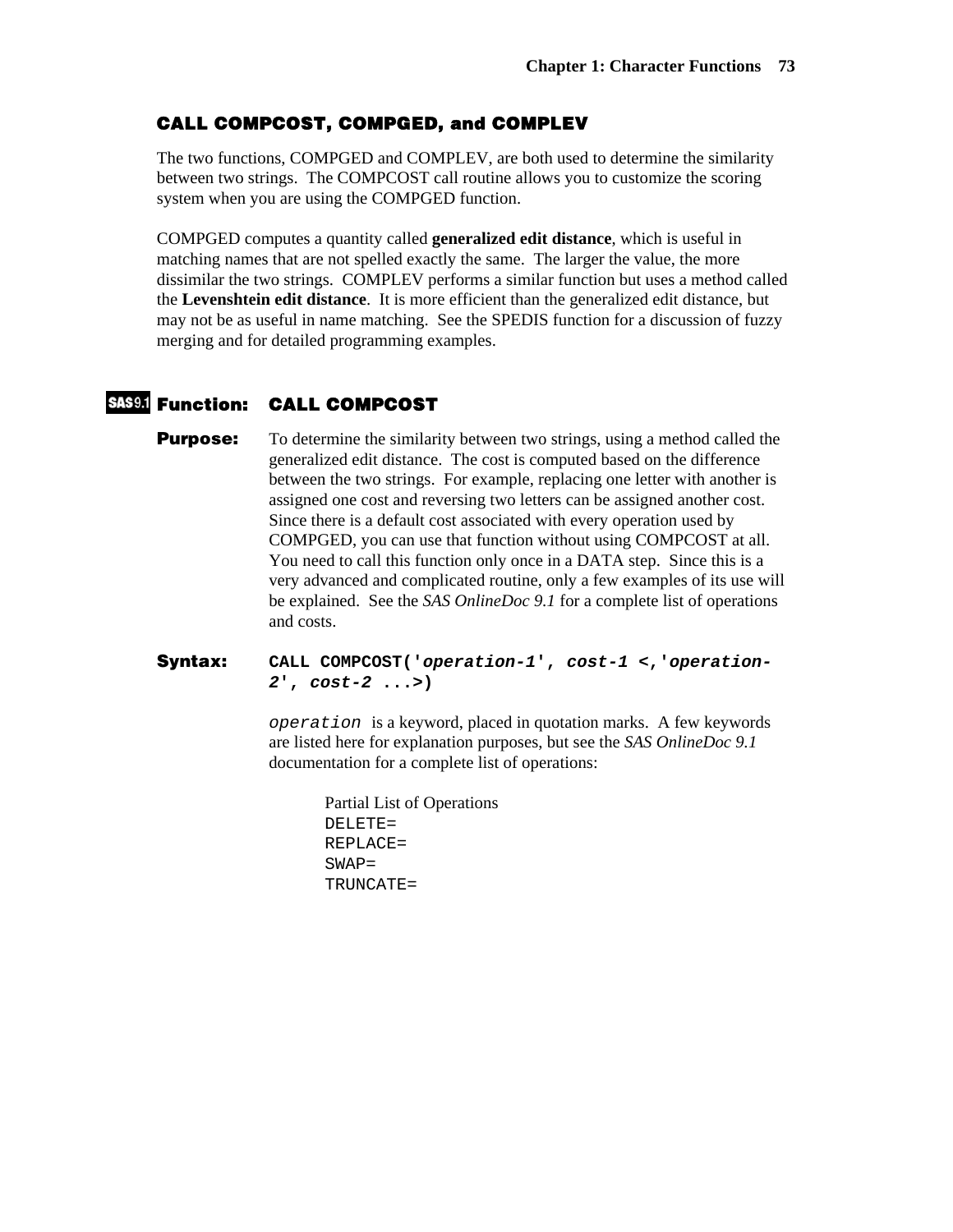*cost* is a value associated with the operation. Valid values for cost range from –32,767 to +32,767.

Note: The wording of arguments in this book might differ from the wording of arguments in the *SAS OnlineDoc 9.1.*

#### *Examples*

CALL COMPCOST('REPLACE=', 100, 'SWAP=', 200); CALL COMPCOST('SWAP=', 150); Note: Operation can be upper- or lowercase

To see how CALL COMPCOST and COMPGED are used together, see Program 1.36.

# **Function: COMPGED**

**Purpose:** To compute the similarity between two strings, using a method called the generalized edit distance. See SPEDIS for a discussion of the possible uses of this function.

> This function can be used in conjunction with CALL COMPCOST if you want to alter the default costs for each type of spelling error.

### **Syntax: COMPGED(***string-1***,** *string-2* **<,***maxcost***> <,'***modifiers***'>)**

*string-1* is any SAS character expression. *string-2* is any SAS character expression.

*maxcost*, if specified, is the maximum cost that will be returned by the COMPLEV function. If the cost computation results in a value larger than *maxcost*, the value of *maxcost* will be returned.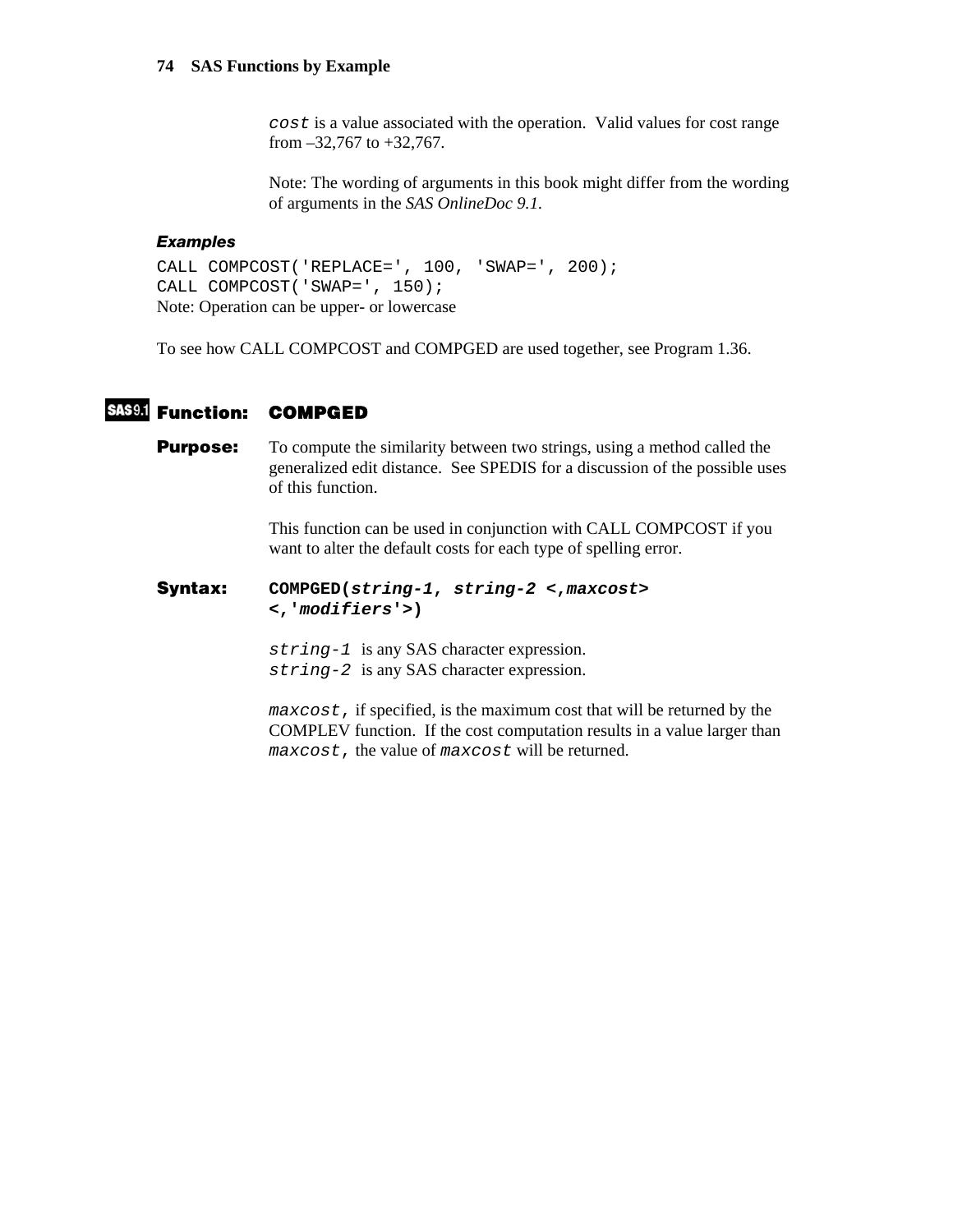*modifiers* placed in single or double quotation marks as follows:

| i or I                             | ignore case.                                                                                                                                                                             |
|------------------------------------|------------------------------------------------------------------------------------------------------------------------------------------------------------------------------------------|
| $\overline{1}$ or $\overline{1}$ . | remove leading blanks.                                                                                                                                                                   |
| n or N                             | remove quotation marks from any argument that is<br>an n-literal and ignore case.<br>An n-literal is a string in quotation marks, followed<br>by an 'n', useful for non-valid SAS names. |
| $:(\text{colon})$                  | truncate the longer string to the length of the shorter<br>string.                                                                                                                       |

Note: If multiple modifiers are used, the order of the modifiers is important. They are applied in the same order as they appear.

#### *Examples*

| String1 | String <sub>2</sub> | <b>Function</b>                     | <b>Returns</b> |
|---------|---------------------|-------------------------------------|----------------|
| SAME    | SAME.               | COMPGED (STRING1, STRING2)          |                |
| case    | CASE                | COMPGED (STRING1, STRING2)          | 500            |
| case    | CASE                | COMPGED (STRING1, STRING2, 'I')     |                |
| case    | CASE                | COMPGED(STRING1, STRING2, 999, 'I') |                |
| Ron     | Run                 | COMPGED (STRING1, STRING2)          | 100            |

#### **Program 1.34: Using the COMPGED function with a SAS n-literal**

```
***Primary function: COMPGED; 
OPTIONS VALIDVARNAME=ANY; 
DATA N_LITERAL; 
    STRING1 = "'INVALID#'N"; 
    STRING2 = 'INVALID'; 
   COMP1 = COMPGED(STRING1, STRING2);
   COMP2 = COMPGED(STRING1, STRING2, 'N:');
RUN;
```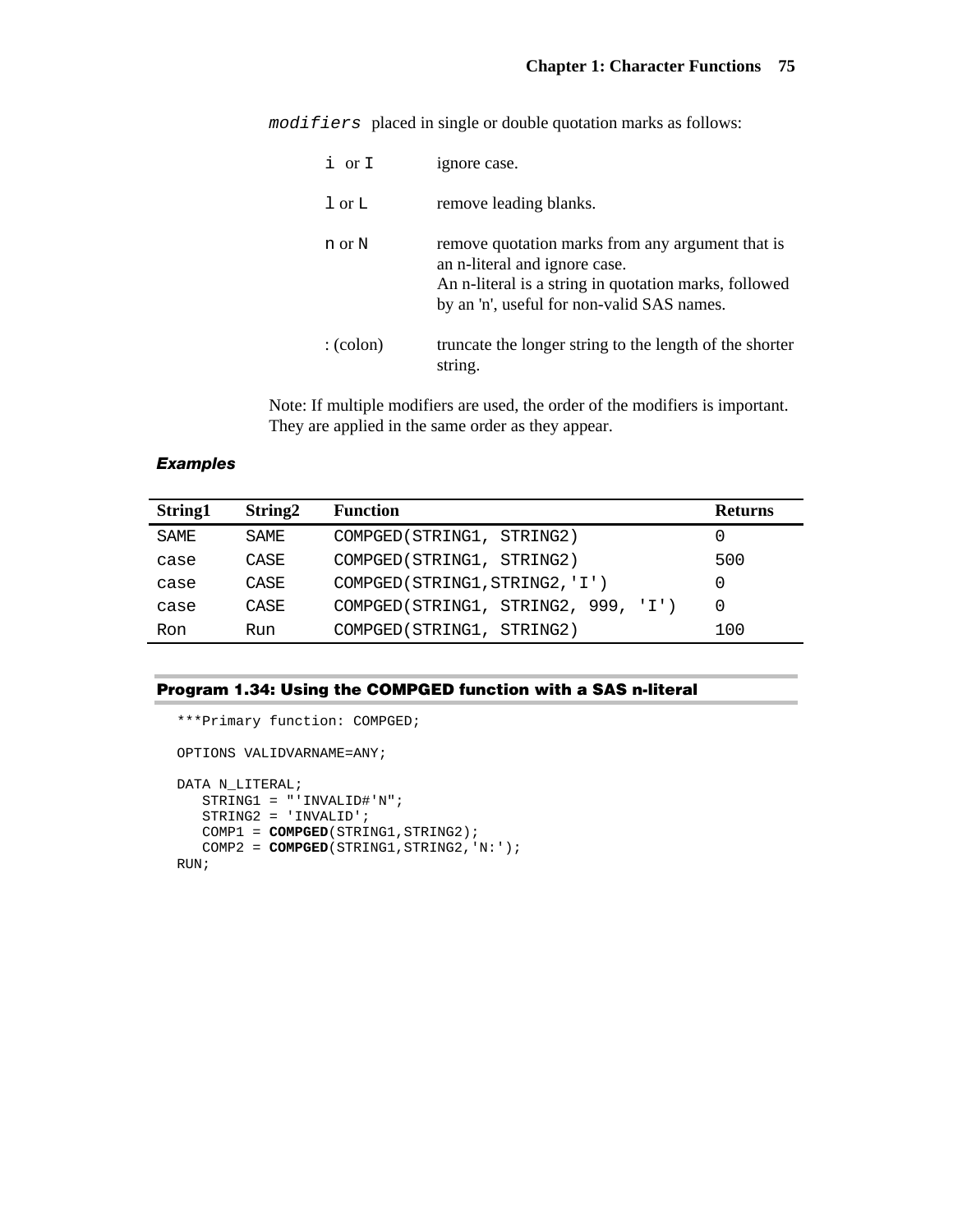```
PROC PRINT DATA=N_LITERAL NOOBS;
    TITLE "Listing of Data Set N_LITERAL"; 
RUN;
```
#### *Explanation*

This program demonstrates the use of the COMPGED function with a SAS n-literal. Starting with Version 7, SAS variable names could contain characters not normally allowed in SAS names. The system option VALIDVARNAME is set to "ANY" and the name is placed in quotation marks, followed by the letter N. Using the N modifier (which strips quotation marks and the 'n' from the string) and the colon modifier (which truncates the longer string to the length of the shorter string) results in a value of 0 for the variable COMP2. See the listing below:

| Listing of Data Set N LITERAL |         |       |       |  |  |
|-------------------------------|---------|-------|-------|--|--|
| STRING1                       | STRING2 | COMP1 | COMP2 |  |  |
| 'INVALID#'N                   | INVALID | 310   | 0     |  |  |

# **Function: COMPLEV**

**Purpose:** To compute the similarity between two strings, using a method called the *Levenshtein edit distance*. It is similar to the COMPGED function except that it uses less computer resources but may not do as good a job of matching misspelled names.

#### **Syntax: COMPLEV(***string-1***,** *string-2* **<,***maxcost***> <,'***modifiers***'>)**

*string-1* is any SAS character expression.

*string-2* is any SAS character expression.

*maxcost*, if specified, is the maximum cost that will be returned by the COMPGED function. If the cost computation results in a value larger than *maxcost*, the value of *maxcost* will be returned.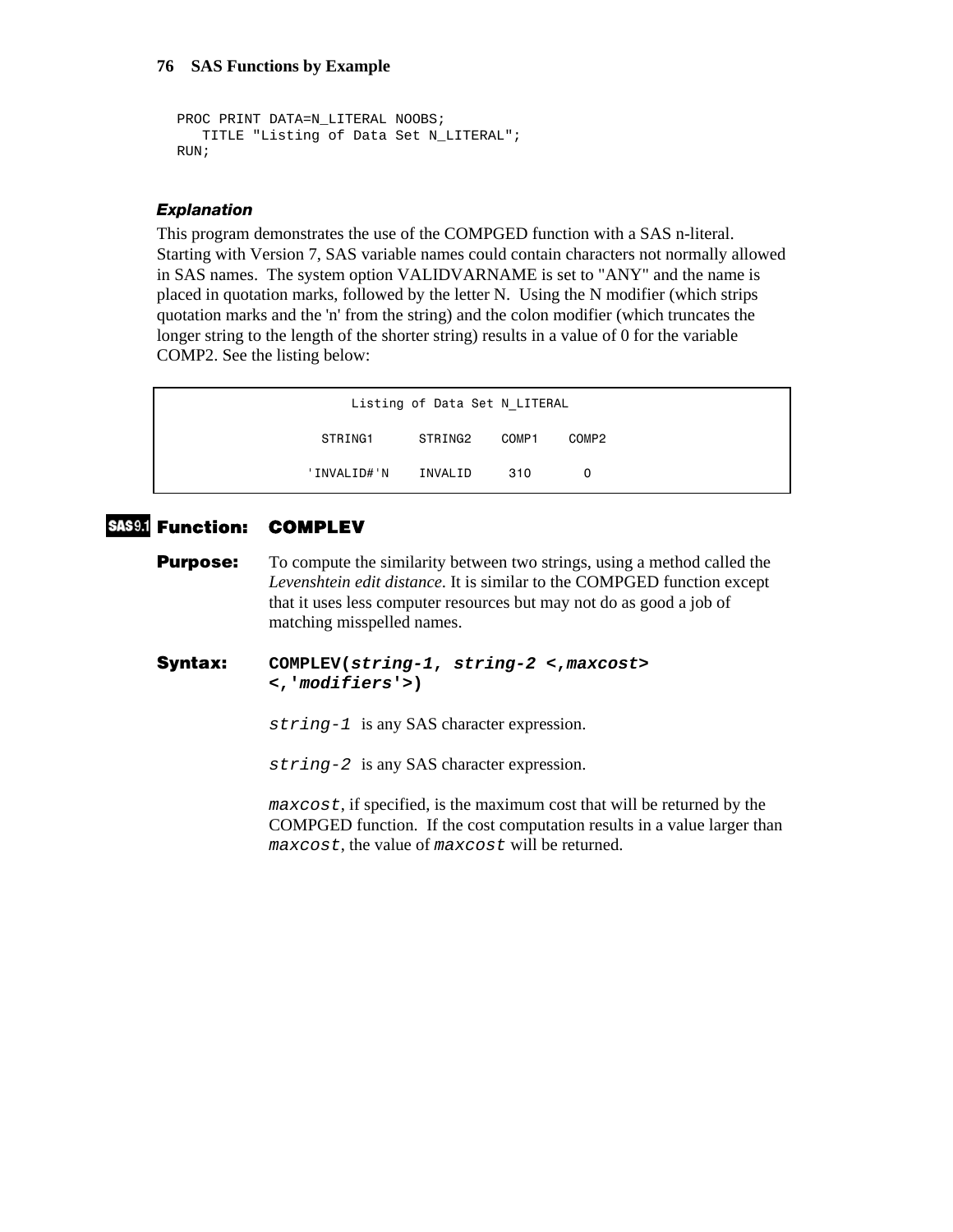*modifiers* (placed in single or double quotation marks)

| $i$ or $I$                         | ignore case.                                                                                                |
|------------------------------------|-------------------------------------------------------------------------------------------------------------|
| $\overline{1}$ or $\overline{1}$ . | remove leading blanks.                                                                                      |
| n or N                             | remove quotation marks from any argument that is<br>an n-literal and ignore case.                           |
|                                    | An n-literal is a string in quotation marks, followed<br>by an 'n', that is useful for non-valid SAS names. |
| $:(\text{colon})$                  | truncate the longer string to the length of the shorter<br>string.                                          |

Note: If multiple modifiers are used, the order of the modifiers is important. They are applied in the same order as they appear.

# *Examples*

| String1 | String <sub>2</sub> | <b>Function</b>                     | <b>Returns</b> |
|---------|---------------------|-------------------------------------|----------------|
| SAME    | SAME                | COMPLEV(STRING1, STRING2)           |                |
| case    | CASE                | COMPLEV(STRING1, STRING2)           | 4              |
| case    | CASE                | COMPLEV(STRING1, STRING2, 'I')      |                |
| case    | CASE                | COMPLEV(STRING1, STRING2, 999, 'I') |                |
| Ron     | Run                 | COMPLEV(STRING1, STRING2)           |                |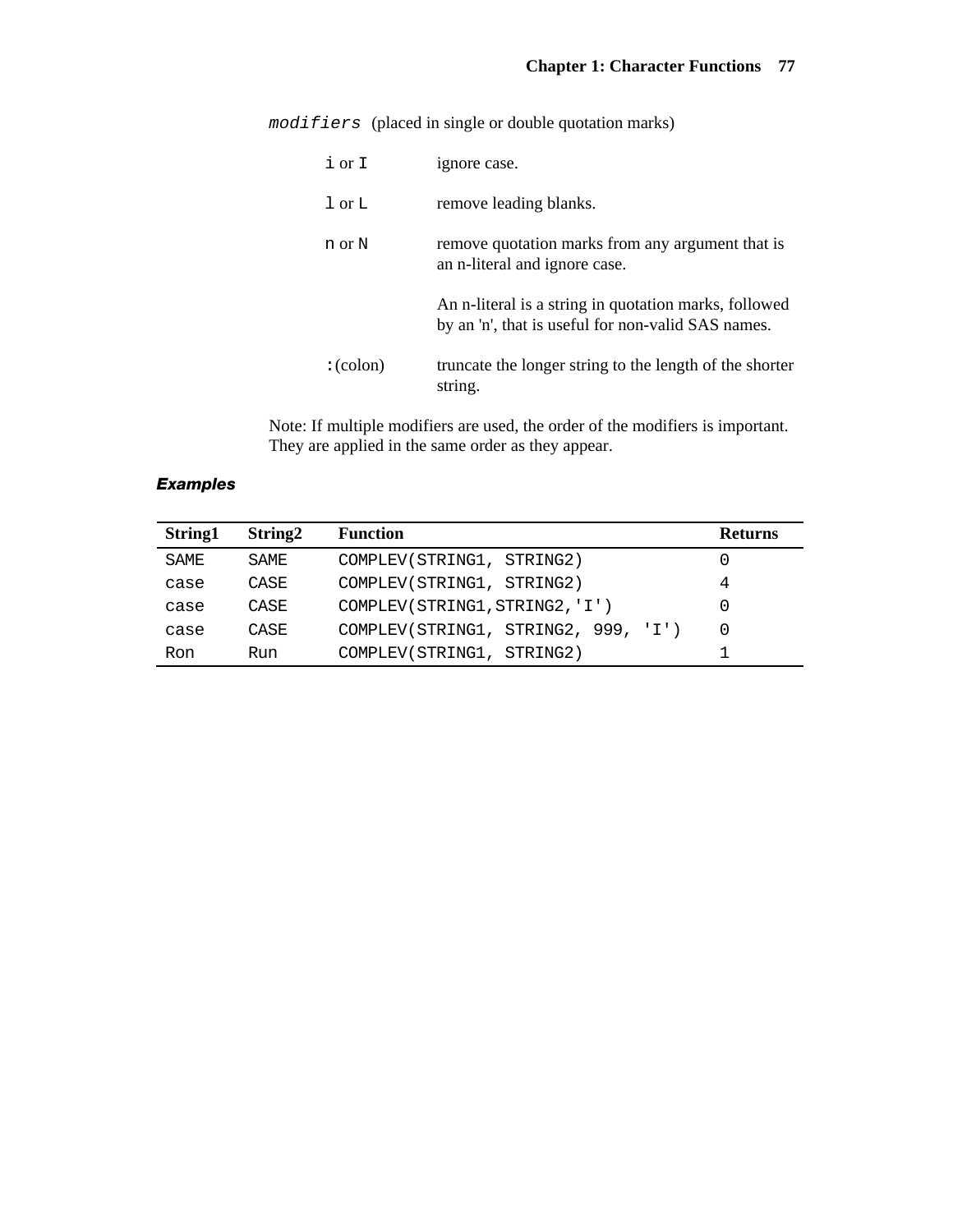#### **Program 1.35: Demonstration of the generalized edit distance (COMPGED) and Levenshtein edit distance (COMPLEV) functions**

```
***Primary functions: COMPGED and COMPLEV; 
DATA _NULL_; 
   INPUT @1 STRING1 $CHAR10. 
         @11 STRING2 $CHAR10.; 
    PUT "Function COMPGED"; 
    DISTANCE = COMPGED(STRING1, STRING2); 
    IGNORE_CASE = COMPGED(STRING1, STRING2, 'I'); 
    LEAD_BLANKS = COMPGED(STRING1, STRING2, 'L'); 
    CASE_TRUNC = COMPGED(STRING1, STRING2, ':I'); 
    MAX = COMPGED(STRING1, STRING2, 250); 
    PUT STRING1= STRING2= / 
        DISTANCE= IGNORE_CASE= LEAD_BLANKS= CASE_TRUNC= MAX= /; 
    PUT "Function COMPLEV"; 
    DISTANCE = COMPLEV(STRING1, STRING2); 
    IGNORE_CASE = COMPLEV(STRING1, STRING2, 'I'); 
    LEAD_BLANKS = COMPLEV(STRING1, STRING2, 'L'); 
   CASE_TRUNC = COMPLEV(STRING1, STRING2, ':I'); 
    MAX = COMPLEV(STRING1, STRING2, 3); 
    PUT STRING1= STRING2= / 
        DISTANCE= IGNORE_CASE= LEAD_BLANKS= CASE_TRUNC= MAX= /; 
DATALINES; 
SAME SAME
cAsE case<br>Longer Long
Longer<br>abcdef
abcdef xyz 
 lead lead 
;
```
#### *Explanation*

In this program, all the default costs were used, so it was not necessary to call COMPCOST. Notice that the strings were read in with the \$CHAR. informat so that leading blanks would be preserved. If you wish to use modifiers, you must enter them in quotation marks, in the order you want the modifying operations to proceed. Careful inspection of the SAS log below demonstrates the COMPGED and COMPLEV functions and the effects of the modifiers and the *maxcost* parameter.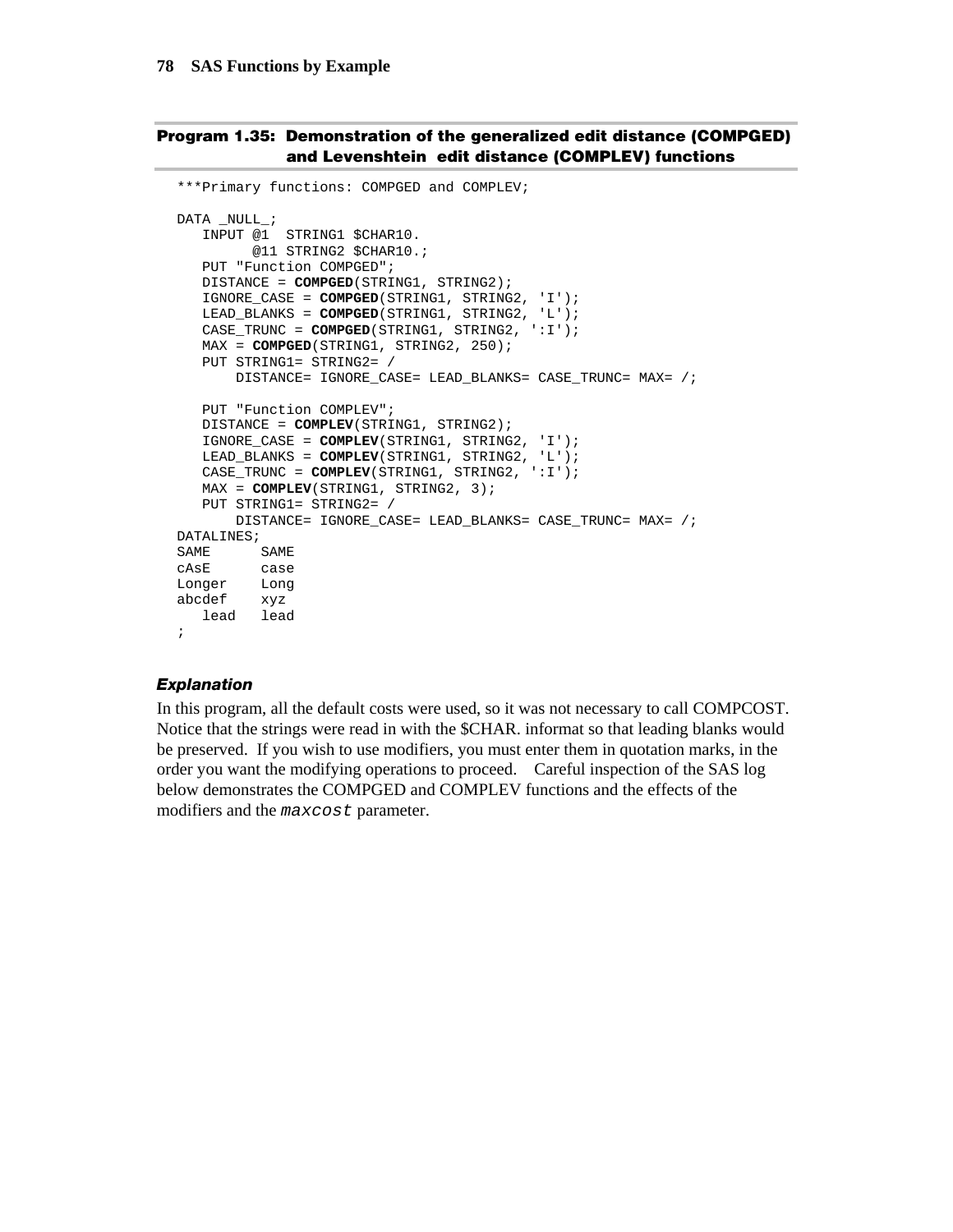#### **SAS Log from Program 1.35**

 Function COMPGED STRING1=SAME STRING2=SAME DISTANCE=0 IGNORE\_CASE=0 LEAD\_BLANKS=0 CASE\_TRUNC=0 MAX=0 Function COMPLEV STRING1=SAME STRING2=SAME DISTANCE=0 IGNORE\_CASE=0 LEAD\_BLANKS=0 CASE\_TRUNC=0 MAX=0 Function COMPGED STRING1=cAsE STRING2=case DISTANCE=200 IGNORE\_CASE=0 LEAD\_BLANKS=200 CASE\_TRUNC=0 MAX=200 Function COMPLEV STRING1=cAsE STRING2=case DISTANCE=2 IGNORE\_CASE=0 LEAD\_BLANKS=2 CASE\_TRUNC=0 MAX=2 Function COMPGED STRING1=Longer STRING2=Long DISTANCE=100 IGNORE\_CASE=100 LEAD\_BLANKS=100 CASE\_TRUNC=100 MAX=100 Function COMPLEV STRING1=Longer STRING2=Long DISTANCE=2 IGNORE\_CASE=2 LEAD\_BLANKS=2 CASE\_TRUNC=2 MAX=2 Function COMPGED STRING1=abcdef STRING2=xyz DISTANCE=550 IGNORE\_CASE=550 LEAD\_BLANKS=550 CASE\_TRUNC=550 MAX=250 Function COMPLEV STRING1=abcdef STRING2=xyz DISTANCE=6 IGNORE\_CASE=6 LEAD\_BLANKS=6 CASE\_TRUNC=6 MAX=3 Function COMPGED STRING1=lead STRING2=lead DISTANCE=320 IGNORE\_CASE=320 LEAD\_BLANKS=0 CASE\_TRUNC=320 MAX=250 Function COMPLEV STRING1=lead STRING2=lead

DISTANCE=3 IGNORE\_CASE=3 LEAD\_BLANKS=0 CASE\_TRUNC=3 MAX=3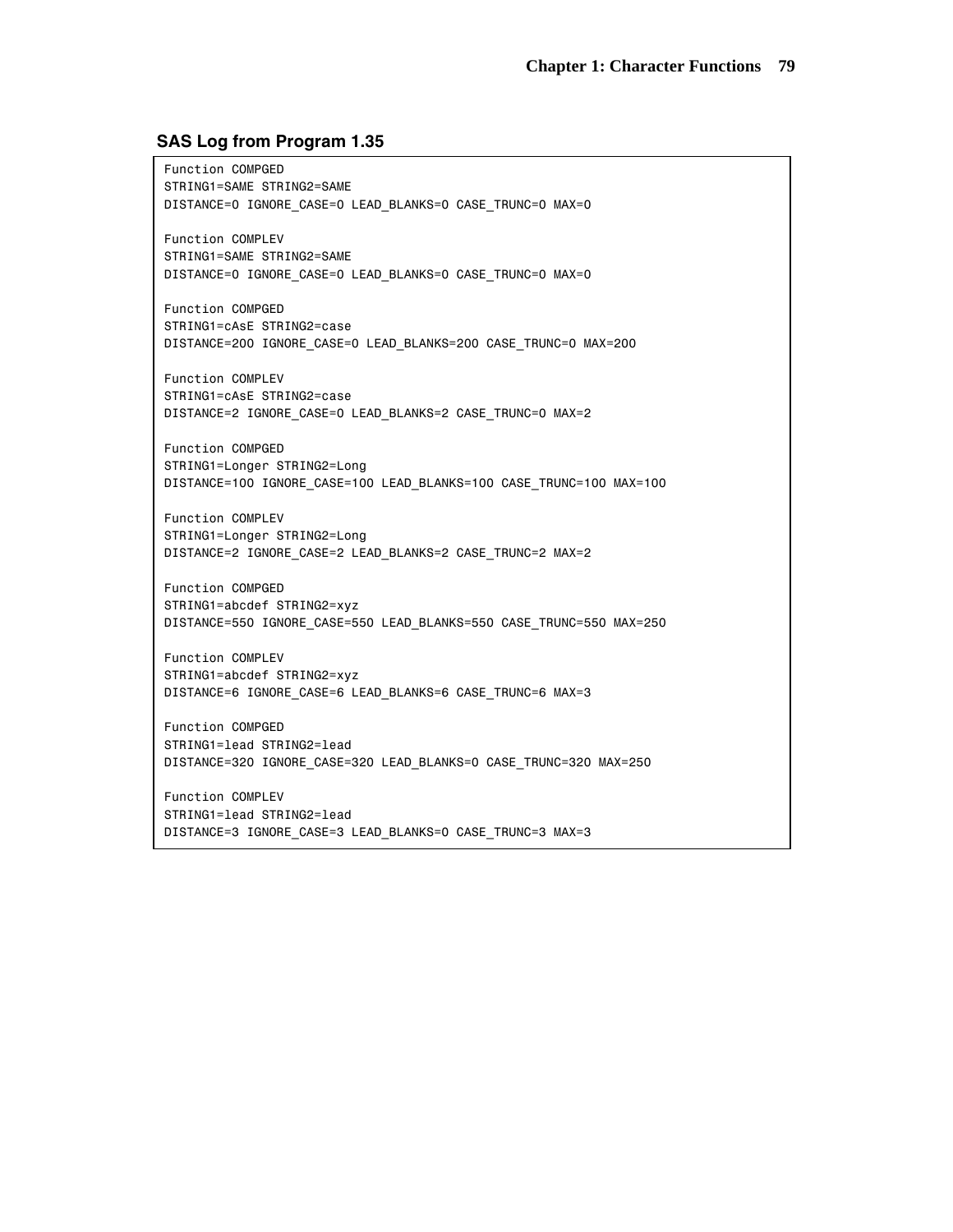The program below demonstrates how to use CALL COMPCOST in combination with COMPGED and the resulting differences.

#### **Program 1.36: Changing the effect of the call to COMPCOST on the result from COMPGED**

```
***Primary functions: CALL COMPCOST and COMPGED; 
DATA _NULL_; 
    TITLE "Program without Call to COMPCOST"; 
    INPUT @1 STRING1 $CHAR10. 
         @11 STRING2 $CHAR10.; 
    DISTANCE = COMPGED(STRING1, STRING2); 
    PUT STRING1= STRING2= / 
       DISTANCE=; 
DATALINES; 
Ron Run 
ABC AB 
; 
DATA _NULL_; 
    TITLE "Program with Call to COMPCOST"; 
    INPUT @1 STRING1 $CHAR10. 
         @11 STRING2 $CHAR10.; 
   IF _N = 1 THEN CALL COMPCOST('APPEND=', 33);
    DISTANCE = COMPGED(STRING1, STRING2); 
    PUT STRING1= STRING2= / 
        DISTANCE=; 
DATALINES; 
Ron Run 
ABC AB 
;
```
#### *Explanation*

The first DATA \_NULL\_ program is a simple comparison of STRING1 to STRING2, using the COMPGED function. The second DATA \_NULL\_ program makes a call to COMPCOST (note the use of  $N = 1$ ) before the COMPGED function is used. In the SAS logs below, you can see that the distance in the second observation in the first program is 50, while in the second program it is 33. That is the result of overriding the default value of 50 points for an appending error and setting it equal to 33.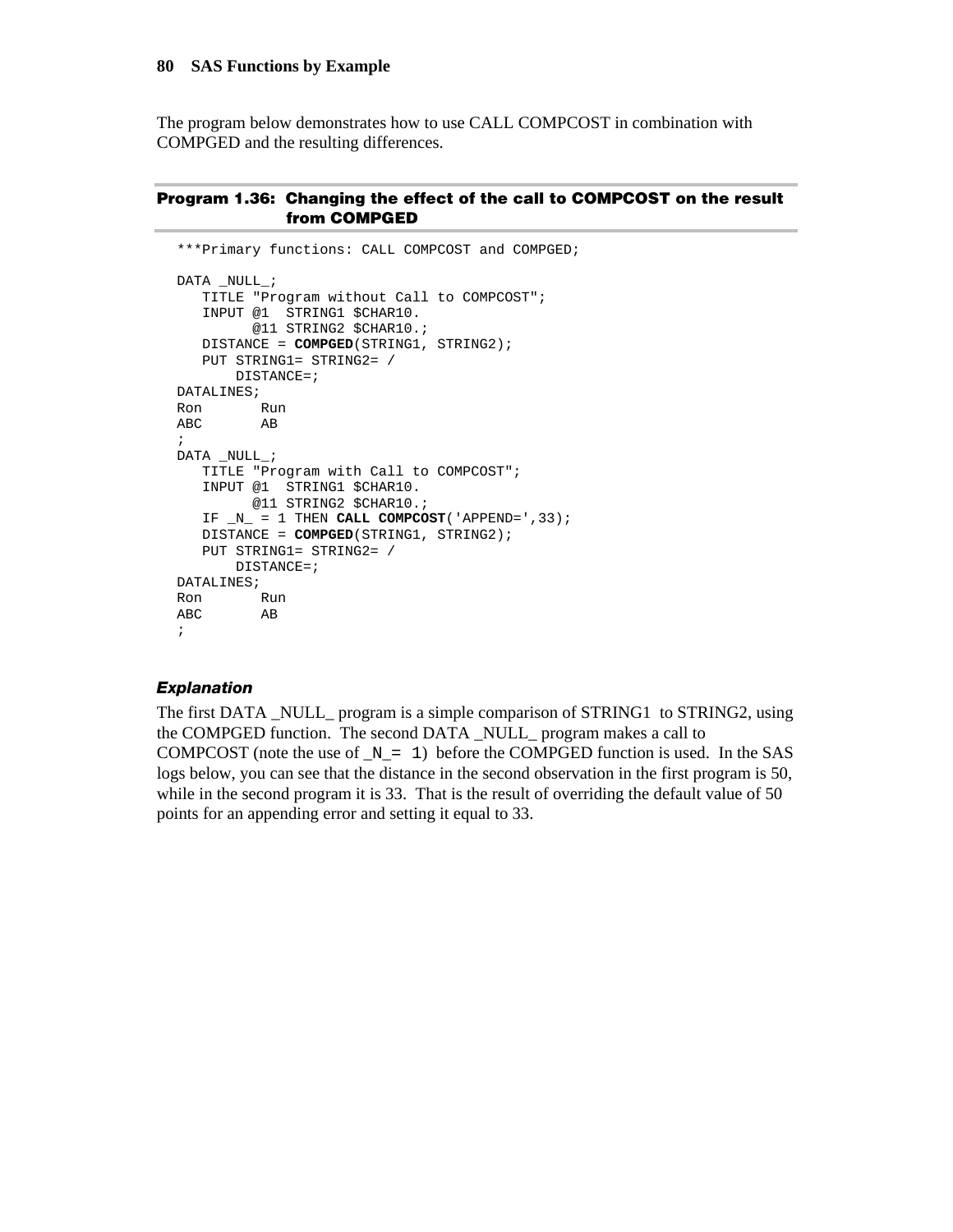# **SAS Log from Program without CALL COMPCOST**

 STRING1=Ron STRING2=Run DISTANCE=100 STRING1=ABC STRING2=AB DISTANCE=50

# **SAS Log from Program with CALL COMPCOST**

 STRING1=Ron STRING2=Run DISTANCE=100 STRING1=ABC STRING2=AB DISTANCE=33

# **Function: SOUNDEX**

The SOUNDEX function creates a phonetic equivalent of a text string to facilitate "fuzzy" matching. You can research the details of the SOUNDEX algorithm in the *SAS OnlineDoc 9.1*. Briefly, this algorithm makes all vowels equal, along with letters that sound the same (such as 'C' and 'K'). One feature of this algorithm is that the first letters in both words must be the same to obtain a phonetic match. For those readers interested in the topic of fuzzy matching, there is an algorithm called NYSIIS, similar to the SOUNDEX algorithm, that maintains vowel position information and allows mismatches on the initial letter. A copy of a macro to implement the NYSIIS algorithm is available on the companion Web site for this book, located at **support.sas.com/companionsites**. In addition, see the COMPGED and COMPLEV functions as well as the COMPCOST call routine for alternative matching algorithms.

**Purpose:** To create a phonetic equivalent of a text string. Often used to attempt to match names where there might be some minor spelling differences.

#### **Syntax: SOUNDEX(***character-value***)**

*character-value* is any SAS character expression.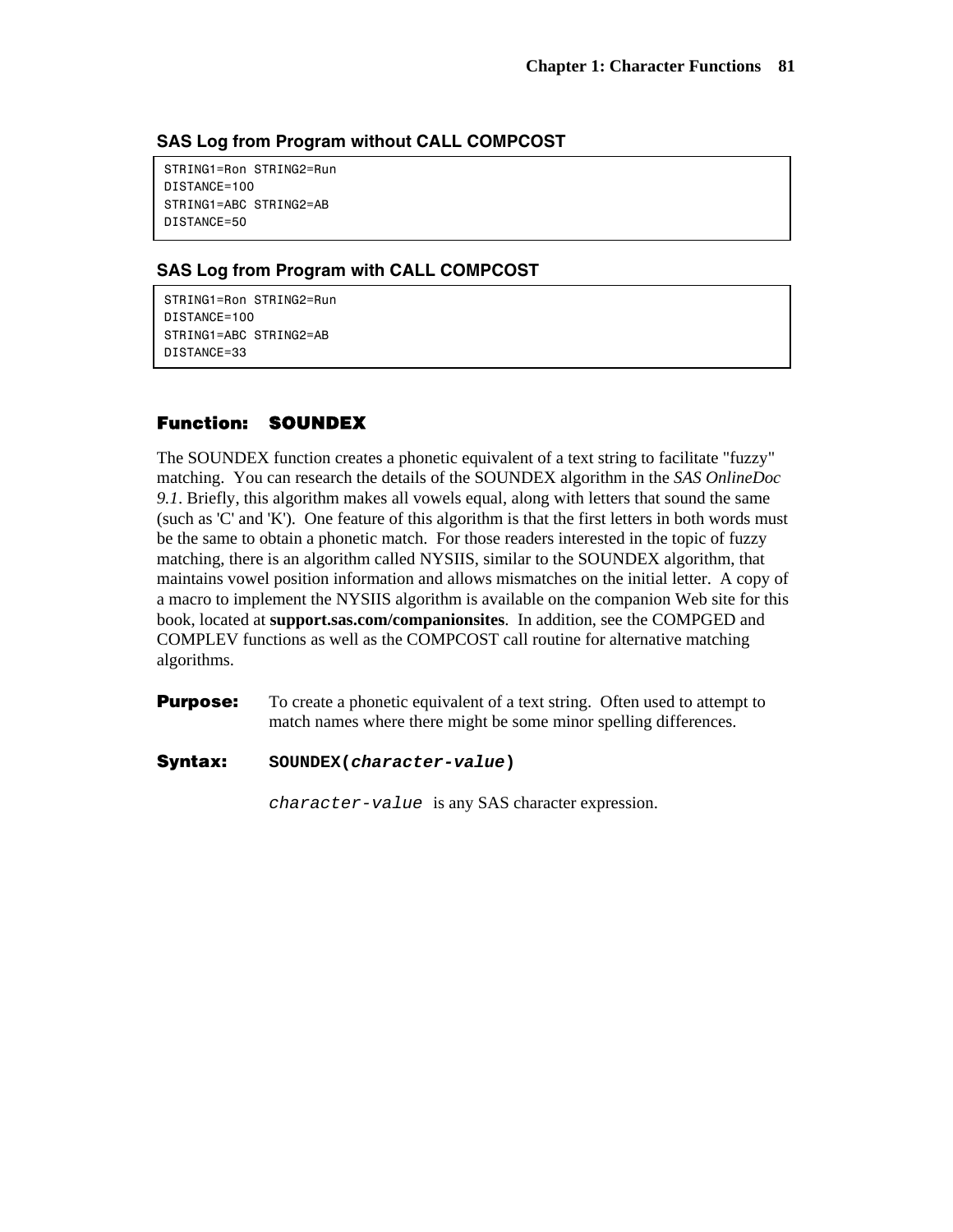```
Program 1.37: Fuzzy matching on names using the SOUNDEX function
```

```
***Primary function: SOUNDEX 
***Prepare data sets FILE_1 and FILE_2 to be used in the match; 
DATA FILE_1; 
   INPUT @1 NAME $10. 
      @11 X 1.;
DATALINES; 
Friedman 4 
Shields 1 
MacArthur 7
ADAMS 9<br>Jose 5
Jose 5 
Lundquist 9 
; 
DATA FILE_2; 
  INPUT @1 NAME $10. 
        @11 Y 1.; 
DATALINES; 
Freedman 5 
Freidman 9 
Schields 2 
McArthur 7 
Adams 3 
Jones 6 
Londquest 9 
; 
***PROC SQL is used to create a Cartesian Product, combinations of all 
    the names in one data set against all the names in the other; 
PROC SQL; 
    CREATE TABLE BOTH AS 
    SELECT FILE_1.NAME AS NAME1, X, 
         FILE_2.NAME AS NAME2, Y 
    FROM FILE_1 ,FILE_2 
QUIT; 
DATA POSSIBLE; 
    SET BOTH; 
    SOUND_1 = SOUNDEX(NAME1); 
    SOUND_2 = SOUNDEX(NAME2); 
    IF SOUND_1 EQ SOUND_2; 
RUN; 
PROC PRINT DATA=POSSIBLE NOOBS;
    TITLE "Possible Matches between two files"; 
    VAR NAME1 SOUND_1 NAME2 SOUND_2 X Y; 
RUN;
```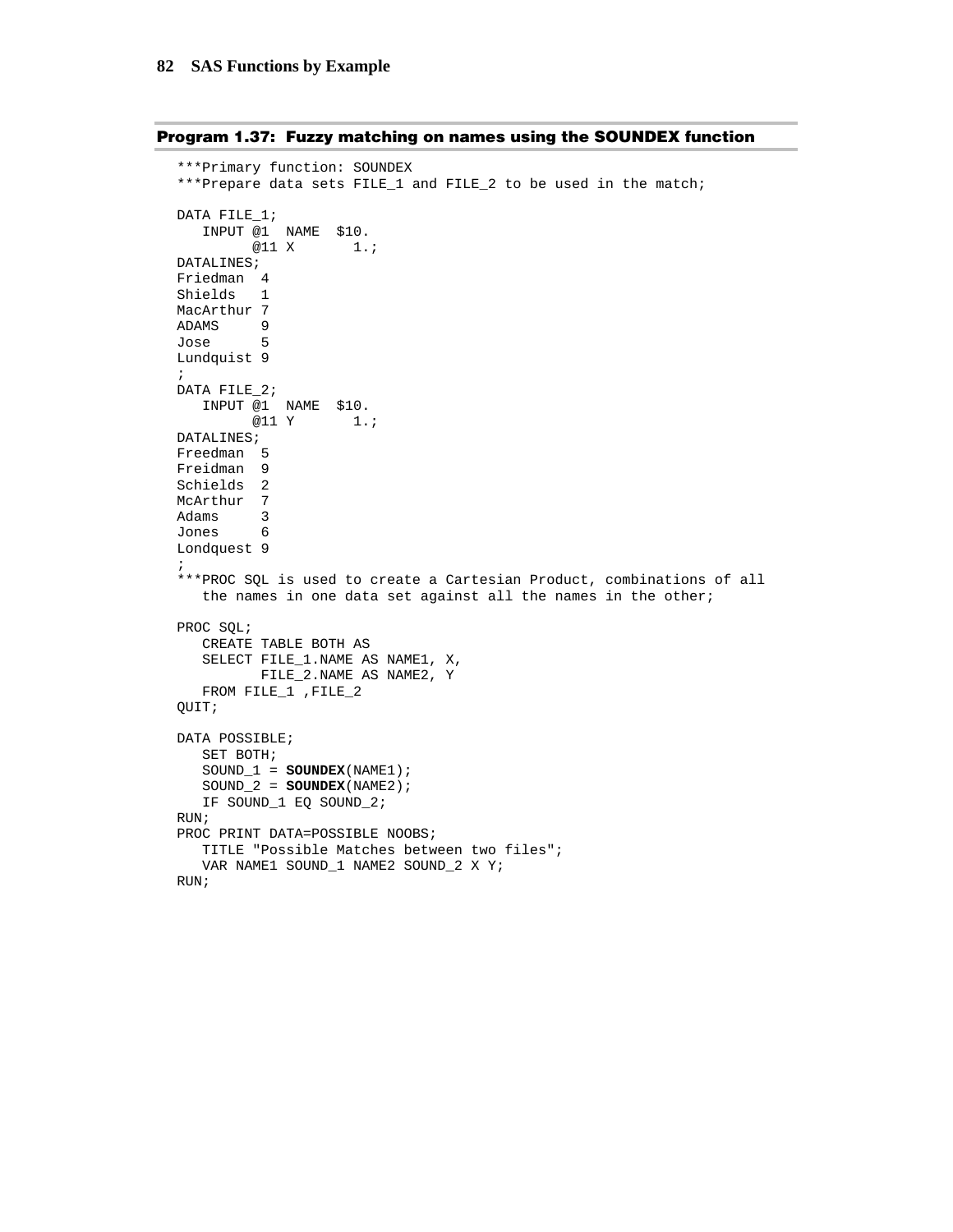# *Explanation*

Each of the two SAS data sets (FILE\_1 and FILE\_2) contain names and data. One of the best ways to see which names may be possible matches is to use PROC SQL to create what is called a **Cartesian product** of the two data sets. This is a data set (table in SQLese) that matches each observation from FILE\_1 to each observation from FILE\_2. Since there are six observations in FILE\_1 and seven observations in FILE\_2, data set BOTH contains 6 x  $7 =$ 42 observations. To be sure this is clear, see the listing of the first 15 observations from data set BOTH:

| Listing of data set BOTH<br>First 15 Observations |                   |                |                   |                |  |
|---------------------------------------------------|-------------------|----------------|-------------------|----------------|--|
| Obs                                               | NAME <sub>1</sub> | X              | NAME <sub>2</sub> | Υ              |  |
| 1                                                 | Friedman          | 4              | Freedman          | 5              |  |
| $\overline{2}$                                    | Friedman          | 4              | Freidman          | 9              |  |
| 3                                                 | Friedman          | 4              | Schields          | $\overline{c}$ |  |
| 4                                                 | Friedman          | 4              | McArthur          | 7              |  |
| 5                                                 | Friedman          | 4              | Adams             | 3              |  |
| 6                                                 | Friedman          | 4              | Jones             | 6              |  |
| $\overline{7}$                                    | Friedman          | 4              | Londquest         | 9              |  |
| 8                                                 | Shields           | 1              | Freedman          | 5              |  |
| 9                                                 | Shields           | 1              | Freidman          | 9              |  |
| 10                                                | Shields           | 1              | Schields          | $\overline{c}$ |  |
| 11                                                | Shields           | 1              | McArthur          | 7              |  |
| 12                                                | Shields           | 1              | Adams             | 3              |  |
| 13                                                | Shields           | 1              | Jones             | 6              |  |
| 14                                                | Shields           | 1              | Londquest         | 9              |  |
| 15                                                | MacArthur         | $\overline{7}$ | Freedman          | 5              |  |

The next DATA step (the data set POSSIBLE) uses the SOUNDEX function to create a SOUNDEX equivalent for each of the two names. The subsetting IF statement selects all observations where the SOUNDEX values of NAME\_1 and NAME\_2 are the same. A more flexible approach is shown in Program 1.39, where you can choose various values of spelling distance in determining possible matches between two names.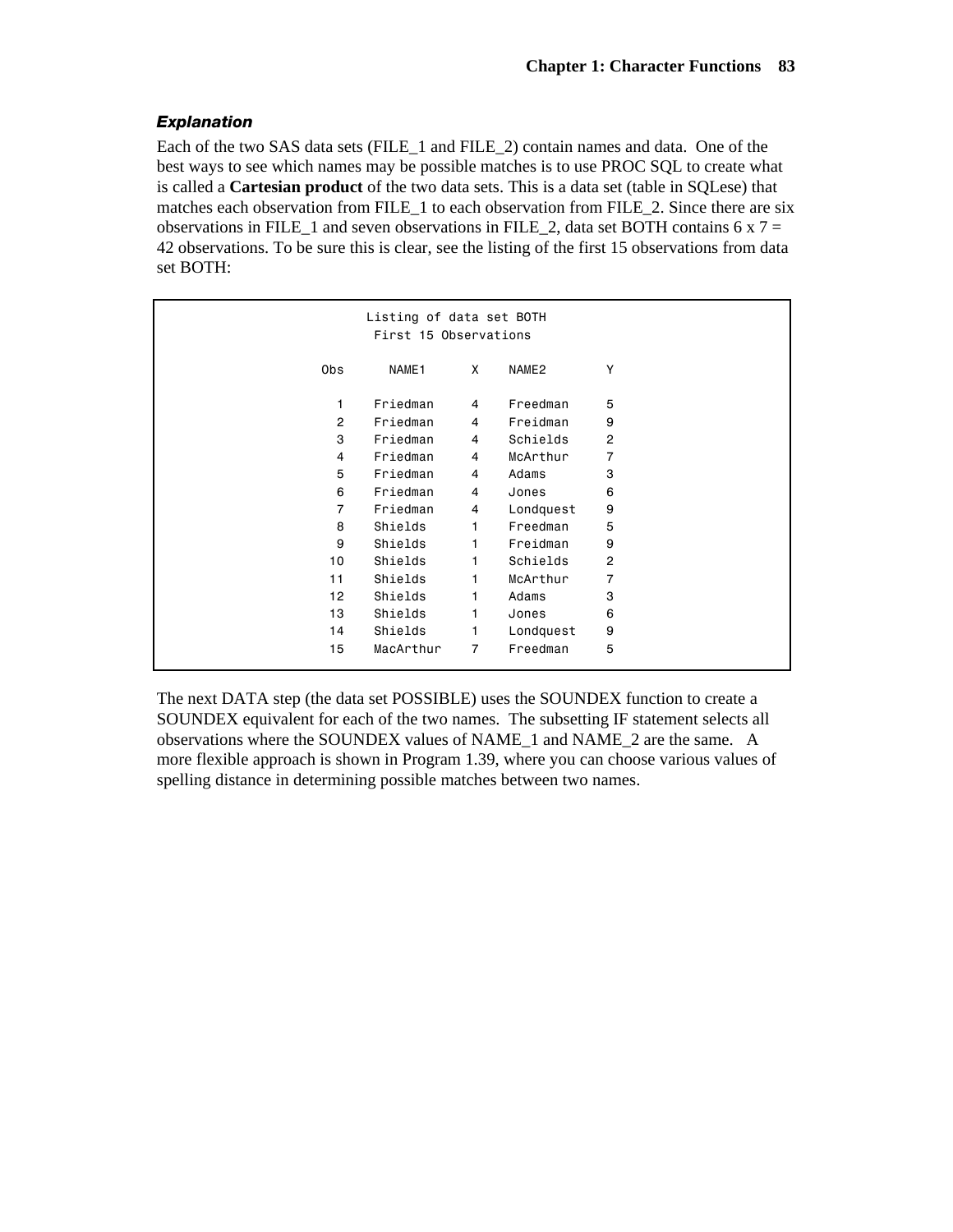|                   |                    | Possible Matches between two files |                    |   |                |
|-------------------|--------------------|------------------------------------|--------------------|---|----------------|
| NAME <sub>1</sub> | SOUND <sub>1</sub> | NAME2                              | SOUND <sub>2</sub> | X | Υ              |
| Friedman          | F6355              | Freedman                           | F6355              | 4 | 5              |
| Friedman          | F6355              | Freidman                           | F6355              | 4 | 9              |
| Shields           | S432               | Schields                           | S432               |   | $\overline{2}$ |
| MacArthur         | M2636              | McArthur                           | M2636              | 7 | 7              |
| <b>ADAMS</b>      | A352               | Adams                              | A352               | 9 | 3              |
| Lundquist         | L53223             | Londquest                          | L53223             | 9 | 9              |
|                   |                    |                                    |                    |   |                |

# **Function: SPEDIS**

The SPEDIS function is a relatively new addition to the SAS arsenal of character functions. It computes a "spelling distance" between two words. If the two words are identical, the spelling distance is 0; for each type of spelling error, SPEDIS assigns penalty points. For example, if the first letters of the two words do not match, there is a relatively large penalty. If two letters are reversed (such as ie or ei for example), there is a smaller penalty. The final spelling distance is also based on the length of the words being matched. A wrong letter in a long word results in a smaller score than a wrong letter in a shorter word.

Take a look at two new functions (COMPGED and COMPLEV) that are similar to the SPEDIS function. The COMPGED function even has an associated call routine (COMPCOST) that allows you to adjust the costs for various classes of spelling errors.

There are some very interesting applications of the SPEDIS, COMPGED, and COMPLEV functions. One, described next, allows you to match names that are not spelled exactly the same. You may want to try this same program with each of the alternative functions to compare matching ability and computer efficiency.

- **Purpose:** To compute the spelling distance between two words. The more alike the two words are, the lower the score. A score of 0 indicates an exact match.
- **Syntax: SPEDIS(***word-1***,** *word-2***);**

*word-1* is any SAS character expression.

*word-2* is any SAS character expression.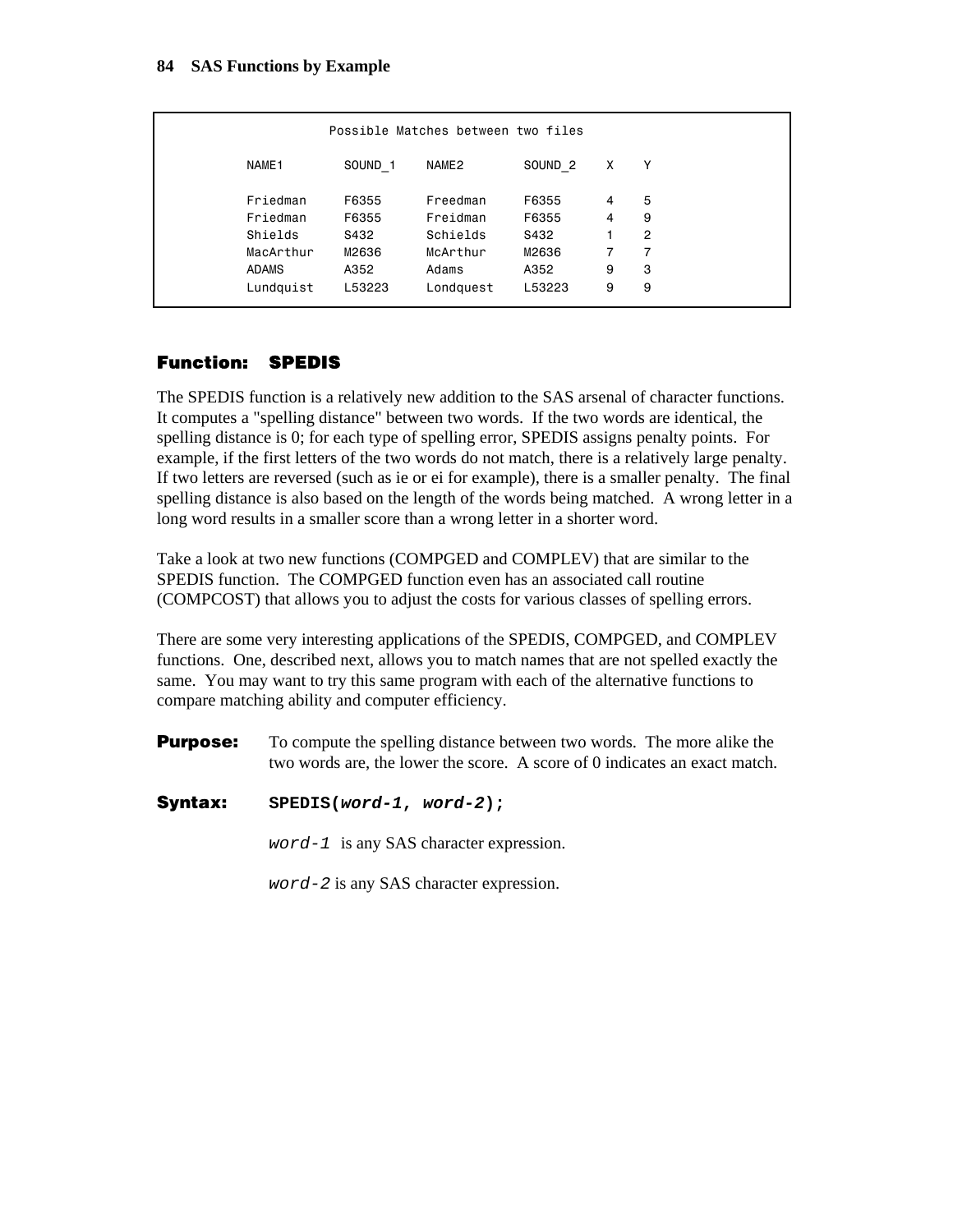The function returns the spelling distance between the two words. A zero indicates the words are identical. Higher scores indicate the words are more dissimilar. Note that SPEDIS is asymmetric—the order of the values being compared makes a difference. The value returned by the function is computed as a percentage of the length of the string to be compared. Thus, an error in two short words returns a larger value than the same error in two longer words.

A list of the operations and their "cost" is shown in the table below. This will give you an idea of the severity of different types of spelling errors. Swapping (interchanging) two letters has a smaller penalty than inserting a letter, and errors involving the first character in a string have a larger penalty than errors involving letters in the middle of the string.

| <b>Operation</b> | Cost     | <b>Explanation</b>                              |
|------------------|----------|-------------------------------------------------|
| <b>MATCH</b>     | $\theta$ | no change                                       |
| SINGLET          | 25       | delete one of a double letter                   |
| <b>DOUBLET</b>   | 50       | double a letter                                 |
| SWAP             | 50       | reverse the order of two consecutive<br>letters |
| TRUNCATE         | 50       | delete a letter from the end                    |
| <b>APPEND</b>    | 35       | add a letter to the end                         |
| <b>DELETE</b>    | 50       | delete a letter from the middle                 |
| INSERT           | 100      | insert a letter in the middle                   |
| REPLACE          | 100      | replace a letter in the middle                  |
| FIRSTDEL         | 100      | delete the first letter                         |
| FIRSTINS         | 200      | insert a letter at the beginning                |
| FIRSTREP         | 200      | replace the first letter                        |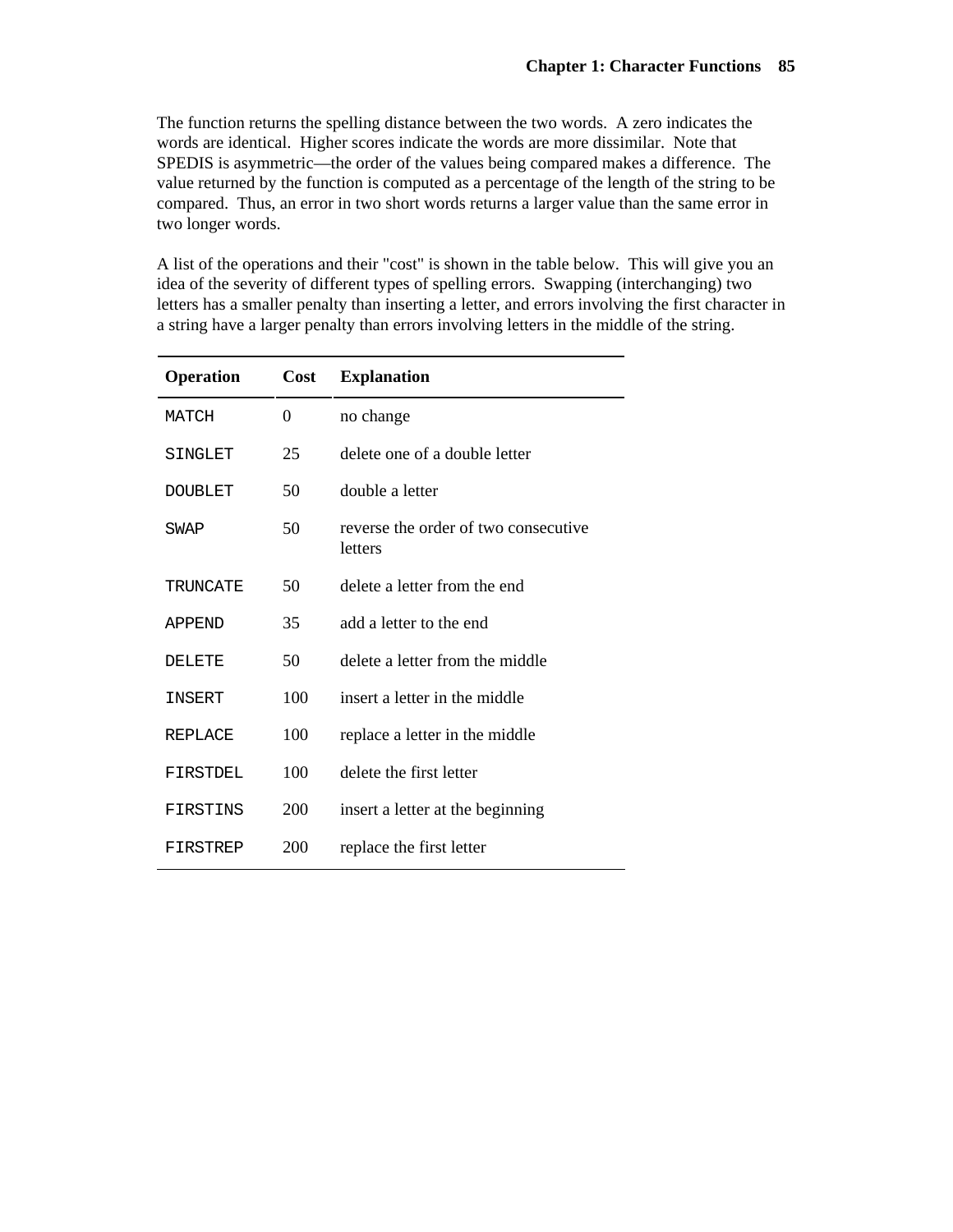#### *Examples*

```
For these examples WORD1="Steven" WORD2 = "Stephen" and WORD3 = 
"STEVEN"
```

| <b>Function</b>         | <b>Returns</b> |
|-------------------------|----------------|
| SPEDIS (WORD1, WORD2)   | 25             |
| SPEDIS (WORD2, WORD1)   | 28             |
| SPEDIS (WORD1, WORD3)   | 83             |
| SPEDIS(WORD1, "Steven") |                |

## **Program 1.38: Using the SPEDIS function to match social security numbers that are the same or differ by a small amount**

```
***Primary function: SPEDIS; 
DATA FIRST; 
   INPUT ID_1 : $2. SS : $11.; 
DATALINES; 
1A 123-45-6789 
2A 111-45-7654 
3A 999-99-9999 
4A 222-33-4567 
; 
DATA SECOND; 
   INPUT ID_2 : $2. SS : $11.; 
DATALINES; 
1B 123-45-6789 
2B 111-44-7654 
3B 899-99-9999 
4B 989-99-9999 
5B 222-22-5467 
; 
%LET CUTOFF = 10; 
PROC SQL; 
    TITLE "Output from SQL when CUTOFF is set to &CUTOFF"; 
    SELECT ID_1, 
            FIRST.SS AS FIRST_SS, 
           ID_2,
           SECOND.SS AS SECOND_SS 
    FROM FIRST, SECOND 
    WHERE SPEDIS(FIRST.SS, SECOND.SS) LE &CUTOFF; 
QUIT;
```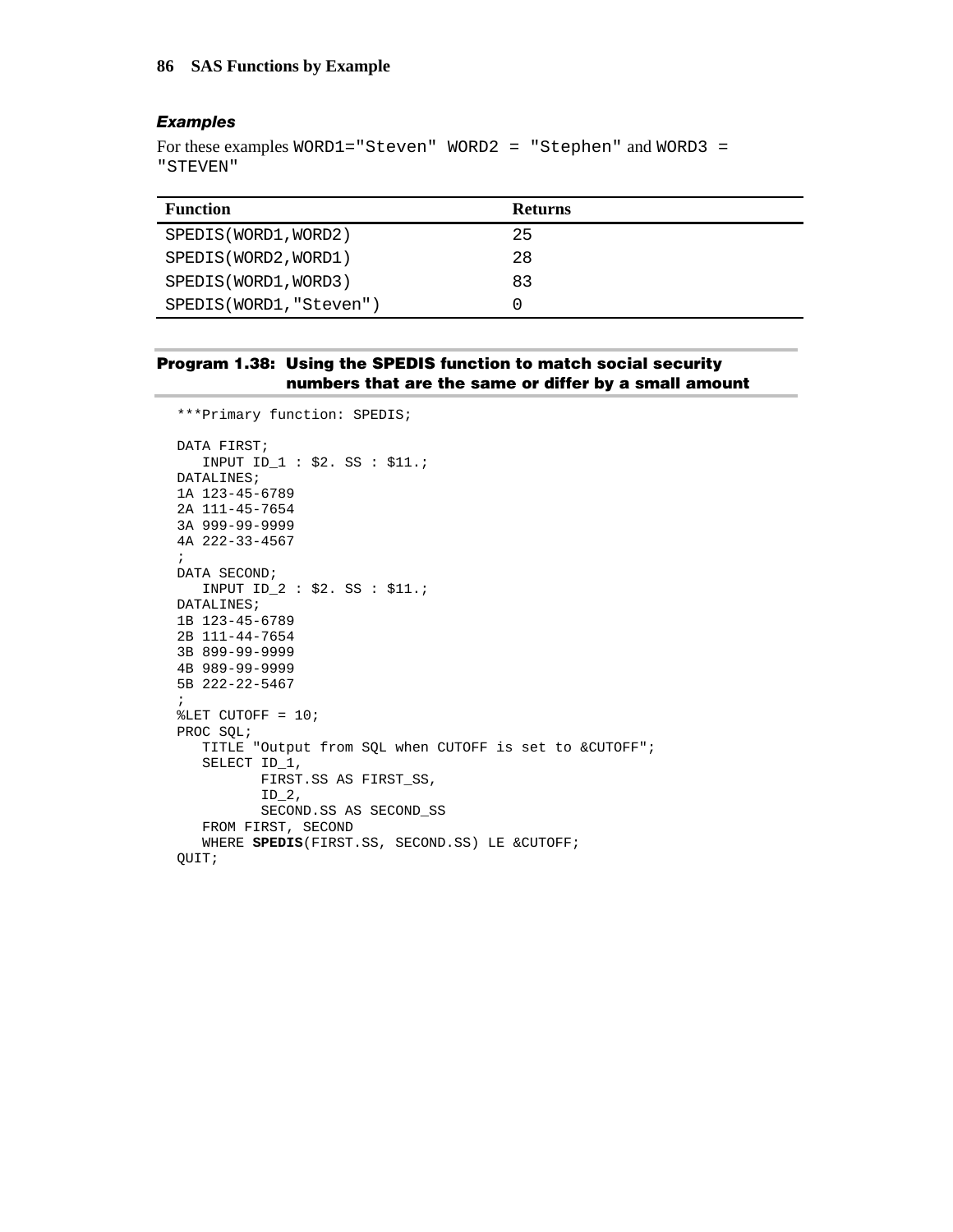# *Explanation*

In this example, you want to match social security numbers between two files, where the two numbers may be slightly different (one digit changed or two digits transposed for example). Even though social security numbers are made up of digits, you can treat the values just like any other alphabetic characters. The program is first run with the cutoff value set to 10, with the result shown next:

| Output from SQL when CUTOFF is set to 10 |                         |  |             |  |
|------------------------------------------|-------------------------|--|-------------|--|
| ID 1                                     | FIRST SS ID 2 SECOND SS |  |             |  |
| 1 A                                      | 123-45-6789 1B          |  | 123-45-6789 |  |
| 2A                                       | 111-45-7654 2B          |  | 111-44-7654 |  |
| 3A                                       | 999-99-9999 4B          |  | 989-99-9999 |  |

When you run the same program with the cutoff value set to 20, you obtain an additional match—numbers 3A and 3B. These two numbers differ in the first digit, which resulted in a larger penalty. Here is the listing with CUTOFF set to 20:

| Output from SQL when CUTOFF is set to 20 |                |  |             |  |  |  |
|------------------------------------------|----------------|--|-------------|--|--|--|
| ID 1                                     | FIRST SS ID 2  |  | SECOND SS   |  |  |  |
| 1 A                                      | 123-45-6789 1B |  | 123-45-6789 |  |  |  |
| 2A                                       | 111-45-7654 2B |  | 111-44-7654 |  |  |  |
| 3A                                       | 999-99-9999 3B |  | 899-99-9999 |  |  |  |
| ЗA                                       | 999-99-9999 4B |  | 989-99-9999 |  |  |  |
|                                          |                |  |             |  |  |  |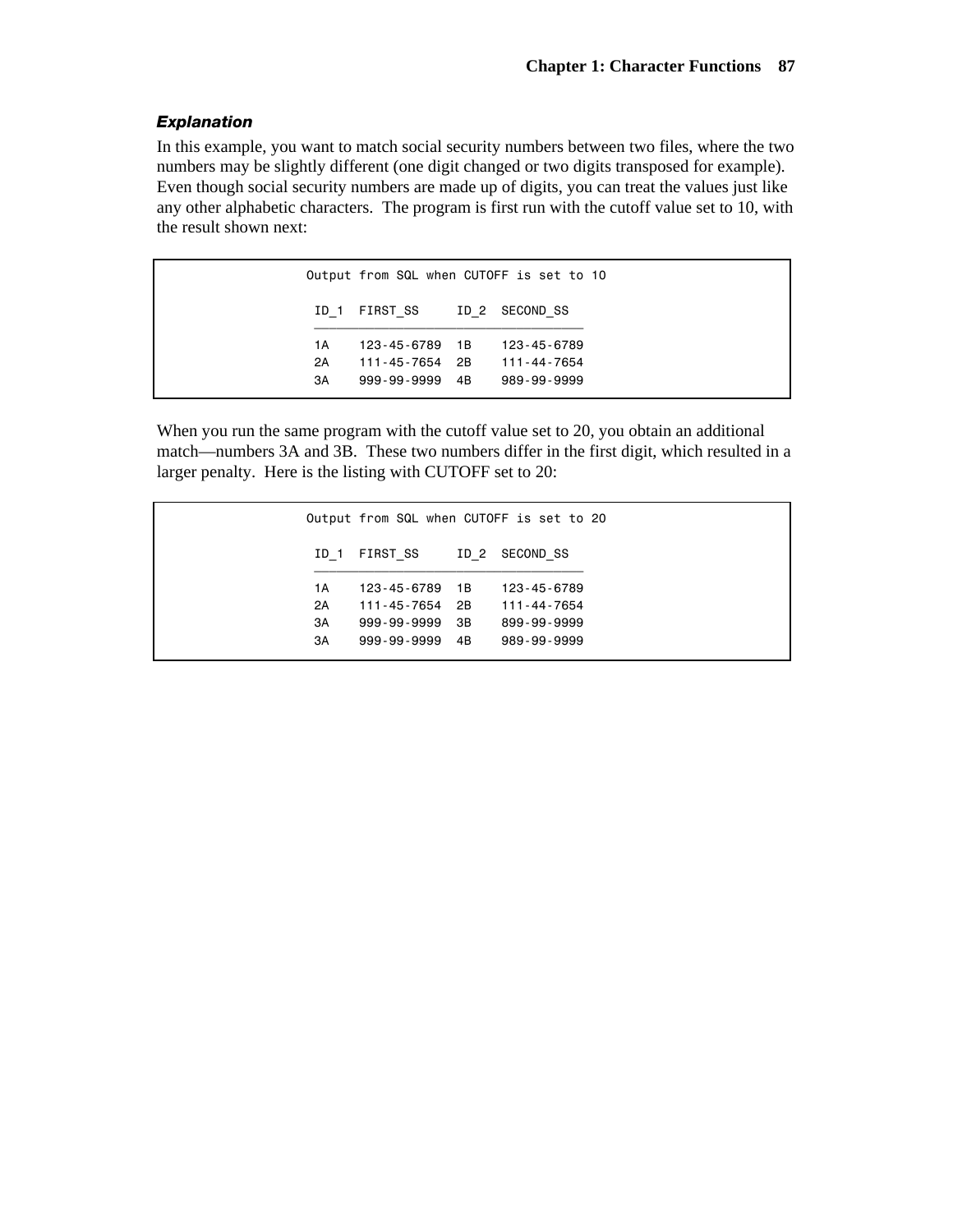#### **Program 1.39: Fuzzy matching on names using the spelling distance (SPEDIS) function**

```
***Primary function: SPEDIS 
***Other function: UPCASE; 
***See Program 1-37 for the creation of data set BOTH and the 
   explanation of the PROC SQL code.;
DATA POSSIBLE; 
    SET BOTH; 
    DISTANCE = SPEDIS(UPCASE(NAME1),UPCASE(NAME2)); 
RIIN;
PROC PRINT DATA=POSSIBLE NOOBS;
    WHERE DISTANCE LE 15; 
    TITLE "Possible Matches between two files"; 
    VAR NAME1 NAME2 DISTANCE X Y; 
RIN;
```
#### *Explanation*

This program starts at the point following PROC SQL in Program 1.37.

The next DATA step (data set POSSIBLE) uses the SPEDIS function to compute the spelling distance between every pair of names in the data set BOTH. Notice that all the names are converted to uppercase, using the UPCASE function, to avoid missing possible matches because of case differences. (Note: the COMPGED and COMPLEV functions allow a modifier to ignore case in the comparison.) You might want to add a subsetting IF statement to this DATA step to limit pairs of names with a given spelling distance. For the purpose of demonstration, this was not done here, and the WHERE statement in the following PROC PRINT is used to select possible matches. The smaller the value of DISTANCE, the closer the match. If DISTANCE equals 0, the two names are an exact match. To see the results of all names within a spelling distance of 15, take a look at the output from the PROC PRINT. As you can see from the listing below, this method of fuzzy matching produces a different list of matches from the one produced using the SOUNDEX function.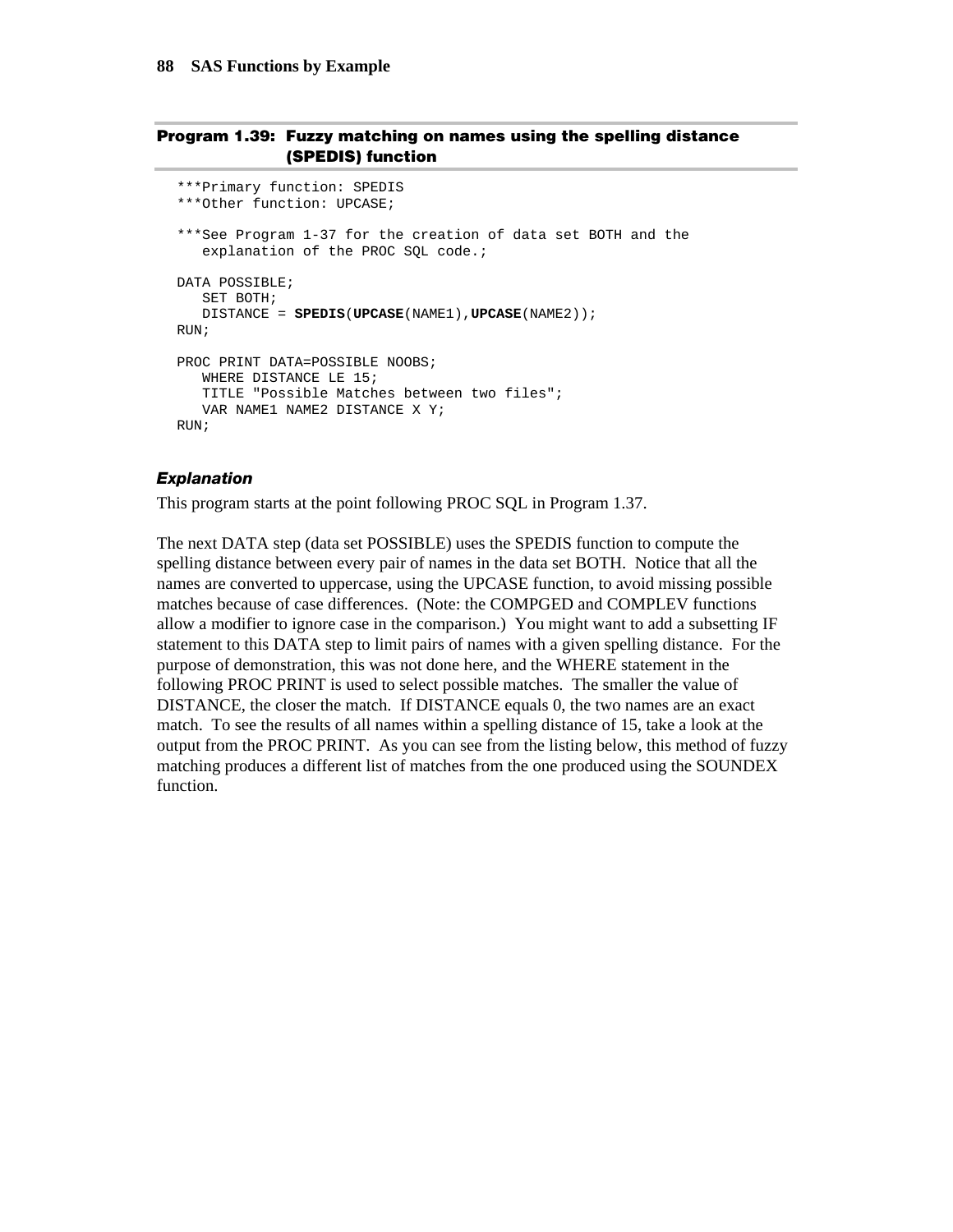|              | Possible Matches between two files |                 |   |   |  |  |  |  |  |
|--------------|------------------------------------|-----------------|---|---|--|--|--|--|--|
| NAME1        | NAME2                              | <b>DISTANCE</b> | X | Υ |  |  |  |  |  |
| Friedman     | Freedman                           | 12              | 4 | 5 |  |  |  |  |  |
| Friedman     | Freidman                           | 6               | 4 | 9 |  |  |  |  |  |
| Shields      | Schields                           | 7               | 1 | 2 |  |  |  |  |  |
| MacArthur    | McArthur                           | 11              | 7 | 7 |  |  |  |  |  |
| <b>ADAMS</b> | Adams                              | 0               | 9 | 3 |  |  |  |  |  |

# **Functions That Divide Strings into "Words"**

These extremely useful functions and call routines can divide a string into words. Words can be characters separated by blanks or other delimiters that you specify.

# **SCAN and SCANQ**

The two functions, SCAN and SCANQ are similar. They both extract "words" from a string, **words** being defined as characters separated by a set of specified delimiters. Pay particular attention to the fact that the SCAN and SCANQ functions use different sets of default delimiters. The SCANQ function also has some additional useful features. Programs demonstrating both of these functions follow the definitions.

## **Function: SCAN**

**Purpose:** Extracts a specified word from a character expression, where **word** is defined as the characters separated by a set of specified delimiters. The length of the returned variable is 200, unless previously defined.

### **Syntax: SCAN(***character-value***,** *n-word* **<,***'delimiter-list***'>)**

*character-value* is any SAS character expression.

*n-word* is the *n*th "word" in the string. If *n* is greater than the number of words, the SCAN function returns a value that contains no characters. If *n* is negative, the character value is scanned from right to left. A value of zero is invalid.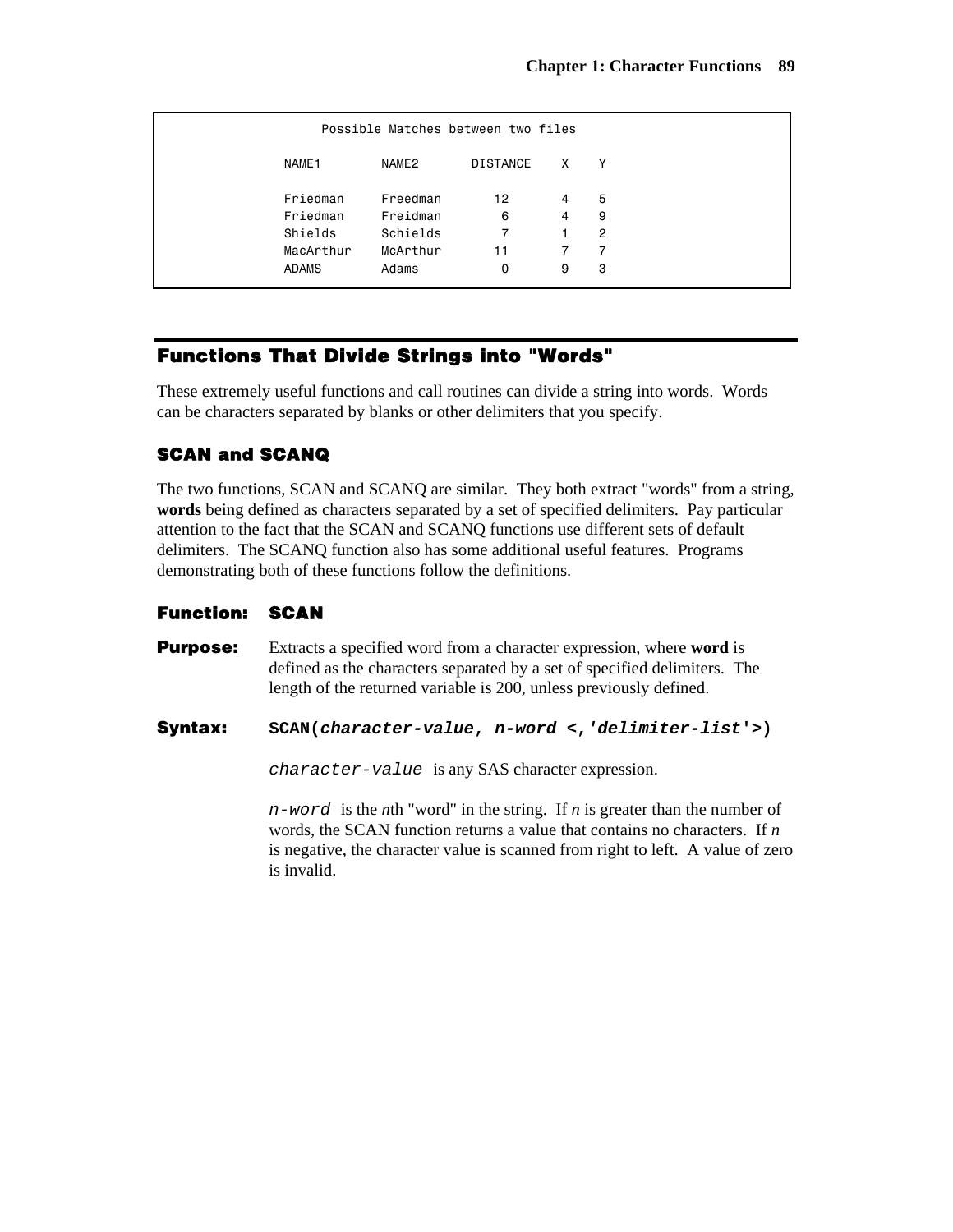*delimiter-list* is an optional argument. If it is omitted, the default set of delimiters are (for ASCII environments):

blank . < ( + & ! \$ \* ) ; ^ - / , % |

For EBCDIC environments, the default delimiters are:

blank . <  $( + | & | \xi | & | \xi * )$  ; ¬ - / ,  $\xi |$   $\phi$ 

If you specify any delimiters, only those delimiters will be active. Delimiters before the first word have no effect. Two or more contiguous delimiters are treated as one.

#### *Examples*

```
For these examples STRING1 = "ABC DEF" and
STRING2 = "ONE?TWO THREE+FOUR|FIVE" This is an ASCII example.
```

| <b>Function</b>        | <b>Returns</b>          |
|------------------------|-------------------------|
| SCAN(STRING1, 2)       | י החתר יי               |
| $SCAN(STRING1, -1)$    | "DEF"                   |
| SCAN(STRING1, 3)       | no characters           |
| SCAN(STRING2, 4)       | "FTVE"                  |
| SCAN(STRING2, 2, " " ) | "THREE+FOUR   FIVE"     |
| SCAN(STRING1,0)        | An error in the SAS log |

# **Function: SCANQ**

**Purpose:** To extract a specified word from a character expression, **word** being defined as characters separated by a set of specified delimiters. The basic differences between this function and the SCAN function are the default set of delimiters (see syntax below) and the fact that a value of 0 for the word count does not result in an error message. SCANQ also ignores delimiters enclosed in quotation marks (SCAN recognizes them).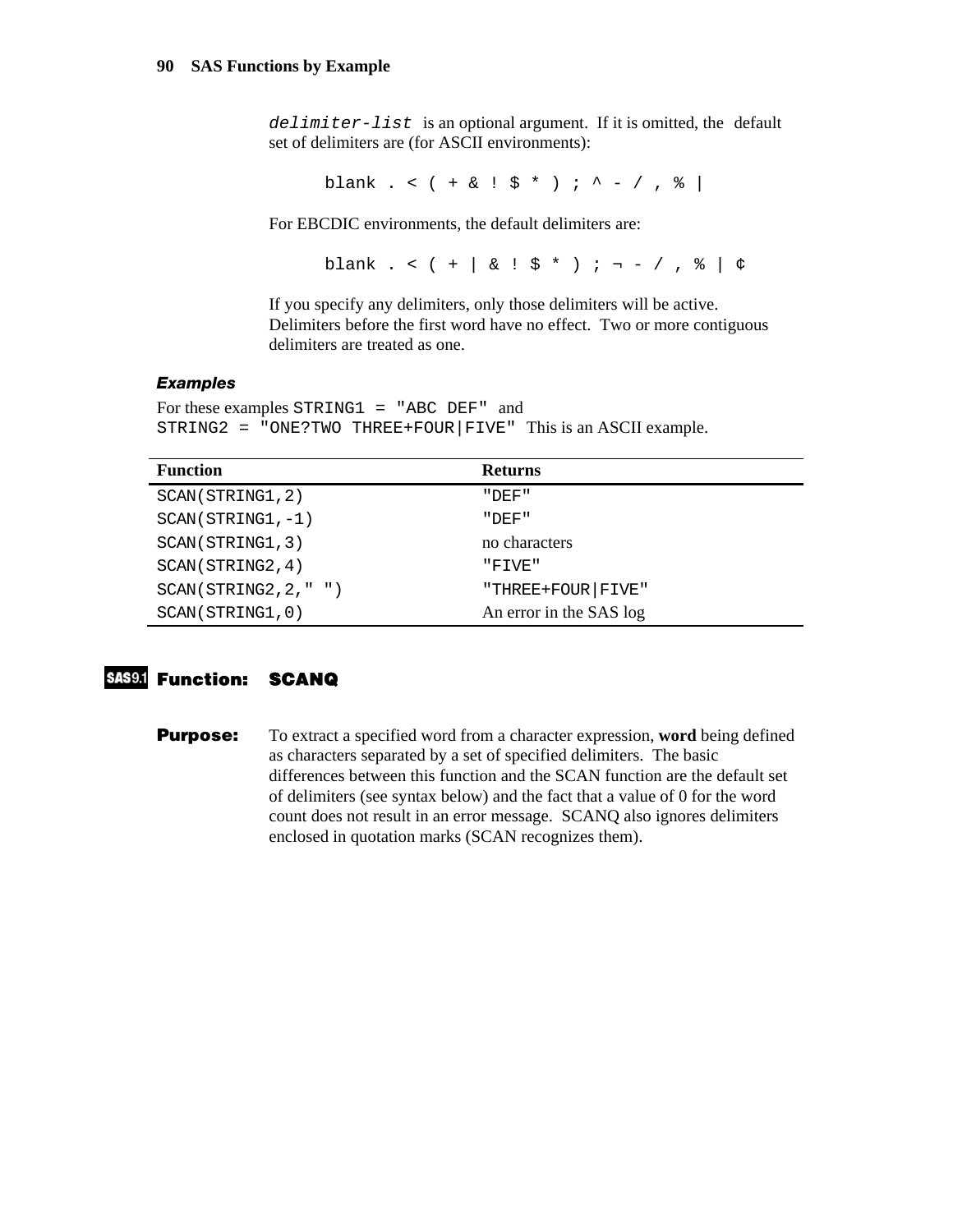### **Syntax: SCANQ(***character-value***,** *n-word* **<,'***delimiter-list***'>)**

*character-value* is any SAS character expression.

*n-word* is the *n*th "word" in the string (**word** being defined as one or more characters, separated by a set of specified delimiters. If *n* is negative, the scan proceeds from right to left. If *n* is greater than the number of words or 0, the SCANQ function will return a blank value. Delimiters located before the first word or after the last word are ignored. If two or more delimiters are located between two words, they are treated as one. If the character value contains sets of quotation marks, any delimiters within these marks are ignored.

*delimiter-list* is an optional argument. If it is omitted, the default set of delimiters are white space characters (blank, horizontal and vertical tab, carriage return, line feed, and form feed). **Note: this is a different set of default delimiters from the SCAN function.** If you specify any delimiters, only those delimiters will be active. You cannot specify single or double quotation marks as delimiters.

#### *Examples*

For these examples STRING1 = "ABC DEF", STRING2 = "ONE TWO THREE FOUR FIVE", STRING3 = "'AB  $CD'$  'X Y'", and STRING4 = "ONE# ::TWO"

| <b>Function</b>          | <b>Returns</b> |
|--------------------------|----------------|
| SCANQ(STRING1, 2)        | "DEF"          |
| $SCANQ (STRING1, -1)$    | "DEF"          |
| SCANQ(STRING1, 3)        | no characters  |
| SCANQ(STRING2, 4, " " )  | "FOUR"         |
| SCANQ(STRING3, 2)        | " 'X Y"        |
| SCANO (STRING1, 0)       | no characters  |
| SCANQ(STRING4, 2, " #:") | "TWO"          |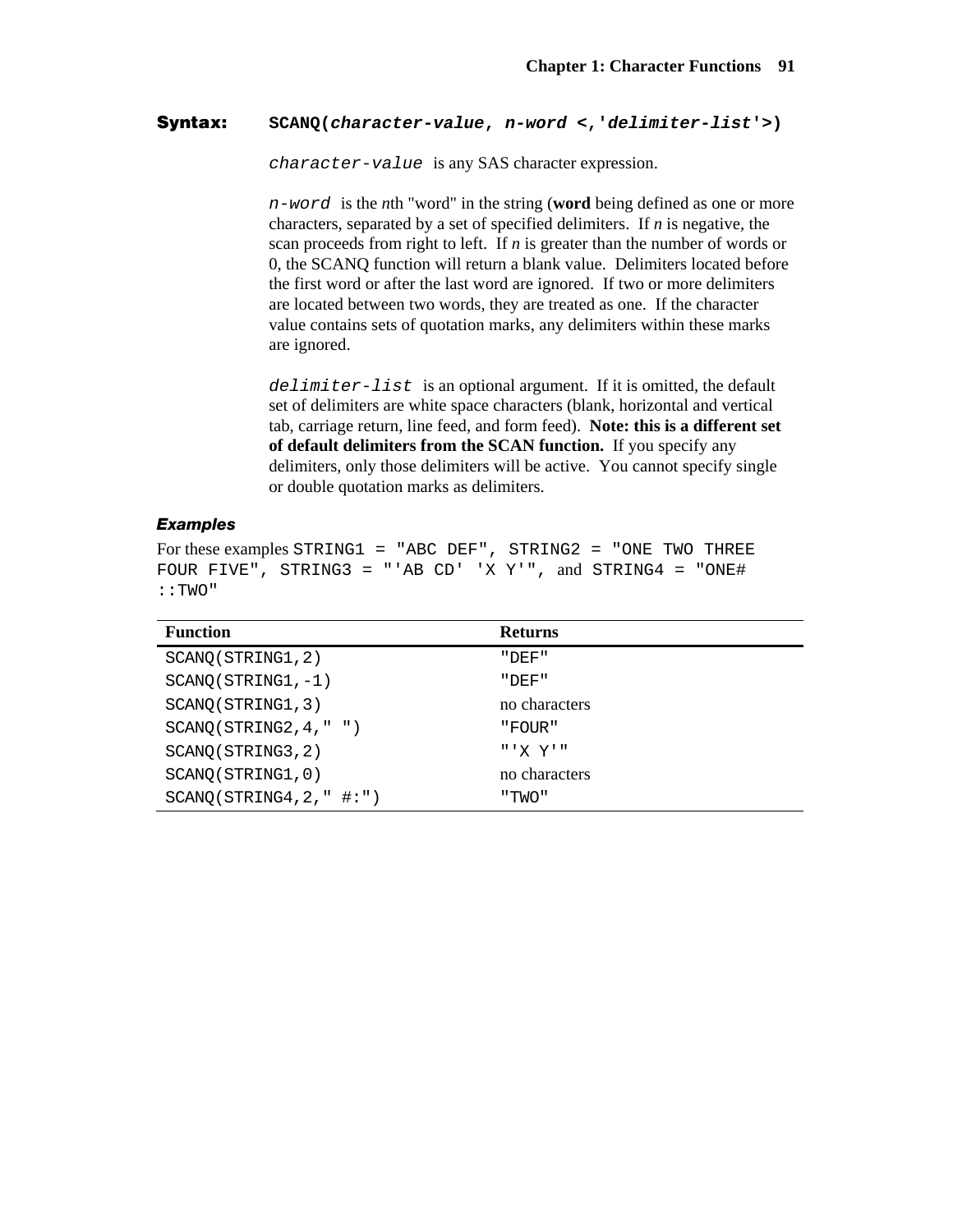### **Program 1.40: A novel use of the SCAN function to convert mixed numbers to decimal values**

```
***Primary function: SCAN 
***Other function: INPUT; 
DATA PRICES; 
    INPUT @1 STOCK $3. 
         @5 MIXED $6.; 
   INTEGR = SCAN(MIXED, 1, ' / '');
    NUMERATOR = SCAN(MIXED,2,'/ '); 
   DENOMINATOR = SCAN(MIXED, 3, ' / ' );
    IF NUMERATOR = ' ' THEN VALUE = INPUT(INTEGER,8.); 
    ELSE VALUE = INPUT(INTEGER,8.) + 
                 (INPUT(NUMERATOR,8.) / INPUT(DENOMINATOR,8.)); 
    KEEP STOCK VALUE; 
DATALINES; 
ABC 14 3/8 
XYZ 8 
TWW 5 1/8 
; 
PROC PRINT DATA=PRICES NOOBS;
    TITLE "Listing of Data Set PRICES"; 
RUN;
```
#### *Explanation*

The SCAN function has many uses besides merely extracting selected words from text expressions. In this program, you want to convert numbers such as 23 5/8 into a decimal value (23.675). An elegant way to accomplish this is to use the SCAN function to separate the mixed number into three parts: the integer, the numerator of the fraction, and the denominator. Once this is done, all you need to do is to convert each piece to a numerical value (using the INPUT function) and add the integer portion to the fractional portion. If the number being processed does not have a fractional part, the SCAN function returns a blank value for the two variables NUMERATOR and DENOMINATOR. The listing is shown below: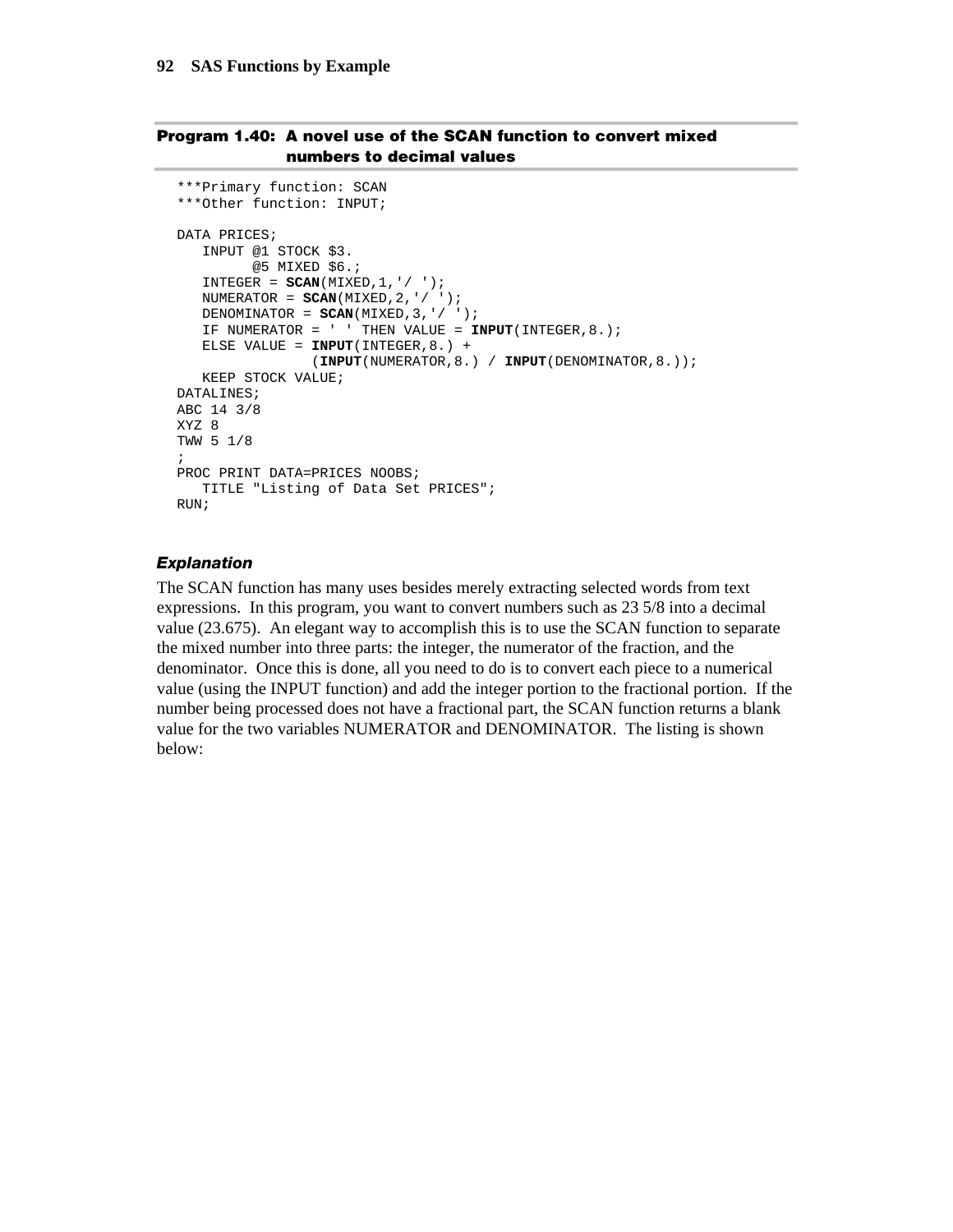| STOCK<br><b>VALUE</b><br>ABC<br>14.375<br>XYZ<br>8,000 |            | Listing of Data Set PRICES |  |
|--------------------------------------------------------|------------|----------------------------|--|
|                                                        |            |                            |  |
|                                                        |            |                            |  |
|                                                        | <b>TWW</b> | 5.125                      |  |

#### **Program 1.41: Program to read a tab-delimited file**

```
***Primary function: SCANQ; 
DATA READ_TABS; 
   INFILE 'C:\BOOKS\FUNCTIONS\TAB_FILE.TXT' PAD; 
    INPUT @1 STRING $30.; 
   LENGTH FIRST MIDDLE LAST $ 12;
    FIRST = SCANQ(STRING,1); 
    MIDDLE = SCANQ(STRING,2); 
    LAST = SCANQ(STRING,3); 
    DROP STRING; 
RUN; 
PROC PRINT DATA=READ_TABS NOOBS;
    TITLE "Listing of Data Set READS_TABS"; 
RUN;
```
#### *Explanation*

This program reads values separated by tab characters. Although you can use the INFILE option DLM='09'X (the ASCII Hex value for a tab character, or '05'X for EBCDIC) to read this file, the SCANQ function provides an easy, alternate method. Here you take advantage of the fact that one of the default delimiters for the SCANQ function is a tab character. This method could be especially useful if you imported a file from another system, and individual character values contained tabs or other non-printing white space characters.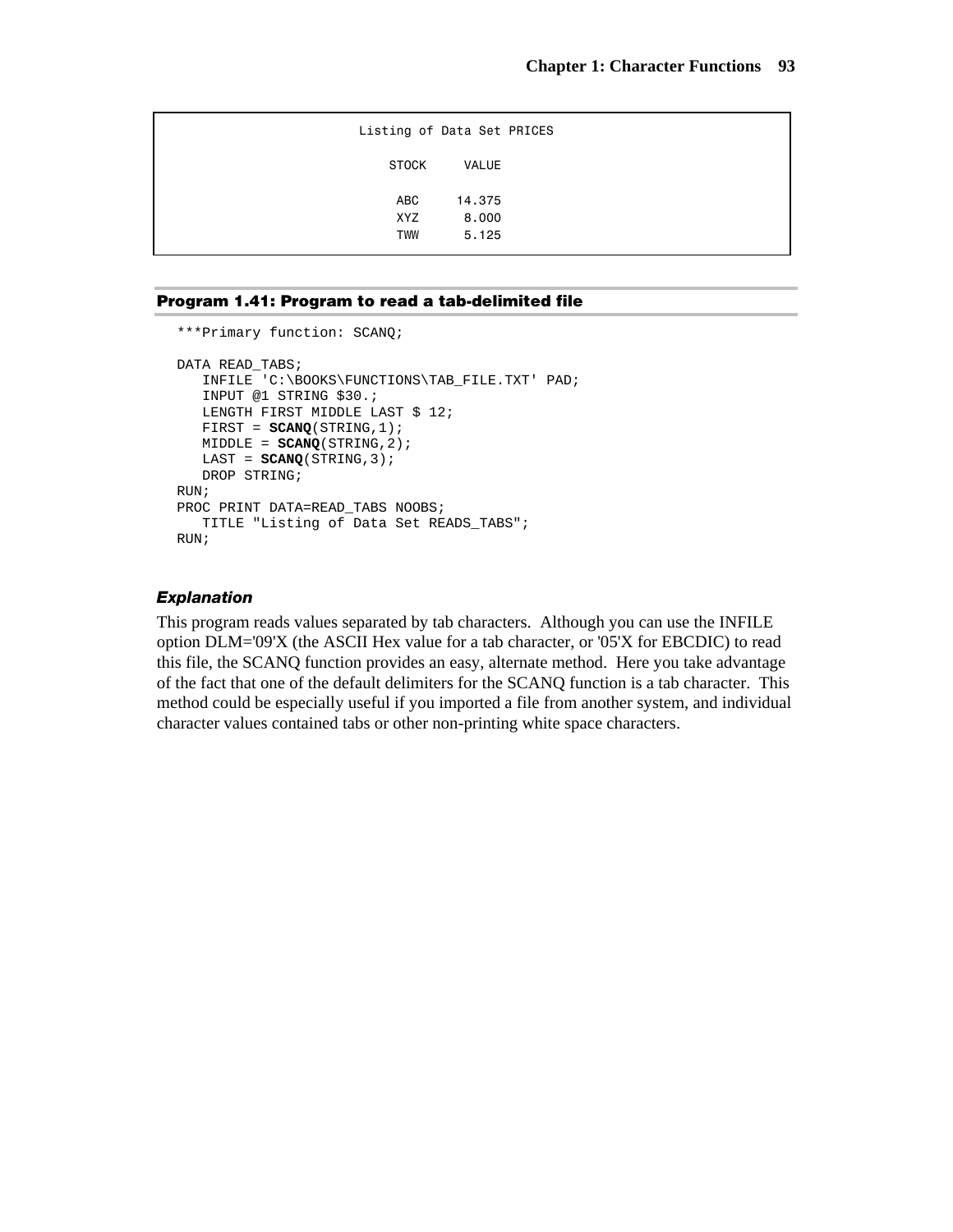A listing of the resulting data set is shown next:

| Listing of Data Set READS TABS |                    |                           |
|--------------------------------|--------------------|---------------------------|
| FIRST                          | MIDDLE             | LAST                      |
| Ron<br>Ralph<br>Alfred         | P.,<br>Waldo<br>Е. | Cody<br>Emerson<br>Newman |

#### **Program 1.42: Alphabetical listing by last name when the name field contains first name, possibly middle initial, and last name**

\*\*\*Primary function: SCAN; \*\*\*Making the problem a little harder. Extracting the last name when there may or may not be a middle initial; DATA FIRST\_LAST; INPUT @1 NAME \$20. @21 PHONE \$13.; \*\*\*Extract the last name from NAME; LAST\_NAME =  $SCAN(NAME, -1,' ' )$ ; /\* Scans from the right \*/ DATALINES; Jeff W. Snoker (908)782-4382 Raymond Albert (732)235-4444 Steven J. Foster (201)567-9876<br>Jose Romerez (516)593-2377 Jose Romerez ; PROC REPORT DATA=FIRST\_LAST NOWD; TITLE "Names and Phone Numbers in Alphabetical Order (by Last Name)"; COLUMNS NAME PHONE LAST\_NAME; DEFINE LAST\_NAME / ORDER NOPRINT WIDTH=20; DEFINE NAME / DISPLAY 'Name' LEFT WIDTH=20; DEFINE PHONE / DISPLAY 'Phone Number' WIDTH=13 FORMAT=\$13.; RUN;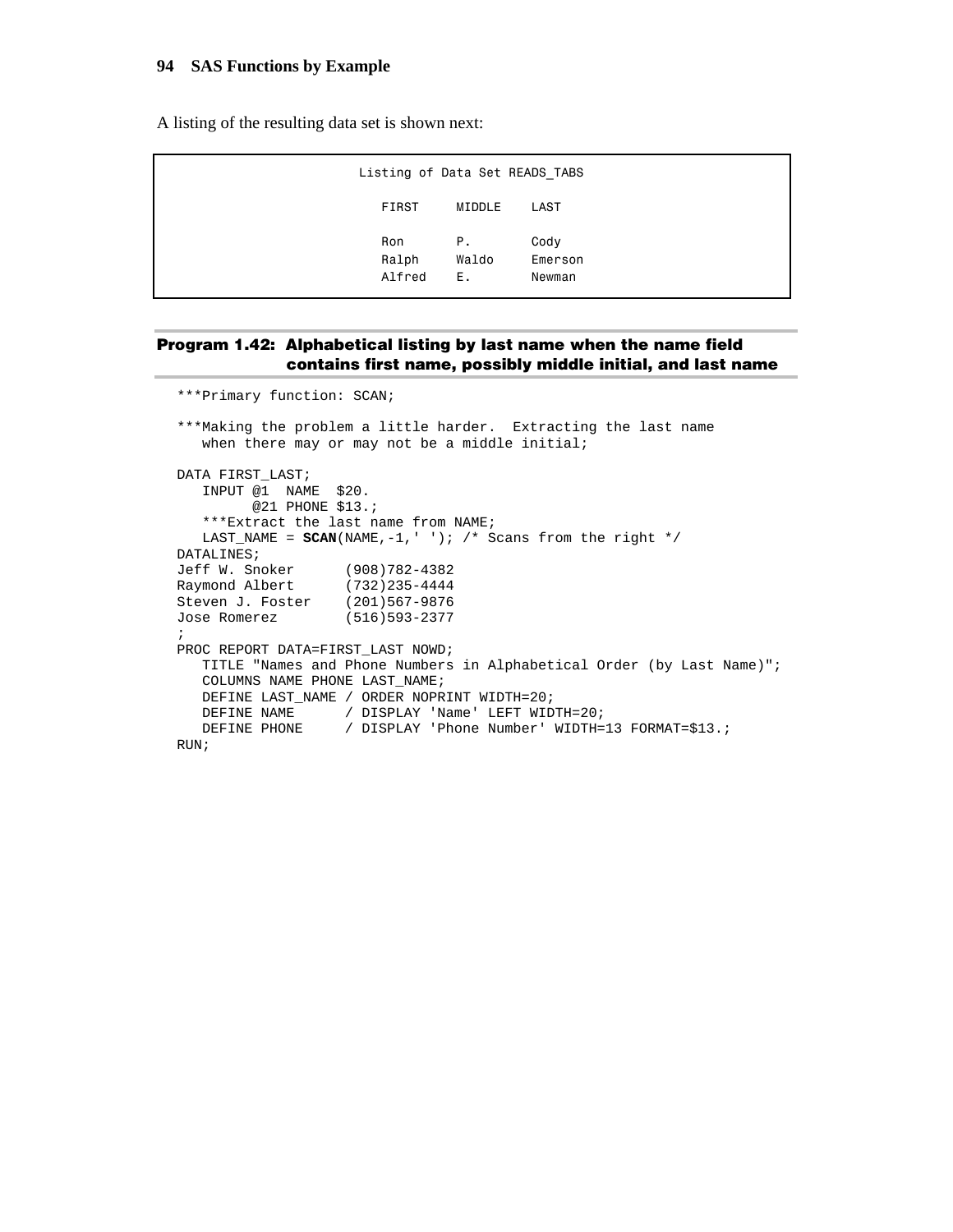#### *Explanation*

It is easy to extract the last name by using  $a - 1$  as the second argument of the SCAN function. A negative value for this argument results in a scan from right to left. Output from the REPORT procedure is shown below:

```
 Names and Phone Numbers in Alphabetical Order (by Last Name) 
        Name Number Phone Number
         Raymond Albert (732)235-4444 
         Steven J. Foster (201)567-9876 
         Jose Romerez (516)593-2377 
         Jeff W. Snoker (908)782-4382
```
# **CALL SCAN and CALL SCANQ**

The SCAN and SCANQ call routines are similar to the SCAN and SCANQ functions. But both call routines return a position and length of the *n*th word (to be used, perhaps, in a subsequent SUBSTR function) rather than the actual word itself.

Differences between CALL SCAN and CALL SCANQ are the same differences between the two functions, SCAN and SCANQ.

# **Function: CALL SCAN**

- **Purpose:** To break up a string into words, where **words** are defined as the characters separated by a set of specified delimiters, and to return the starting position and the length of the *n*th word.
- **Syntax: CALL SCAN(***character-value***,** *n-word***,** *position***,** *length* **<,***'delimiter-list***'>)**

*character-value* is any SAS character expression.

*n-word* is the nth "word" in the string. If *n* is greater than the number of words, the SCAN call routine returns a value of 0 for *position* and *length*. If *n* is negative, the scan proceeds from right to left.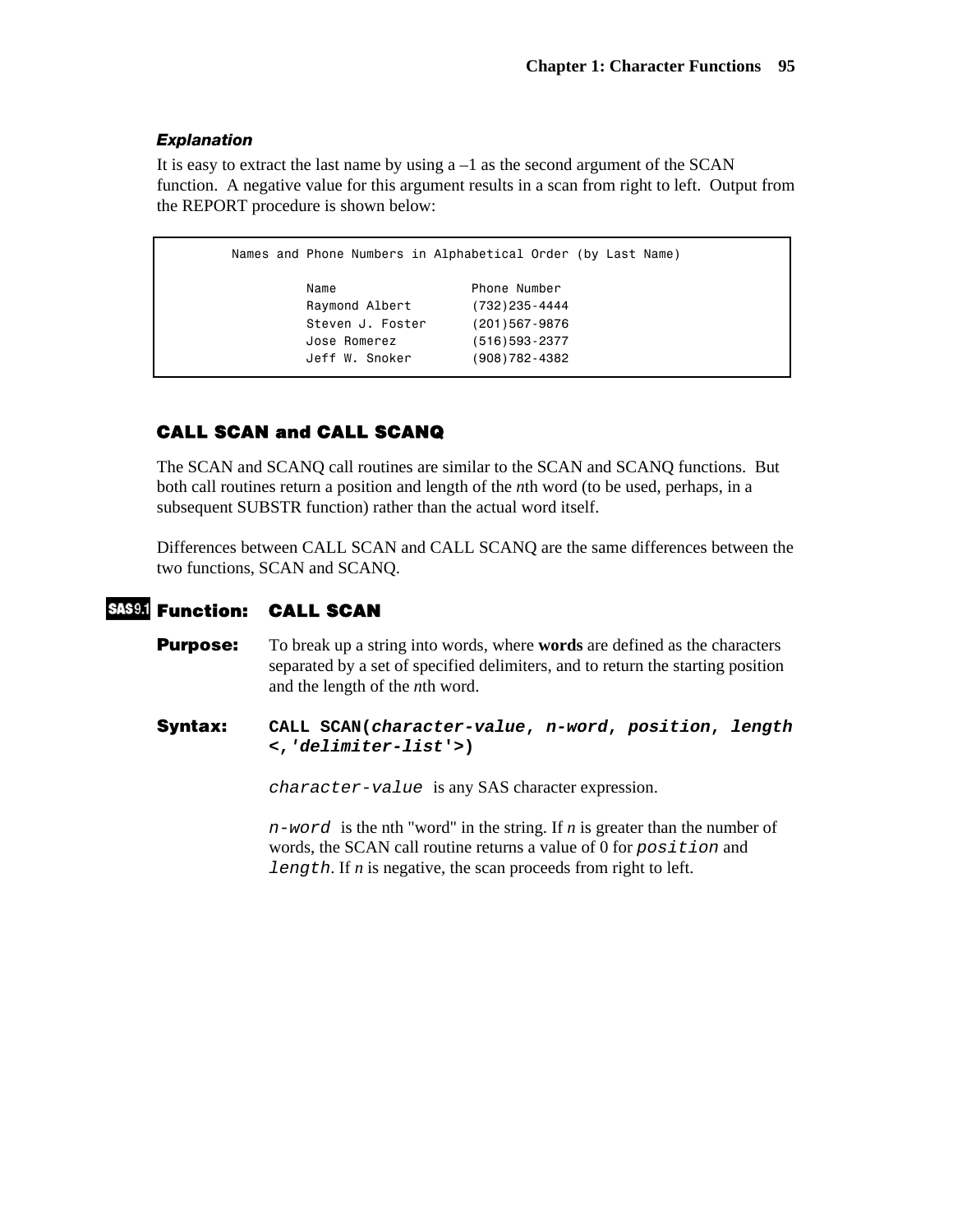*position* is the name of the numeric variable to which the starting position in the *character-value* of the *n*th word is returned.

*length* is the name of a numeric variable to which the length of the *n*th word is returned.

*delimiter-list* is an optional argument. If it is omitted, the default set of delimiters are (for ASCII environments):

blank . < ( + & ! \$ \* ) ; ^ - / , % |

For EBCDIC environments, the default delimiters are:

blank . <  $( + | & | \xi | & | \xi * )$  ;  $\neg - /$  ,  $\frac{1}{6} | & | \xi$ 

If you specify any delimiters, only those delimiters will be active. Delimiters are slightly different in ASCII and EBCDIC systems.

#### *Examples*

For these examples STRING1 = "ABC DEF" and STRING2 = "ONE?TWO THREE+FOUR|FIVE"

| <b>Function</b>                              | <b>Position</b> | Length  |
|----------------------------------------------|-----------------|---------|
| CALL SCAN(STRING1, 2, POSITION, LENGTH)      | 5               | 3       |
| CALL SCAN(STRING1, -1, POSITION, LENGTH)     | 5               |         |
| CALL SCAN(STRING1, 3, POSITION, LENGTH)      | O               | 0       |
| CALL SCAN(STRING2, 1, POSITION, LENGTH)      |                 |         |
| CALL SCAN(STRING2, 4, POSITION, LENGTH)      | 20              | 4       |
| CALL SCAN(STRING2, 2, POSITION, LENGTH, " ") | 9               | 15      |
| CALL SCAN(STRING1, 0, POSITION, LENGTH)      | missing         | missing |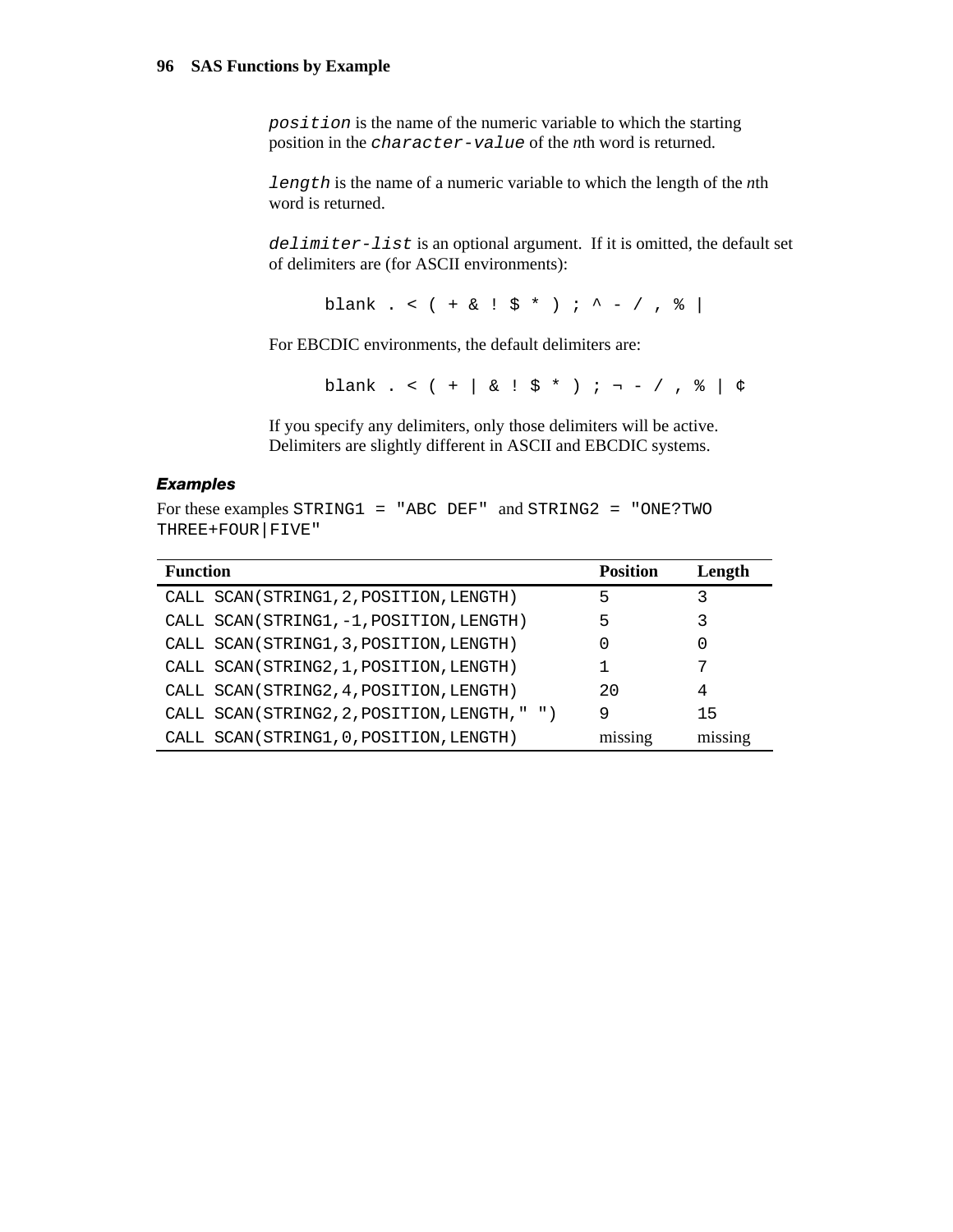# **Program 1.43: Demonstrating the SCAN call routine**

```
***Primary function: CALL SCAN; 
DATA WORDS;
    INPUT STRING $40.; 
    DELIM = 'Default'; 
   N = 2; CALL SCAN(STRING,N,POSITION,LENGTH); 
    OUTPUT; 
   N = -1; CALL SCAN(STRING,N,POSITION,LENGTH); 
    OUTPUT; 
   DELIM = '#';
  N = 2; CALL SCAN(STRING,N,POSITION,LENGTH,'#'); 
    OUTPUT; 
DATALINES; 
ONE TWO THREE 
One*#Two Three*Four 
; 
PROC PRINT DATA=WORDS NOOBS; 
    TITLE "Listing of Data Set WORDS"; 
RUN;
```
#### *Explanation*

The SCAN routine is called three times in this program, twice with default delimiters and once with the pound sign (#) as the delimiter. Notice that using a negative argument results in a scan from right to left. The output from this program is shown next:

| Listing of Data Set WORDS |         |                |          |        |
|---------------------------|---------|----------------|----------|--------|
| STRING                    | DELIM   | N              | POSITION | LENGTH |
| ONE TWO THREE             | Default | $\overline{2}$ | 5        | 3      |
| ONE TWO THREE             | Default | - 1            | 9        | 5      |
| ONE TWO THREE             | #       | 2              | 0        | 0      |
| One*#Two Three*Four       | Default | 2              | 5        | 4      |
| One*#Two Three*Four       | Default | - 1            | 16       | 4      |
| One*#Two Three*Four       | #       | 2              | 6        | 35     |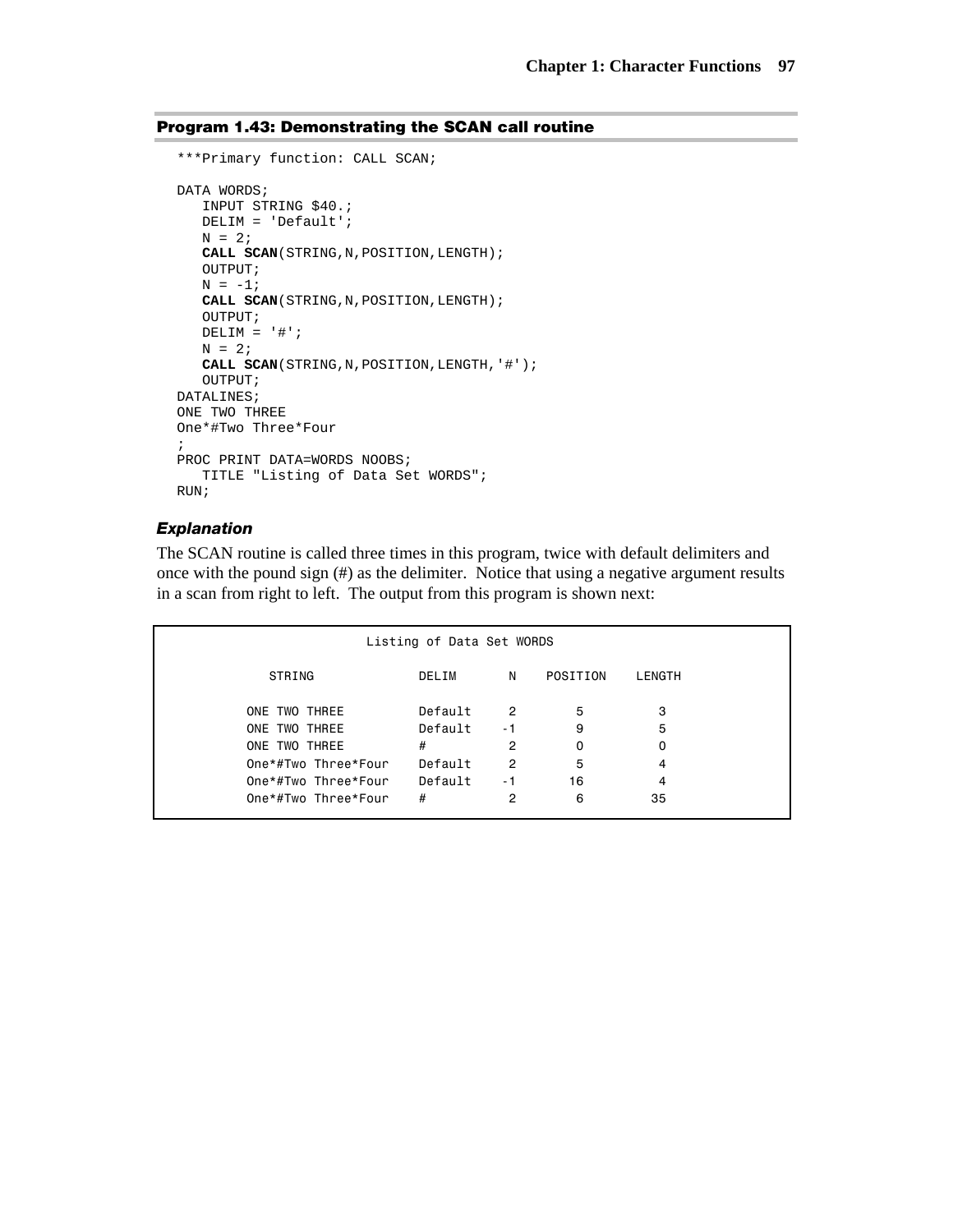# **Function: CALL SCANQ**

**Purpose:** To break up a string into words, where *words* are defined to be the characters separated by a set of specified delimiters, and to return the starting position and the length of the *n*th word. The basic differences between this call routine and CALL SCAN is that CALL SCANQ uses white space characters as default delimiters and it can accept a value of 0 for the *n*-word argument. In addition, the SCANQ call routine ignores delimiters within quotation marks.

#### **Syntax: CALL SCAN(***character-value***,** *n-word***,** *position***,** *length* **<,'***delimiter-list***'>)**

*character-value* is any SAS character expression.

*n-word* is the *n*th "word" in the string. If *n* is zero, or if the absolute value of *n* is greater than the number of words, the SCANQ call routine returns values of 0 for *position* and *length*.

*position* is the name of the numeric variable to which the starting position in the *character-value* of the *n*th word is returned.

*length* is the name of a numeric variable to which the length of the *n*th word is returned.

*delimiter-list* is an optional argument. If it is omitted, the default set of delimiters are white space characters (blank, horizontal and vertical tab, carriage return, line feed, and form feed). Also, the beginning or end of a line also delimits a word. **Note: this is a different set of default delimiters from the SCAN call routine.** If you specify any delimiters, only those delimiters will be active. Also note that in the last example (STRING3), *position* and *length* include single quotation marks.

If you specify any delimiters, only those delimiters will be active.

#### *Examples*

For these examples STRING1 = "ABC DEF" and STRING2 = "ONE TWO THREE FOUR FIVE", and STRING3 = "'AB CD' 'X Y'"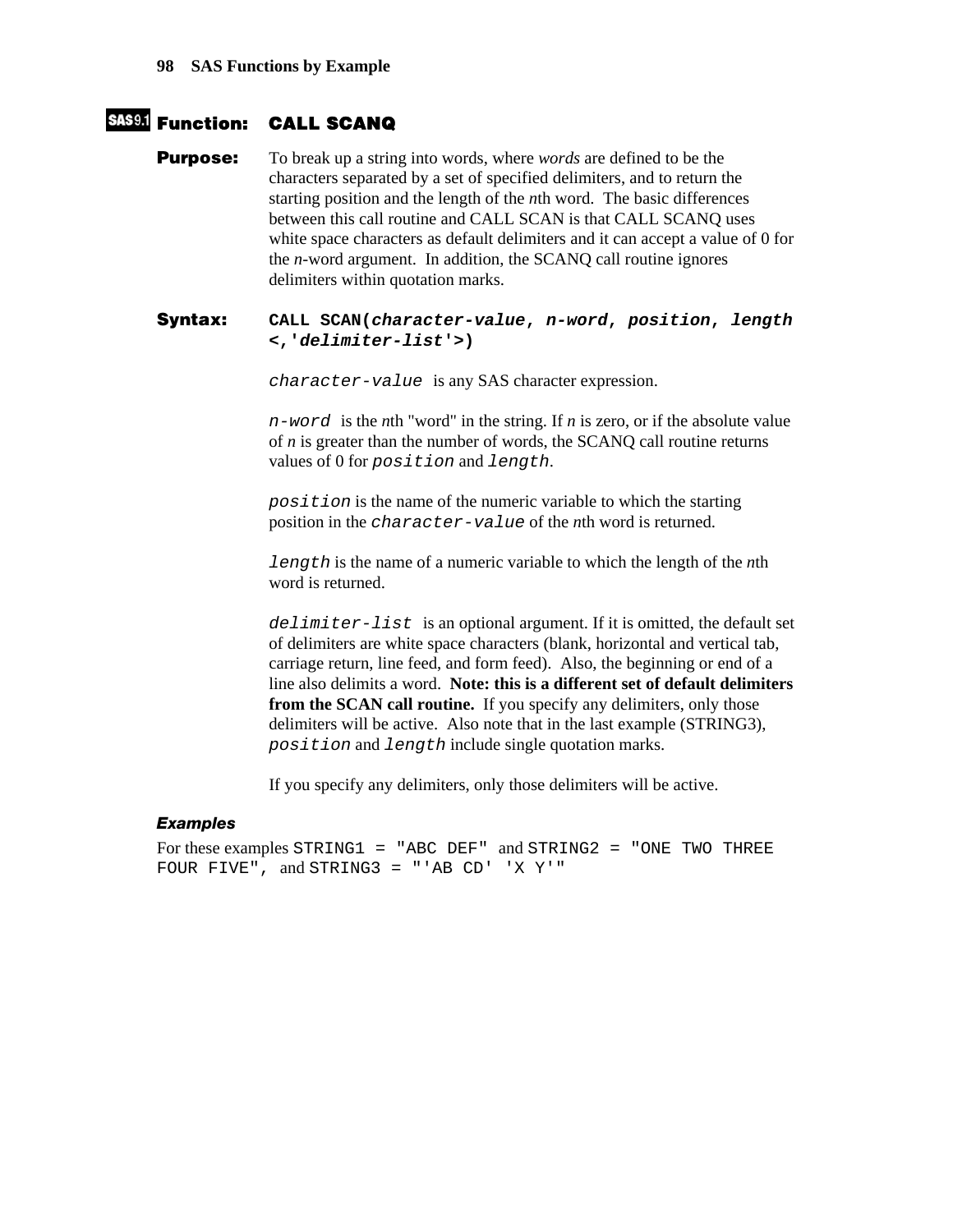| <b>Function</b>                               | <b>Position</b> | Length |
|-----------------------------------------------|-----------------|--------|
| CALL SCANQ(STRING1, 2, POSITION, LENGTH)      | 5               |        |
| CALL SCANQ(STRING1, -1, POSITION, LENGTH)     | 5               |        |
| CALL SCANQ(STRING1, 3, POSITION, LENGTH)      |                 |        |
| CALL SCANQ(STRING2, 4, POSITION, LENGTH)      | 5               |        |
| CALL SCANQ(STRING2, 2, POSITION, LENGTH, " ") | 9               | 15     |
| CALL SCANQ(STRING1, 0, POSITION, LENGTH)      |                 |        |
| CALL SCANQ(STRING3, 2, POSITION, LENGTH)      | 9               | 5      |

#### **Program 1.44: Using CALL SCANQ to count the words in a string**

```
***Primary function: CALL SCANQ; 
DATA COUNT;
   INPUT STRING $40.; 
   DO I = 1 TO 99 UNTIL (LENGTH EQ 0);
       CALL SCANQ(STRING,I,POSITION,LENGTH); 
    END; 
  NUM_WORDS = I-1;
   DROP POSITION LENGTH I; 
DATALINES; 
ONE TWO THREE 
ONE TWO 
ONE 
; 
PROC PRINT DATA=COUNT NOOBS; 
   TITLE "Listing of Data Set COUNT"; 
RUN;
```
#### *Explanation*

When the value of the second argument in the CALL SCANQ routine is greater than the number of words in a string, both the position and length values are set to 0. Here, the call routine is placed in a DO loop, which iterates until the routine returns a value of 0 for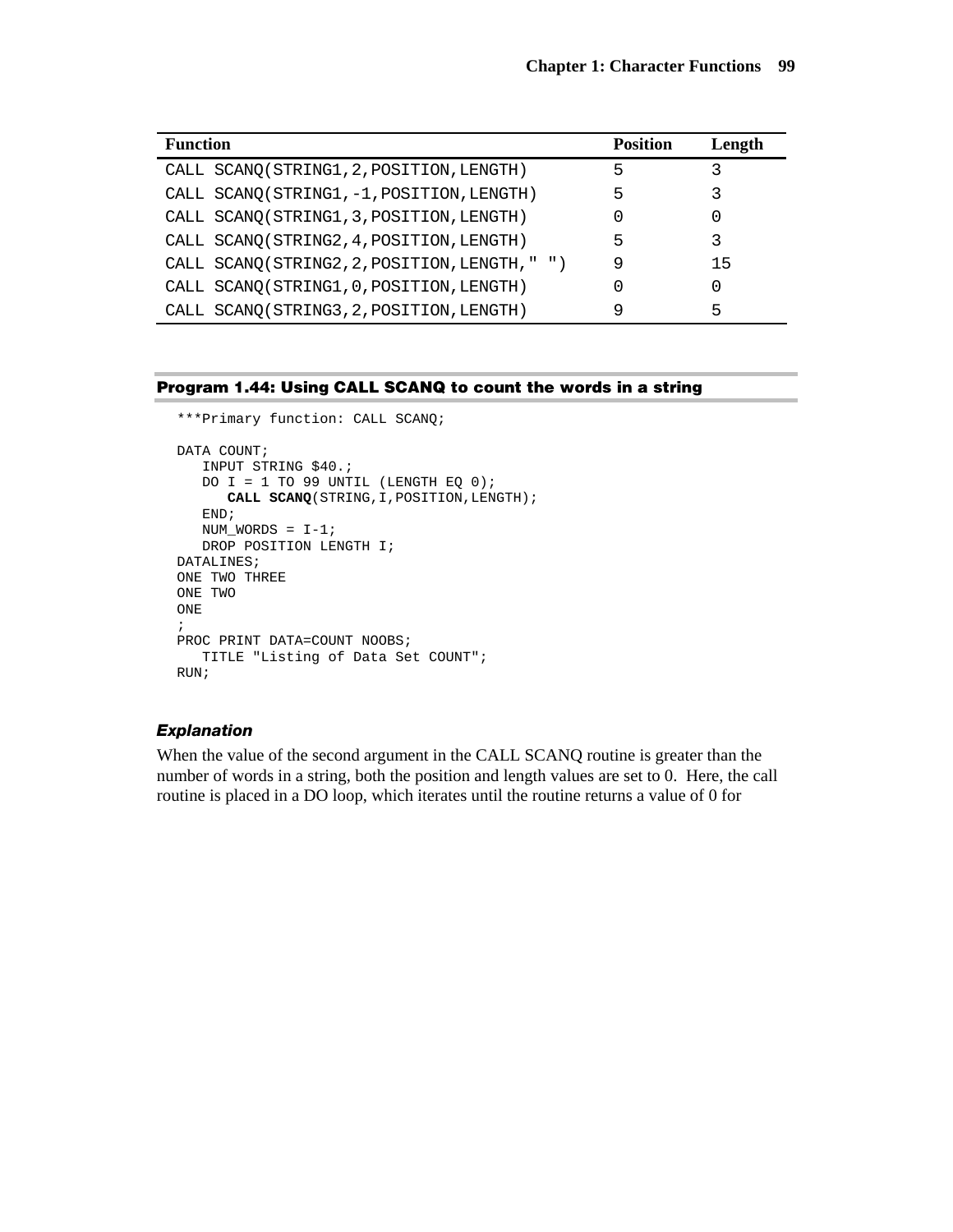the length. The number of words is, therefore, one fewer than this number. The listing is shown below:

```
 Listing of Data Set COUNT 
 NUM_ 
STRING WORDS
                                   ONE TWO THREE 3
                                   ONE TWO 2
one that the one of the state of the state of the state of the state of the state of the state of the state of the state of the state of the state of the state of the state of the state of the state of the state of the sta
```
# **Functions That Substitute Letters or Words in Strings**

TRANSLATE can substitute one character for another in a string. TRANWRD is more flexible—it can substitute a word or several words for one or more words.

# **Function: TRANSLATE**

- **Purpose** To exchange one character value for another. For example, you might want to change values 1–5 to the values A–E.
- **Syntax: TRANSLATE(***character-value***,** *to-1***,** *from-1* **<,…** *to-n***,**  *from-n***>)**

*character-value* is any SAS character expression.

*to-n* is a single character or a list of character values.

*from-n* is a single character or a list of characters.

Each character listed in *from-n* is changed to the corresponding value in *to-n*. If a character value is not listed in from-n, it will be unaffected.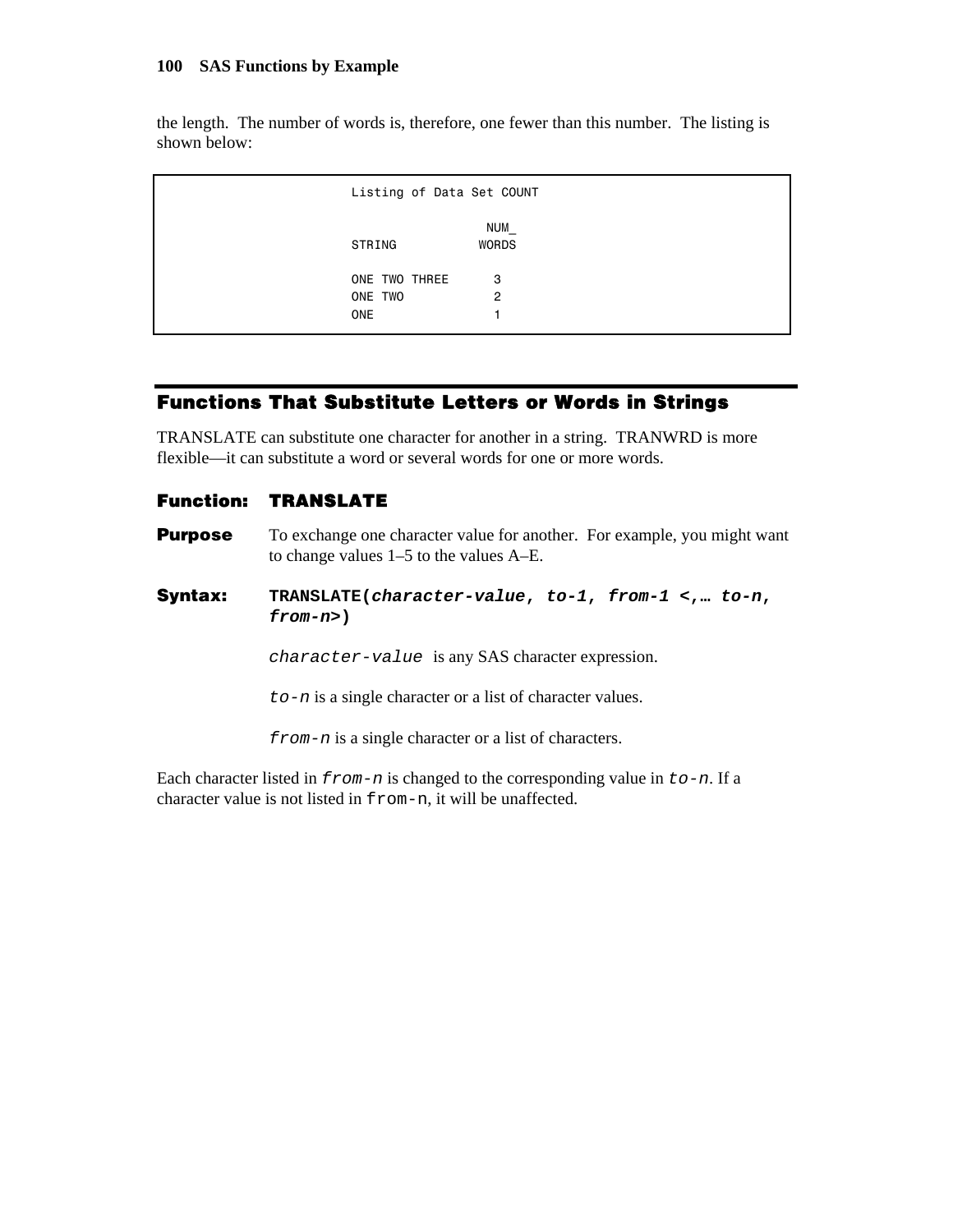#### *Examples*

In these examples, CHAR =  $"12X45"$ , ANS =  $"Y"$ 

| <b>Function</b>                                                   | <b>Returns</b> |
|-------------------------------------------------------------------|----------------|
| TRANSLATE (CHAR, "ABCDE", "12345")                                | " ABXDE"       |
| TRANSLATE(CHAR, 'A', '1', 'B', '2', 'C', '3', 'D', '4', 'E', '5') | " ABXDE"       |
| TRANSLATE $(ANS, "10", "YN")$                                     | 1111           |

#### **Program 1.45: Converting values of '1','2','3','4', and '5' to 'A','B','C','D', and 'E' respectively**

```
***Primary function: TRANSLATE; 
DATA MULTIPLE; 
   INPUT QUES : $1. @@; 
    QUES = TRANSLATE(QUES,'ABCDE','12345'); 
DATALINES; 
1 4 3 2 5 
5 3 4 2 1 
; 
PROC PRINT DATA=MULTIPLE NOOBS;
    TITLE "Listing of Data Set MULTIPLE"; 
RUN;
```
#### *Explanation*

In this example, you want to convert the character values of 1–5 to the letters A–E. The two arguments in this function seem backwards to this author. You would expect the order to be "from–to" rather than the other way around. I suppose others at SAS felt the same way, since a more recent function, TRANWRD (next example), uses the "from – to" order for its arguments. While you could use a format, along with a PUT function to do this translation,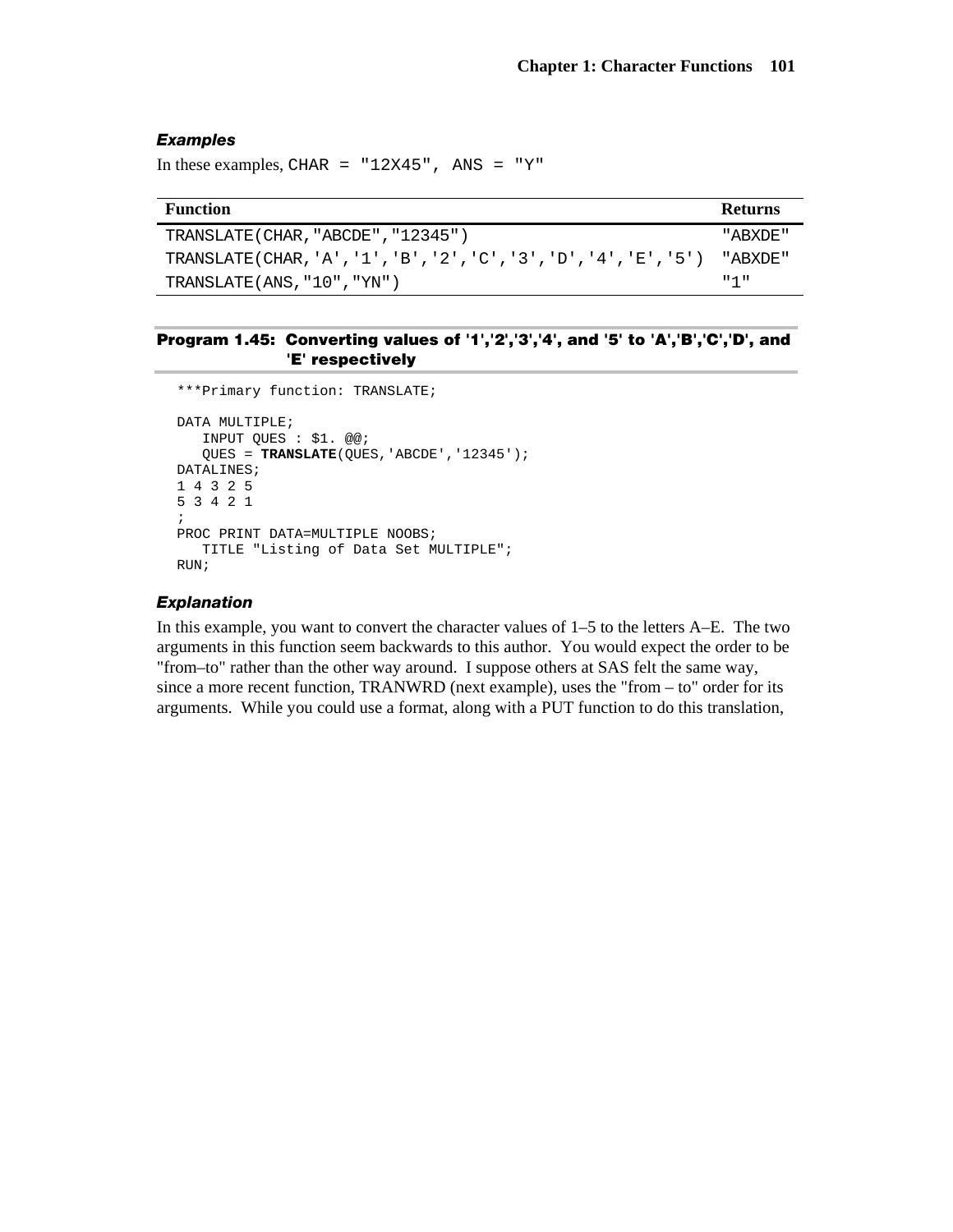the TRANSLATE function is more compact and easier to use in cases like this. A listing of data set MULTIPLE follows:

| Listing of Data Set MULTIPLE |
|------------------------------|
| QUES                         |
| Α<br>D<br>C<br>B             |
| E<br>E<br>C<br>D             |
| B<br>A                       |

```
Program 1.46: Converting the values "Y" and "N" to 1's and 0's
```

```
***Primary functions: TRANSLATE, UPCASE 
***Other functions: INPUT; 
DATA YES_NO; 
   LENGTH CHAR $ 1; 
   INPUT CHAR @@; 
   X = \text{INPUT}( TRANSLATE( 
        UPCASE(CHAR),'01','NY'),1.); 
DATALINES; 
N Y n y A B 0 1 
; 
PROC PRINT DATA=YES_NO NOOBS;
   TITLE "Listing of Data Set YES_NO"; 
RUN;
```
#### *Explanation*

This rather silly program was written mainly to demonstrate the TRANSLATE and UPCASE functions. A couple of IF statements, combined with the UPCASE function in the DATA step would probably be more straightforward. In this program, the UPCASE function converts lowercase values of "n" and "y" to their uppercase equivalents. The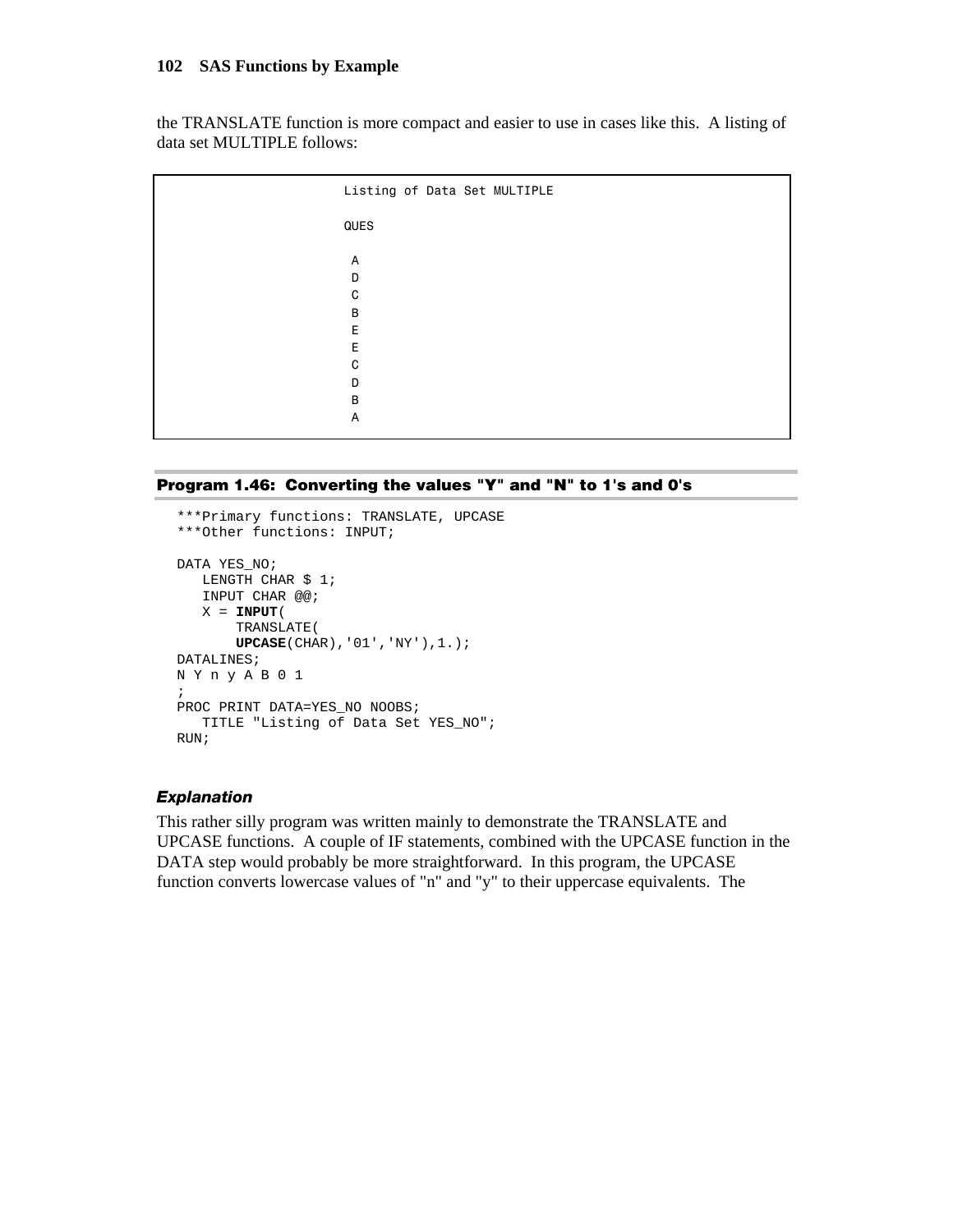TRANSLATE function then converts the Ns and Ys to the characters "0" and "1," respectively. Finally, the INPUT function does the character to numeric conversion. Note that the data values of "1" and "0" do not get translated, but do get converted to numeric values. As you can see in the listing below, the program does get the job done.

| Listing of Data Set YES_NO |
|----------------------------|
| $\mathsf{X}$               |
| 0                          |
|                            |
| 0                          |
|                            |
| ٠                          |
|                            |
| 0                          |
|                            |
|                            |

### **Function: TRANWRD**

**Purpose:** To substitute one or more words in a string with a replacement word or words. It works like the find and replace feature of most word processors.

## **Syntax: TRANWRD(***character-value***,** *from-string***,** *to-string***)**

*character-value* is any SAS character expression.

*from-string* is one or more characters that you want to replace with the character or characters in the to-string.

*to-string* is one or more characters that replace the entire *fromstring*.

Making the analogy to the find and replace feature of most word processors here, *fromstring* represents the string to find and *to-string* represents the string to replace. Notice that the order of *from-* and *to-string* in this function is opposite (and more logical to this author) from the order in the TRANSLATE function.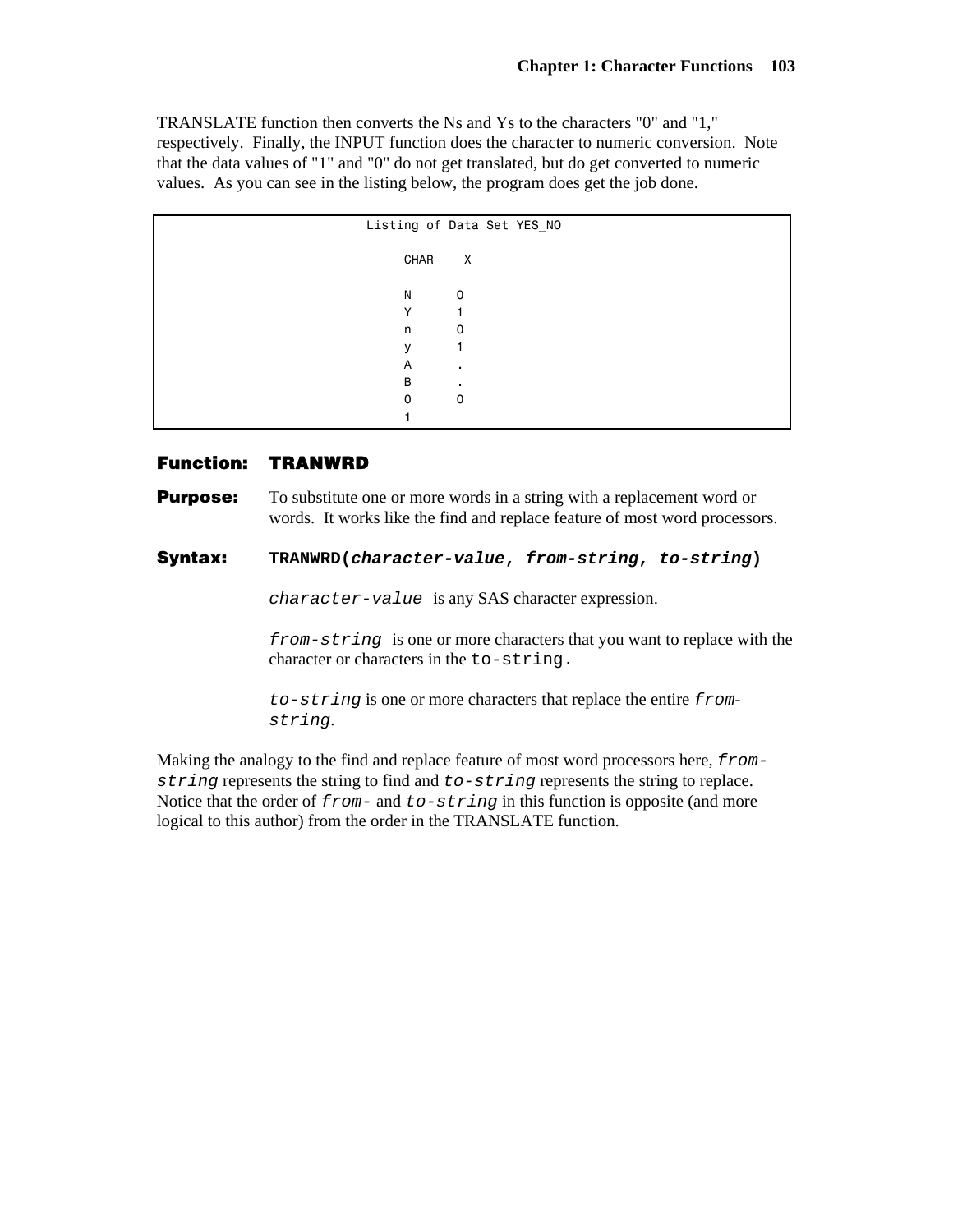#### *Examples*

```
For these examples STRING = "123 Elm Road", FROM = "Road" and TO = 
"Rd."
```

| <b>Function</b>                             | <b>Returns</b>        |
|---------------------------------------------|-----------------------|
| TRANWRD (STRING, FROM, TO)                  | "123 Elm Rd."         |
| TRANWRD("Now is the time","is","is not")    | "Now is not the time" |
| TRANWRD("one two three", "four", "4")       | "one two three"       |
| TRANWRD("Mr. Rogers","Mr.","")              | Ш.<br>Rogers"         |
| TRANWRD ("ONE TWO THREE", "ONE TWO", "A B") | "A B THREE"           |

#### **Program 1.47: Converting words such as Street to their abbreviations such as St. in an address**

```
***Primary function: TRANWRD; 
DATA CONVERT; 
   INPUT @1 ADDRESS $20. ; 
   *** Convert Street, Avenue and Road to their abbreviations;
  ADDRESS = TRANWRD(ADDRESS, 'Street', 'St.');
   ADDRESS = TRANWRD (ADDRESS,'Avenue','Ave.'); 
   ADDRESS = TRANWRD (ADDRESS,'Road','Rd.'); 
DATALINES; 
89 Lazy Brook Road 
123 River Rd. 
12 Main Street 
; 
PROC PRINT DATA=CONVERT; 
    TITLE 'Listing of Data Set CONVERT'; 
RIN;
```
#### *Explanation*

TRANWRD is one of the relatively new SAS functions—and it is enormously useful. This example uses it to help standardize a mailing list, substituting abbreviations for full words. Another use for this function is to make *to-string* a blank, thus allowing you to remove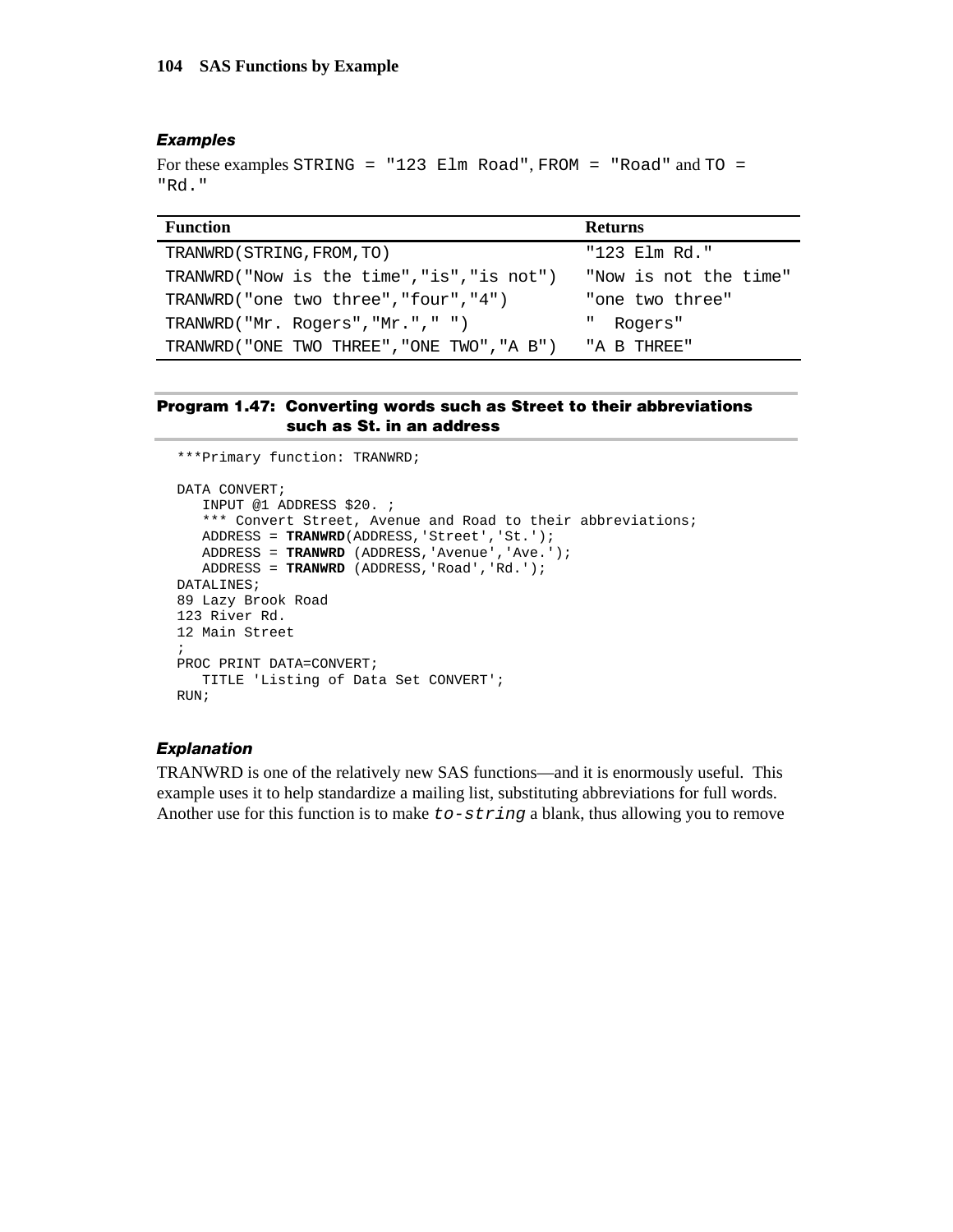words such as Jr. or Mr. from an address. The converted addresses are shown in the listing below:

 Listing of Data Set CONVERT Obs ADDRESS 1 89 Lazy Brook Rd. 2 123 River Rd. 3 12 Main St.

# **Functions That Compute the Length of Strings**

These four functions compute the length of character values. The LENGTH function (the oldest of the lot) does not count trailing blanks in its calculation. The LENGTHN function is identical to the LENGTH function with one exception: If there is a null string (technically speaking, a string consisting of all blanks), the LENGTH function returns a value of 1 while the LENGTHN function returns a value of 0. I would recommend using the LENGTHN function as your general purpose length function in place of the older LENGTH function (unless, of course, you used the fact that the length of a null string is 1 instead of 0 in your program). The LENGTHC function operates like the LENGTH function except it counts trailing blanks in its computation. Finally, LENGTHM computes the length used to store this variable in memory. In most applications, the LENGTHM and LENGTHC functions return the same value. You may see some differences when working with macro variables. The LENGTHM function is a useful way to determine the storage length of a character variable (instead of using PROC CONTENTS, for example).

## **Function: LENGTH**

- **Purpose:** To determine the length of a character value, not counting trailing blanks. A null argument returns a value of 1.
- **Syntax: LENGTH(***character-value***)**

*character-value* is any SAS character expression.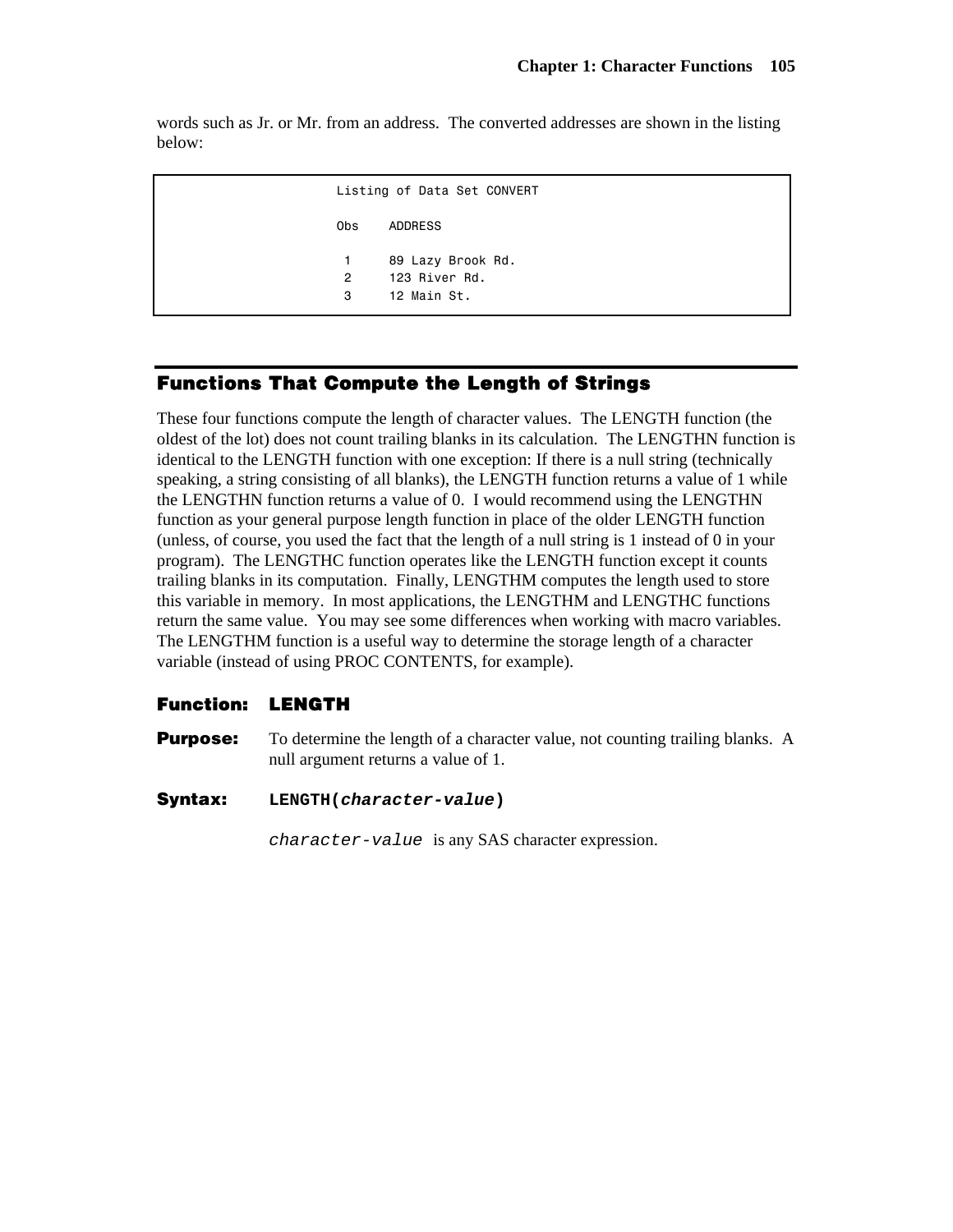#### *Examples*

For these examples CHAR = "ABC "

| <b>Function</b>  | <b>Returns</b> |
|------------------|----------------|
| LENGTH ( "ABC" ) |                |
| LENGTH ( CHAR )  |                |
| LENGTH(" " )     |                |

# **Function: LENGTHC**

**Purpose:** To determine the length of a character value, including trailing blanks.

# **Syntax: LENGTHC(***character-value***)**

*character-value* is any SAS character expression.

# *Examples*

For these examples CHAR = "ABC "

| <b>Function</b>  | <b>Returns</b> |
|------------------|----------------|
| LENGTH ( "ABC" ) |                |
| LENGTH ( CHAR )  | h              |
| LENGTH( " " )    |                |

# **Function: LENGTHM**

**Purpose:** To determine the length of a character variable in memory.

**Syntax: LENGTHM(***character-value***)** 

*character-value* is any SAS character expression.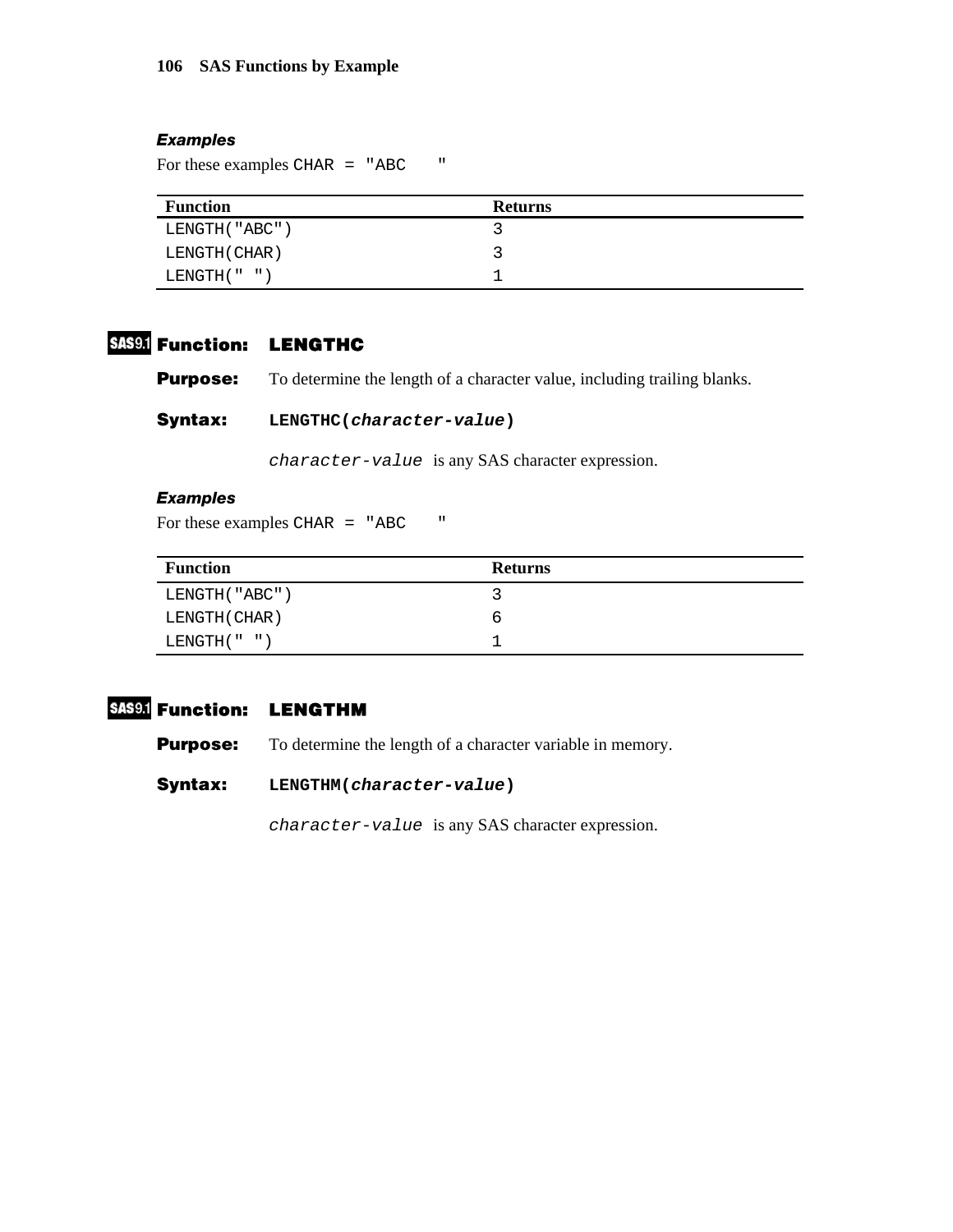#### *Examples*

For these examples CHAR = "ABC "

| <b>Function</b>   | <b>Returns</b> |
|-------------------|----------------|
| LENGTHM ( "ABC" ) |                |
| LENGTHM ( CHAR )  | b              |
| LENGTHM("")       |                |

# **Function: LENGTHN**

**Purpose:** To determine the length of a character value, not counting trailing blanks. A null argument returns a value of 0.

**Syntax: LENGTHN(***character-value***)** 

*character-value* is any SAS character expression.

#### *Examples*

For these examples CHAR = "ABC "

| <b>Function</b>  | <b>Returns</b> |  |  |  |
|------------------|----------------|--|--|--|
| LENGTH ( "ABC" ) |                |  |  |  |
| LENGTH ( CHAR )  |                |  |  |  |
| LENGTH( " " )    |                |  |  |  |

#### **Program 1.48: Demonstrating the LENGTH, LENGTHC, LENGTHM, and LENGTHN functions**

\*\*\*Primary functions: LENGTH, LENGTHC, LENGTHM, LENGTHN; DATA LENGTH\_FUNC; NOTRAIL = "ABC"; TRAIL = "DEF "; \* Three trailing blanks; NULL = " "; \* Null string; LENGTH\_NOTRAIL = **LENGTH**(NOTRAIL); LENGTH\_TRAIL = **LENGTH**(TRAIL);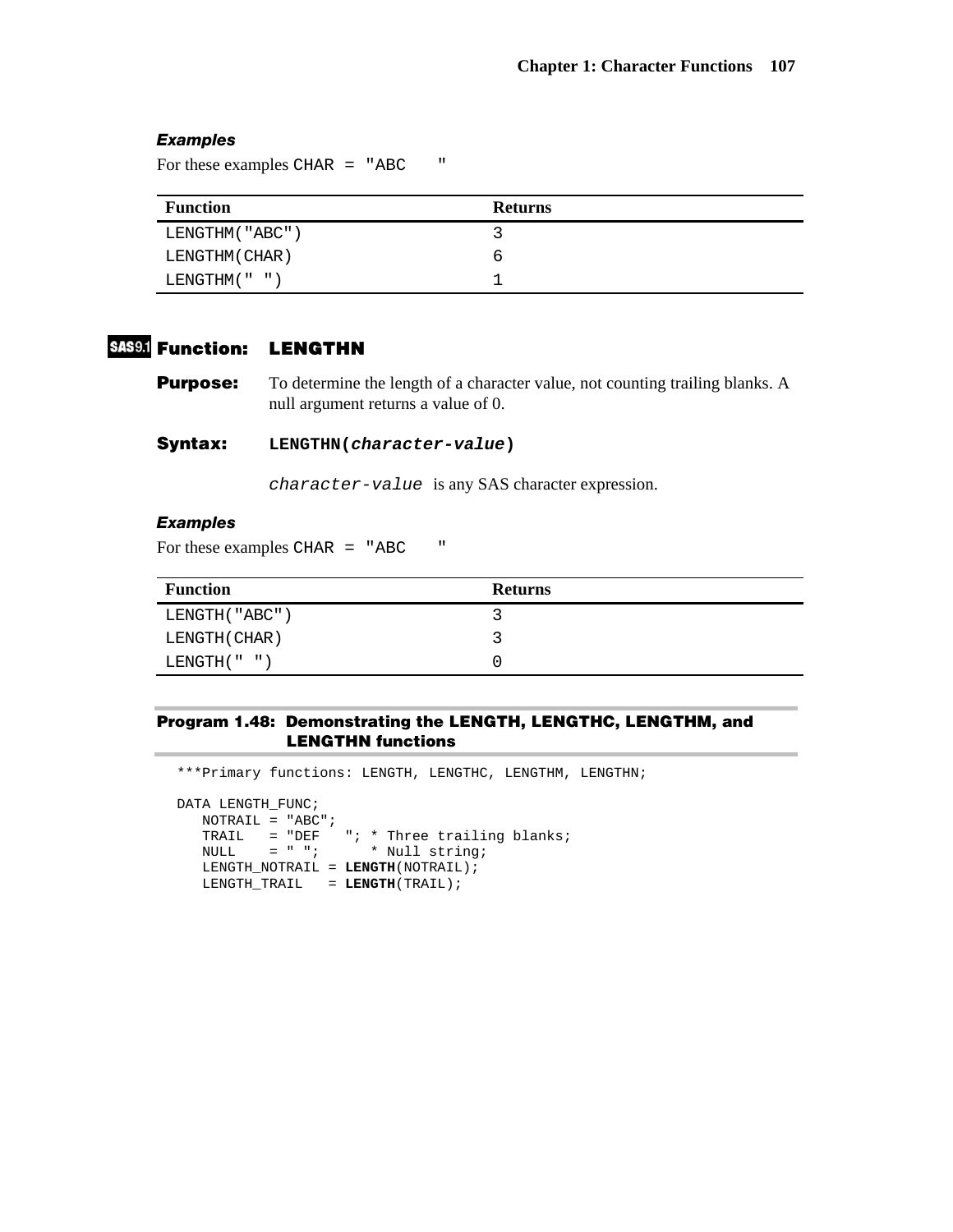```
LENGTH NULL = LENGTH(NULL);
    LENGTHC_NOTRAIL = LENGTHC(NOTRAIL); 
    LENGTHC_TRAIL = LENGTHC(TRAIL); 
   LENGTHC_NULL = LENGTHC(NULL);
    LENGTHM_NOTRAIL = LENGTHM(NOTRAIL); 
    LENGTHM_TRAIL = LENGTHM(TRAIL); 
   LENGTHM_NULL = LENGTHM(NULL);
    LENGTHN_NOTRAIL = LENGTHN(NOTRAIL); 
   \begin{tabular}{llcl} \multicolumn{2}{l}{{\bf \texttt{LENGTHN}}}\end{tabular} & = & \textbf{LEMGTHN} \end{tabular} (TRAIL) \label{eq:1}LENGTHN_NULL = LENGTHN(NULL);
RUN; 
PROC PRINT DATA=LENGTH_FUNC NOOBS HEADING=H; 
    TITLE "Listing of Data Set LENGTH_FUNC"; 
RUN;
```
#### *Explanation*

The LENGTH and LENGTHN functions return the length of a character variable, **not counting trailing blanks**. The only difference between the LENGTH and LENGTHN functions is that the LENGTH function returns a value of 1 for a null string while the LENGTHN function returns a 0. The LENGTHC function **does count trailing blanks** in its calculations. Finally, the LENGTHM function returns the number of bytes of memory used to store the variable. Notice in this program that the LENGTHM and LENGTHC functions yield the same value. Look over the listing below to be sure you understand the differences among these functions:

| Listing of Data Set LENGTH FUNC |            |                                  |                 |                                                      |         |       |                        |  |  |
|---------------------------------|------------|----------------------------------|-----------------|------------------------------------------------------|---------|-------|------------------------|--|--|
|                                 |            | NOTRAIL TRAIL NULL NOTRAIL TRAIL |                 | LENGTH LENGTH LENGTH LENGTHC LENGTHC LENGTHC<br>NULL | NOTRAIL | TRAIL | <b>NULL</b>            |  |  |
| <b>ABC</b>                      | <b>DEF</b> | 3                                | 3               |                                                      | 3       | 6     |                        |  |  |
| LENGTHM<br>NOTRAIL              |            | LENGTHM<br>TRAIL                 | LENGTHM<br>NULL | LENGTHN<br>NOTRAIL                                   | LENGTHN | TRAIL | LENGTHN<br><b>NULL</b> |  |  |
| 3                               |            | 6                                |                 | 3                                                    |         | 3     | 0                      |  |  |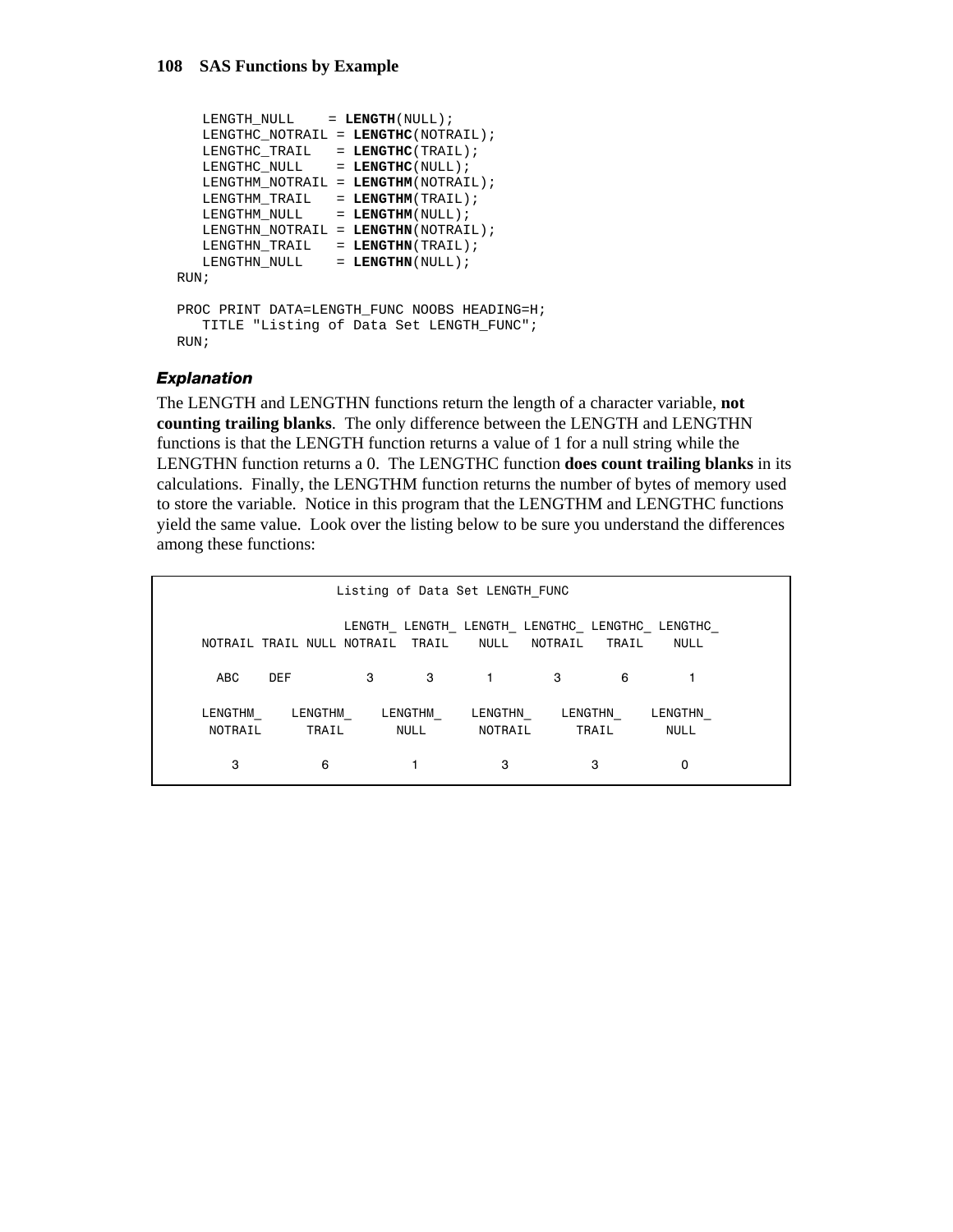# **Functions That Count the Number of Letters or Substrings in a String**

The COUNT function counts the number of times a given substring appears in a string. The COUNTC function counts the number of times specific characters occur in a string.

# **Function: COUNT**

**Purpose:** To count the number of times a given substring appears in a string. With the use of a modifier, case can be ignored. If no occurrences of the substring are found, the function returns a 0.

**Syntax: COUNT(***character-value***,** *find-string* **<,'***modifiers***'>)** 

*character-value* is any SAS character expression.

*find-string* is a character variable or SAS string literal to be counted.

The following modifiers, placed in single or double quotation marks, may be used with COUNT:

i or I ignore case.

t or T ignore trailing blanks in both the character value and the *find-string*.

### *Examples*

For these examples, STRING1 = "How Now Brown COW" and STRING2 = "ow"

| <b>Function</b>                | <b>Returns</b> |
|--------------------------------|----------------|
| COUNT (STRING1, STRING2)       |                |
| COUNT (STRING1, STRING2, 'I')  |                |
| COUNT (STRING1, "XX")          |                |
| COUNT("ding and dong", "g")    |                |
| COUNT("ding and dong","g","T") |                |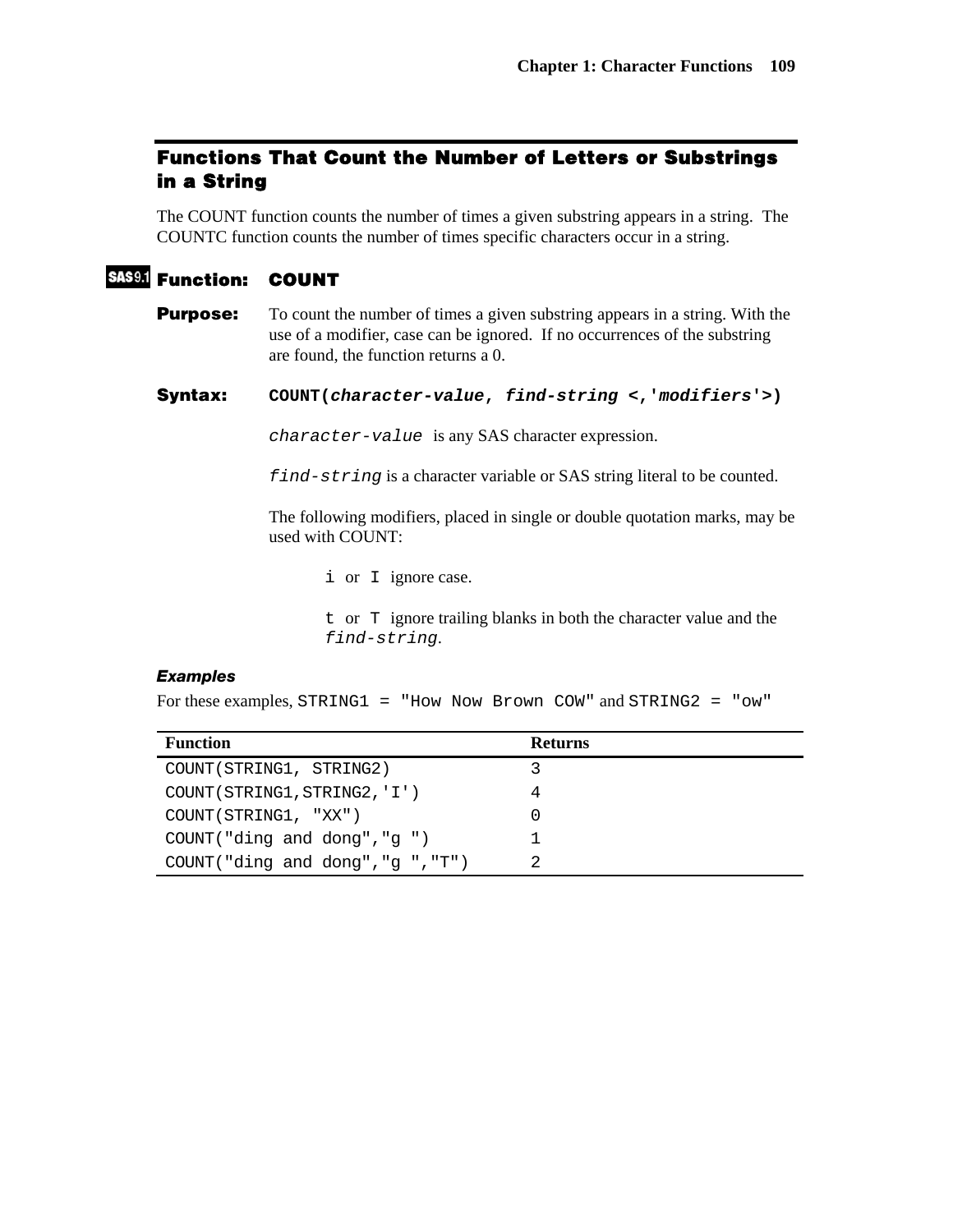### **Program 1.49: Using the COUNT function to count the number of times the word "the" appears in a string**

```
***Primary Function: COUNT; 
DATA DRACULA; 
   INPUT STRING $CHAR60.; 
    NUM = COUNT(STRING,"the"); 
    NUM_NO_CASE = COUNT(STRING,"the",'I'); 
DATALINES; 
The number of times "the" appears is the question 
THE the 
None on this line! 
There is the map 
; 
PROC PRINT DATA=DRACULA NOOB; 
    TITLE "Listing of Data Set Dracula"; 
RIIN;
```
### *Explanation*

In this program, the COUNT function is used with and without the I (ignore case) modifier. In the first observation, the first "The" has an uppercase T, so it does not match the substring and is not counted for the variable NUM. But when the I modifier is used, it does count. The same holds for the second observation. When there are no occurrences of the substring, as in the third observation, the function returns a 0. The fourth line of data demonstrates that COUNT ignores word boundaries when searching for strings. A listing of data set DRACULA is displayed below:

| Listing of Data Set DRACULA                       |                |                |  |
|---------------------------------------------------|----------------|----------------|--|
| STRING                                            | <b>NUM</b>     | NUM NO<br>CASE |  |
| The number of times "the" appears is the question | $\overline{2}$ | 3              |  |
| THE the                                           |                | 2              |  |
| None on this line!                                | 0              | 0              |  |
| There is the map                                  |                | 2              |  |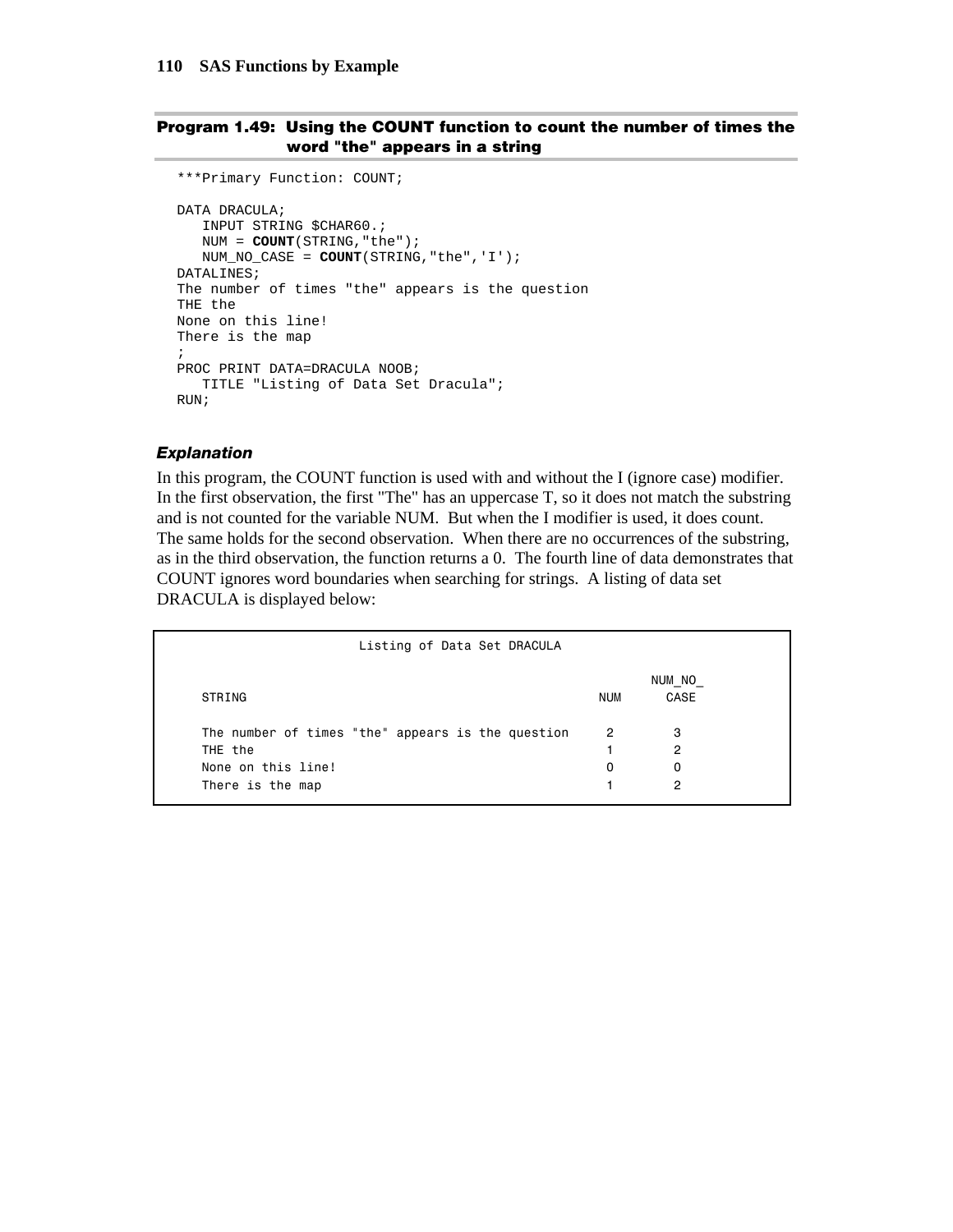## **Function: COUNTC**

**Purpose:** To count the number of individual characters that appear or do not appear in a string. With the use of a modifier, case can be ignored. Another modifier allows you to count characters that do not appear in the string. If no specified characters are found, the function returns a 0.

**Syntax: COUNTC(***character-value***,** *characters* **<,'***modifiers***'>)** 

*character-value* is any SAS character expression.

*characters* is one or more characters to be counted. It may be a string literal (letters in quotation marks) or a character variable.

The following modifiers, placed in quotation marks, may be used with COUNTC:

i or I ignore case.

o or O If this modifier is used, COUNTC processes the character or characters and modifiers only once. If the COUNTC function is used in the same DATA step, the previous character and modifier values are used and the current values are ignored.

t or T ignore trailing blanks in the *character-value* or the characters. Note, this modifier is especially important when looking for blanks or when you are using the v modifier (below).

v or V count only the characters that do **not** appear in the character-value. Remember that this count will include trailing blanks unless the t modifier is used.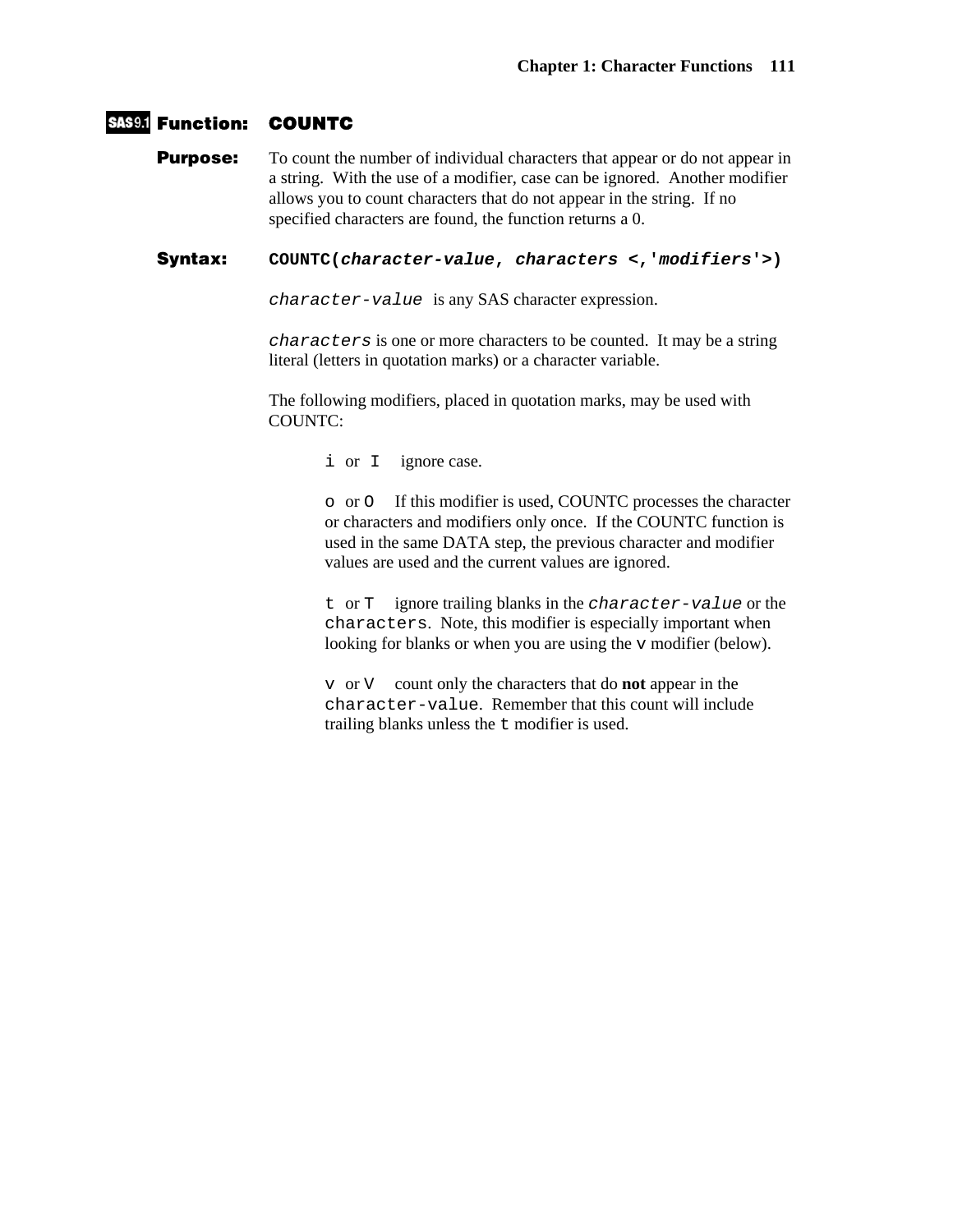#### *Examples*

For these examples, STRING1 = "How Now Brown COW" and STRING2 = "wo"

| <b>Function</b>                   | <b>Returns</b>                            |
|-----------------------------------|-------------------------------------------|
| COUNTC ("AaBbbCDE", "CBA")        | 3                                         |
| COUNTC("AaBbbCDE","CBA", 'I')     | 7                                         |
| COUNTC(STRING1, STRING2)          | 6                                         |
| COUNTC(STRING1, STRING2, 'I')     | 8                                         |
| COUNTC(STRING1, "XX")             | 0                                         |
| COUNTC("ding and dong","g")       | 4 $(2 \text{ g's and } 2 \text{ blanks})$ |
| COUNTC("ding and dong","g","T")   | 2 (blanks trimmed)                        |
| COUNTC("ABCDEabcde", "BCD", 'VI') | 4 $(A, E, a, and e)$                      |

## **Program 1.50: Demonstrating the COUNTC function to find one or more characters or to check if characters are not present in a string**

```
***Primary Function: COUNTC; 
DATA COUNT_CHAR;
    INPUT STRING $20.; 
    NUM_A = COUNTC(STRING,'A'); 
    NUM_Aa = COUNTC(STRING,'a','i'); 
   NUM_A_OR_B = COUNTC(STRING,'AB'); 
  \texttt{NOT\_A = COUNTC}(\texttt{STRING}, \texttt{'A'}, \texttt{'v'}); NOT_A_TRIM = COUNTC(STRING,'A','vt'); 
   NOT_Aa = COUNTC(STRING,'A','iv'); 
DATALINES; 
UPPER A AND LOWER a 
abAB 
BBBbbb 
; 
PROC PRINT DATA=COUNT_CHAR;
   TITLE "Listing of Data Set COUNT_CHAR"; 
RUN;
```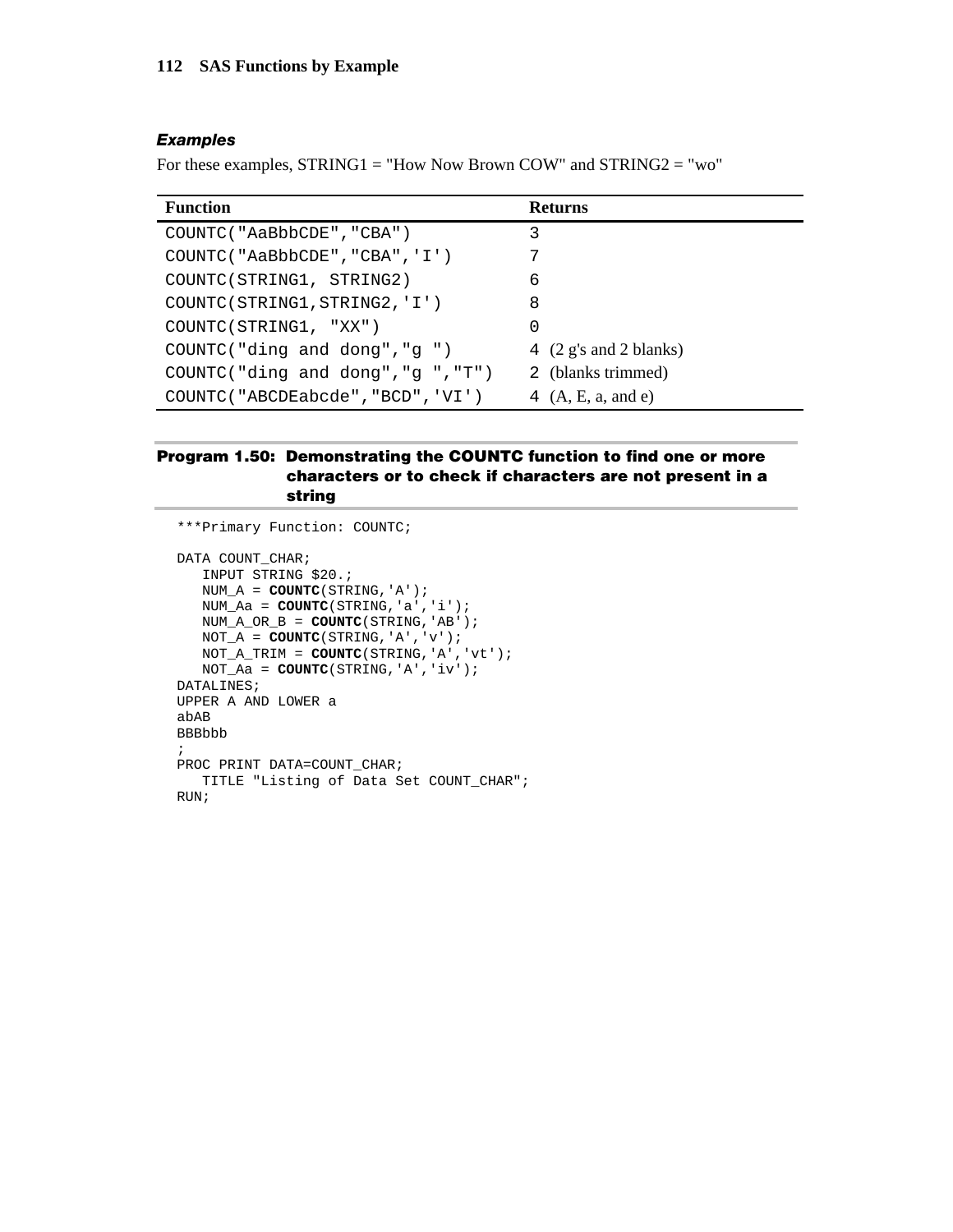## *Explanation*

This program demonstrates several features of the COUNTC function. The first use of the function simply looks for the number of times the uppercase letter A appears in the string. Next, by adding the i modifier, the number of upper- or lowercase A's is counted. Next, when you place more than one character in the list, the function returns the total number of the listed characters. The v modifier is interesting. The first time it is used, COUNTC is counting the number of characters in the string that are not uppercase A's. Notice in the listing below, that this count includes the trailing blanks. However, in the next statement of the program, when the v and t modifiers are used together, the trailing blanks are not counted.

|                | Listing of Data Set COUNT CHAR |                |                      |                |       |               |        |  |
|----------------|--------------------------------|----------------|----------------------|----------------|-------|---------------|--------|--|
|                | Obs STRING                     | NUM A          | NUM Aa               | NUM A<br>OR B  | NOT A | NOT A<br>TRIM | NOT Aa |  |
|                | UPPER A AND LOWER a            | $\overline{2}$ | 3                    | $\overline{2}$ | 18    | 17            | 17     |  |
| $\overline{2}$ | abAB                           |                | $\mathbf{2}^{\circ}$ | $\mathbf{2}$   | 19    | 3             | 18     |  |
| 3              | <b>BBBbbb</b>                  | 0              | 0                    | 3              | 20    | 6             | 20     |  |
|                |                                |                |                      |                |       |               |        |  |

# **Miscellaneous String Functions**

Don't be put off by the "miscellaneous" in this heading. Many of these functions are extremely useful—they just didn't fit neatly into categories.

## **Function: MISSING**

**Purpose:** To determine if the argument is a missing (character or numeric) value. This is a handy function to use since you don't have to know if the variable you are testing is character or numeric. The function returns a 1 (true) if the value is a missing value, a 0 (false) otherwise.

## **Syntax: MISSING(***variable***)**

*variable* is a character or numeric variable or expression.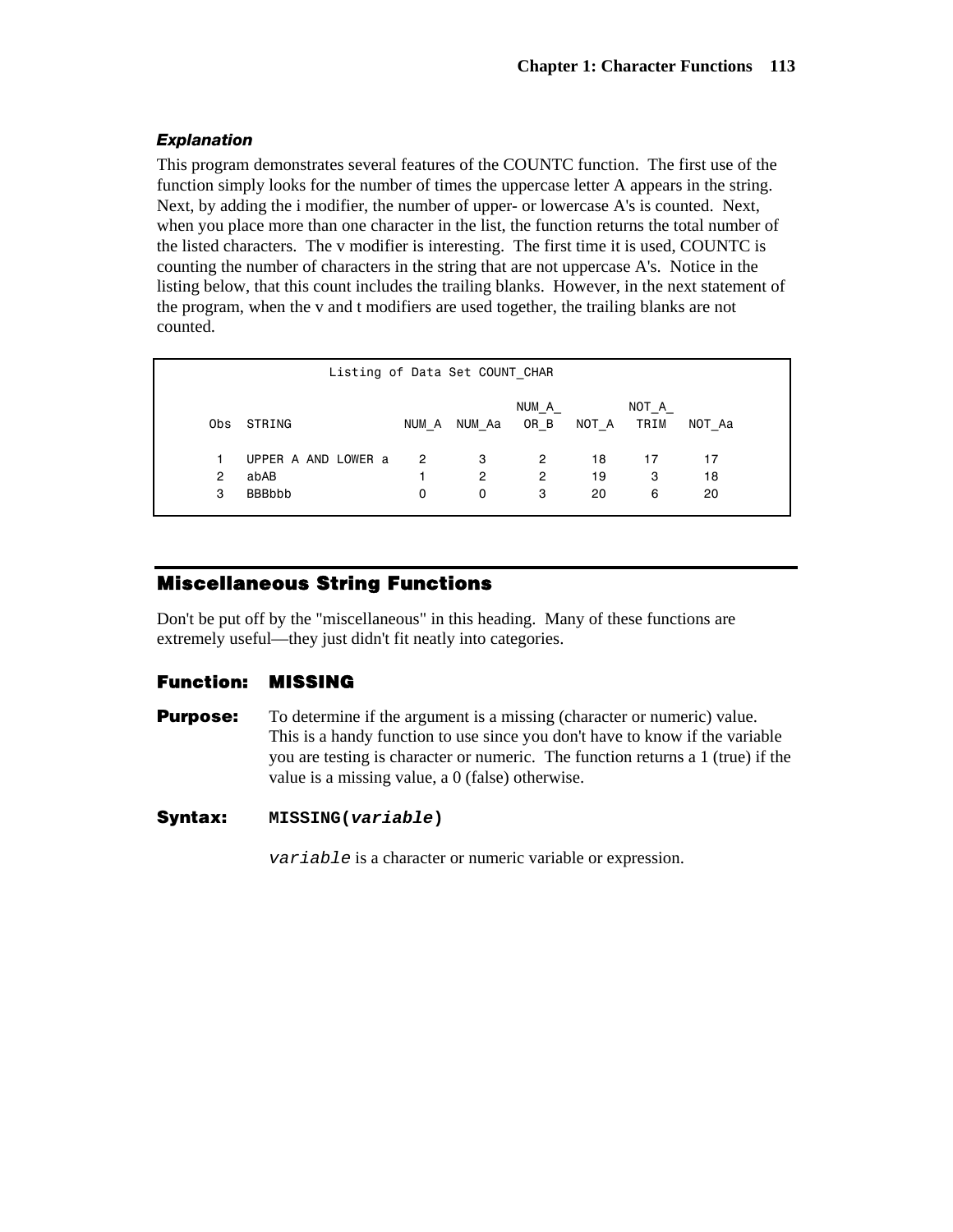#### **114 SAS Functions by Example**

#### *Examples:*

For these examples, NUM1 =  $5$ , NUM2 = ., CHAR1 = "ABC", and CHAR2 = " "

| <b>Function</b> | <b>Returns</b> |
|-----------------|----------------|
| MISSING (NUM1)  |                |
| MISSING (NUM2)  |                |
| MISSING (CHAR1) |                |
| MISSING (CHAR2) |                |

#### **Program 1.51: Determining if there are any missing values for all variables in a data set**

```
***Primary function: MISSING 
***Other function: DIM; 
***First, create a data set for testing; 
DATA TEST_MISS; 
   INPUT @1 (X Y Z)(1.) 
         @4 (A B C D)($1.); 
DATALINES; 
123ABCD 
..7 FFF 
987RONC 
; 
DATA FIND_MISS; 
    SET TEST_MISS END=LAST; 
    ARRAY NUMS[*] _NUMERIC_; 
    ARRAY CHARS[*] _CHARACTER_; 
  DO I = 1 TO Dim(NUMS);
       IF MISSING(NUMS[I]) THEN NN + 1; 
    END; 
    DO I = 1 TO DIM(CHARS); 
       IF MISSING(CHARS[I]) THEN NC + 1; 
    END; 
    FILE PRINT; 
    TITLE "Count of Missing Values"; 
    IF LAST THEN PUT NN "Numeric and " NC "Character values missing"; 
RUN;
```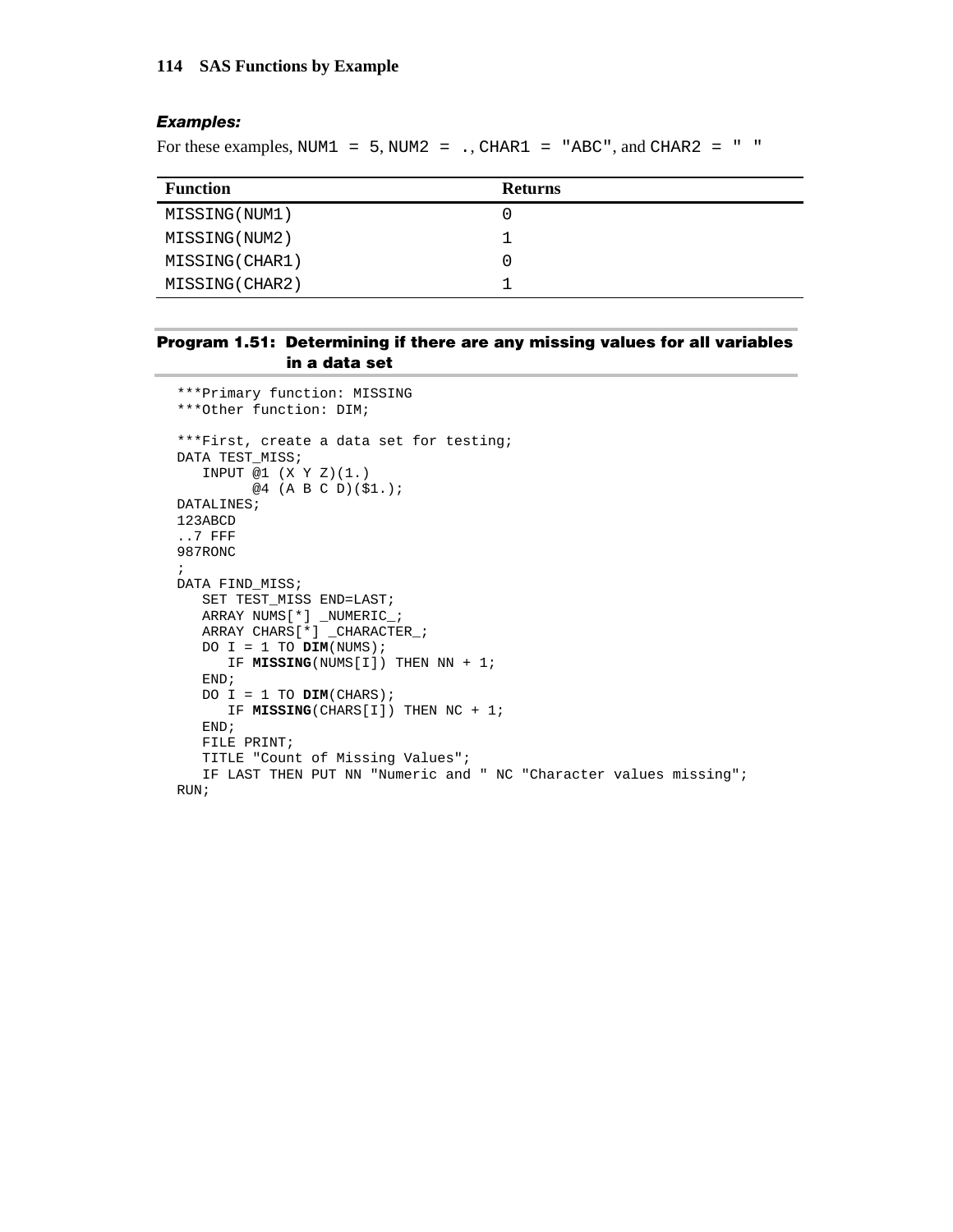## *Explanation*

Notice that the MISSING function can take either a numeric or a character argument. In this program, since you need to have separate arrays for the character and numeric variables, you could have just as easily used the standard period and blank to represent missing values. Because of the END= option in the SET statement, the program outputs the counts when the last observation is processed from the data set TEST\_MISS. Output from this program is shown below:

Count of Missing Values

2 Numeric and 1 Character values missing

## **Function: RANK**

**Purpose:** To obtain the relative position of the ASCII (or EBCDIC) characters. This can be useful if you want to associate each character with a number so that an ARRAY subscript can point to a specific character.

## **Syntax: RANK(***letter***)**

*letter* can be a string literal or a SAS character variable. If the literal or variable contains more than one character, the RANK function returns the collating sequence of the first character in the string.

## *Examples*

For these examples, STRING1 = "A" and STRING2 = "XYZ"

| <b>Function</b> | <b>Returns</b> |
|-----------------|----------------|
| RANK (STRING1)  | 65             |
| RANK (STRING2)  | 88             |
| RANK('X")       | 88             |
| RANK("a")       | 97             |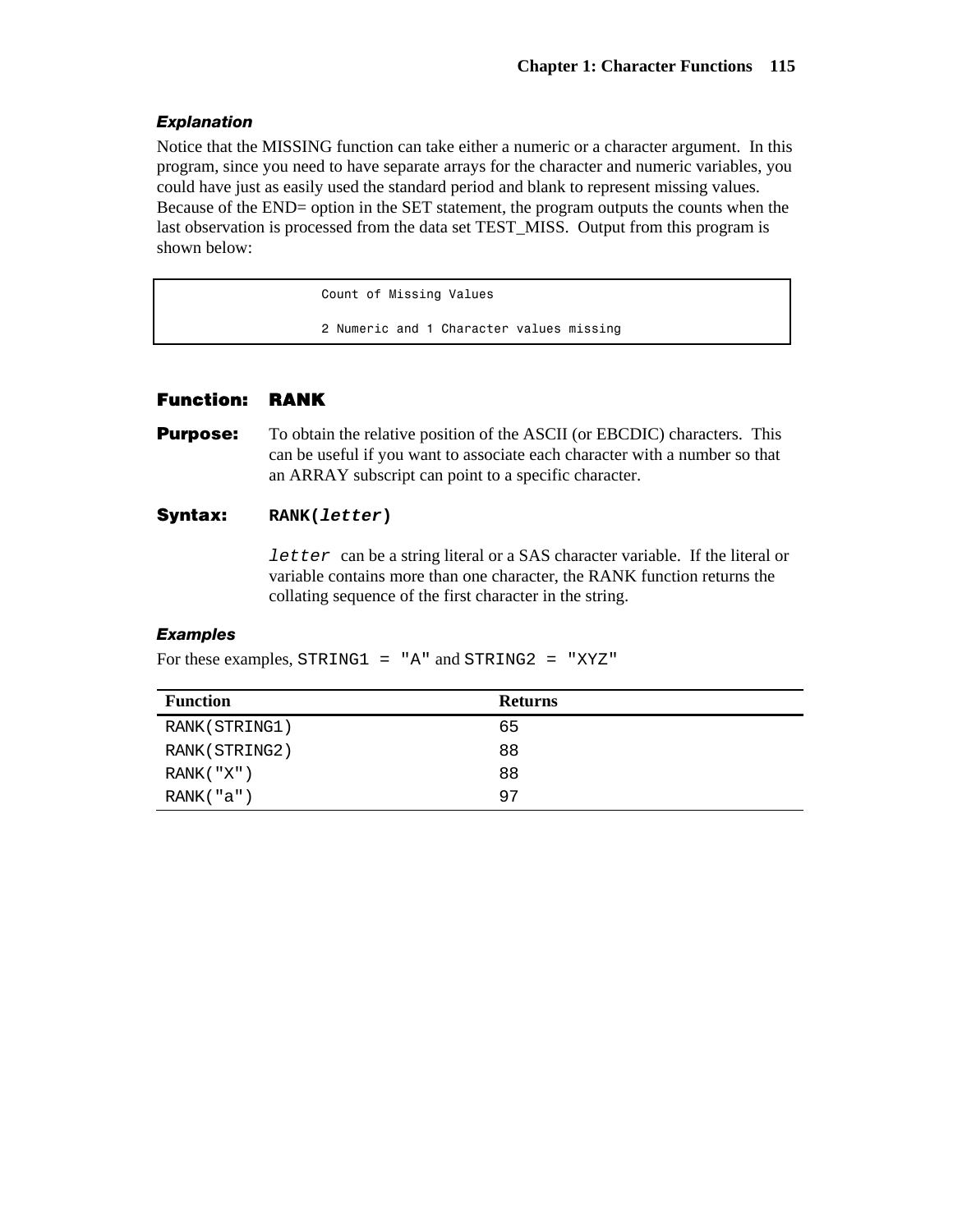#### **Program 1.52: Using the collating sequence to convert plain text to Morse Code**

```
***Primary function: RANK 
***Other functions: LENGTH, UPCASE, SUBSTR; 
DATA NULL ;
   ARRAY DOT_DASH[26] $ 4 _TEMPORARY_ ('.-' '-...' '-.-.' '-..' '.' 
                                          '..-.' '-..' '....' '..' '.---' 
                                          '-.-' '.-..' '--' '-.' '---' '.--.' 
                                         1-1-1 '...' 1-1' 1-1' 1-1' 1-1' 1-1 '...-' '.--' '-..-' '-.--' '--..'); 
    INPUT @1 STRING $80.; 
    FILE PRINT; 
       TITLE "Morse Code Conversion Using the RANK Function"; 
    DO I = 1 TO LENGTH(STRING); 
       LETTER = UPCASE(SUBSTR(STRING,I,1)); 
       IF LETTER = ' ' THEN PUT LETTER @; 
       ELSE DO; 
        NUM = RANK(LETTER) - 64; PUT DOT_DASH[NUM] ' ' @; 
       END; 
    END; 
    PUT; 
DATALINES; 
This is a test SOS 
Now is the time for all good men 
;
```
## *Explanation*

The RANK function returns a value of 65 for an uppercase A, a value of 66 for a B, and so forth (in the ASCII character set). If you subtract 64 from the RANK value of the letters A to Z, you will get the numbers 1 to 26. Each element in the temporary array is the Morse code equivalent of the 26 letters of the alphabet.

The DO loop starts from 1 to the LENGTH of STRING. Each letter is converted to uppercase and its order in the alphabet is returned by the expression RANK(LETTER) – 64. This value is then used as the subscript in the DOT\_DASH array and the appropriate series of dots and dashes is written to the output screen. As an "exercise for the reader," this problem can also be solved in an elegant manner using a user-defined format mapping the letters of the alphabet to the Morse equivalents. The output from this program is shown below: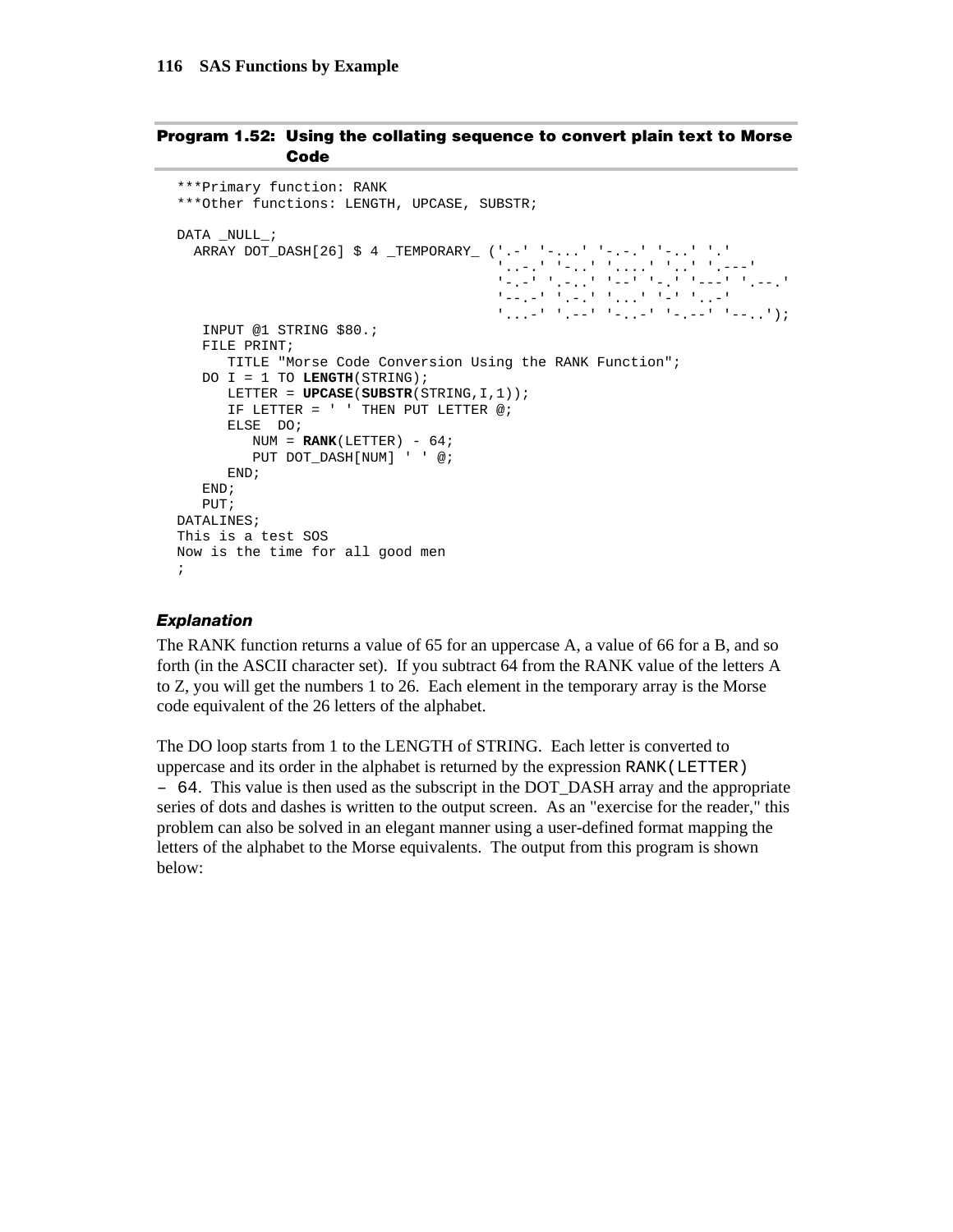Morse Code Conversion Using the RANK Function - .... .. ... .. ... .- - . ... - ... --- ... لوفي العجم الوفيين المناد العامل المناد المناد المناد المناد المناد المناد المناد المناد المعادل المعادلين .- .-.. .-.. -.. --- --- -.. -- . -.

## **Function: REPEAT**

**Purpose:** To make multiple copies of a string.

**Syntax: REPEAT(***character-value***,** *n***)** 

*character-value* is any SAS character expression.

*n* is the number of repetitions. The result of this function is the original string plus *n* repetitions. Thus if *n* equals 1, the result will be two copies of the original string in the result. If you do not declare the length of the character variable holding the result of the REPEAT function, it will default to 200.

#### *Examples*

For these examples, STRING = "ABC"

| <b>Function</b>      | <b>Returns</b>            |
|----------------------|---------------------------|
| REPEAT (STRING, 1)   | "ABCABC"                  |
| REPEAT ("HELLO ", 3) | "HELLO HELLO HELLO HELLO" |
| $REPEAT("*", 5)$     | *******                   |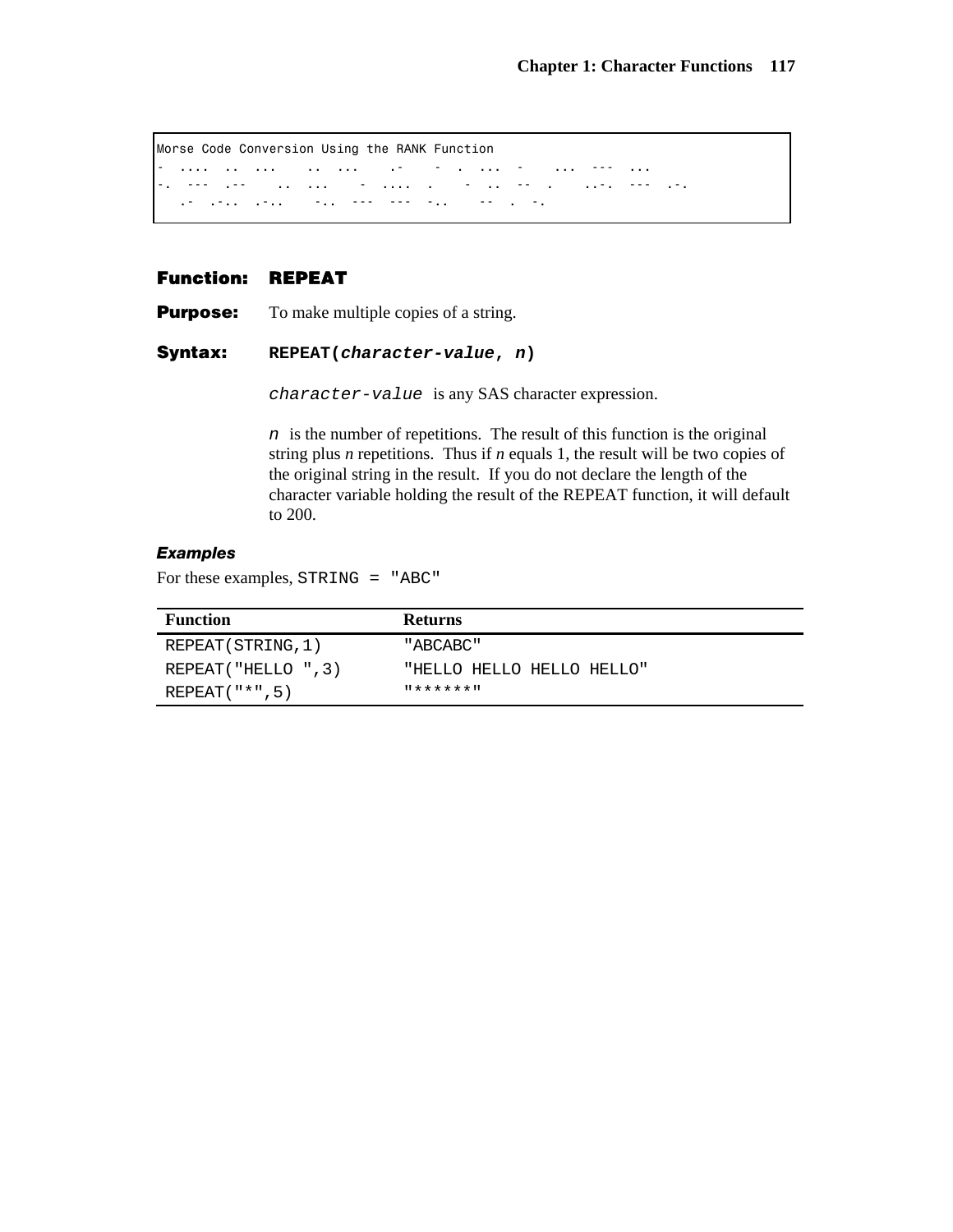#### **Program 1.53: Using the REPEAT function to underline output values**

```
***Featured Function: REPEAT; 
DATA _NULL_; 
   FILE PRINT; 
    TITLE "Demonstrating the REPEAT Function"; 
   LENGTH DASH $ 50;
    INPUT STRING $50.; 
   IF _N = 1 THEN PUT 50***;
   DASH = REPERT("--], LENGTH(STRING) - 1); PUT STRING / DASH; 
DATALINES; 
Short line 
This is a longer line 
Bye 
;
```
#### *Explanation*

I must admit, I had a hard time coming up with a reasonable program to demonstrate the REPEAT function. The program above underlines each string with the same number of dashes as there are characters in the string. Since you want the line of dashes to be the same length as the string, you subtract one from the length, remembering that the REPEAT function results in  $n + 1$  copies of the original string (the original plus *n* repetitions).

The two important points to remember when using the REPEAT function are: always make sure you have defined a length for the resulting character variable, and the result of the REPEAT function is  $n + 1$  repetitions of the original string. The output from the program above is shown below:

```
Demonstrating the REPEAT Function 
                       *************************************
Short line 
---------- 
This is a longer line 
--------------------- 
Bye 
---
```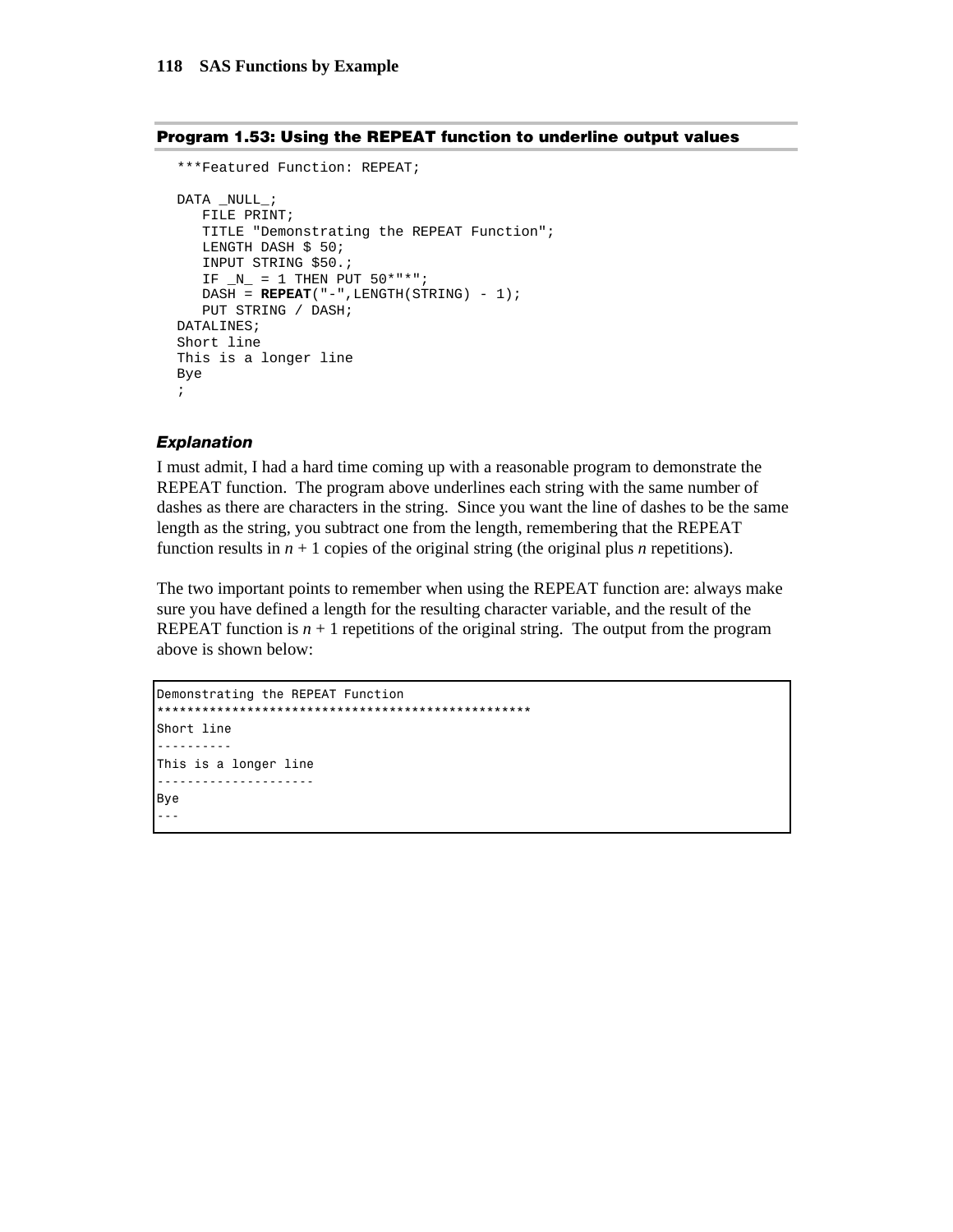### **Function: REVERSE**

**Purpose:** To reverse the order of text of a character value.

**Syntax: REVERSE(***character-value***)**

*character-value* is any SAS character expression.

### *Examples*

For these examples STRING1 = "ABCDE" and STRING2 = "XYZ "

| <b>Function</b>   | <b>Returns</b> |
|-------------------|----------------|
| REVERSE (STRING1) | " EDCBA"       |
| REVERSE (STRING2) | ш<br>7.YX "    |
| REVERSE ( "1234") | "4321"         |

#### **Program 1.54: Using the REVERSE function to create backwards writing**

```
***Primary function: REVERSE; 
DATA BACKWARDS;
   INPUT @1 STRING $CHAR10.; 
   GNIRTS = REVERSE(STRING); 
DATALINES; 
Ron Cody 
   XYZ 
ABCDEFG 
          x 
1234567890 
; 
PROC PRINT DATA=BACKWARDS NOOBS;
   TITLE "Listing of Data Set BACKWARDS"; 
RUN;
```